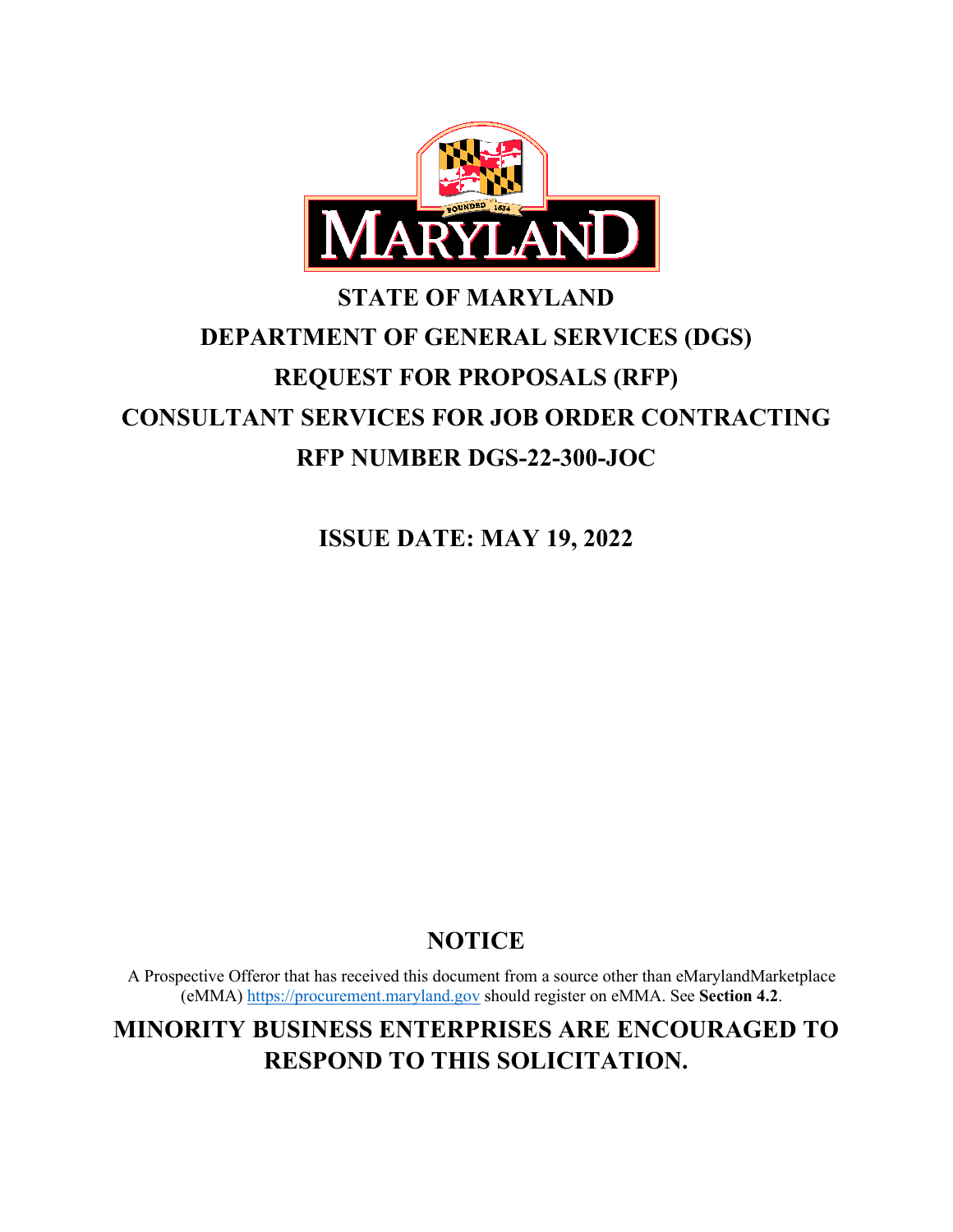#### **VENDOR FEEDBACK FORM**

To help us improve the quality of State solicitations, and to make our procurement process more responsive and business friendly, please provide comments and suggestions regarding this solicitation. Please return your comments with your response. If you have chosen not to respond to this solicitation, please email or fax this completed form to the attention of the Procurement Officer (see Key Information Summary Sheet below for contact information).

## **Title: Consultant Services for Job Order Contracting Solicitation No: DGS-22-300-JOC**

- 1. If you have chosen not to respond to this solicitation, please indicate the reason(s) below:
	- $\Box$  Other commitments preclude our participation at this time
	- $\Box$  The subject of the solicitation is not something we ordinarily provide
	- $\Box$  We are inexperienced in the work/commodities required
	- $\Box$  Specifications are unclear, too restrictive, etc. (Explain in REMARKS section)
	- $\Box$  The scope of work is beyond our present capacity
	- $\Box$  Doing business with the State is simply too complicated. (Explain in REMARKS section)
	- $\Box$  We cannot be competitive. (Explain in REMARKS section)
	- $\Box$  Time allotted for completion of the Proposal is insufficient
	- $\Box$  Start-up time is insufficient
	- $\Box$  Bonding/Insurance requirements are restrictive (Explain in REMARKS section)
	- $\Box$  Proposal requirements (other than specifications) are unreasonable or too risky (Explain in REMARKS section)
	- $\Box$  MBE or VSBE requirements (Explain in REMARKS section)
	- $\Box$  Prior State of Maryland contract experience was unprofitable or otherwise unsatisfactory. (Explain in REMARKS section)
	- Payment schedule too slow
	- $\Box$  Other:

2. If you have submitted a response to this solicitation, but wish to offer suggestions or express concerns, please use the REMARKS section below. (Attach additional pages as needed.)

\_\_\_\_\_\_\_\_\_\_\_\_\_\_\_\_\_\_\_\_\_\_\_\_\_\_\_\_\_\_\_\_\_\_\_\_\_\_\_\_\_\_\_\_\_\_\_\_\_\_\_\_\_\_\_\_\_\_\_\_\_\_\_\_\_\_\_\_\_\_\_\_\_\_\_\_\_\_\_\_\_\_\_\_

#### REMARKS:

| Vendor Name:                                                                | Date:                                                                                               |
|-----------------------------------------------------------------------------|-----------------------------------------------------------------------------------------------------|
| <b>Contact Person:</b><br><u> 1989 - Johann Barbara, martxa alemaniar a</u> | Phone $\begin{pmatrix} 1 & 1 \\ 1 & 1 \end{pmatrix}$ $\begin{pmatrix} 1 & 1 \\ 1 & 1 \end{pmatrix}$ |
| Address:                                                                    |                                                                                                     |
| E-mail Address:                                                             |                                                                                                     |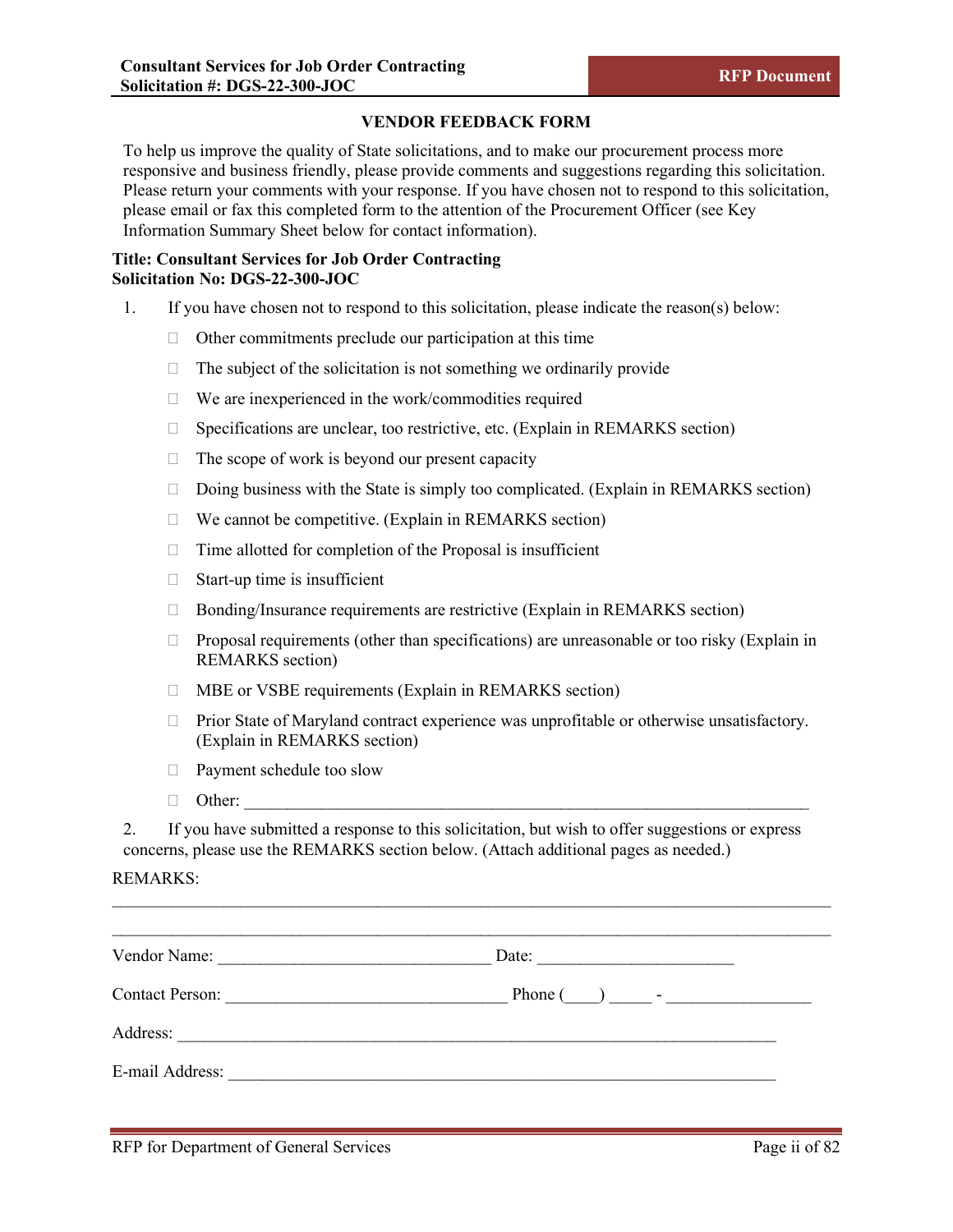# **STATE OF MARYLAND**

# **DEPARTMENT OF GENERAL SERVICES (DGS) KEY INFORMATION SUMMARY SHEET**

| <b>Request for Proposals</b>       | Services - Consultant Services for Job Order Contracting                 |
|------------------------------------|--------------------------------------------------------------------------|
| <b>Solicitation Number:</b>        | DGS-22-300-JOC                                                           |
| <b>RFP Issue Date:</b>             | May 19, 2022                                                             |
| <b>RFP Issuing Office:</b>         | Department of General Services (DGS or the "Department")                 |
| <b>Procurement Officer:</b>        | Michael Cavanaugh                                                        |
|                                    | 301 W. Preston St., Rm M-8, Baltimore, MD 21201                          |
| e-mail:                            | Michael.Cavanaugh@Maryland.gov                                           |
|                                    |                                                                          |
| Proposals are to be sent to:       | Submit via eMaryland Marketplace                                         |
| <b>Pre-Proposal Conference:</b>    | May 26, 2022 at 10:00 AM via video call                                  |
|                                    | Google Meet joining info                                                 |
|                                    | Video call link: https://meet.google.com/rdk-edoz-yhc                    |
|                                    | Or dial: (US) +1 540-669-0013 PIN: 985 836 172#                          |
| <b>Questions Due Date and Time</b> | June 7, 2022 at 2:00 PM                                                  |
| <b>Proposal Due (Closing) Date</b> | June 16, 2022 at 2:00 PM                                                 |
| and Time:                          | Offerors are reminded that a completed Feedback Form is requested        |
|                                    | if a no-bid decision is made (see page ii).                              |
| <b>MBE Subcontracting Goal:</b>    | 0%                                                                       |
|                                    |                                                                          |
| <b>VSBE Subcontracting Goal:</b>   | 0%                                                                       |
| <b>Contract Type:</b>              | Firm Fixed Price                                                         |
| <b>Contract Duration:</b>          | Five $(5)$ year base period. One $(1)$ - Five $(5)$ year renewal option. |
| <b>Primary Place of</b>            | As proposed by Offeror                                                   |
| <b>Performance:</b>                |                                                                          |
| <b>SBR Designation:</b>            | No                                                                       |
| <b>Federal Funding:</b>            | No                                                                       |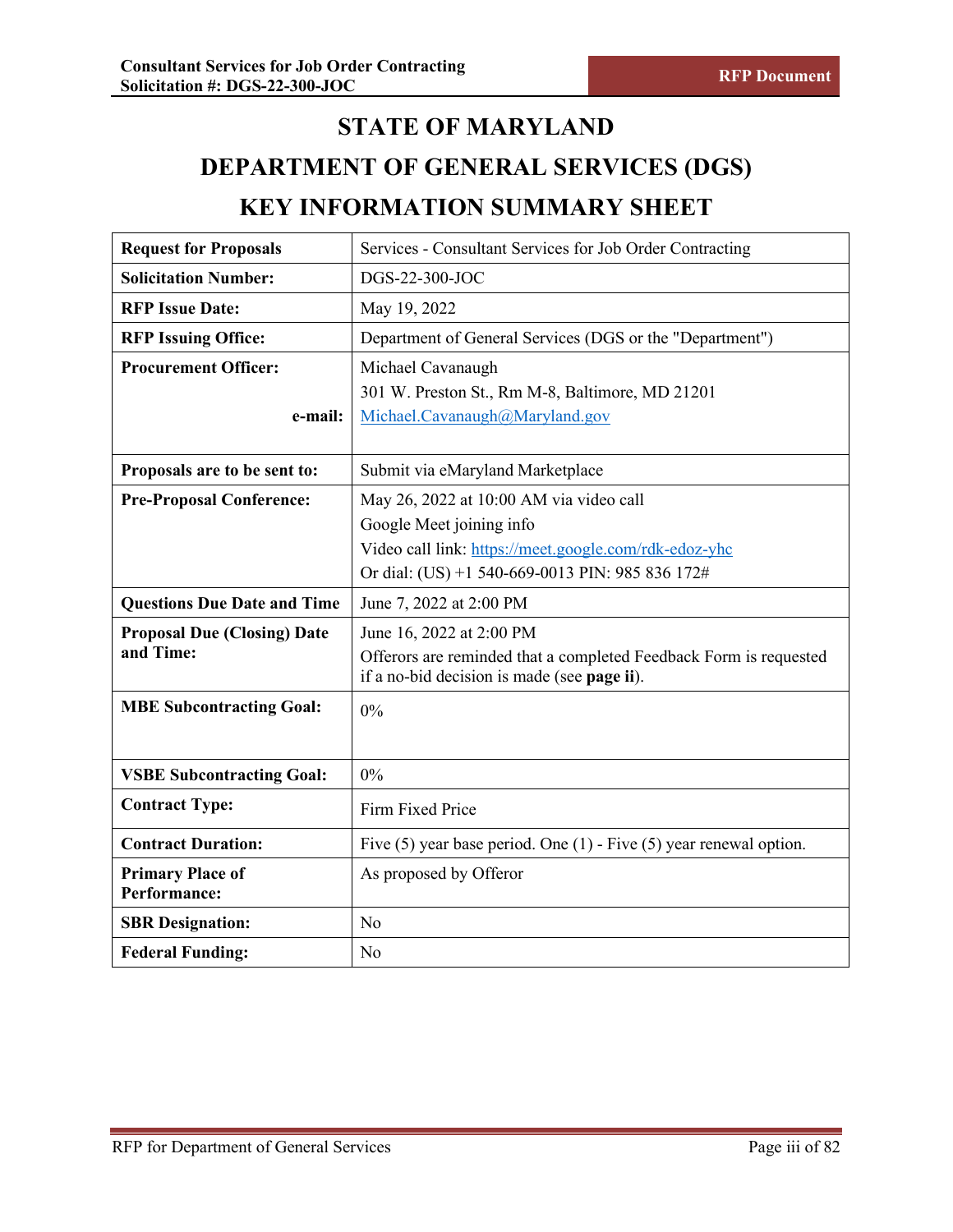# **TABLE OF CONTENTS - RFP**

| $\mathbf{1}$            |      |  |
|-------------------------|------|--|
|                         | 1.1  |  |
| $\overline{2}$          |      |  |
|                         | 2.1  |  |
|                         | 2.2  |  |
|                         | 2.3  |  |
|                         | 2.4  |  |
|                         | 2.5  |  |
|                         | 2.6  |  |
|                         | 2.7  |  |
| $\mathbf{3}$            |      |  |
|                         | 3.1  |  |
|                         | 3.2  |  |
|                         | 3.3  |  |
|                         | 3.4  |  |
|                         | 3.5  |  |
|                         | 3.6  |  |
|                         | 3.7  |  |
|                         | 3.8  |  |
|                         | 3.9  |  |
|                         | 3.10 |  |
|                         | 3.11 |  |
|                         | 3.12 |  |
|                         | 3.13 |  |
|                         | 3.14 |  |
|                         | 3.15 |  |
| $\overline{\mathbf{4}}$ |      |  |
|                         | 4.1  |  |
|                         | 4.2  |  |
|                         | 4.3  |  |
|                         | 4.4  |  |
|                         | 4.5  |  |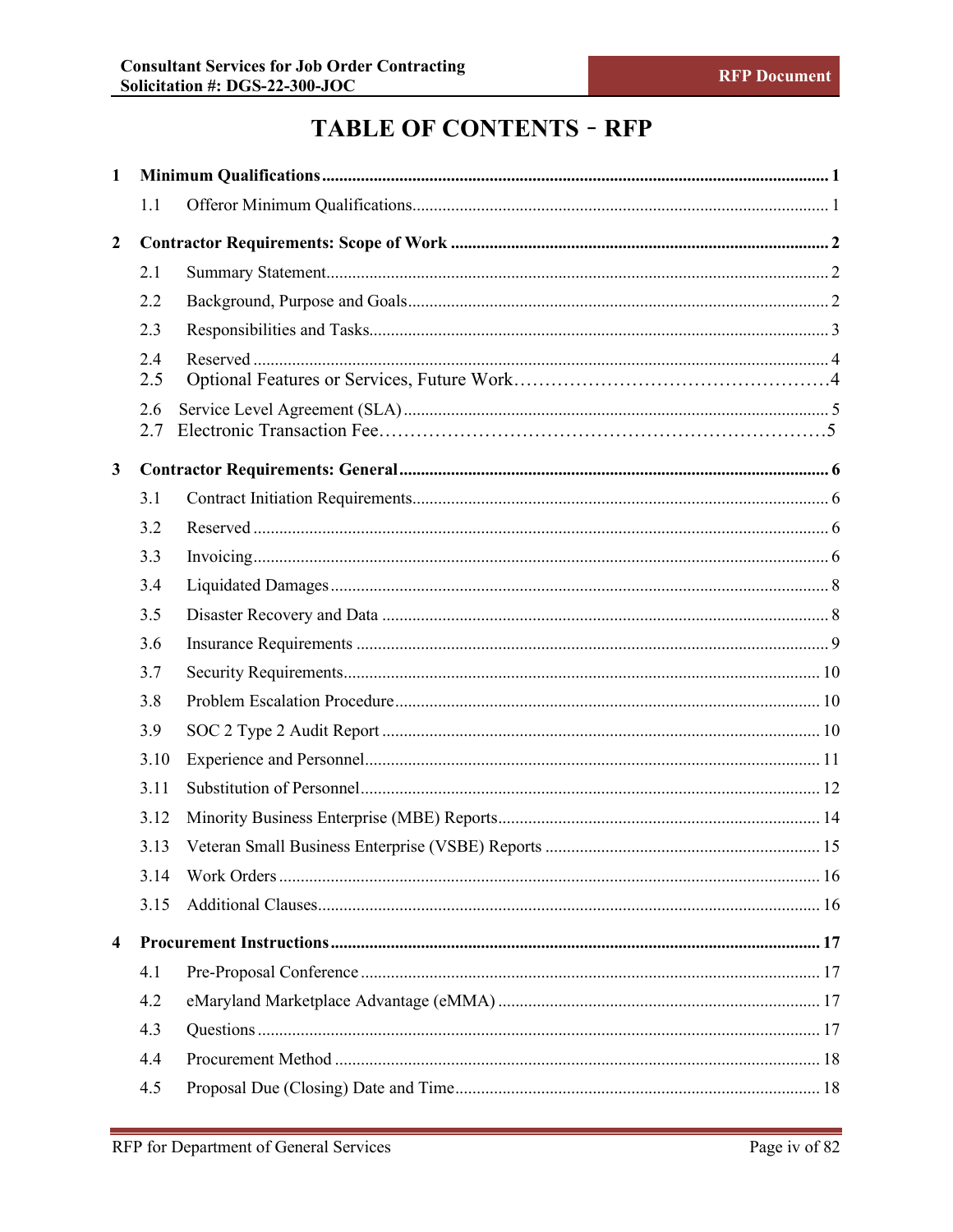# **Consultant Services for Job Order Contracting<br>Solicitation #: DGS-22-300-JOC**

| 4.6  |  |  |  |  |
|------|--|--|--|--|
| 4.7  |  |  |  |  |
| 4.8  |  |  |  |  |
| 4.9  |  |  |  |  |
| 4.10 |  |  |  |  |
| 4.11 |  |  |  |  |
| 4.12 |  |  |  |  |
| 4.13 |  |  |  |  |
| 4.14 |  |  |  |  |
| 4.15 |  |  |  |  |
| 4.16 |  |  |  |  |
| 4.17 |  |  |  |  |
| 4.18 |  |  |  |  |
| 4.19 |  |  |  |  |
| 4.20 |  |  |  |  |
| 4.21 |  |  |  |  |
| 4.22 |  |  |  |  |
| 4.23 |  |  |  |  |
| 4.24 |  |  |  |  |
| 4.25 |  |  |  |  |
| 4.26 |  |  |  |  |
| 4.27 |  |  |  |  |
| 4.28 |  |  |  |  |
| 4.29 |  |  |  |  |
| 4.30 |  |  |  |  |
| 4.31 |  |  |  |  |
| 4.32 |  |  |  |  |
| 4.33 |  |  |  |  |
| 4.34 |  |  |  |  |
| 4.35 |  |  |  |  |
| 4.36 |  |  |  |  |
| 4.37 |  |  |  |  |
| 4.38 |  |  |  |  |
|      |  |  |  |  |

 $5\overline{)}$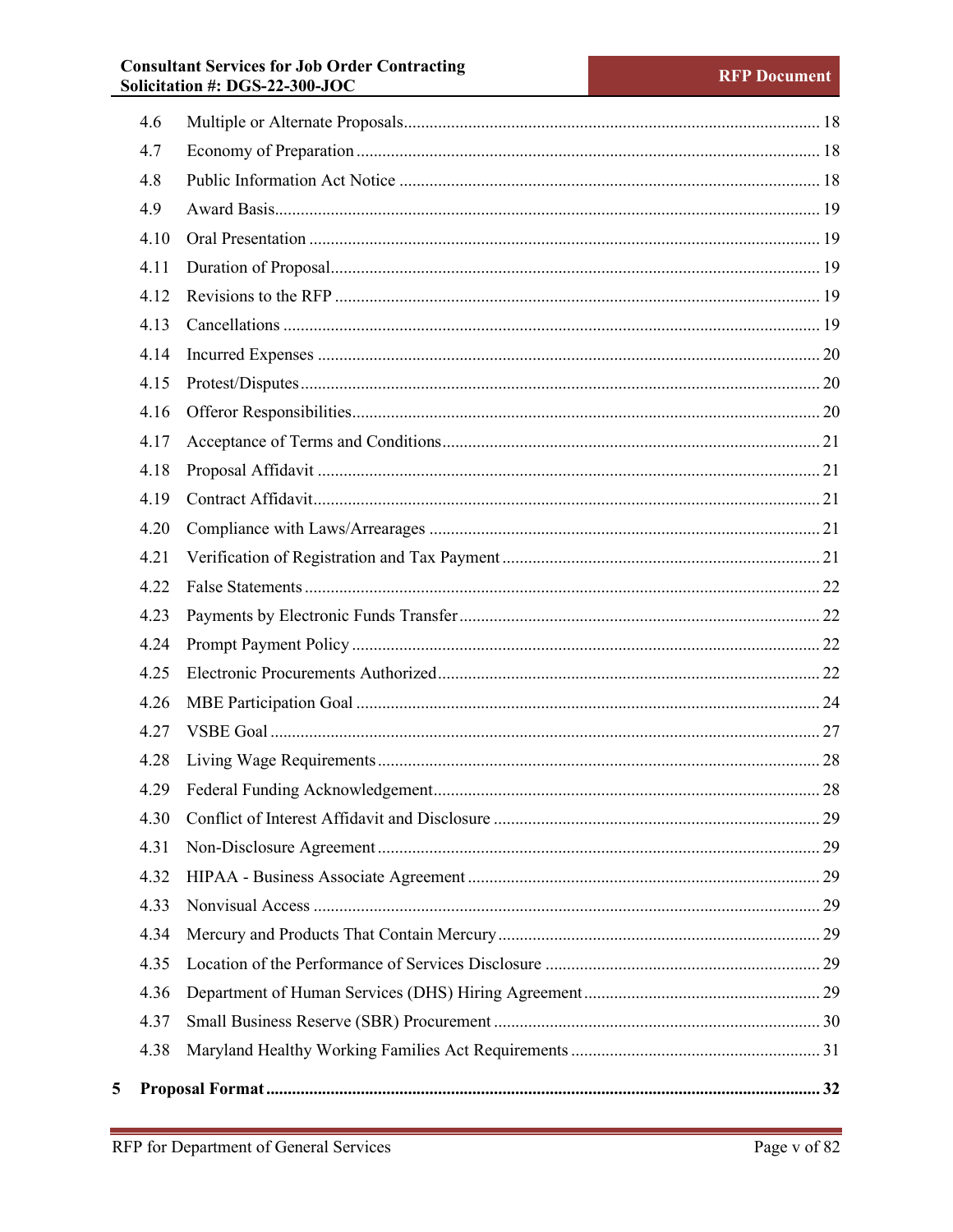# **Consultant Services for Job Order Contracting Solicitation #: DGS-22-300-JOC RFP Document**

|     | 5.1                  |  |                                                                        |  |
|-----|----------------------|--|------------------------------------------------------------------------|--|
|     | 5.2                  |  |                                                                        |  |
| 5.3 |                      |  |                                                                        |  |
|     | 5.4                  |  |                                                                        |  |
| 6   |                      |  |                                                                        |  |
|     | 6.1                  |  |                                                                        |  |
|     | 6.2                  |  |                                                                        |  |
|     | 6.3                  |  |                                                                        |  |
|     | 6.4                  |  |                                                                        |  |
|     | 6.5                  |  |                                                                        |  |
|     | 6.6                  |  | Documents Required upon Notice of Recommendation for Contract Award 41 |  |
| 7   |                      |  |                                                                        |  |
|     | <b>Attachment A.</b> |  |                                                                        |  |
|     | <b>Attachment B.</b> |  |                                                                        |  |
|     | Attachment C.        |  |                                                                        |  |
|     | <b>Attachment D.</b> |  |                                                                        |  |
|     | <b>Attachment E.</b> |  |                                                                        |  |
|     | <b>Attachment F.</b> |  | Maryland Living Wage Affidavit of Agreement for Service Contracts  52  |  |
|     | <b>Attachment G.</b> |  |                                                                        |  |
|     | Attachment H.        |  |                                                                        |  |
|     |                      |  |                                                                        |  |
|     | Attachment J.        |  |                                                                        |  |
|     | <b>Attachment K.</b> |  |                                                                        |  |
|     | <b>Attachment L.</b> |  |                                                                        |  |
|     | <b>Attachment M.</b> |  |                                                                        |  |
|     | <b>Attachment N.</b> |  |                                                                        |  |
|     | Attachment O.        |  |                                                                        |  |
|     |                      |  |                                                                        |  |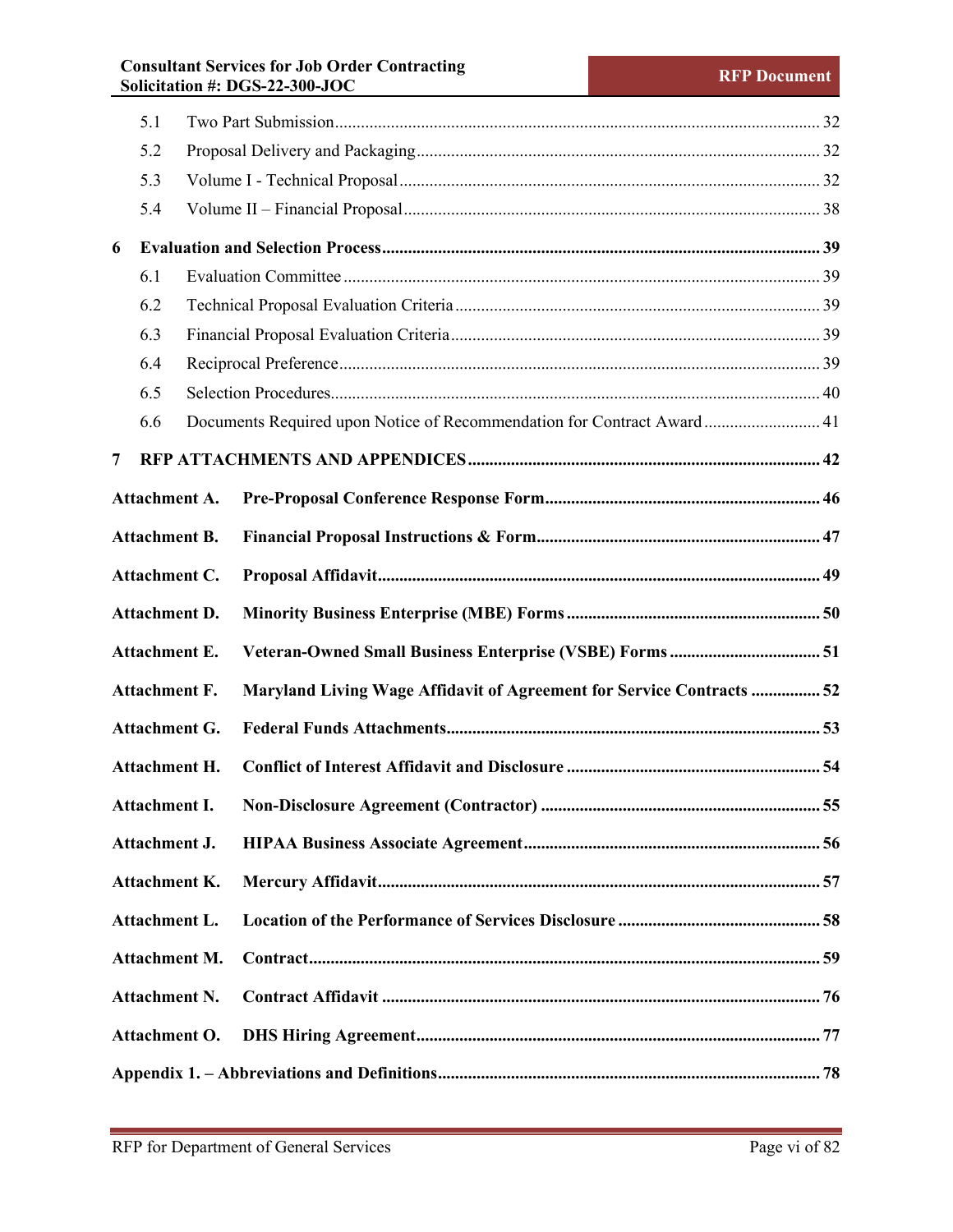**Appendix 2. [Offeror Information Sheet.........................................................................................](#page-88-0) 82**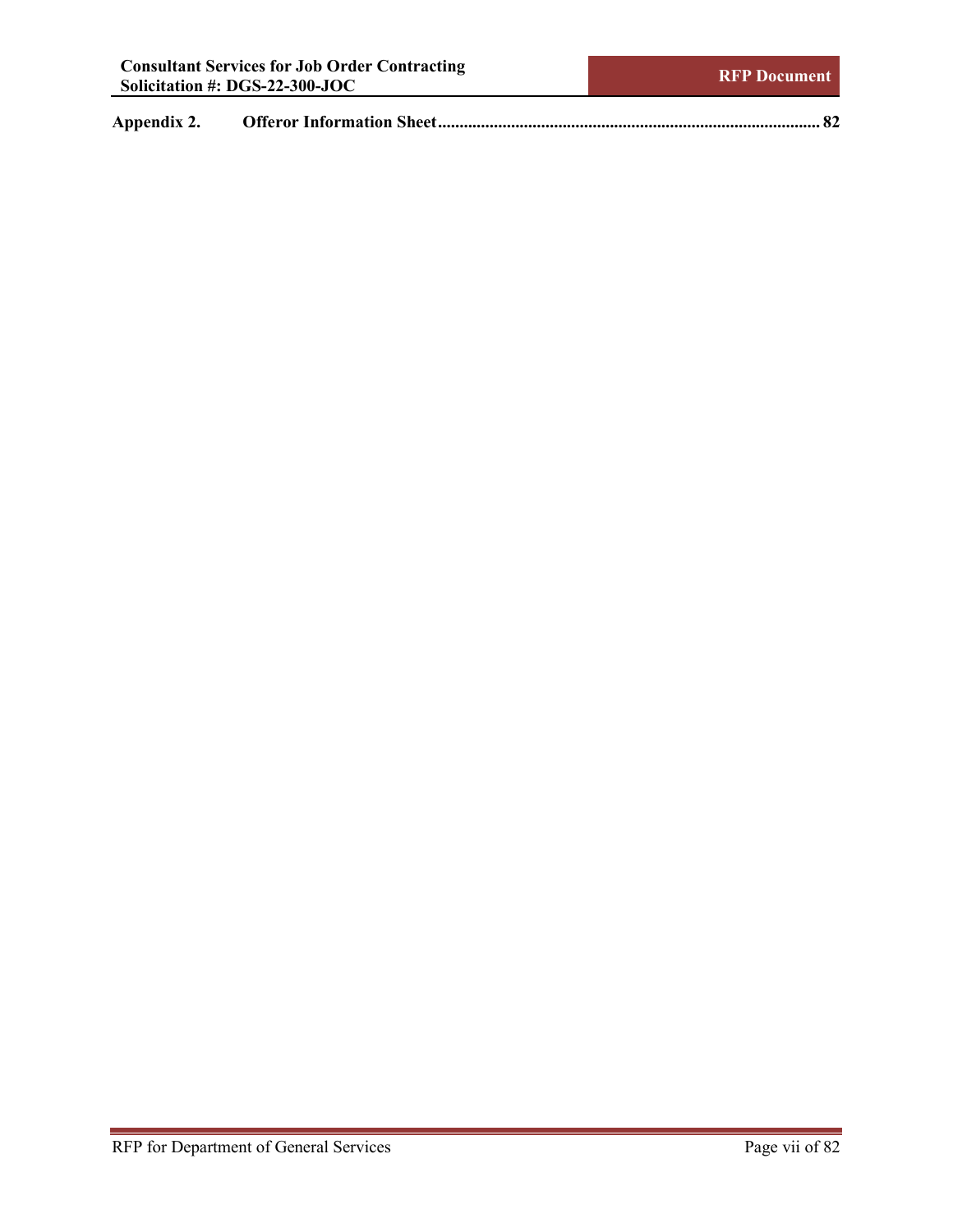# **1 Minimum Qualifications**

# <span id="page-7-1"></span><span id="page-7-0"></span>**1.1 Offeror Minimum Qualifications**

There are no Offeror Minimum Qualifications for this procurement.

# **THE REMAINDER OF THIS PAGE IS INTENTIONALLY LEFT BLANK.**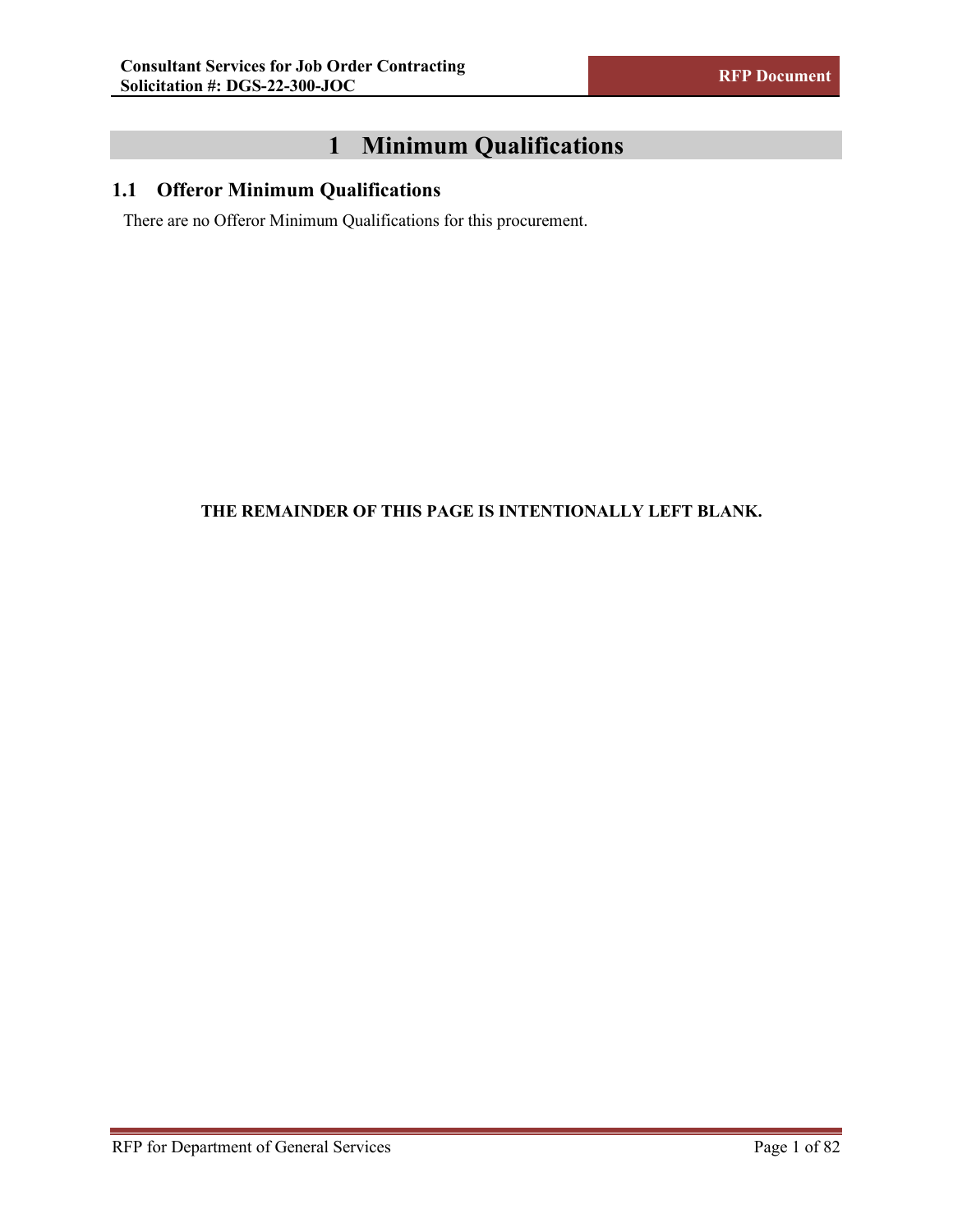# **2 Contractor Requirements: Scope of Work**

## <span id="page-8-1"></span><span id="page-8-0"></span>**2.1 Summary Statement**

- **2.1.1** The Department of General Services (DGS or the "Department") is issuing this Request for Proposals (RFP) in order to satisfy a need for a Job Order Contracting (JOC) Program. DGS is seeking proposals from qualified Offerors to support the development and implementation of a JOC Program for Construction and Maintenance contracts. The resulting contract will be viewed as an 'as-needed' optional use contract, with orders able to be submitted by any "Authorized User", as identified in section 2.1.6.
- **2.1.2** It is the State's intention to obtain goods and services, as specified in this RFP, from a Contract between the selected Offeror and the State.
- **2.1.3** The Department intends to make a single award as a result of this RFP. See RFP **Section [4.9](#page-25-0) [Award Basis](#page-25-0)** for more Contract award information.
- **2.1.4** An Offeror, either directly or through its subcontractor(s), must be able to provide all goods and services and meet all of the requirements requested in this solicitation and the successful Offeror (the Contractor) shall remain responsible for Contract performance regardless of subcontractor participation in the work.
- **2.1.5** A Contract award does not ensure a Contractor will receive all or any State business under the Contract.
- **2.1.6** Maryland State and local entities as defined in Finance and Procurement 13- 110(a) and not-for-profit entities within the State of Maryland may purchase from the Contractor goods or services covered by the Contract at the same prices chargeable to the State. All such purchases by non-executive branch entities, non-State governments, government agencies or not-for-profit entities:
- A. Shall constitute Contracts between the Contractor and that government, agency or not-for-profit entity;
- B. Shall not constitute purchases by the State or State agencies under the Contract;
- C. Shall not be binding or enforceable against the State; and
- D. May be subject to other terms and conditions agreed to by the Contractor and the purchaser.
- **2.1.7** All Contract prices, terms, and conditions must be provided to any Maryland local government or not-for-profit entity requesting services under the Contract. The Contractor bears the risk of determining whether or not a government, agency or organization with which the Contractor is dealing is a State entity.
- **2.1.8** Prevailing wage rates apply to all work orders in the amount of \$250,000 or more. Wage rates applicable to projects of \$250,000 or more are attached to the specifications.

## <span id="page-8-2"></span>**2.2 Background, Purpose and Goals**

The main objective of the JOC Program is to rapidly engage construction contractors to perform construction projects as well as design and construction-related services.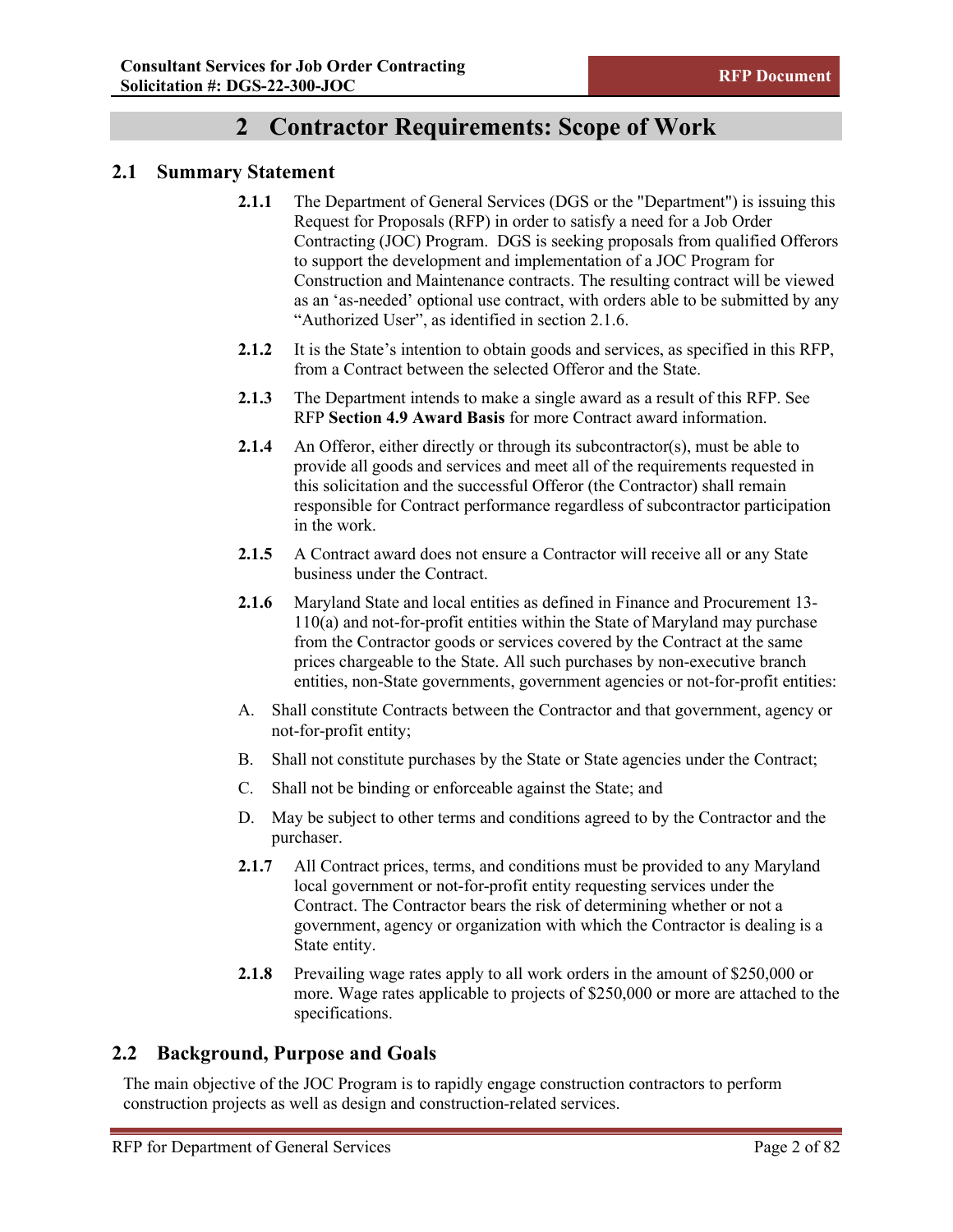It's the State's intent to implement the JOC program in a phased, deliberate fashion, and the selected JOC contractor will assist in further defining these phases and subsequently implementing the program. This contract shall establish "tiers" of service ranging from minimum (i.e., unit price book and associated software only), moderate (Unit price book/software use and cost estimate reviews), to full (unit price book/software use, cost estimate reviews, and project management service from project inception to completion).

# <span id="page-9-0"></span>**2.3 Responsibilities and Tasks**

The selected vendor will provide assistance to the Department of General Services consistent with the tasks as outlined in this section to develop and successfully implement a JOC Program. The Department will use JOC for repair, maintenance, alteration and reconfiguration projects throughout the State and shall comply with the COMAR Title 21 State Procurement Regulations, [DGS Procedure Manual for](https://procurement.maryland.gov/wp-content/uploads/sites/12/2019/07/MarylandProcurementManual.pdf)  [Professional Services,](https://procurement.maryland.gov/wp-content/uploads/sites/12/2019/07/MarylandProcurementManual.pdf) [DGS General Conditions for Construction Contracts,](https://dgs.maryland.gov/Documents/ofp/GeneralConditionsforConstruction2018.pdf) and [Roofing Standards &](https://dgs.maryland.gov/Documents/ofp/RoofingPolicy.pdf)  [Guarantee Requirements](https://dgs.maryland.gov/Documents/ofp/RoofingPolicy.pdf) including the following:

- The sum of all projects (also referred to as a "Job Order") in the five-year base contract term shall not exceed \$25 million per year per JOC Contractor.
- The sum of all projects (also referred to as a "Job Order") in the five-year option contract term shall not exceed \$25 million per year per JOC Contractor.

The services that are desired under the Contract shall include the following:

## **A. Unit Price Book (UPB)**

The selected Offeror shall meet with the appropriate Division personnel to determine an appropriate unit price book for use in the JOC Program. The Offeror may:

- Propose to create Unit Price Books and software to be owned by DGS
- Propose their own unit price books and any related software, if any, thought necessary by the **Offeror**
- Propose the use of a UPB from a third-party source, or a combination of the foregoing.

If the Offeror proposes to create a Unit Price Book, the Offeror shall work with designated DGS staff to determine the design and construction tasks to be contained in the JOC Unit Price Book. For purposes of this proposal, the selected offeror shall assume the JOC Unit Price Book will ultimately contain no less than 250,000 individual design and/or construction tasks along with an associated unit price. Each task shall contain at a minimum a task description, unit of measurement, and a unit price. Tasks and prices in the Unit Price Book(s) must reflect the local prevailing and other wage requirements of applicable Maryland laws. Books must be updated annually or as otherwise required by applicable laws.

The selected Offeror shall provide the completed JOC Unit Price Book described above within 30 calendar days after the effective date of the awarded contract.

## **B. Information Management System and Related Software**

The selected Offeror must provide DGS with access to a comprehensive internet-based information management and support system (JOC System) to enable users to efficiently track each step of a Job Order Contract and task order from inception to completion. The JOC System must allow individual users to issue Job Orders based upon pre-priced items of work from an on-line task order catalog and system specifications to be developed by the selected Offeror. The task order catalog and specifications shall be electronic and shall allow automated search and selection. The JOC System must provide full construction project tracking such as development of cost proposals, project scheduling, budgeting and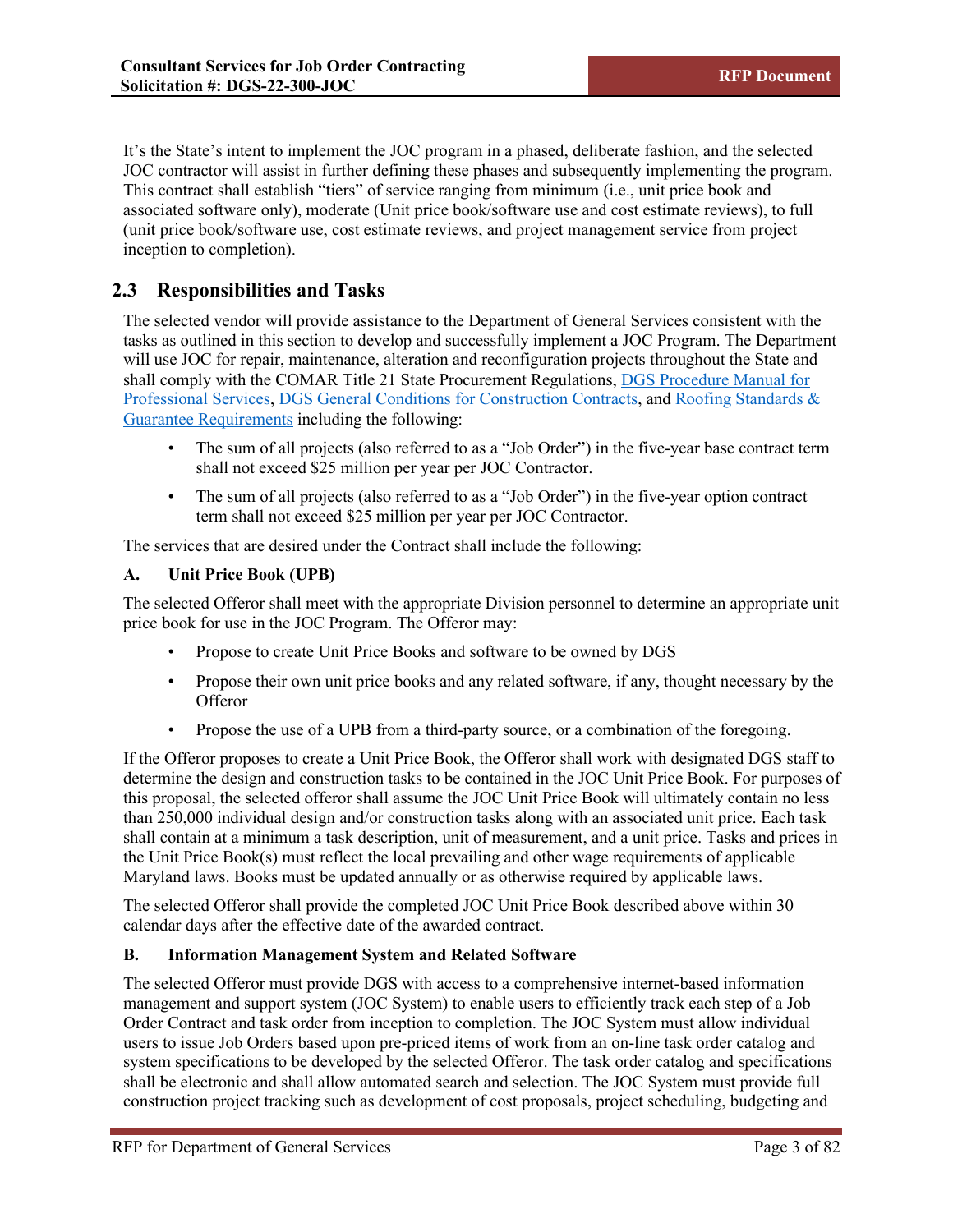cost control, and generating reports. The JOC System must provide electronic reporting features which can be accessed by DGS. Reports shall be customizable for all entities. All reports must be downloadable in excel format. The Information Management System shall be customized to the specific needs of multiple authorized users and be capable of incorporation of current forms and documentation.

The following additional requirements apply:

- 1. The selected Offeror shall install and test the information management system software on the Authorized Users' computer systems as well as the JOC Contractor's computers system.
- 2. There should be no limits on the number of allowed software licenses.
- 3. More than one Authorized User shall be allowed to log on and update the system or database and utilize the data.
- 4. All data shall be owned by the Authorized User and shall not be restricted to its usage on JOC projects.
- 5. All software changes shall be approved in writing by the Authorized User. Written approval shall certify the Authorized User and selected Offeror have tested the software and the software operates as required.
- 6. The selected Offeror shall provide technical support which shall include assistance with program execution, troubleshooting, implementation, and continuous system monitoring of the information management system.

Please provide a training and technical support plan for the use of the JOC System.

## **C. Job Order Development and Procurement Support**

The selected Offeror shall be capable of providing the State and authorized users with complete technical and marketing support in the development, issuance, and closing of a solicitation for a JOC general contract to execute the task. This includes consulting with designated DGS and affected agency staff, and with appropriate staff of Job Order Contract(s) authorized users, to determine the types of work amenable to Job Order Contracting within the limitations stated in the terms and conditions, and to determine the needs and requirements to be addressed by the general design guidelines. Create general design guidelines that are consistent with the needs and requirements expressed by state personnel and authorized users. The general design guidelines shall clearly correspond with the Unit Price Book (UPB) and individual construction tasks used in the Job Order Contracting.

## **D. JOC Construction Management**

The selected Offeror must provide the State and Authorized users with a range of construction management assistance that should cover the entire span of a JOC project from Job Order development to Job Order close out. The selected Offeror may be required to provide these services on an as-needed basis at the authorized users discretion.

# <span id="page-10-0"></span>**2.4 Reserved**

# **2.5 Optional Features or Services, Future Work**

THIS SECTION IS INAPPLICABLE TO THIS RFP.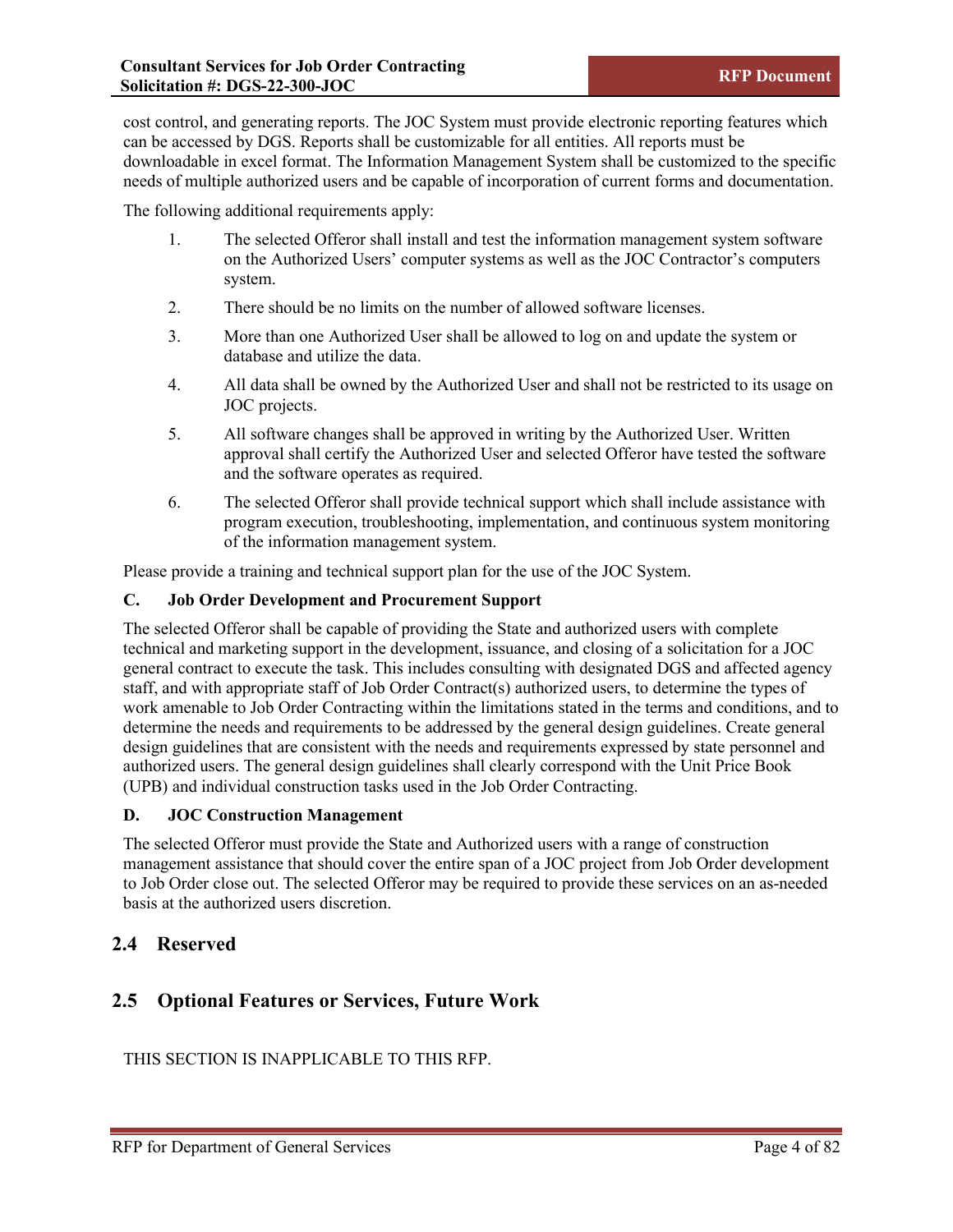# <span id="page-11-0"></span>**2.6 Service Level Agreement (SLA)**

## THIS SECTION IS INAPPLICABLE TO THIS RFP.

# **2.7 Electronic Transaction Fee:**

a. Contractor shall pay an electronic transaction fee to the State in the amount of one percent (1%) of the total contract sales. The electronic transaction fee is calculated based on all sales transacted under the contract, minus any returns or credits. The electronic transaction fee shall not be charged directly to the customer, e.g., as a separate line item, fee or surcharge, but shall be included in the contract's unit prices.

b. The electronic transaction fee shall be submitted to the Office of State Procurement:

Fiscal Services Division, 301 W. Preston Street, Room 1309 Baltimore, MD, 21201

No later than Forty-five (45) calendar days after the end of each reporting period along with a Monthly Usage Report documenting all contract sales. An excel version of the Monthly Usage Report shall be emailed to **[dgs.statewidecontractsusagereport@maryland.gov](mailto:dgs.statewidecontractsusagereport@maryland.gov)**.

c. Failure to remit transaction fees in a timely manner or remittance of fees inconsistent with the contract's requirements may result in the State exercising all recourse available under the contract including, but not limited to, a third-party analysis of all contract activity.

d. Prior to Award, Contractors will be asked to confirm in writing that their unit prices include the one percent (1%) electronic transaction fee.

## **THE REMAINDER OF THIS PAGE IS INTENTIONALLY LEFT BLANK.**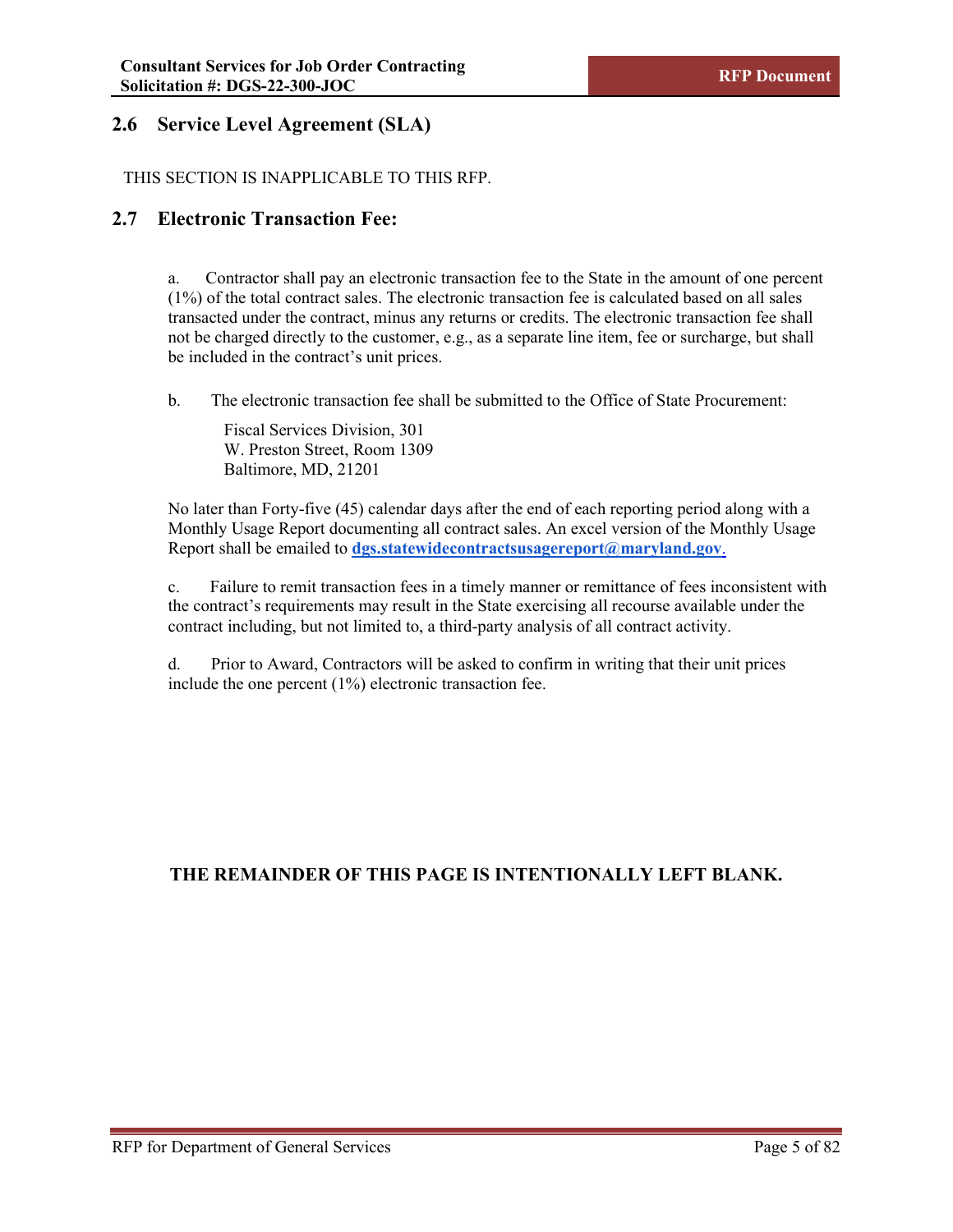# **3 Contractor Requirements: General**

## <span id="page-12-1"></span><span id="page-12-0"></span>**3.1 Contract Initiation Requirements**

THIS SECTION IS INAPPLICABLE TO THIS RFP.

## <span id="page-12-2"></span>**3.2 Reserved**

## <span id="page-12-3"></span>**3.3 Invoicing**

## **3.3.1 General**

- A. The Contractor shall e-mail the original of each invoice and signed authorization to invoice to the Contract Monitor.
- B. All invoices for services shall be verified by the Contractor as accurate at the time of submission.
- C. An invoice not satisfying the requirements of a Proper Invoice (as defined at COMAR 21.06.09.01 and .02) cannot be processed for payment. To be considered a Proper Invoice, invoices must include the following information, without error:
	- 1) Contractor name and address;
	- 2) Remittance address;
	- 3) Federal taxpayer identification (FEIN) number, social security number, as appropriate;
	- 4) Invoice period (i.e. time period during which services covered by invoice were performed);
	- 5) Invoice date;
	- 6) Invoice number;
	- 7) State assigned Contract number;
	- 8) State assigned (Blanket) Purchase Order number(s);
	- 9) Goods or services provided;
	- 10) Amount due; and
	- 11) Any additional documentation required by regulation or the Contract.
- D. Invoices that contain both fixed price and time and material items shall clearly identify each item as either fixed price or time and material billing.
- E. The Department reserves the right to reduce or withhold Contract payment in the event the Contractor does not provide the Department with all required deliverables within the time frame specified in the Contract or otherwise breaches the terms and conditions of the Contract until such time as the Contractor brings itself into full compliance with the Contract.
- F. Any action on the part of the Department, or dispute of action by the Contractor, shall be in accordance with the provisions of Md. Code Ann., State Finance and Procurement Article §§ 15-215 through 15-223 and with COMAR 21.10.04.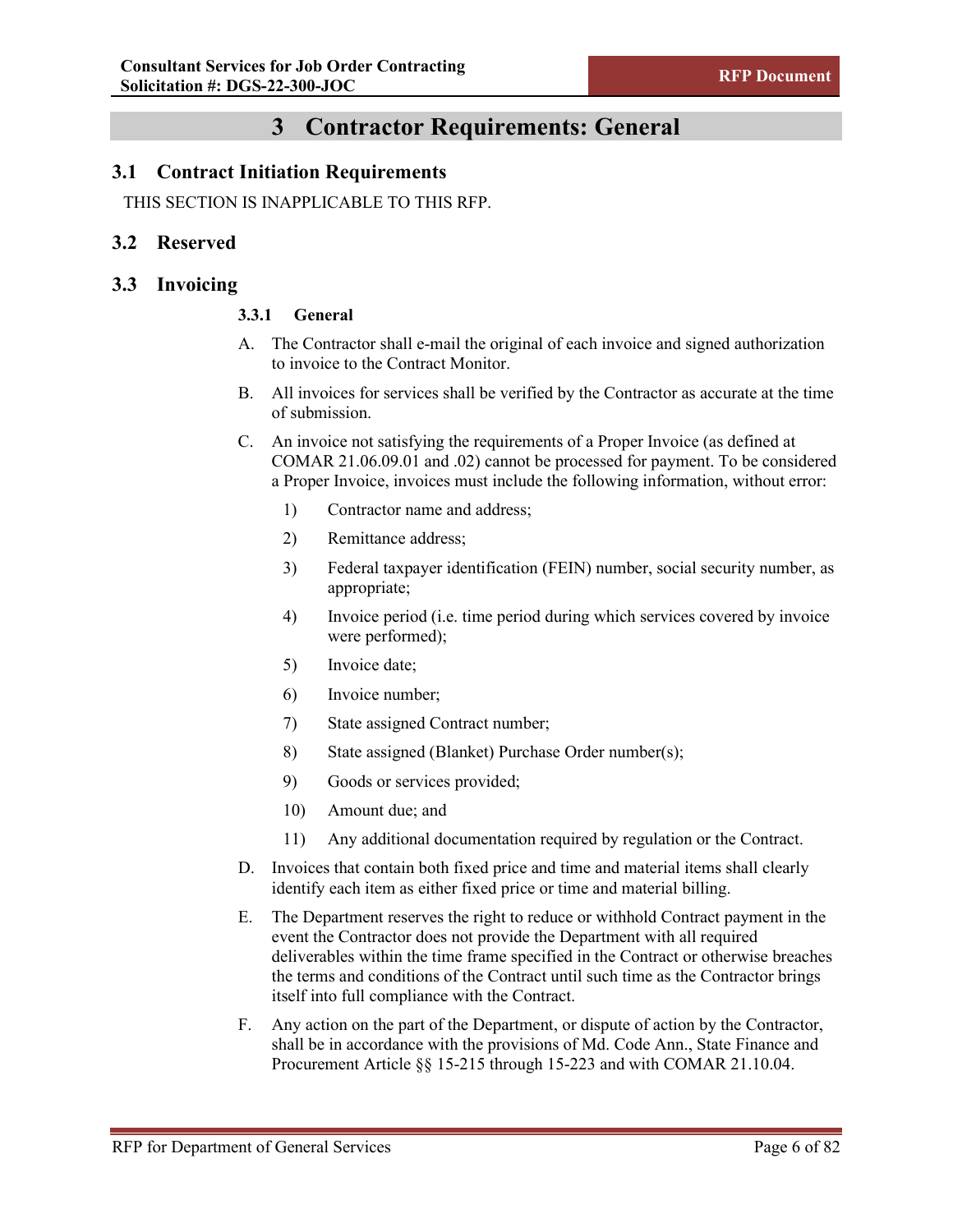- G. The State is generally exempt from federal excise taxes, Maryland sales and use taxes, District of Columbia sales taxes and transportation taxes. The Contractor, however, is not exempt from such sales and use taxes and may be liable for the same.
- H. Invoices for final payment shall be clearly marked as "FINAL" and submitted when all work requirements have been completed and no further charges are to be incurred under the Contract. In no event shall any invoice be submitted later than 60 calendar days from the Contract termination date.

#### **3.3.2 Invoice Submission Schedule**

The Contractor shall submit invoices in accordance with the following schedule:

- A. For items of work for which there is one-time pricing (see **Attachment B** Financial Proposal Form) those items shall be billed in the month following the acceptance of the work by the Department.
- B. For items of work for which there is annual pricing, see **Attachment B** Financial Proposal Form, those items shall be billed in equal monthly installments for the applicable Contract year in the month following the performance of the services.

## **3.3.3 Deliverable Invoicing**

- A. Deliverable invoices shall be accompanied by notice(s) of acceptance issued by the State for all invoices submitted for payment. Payment of invoices will be withheld if a signed Deliverable Product Acceptance Form (DPAF) is not submitted (see online example at http://doit.maryland.gov/contracts/Documents/\_procurementForms/DeliverablePro ductAcceptanceForm-DPAFsample.pdf).
- B. Payment for deliverables will only be made upon completion and acceptance of the deliverables as defined in **Section 2.3**.

## **3.3.4 For the purposes of the Contract an amount will not be deemed due and payable if:**

- A. The amount invoiced is inconsistent with the Contract;
- B. The proper invoice has not been received by the party or office specified in the Contract;
- C. The invoice or performance is in dispute or the Contractor has failed to otherwise comply with the provisions of the Contract;
- D. The item or services have not been accepted;
- E. The quantity of items delivered is less than the quantity ordered;
- F. The items or services do not meet the quality requirements of the Contract;
- G. If the Contract provides for progress payments, the proper invoice for the progress payment has not been submitted pursuant to the schedule;
- H. If the Contract provides for withholding a retainage and the invoice is for the retainage, all stipulated conditions for release of the retainage have not been met; or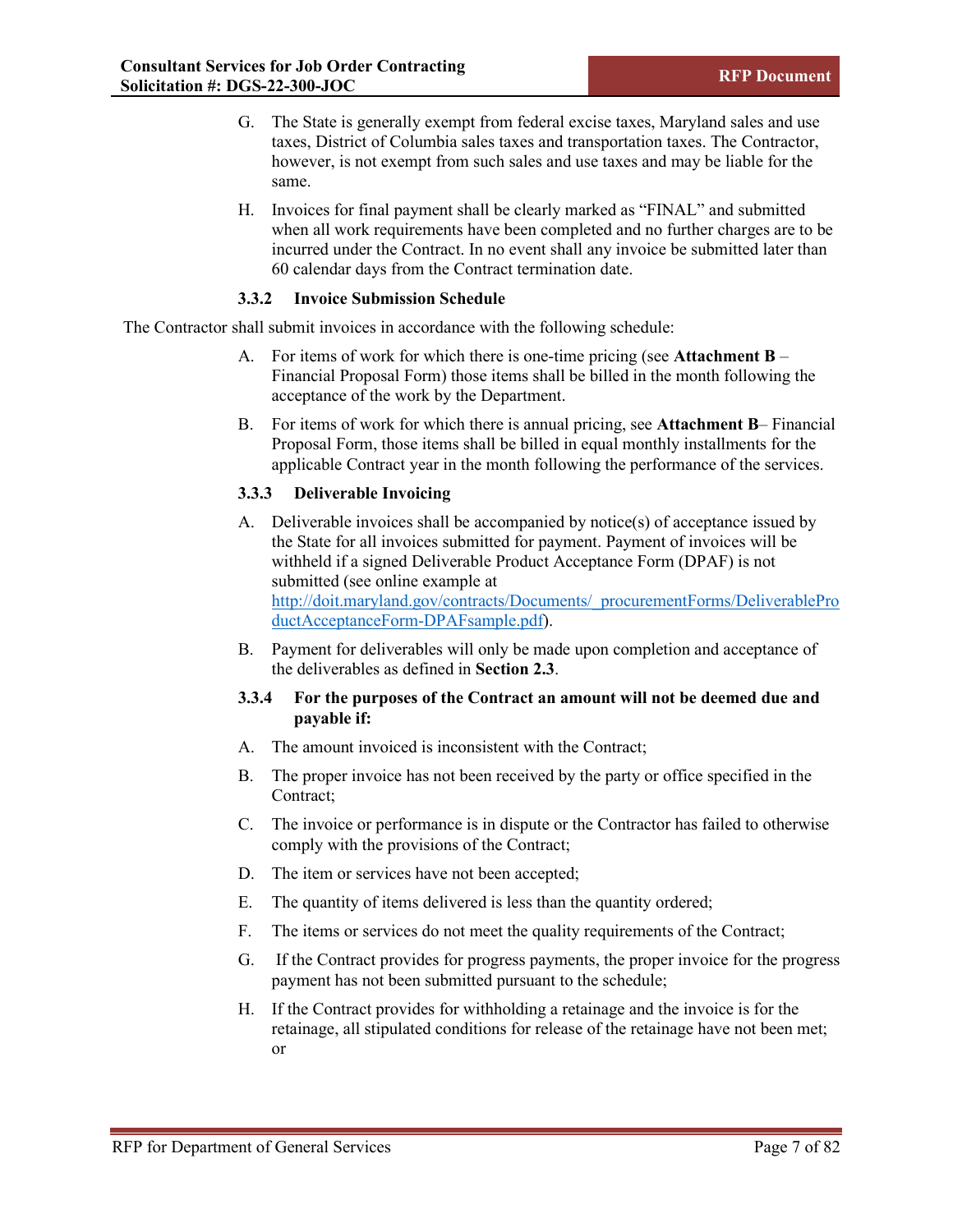I. The Contractor has not submitted satisfactory documentation or other evidence reasonably required by the Procurement Officer or by the Contract concerning performance under the Contract and compliance with its provisions.

## **3.3.5 Travel Reimbursement**

<span id="page-14-0"></span>Travel will not be reimbursed under this RFP.

# **3.4 Liquidated Damages**

THIS SECTION IS INAPPLICABLE TO THIS RFP.

## <span id="page-14-1"></span>**3.5 Disaster Recovery and Data**

The following requirements apply to the Contract:

## **3.5.1 Redundancy, Data Backup and Disaster Recovery**

- A. Unless specified otherwise in the RFP, Contractor shall maintain or cause to be maintained disaster avoidance procedures designed to safeguard State data and other confidential information, Contractor's processing capability and the availability of hosted services, in each case throughout the Contract term. Any force majeure provisions of the Contract do not limit the Contractor's obligations under this provision.
- B. The contingency and Disaster Recovery (DR) plans must be designed to ensure that services under the Contract are restored after a disruption within twenty-four (24) hours from notification and a recovery point objective of one (1) hour or less prior to the outage in order to avoid unacceptable consequences due to the unavailability of services.
- C. The Contractor shall test the contingency/DR plans at least twice annually to identify any changes that need to be made to the plan(s) to ensure a minimum interruption of service. Coordination shall be made with the State to ensure limited system downtime when testing is conducted. At least one (1) annual test shall include backup media restoration and failover/fallback operations at the DR location. The Contractor shall send the Contract Monitor a notice of completion following completion of DR testing.
- D. Such contingency and DR plans shall be available for the Department to inspect and practically test at any reasonable time, and subject to regular updating, revising, and testing throughout the term of the Contract.

## **3.5.2 Data Export/Import**

- A. The Contractor shall, at no additional cost or charge to the State, in an industry standard/non-proprietary format:
	- 1) perform a full or partial import/export of State data within 24 hours of a request; or
	- 2) provide to the State the ability to import/export data at will and provide the State with any access and instructions which are needed for the State to import or export data.
- B. Any import or export shall be in a secure format per the Security Requirements.

## **3.5.3 Data Ownership and Access**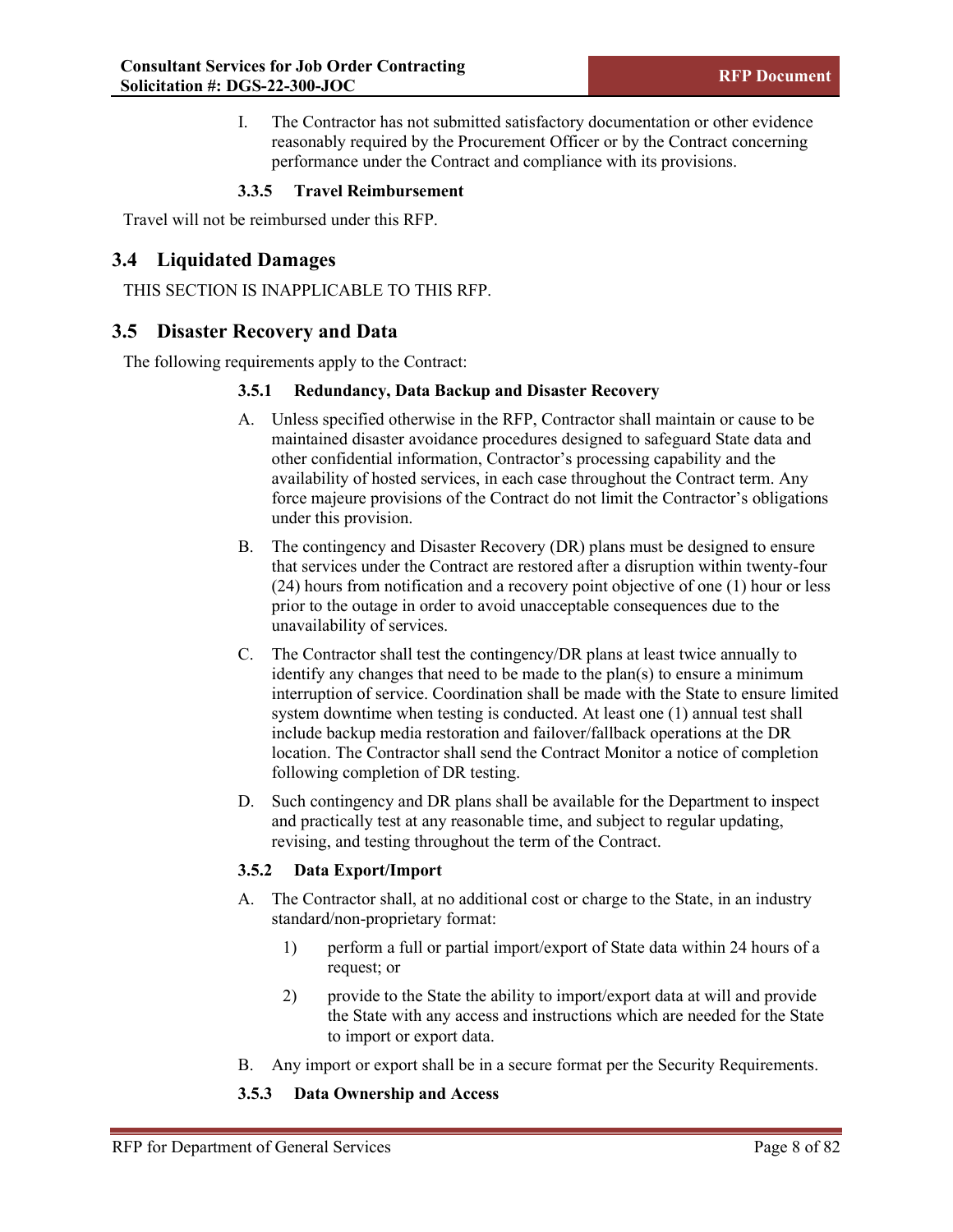- A. Data, databases and derived data products created, collected, manipulated, or directly purchased as part of a RFP are the property of the State. The purchasing State agency is considered the custodian of the data and shall determine the use, access, distribution and other conditions based on appropriate State statutes and regulations.
- B. Public jurisdiction user accounts and public jurisdiction data shall not be accessed, except (1) in the course of data center operations, (2) in response to service or technical issues, (3) as required by the express terms of the Contract, including as necessary to perform the services hereunder or (4) at the State's written request.
- C. The Contractor shall limit access to and possession of State data to only Contractor Personnel whose responsibilities reasonably require such access or possession and shall train such Contractor Personnel on the confidentiality obligations set forth herein.
- D. At no time shall any data or processes that either belong to or are intended for the use of the State or its officers, agents or employees – be copied, disclosed or retained by the Contractor or any party related to the Contractor for subsequent use in any transaction that does not include the State.
- E. The Contractor shall not use any information collected in connection with the services furnished under the Contract for any purpose other than fulfilling such services.
- **3.5.4** Provisions in Sections 3.5.1 3.5.3 shall survive expiration or termination of the Contract. Additionally, the Contractor shall flow down the provisions of Sections 3.5.1-3.5.3 (or the substance thereof) in all subcontracts.

# <span id="page-15-0"></span>**3.6 Insurance Requirements**

The Contractor shall maintain, at a minimum, the insurance coverages outlined below, or any minimum requirements established by law if higher, for the duration of the Contract, including option periods, if exercised:

- **3.6.1** The following type(s) of insurance and minimum amount(s) of coverage are required:
- A. Commercial General Liability of \$1,000,000 combined single limit per occurrence for bodily injury, property damage, and personal and advertising injury and \$2,000,000 annual aggregate. The minimum limits required herein may be satisfied through any combination of primary and umbrella/excess liability policies.
- B. Worker's Compensation The Contractor shall maintain such insurance as necessary or as required under Workers' Compensation Acts, the Longshore and Harbor Workers' Compensation Act, and the Federal Employers' Liability Act, to not be less than one million dollars (\$1,000,000) per occurrence (unless a state's law requires a greater amount of coverage). Coverage must be valid in all states where work is performed.
- **3.6.2** The State shall be listed as an additional insured on the faces of the certificates associated with the coverages listed above, including umbrella policies, excluding Workers' Compensation Insurance and professional liability.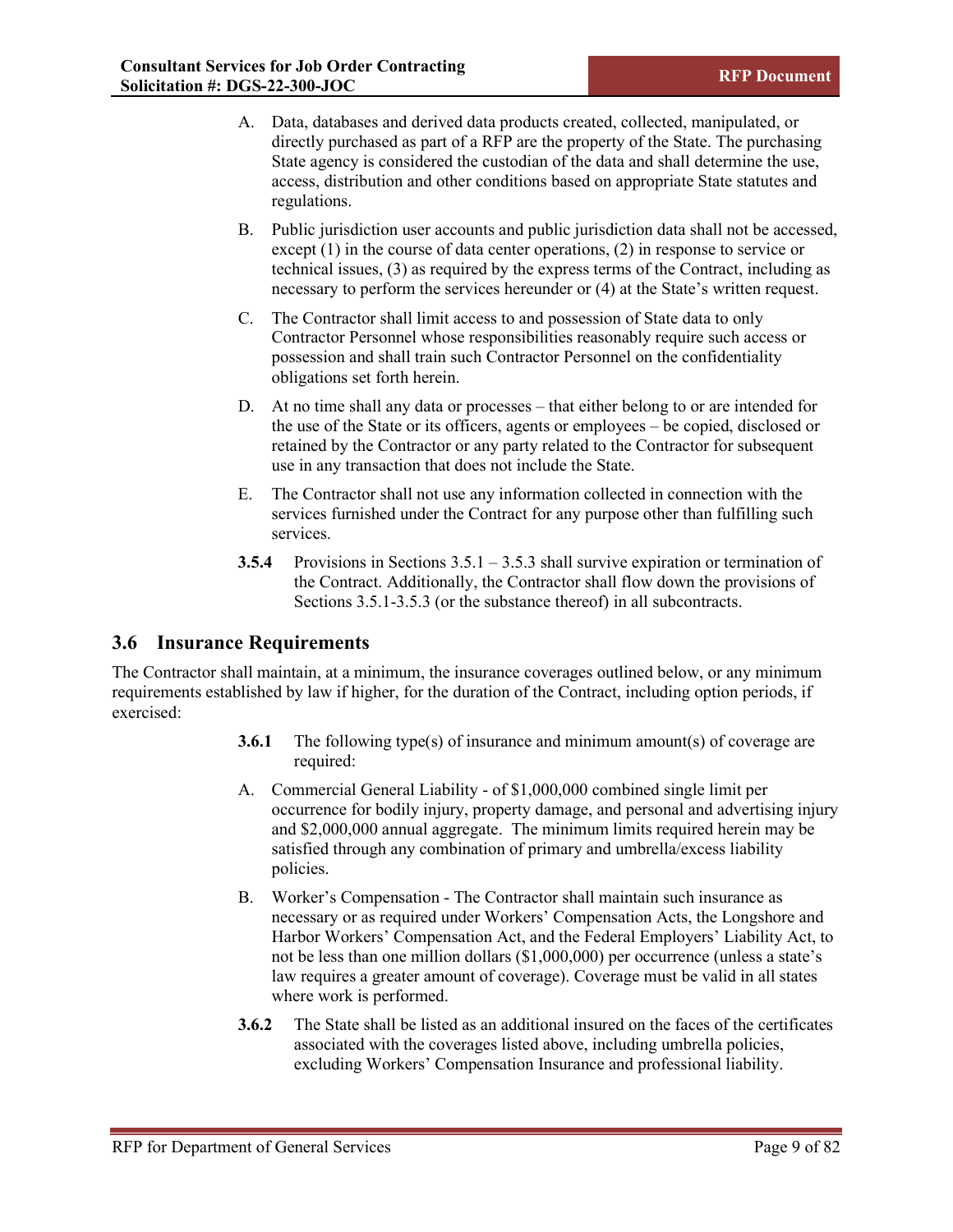- **3.6.3** All insurance policies shall be endorsed to include a clause requiring the insurance carrier provide the Procurement Officer, by certified mail, not less than 30 days' advance notice of any non-renewal, cancellation, or expiration. The Contractor shall notify the Procurement Officer in writing, if policies are cancelled or not renewed within five (5) days of learning of such cancellation or nonrenewal. The Contractor shall provide evidence of replacement insurance coverage to the Procurement Officer at least 15 days prior to the expiration of the insurance policy then in effect.
- **3.6.4** Any insurance furnished as a condition of the Contract shall be issued by a company authorized to do business in the State.
- **3.6.5** The recommended awardee must provide current certificate(s) of insurance with the prescribed coverages, limits and requirements set forth in this section within five (5) Business Days from notice of recommended award. During the period of performance for multi-year contracts, the Contractor shall provide certificates of insurance annually, or as otherwise directed by the Contract Monitor.
- **3.6.6** Subcontractor Insurance

The Contractor shall require any subcontractors to obtain and maintain comparable levels of coverage and shall provide the Contract Monitor with the same documentation as is required of the Contractor.

## <span id="page-16-0"></span>**3.7 Security Requirements**

The following requirements are applicable to the Contract:

## **3.7.1 Employee Identification**

- A. Contractor Personnel shall display his or her company ID badge in a visible location at all times while on State premises. Upon request of authorized State personnel, each Contractor Personnel shall provide additional photo identification.
- B. Contractor Personnel shall cooperate with State site requirements, including but not limited to, being prepared to be escorted at all times, and providing information for State badge issuance.
- C. Contractor shall remove any Contractor Personnel from working on the Contract where the State determines, in its sole discretion, that Contractor Personnel has not adhered to the Security requirements specified herein.
- D. The State reserves the right to request that the Contractor submit proof of employment authorization of non-United States Citizens, prior to commencement of work under the Contract.

## **3.7.2 Security Clearance / Criminal Background Check**

A security clearance is not required for Contractor Personnel assigned to the Contract.

## <span id="page-16-1"></span>**3.8 Problem Escalation Procedure**

THIS SECTION IS INAPPLICABLE TO THIS RFP.

# <span id="page-16-2"></span>**3.9 SOC 2 Type 2 Audit Report**

A SOC 2 Type 2 Report is not a Contractor requirement for this Contract.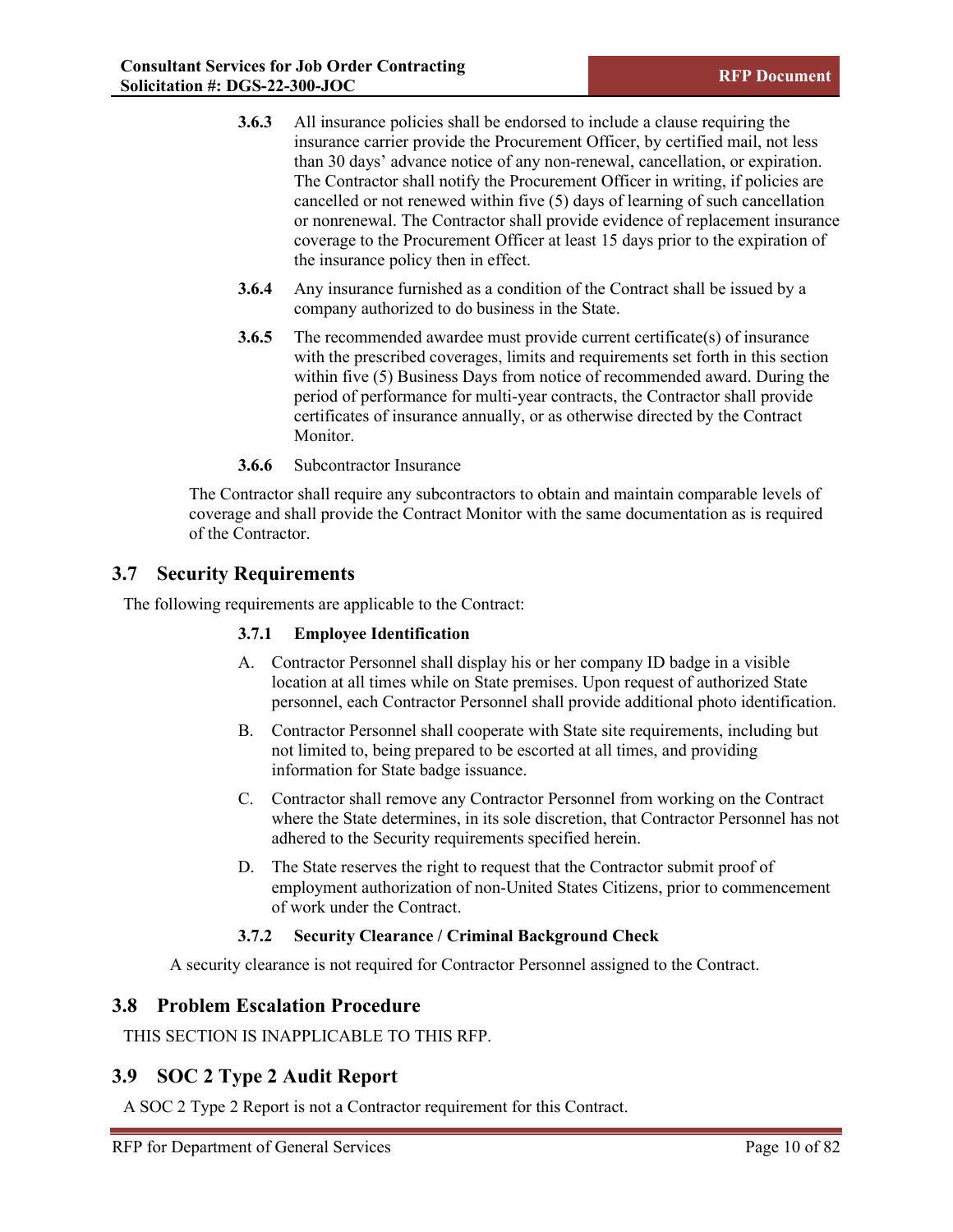# <span id="page-17-0"></span>**3.10 Experience and Personnel**

## **3.10.1 Preferred Offeror Experience**

The following experience is expected and will be evaluated as part of the Technical Proposal (see the Offeror experience, capability and references evaluation factor from **Section 6.2**):

Describe your firm's background, experience, and qualification related to this type of project that should include, but not be limited to, the following:

- A. A description of the firm's experience with construction, repair, and facility maintenance contracts in the public sector (provide any relevant project descriptions.)
- B. A detailed narrative describing the firm's qualifications, background and experience with Job Order Contracting.
- C. A description of the firm's specialized experience with Job Order Contracting.
- D. A description of the firm's experience with cost estimating or pricing task orders using the Unit Price Book (UPB) and software proposed for this Contract in Maryland or elsewhere.

## **3.10.2 Personnel Experience**

The following experience is expected and will be evaluated as part of the Technical Proposal (see the capability of proposed resources evaluation factor from **Section 6.2**):

- A. A description of staff's experience with construction, repair, and facility maintenance contracts in the public sector (provide any relevant project descriptions.
- B. Provide a detailed narrative describing the staff's qualifications, background, and experience with Job Order Contracting.
- C. The Lead Consultant/Project Manager who will be assigned to this contract shall have a minimum of five (5) years' experience with general construction practices, construction repair and facility contracts in the public sector. They must have and be able to demonstrate on their CV familiarity and experience with building and trade codes to include but not limited to, the National Electric Code, International Building Code, National Fire Protection Life Safety Codes. Provide Relevant project descriptions.
- D. The Offeror is required to provide evidence of experience in working with state or local agencies to develop, implement, support, and train all parties in a successful JOC Program. The experience listed must be that which was performed by the Offeror's staff and/or team's staff that will be assigned to this project. The State will be focusing on the experience of the Lead Consultant/Project Manager and their staff who will be assigned to this project. The RFP shall also identify other projects the proposed Lead Consultant/Project Manager will be committed to during the same timeline. Provide a detailed narrative describing their qualifications, background, and experience with Job Order Contracting.
- E. The Offeror shall provide an organization chart that lists clearly defined roles/responsibilities of personnel that will be assigned to this Contract.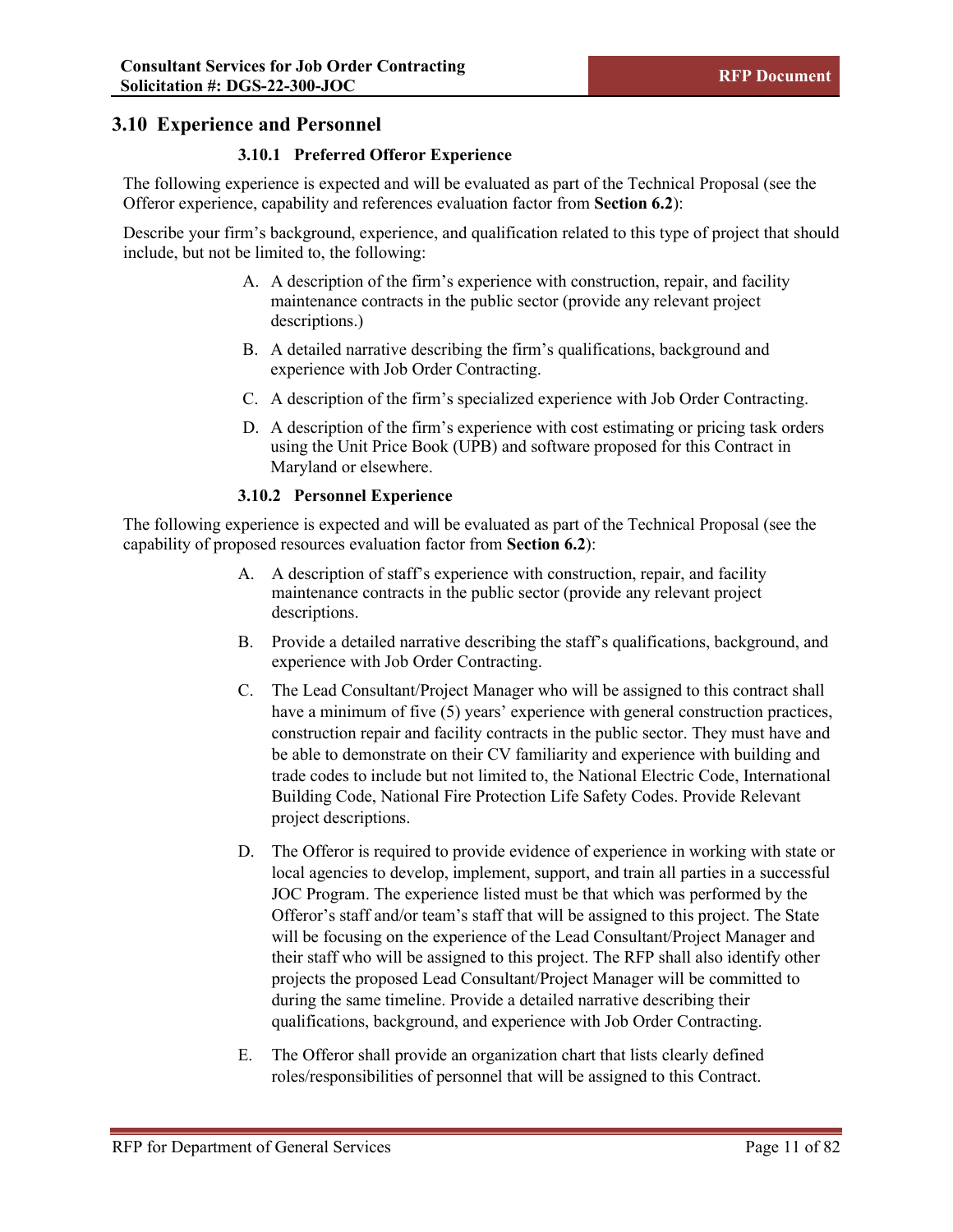# <span id="page-18-0"></span>**3.11 Substitution of Personnel**

## **3.11.1 Continuous Performance of Key Personnel**

When Key Personnel are identified for the Contract, the following apply:

- A. Key Personnel shall be available to perform Contract requirements as of the NTP Date. Unless explicitly authorized by the Contract Monitor or specified in the Contract, Key Personnel shall be assigned to the State of Maryland as a dedicated resource.
- A. Key Personnel shall perform continuously for the duration of the Contract, or such lesser duration as specified in the Technical Proposal. Key Personnel may not be removed by the Contractor from working under the Contract without the prior written approval of the Contract Monitor.
- B. The provisions of this section apply to Key Personnel identified in any Task Order proposal and agreement, if issued, and any Work Order Request and Work Order, if issued.

## **3.11.2 Definitions**

For the purposes of this section, the following definitions apply:

- A. **Extraordinary Personal Event** means any of: leave under the Family Medical Leave Act; an Incapacitating injury or Incapacitating illness; or other circumstances that in the sole discretion of the State warrant an extended leave of absence, such as extended jury duty or extended military service that precludes the individual from performing his/her job duties under the Contract.
- B. **Incapacitating** means any health circumstance that substantially impairs the ability of an individual to perform the job duties described for that individual's position in the RFP or the Contractor's Technical Proposal.

#### **3.11.3 Contractor Personnel General Substitution Provisions**

The following provisions apply to all of the circumstances of Contractor Personnel substitution described in **Section 3.11.4**.

- A. The Contractor shall demonstrate to the Contract Monitor's satisfaction that the proposed substitute has qualifications at least equal to those of the Contractor Personnel proposed to be replaced.
- B. The Contractor shall provide the Contract Monitor with a substitution request that shall include:
- 1) A detailed explanation of the reason(s) for the substitution request;
- 2) The resume of the proposed substitute, signed by the substituting individual and his/her formal supervisor;
- 3) The official resume of the current personnel for comparison purposes; and
- 4) Evidence of any required credentials.
	- C. The Contract Monitor may request additional information concerning the proposed substitution and may interview the proposed substitute personnel prior to deciding whether to approve the substitution request.
	- D. The Contract Monitor will notify the Contractor in writing of: (i) the acceptance or denial, or (ii) contingent or temporary approval for a specified time limit, of the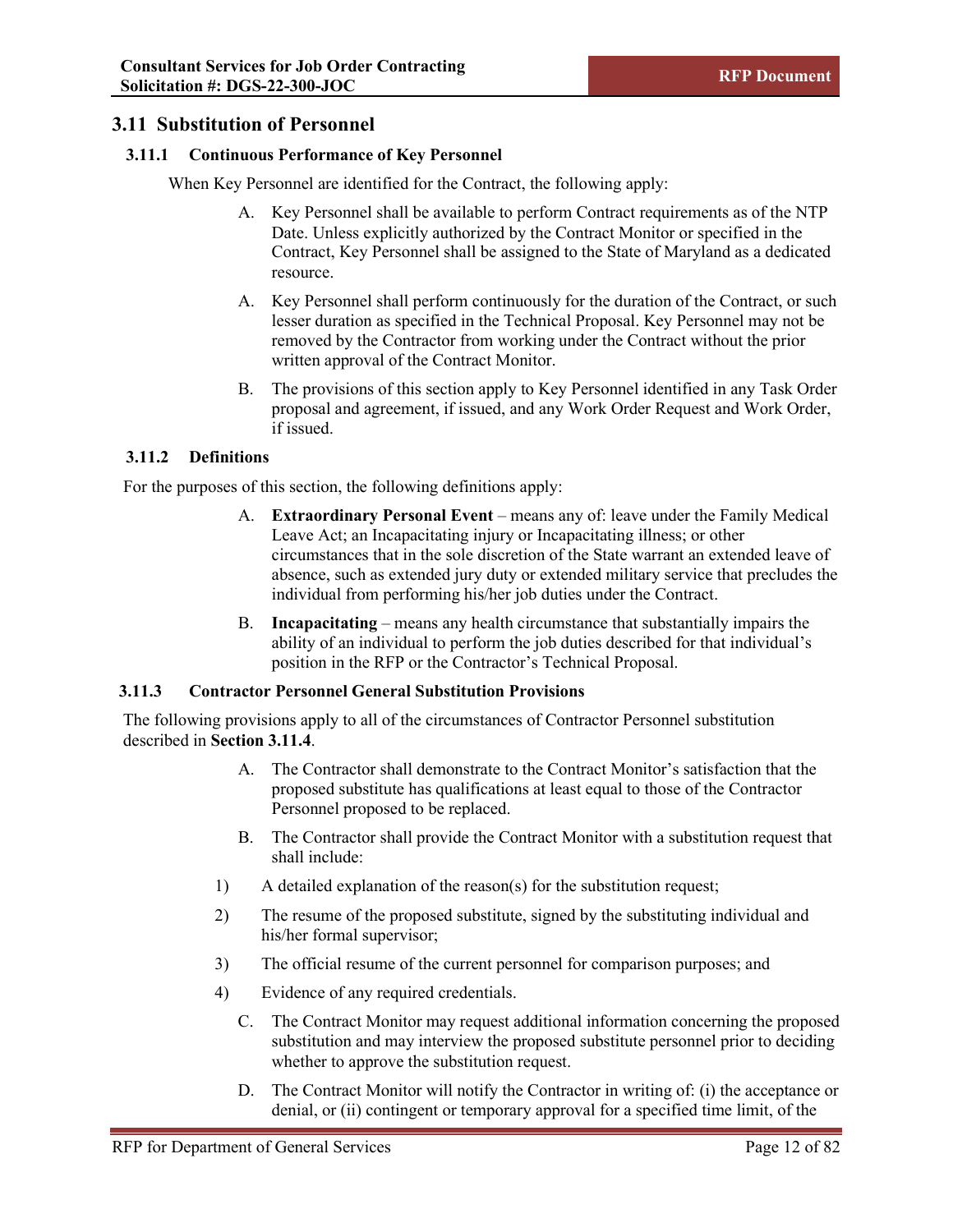requested substitution. The Contract Monitor will not unreasonably withhold approval of a proposed Contractor Personnel replacement.

## **3.11.4 Replacement Circumstances**

- A. Directed Personnel Replacement
- 1) The Contract Monitor may direct the Contractor to replace any Contractor Personnel who, in the sole discretion of the Contract Monitor, are perceived as being unqualified, non-productive, unable to fully perform the job duties, disruptive, or known, or reasonably believed, to have committed a major infraction(s) of law, Department policies, or Contract requirements. Normally, a directed personnel replacement will occur only after prior notification of problems with requested remediation, as described in paragraph **3.11.4.A.2**.
- 2) If deemed appropriate in the discretion of the Contract Monitor, the Contract Monitor may give written notice of any Contractor Personnel performance issues to the Contractor, describing the problem and delineating the remediation requirement(s). The Contractor shall provide a written response to the remediation requirements in a Remediation Plan within ten (10) days of the date of the notice and shall immediately implement the Remediation Plan upon written acceptance by the Contract Monitor. If the Contract Monitor rejects the Remediation Plan, the Contractor shall revise and resubmit the plan to the Contract Monitor within five (5) days, or in the timeframe set forth by the Contract Monitor in writing.
- 3) Should performance issues persist despite an approved Remediation Plan, the Contract Monitor may give written notice of the continuing performance issues and either request a new Remediation Plan within a specified time limit or direct the substitution of Contractor Personnel whose performance is at issue with a qualified substitute, including requiring the immediate removal of the Contractor Personnel at issue.
- 4) Replacement or substitution of Contractor Personnel under this section shall be in addition to, and not in lieu of, the State's remedies under the Contract or which otherwise may be available at law or in equity.
- 5) If the Contract Monitor determines to direct substitution under **3.11.4.A.1**, if at all possible, at least fifteen (15) days advance notice shall be given to the Contractor. However, if the Contract Monitor deems it necessary and in the State's best interests to remove the Contractor Personnel with less than fifteen (15) days' notice, the Contract Monitor may direct the removal in a timeframe of less than fifteen (15) days, including immediate removal.
- 6) In circumstances of directed removal, the Contractor shall, in accordance with paragraph **3.11.4.A.1** of this section, provide a suitable replacement for approval within fifteen (15) days of the notification of the need for removal, or the actual removal, whichever occurs first.
	- B. Key Personnel Replacement
- 1) To replace any Key Personnel in a circumstance other than as described in **3.11.4.B**, including transfers and promotions, the Contractor shall submit a substitution request as described in **Section 3.11.3** to the Contract Monitor at least fifteen (15) days prior to the intended date of change. A substitution may not occur unless and until the Contract Monitor approves the substitution in writing.
- 2) Key Personnel Replacement Due to Sudden Vacancy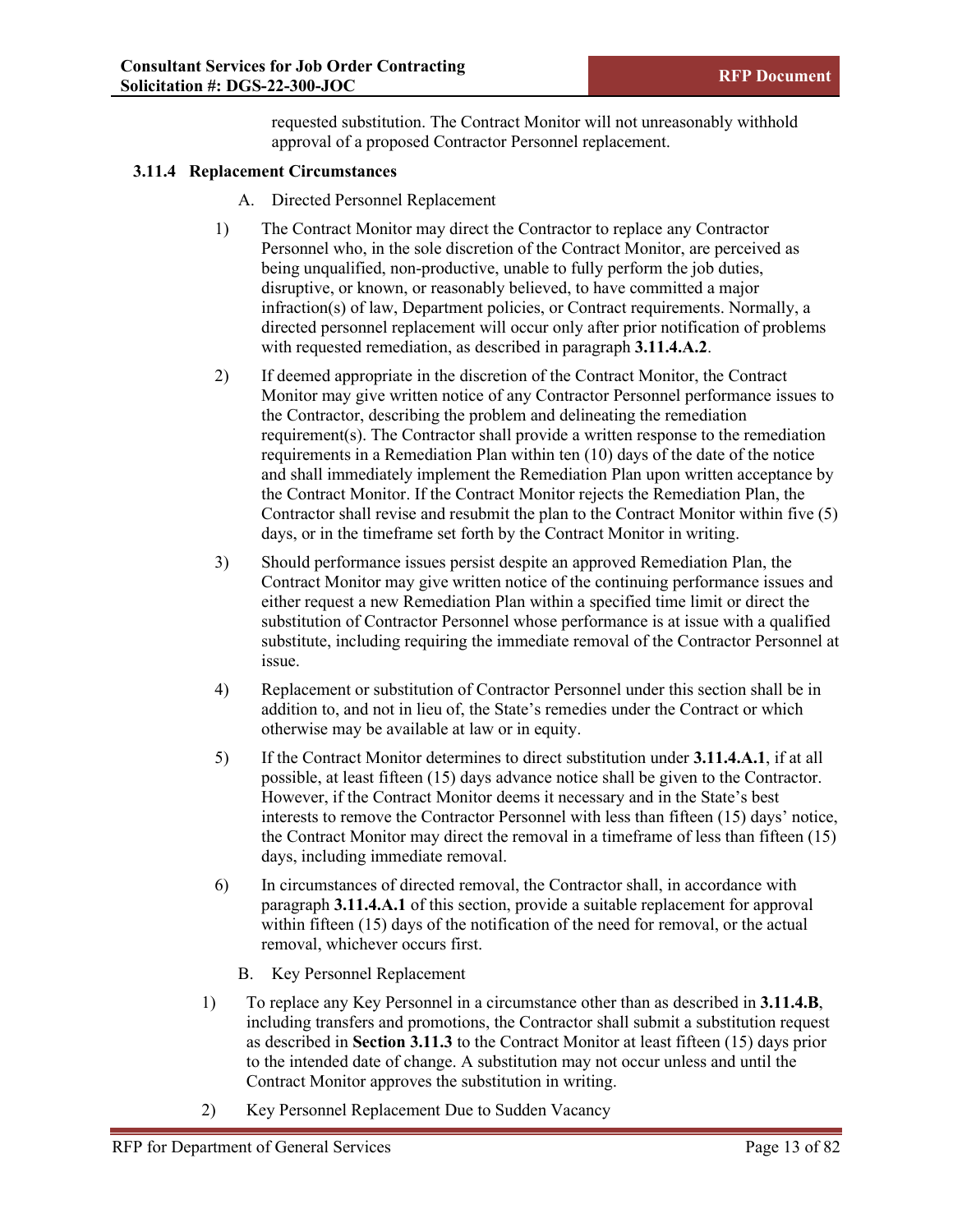- a) The Contractor shall replace Key Personnel whenever a sudden vacancy occurs (e.g., Extraordinary Personal Event, death, resignation, termination). A termination or resignation with thirty (30) days or more advance notice shall be treated as a replacement under **Section 3.11.4.B.1**.
- b) Under any of the circumstances set forth in this paragraph B, the Contractor shall identify a suitable replacement and provide the same information and items required under **Section 3.11.3** within fifteen (15) days of the actual vacancy occurrence or from when the Contractor first knew or should have known that the vacancy would be occurring, whichever is earlier.
- 3) Key Personnel Replacement Due to an Indeterminate Absence
	- a) If any Key Personnel has been absent from his/her job for a period of ten (10) days and it is not known or reasonably anticipated that the individual will be returning to work within the next twenty (20) days to fully resume all job duties, before the 25th day of continuous absence, the Contractor shall identify a suitable replacement and provide the same information and items to the Contract Monitor as required under **Section 3.11.3**.
	- b) However, if this person is available to return to work and fully perform all job duties before a replacement has been authorized by the Contract Monitor the Contract Monitor may, at his/her sole discretion, authorize the original personnel to continue to work under the Contract, or authorize the replacement personnel to replace the original personnel, notwithstanding the original personnel's ability to return.

## **3.11.5 Substitution Prior to and Within 30 Days After Contract Execution**

Prior to Contract execution or within thirty (30) days after Contract execution, the Offeror may not substitute proposed Key Personnel except under the following circumstances (a) for actual full-time personnel employed directly by the Offeror: the vacancy occurs due to the sudden termination, resignation, or approved leave of absence due to an Extraordinary Personal Event, or the death of such personnel; and (b) for any temporary staff, subcontractors or 1099 contractors: the vacancy occurs due to an Incapacitating event or the death of such personnel. To qualify for such substitution, the Offeror must demonstrate to the State's satisfaction the event necessitating substitution. Proposed substitutions shall be of equal caliber or higher, in the State's sole discretion. Proposed substitutes deemed by the State to be less qualified than the originally proposed individual may be grounds for pre-award disqualification or post-award termination.

# <span id="page-20-0"></span>**3.12 Minority Business Enterprise (MBE) Reports**

If this solicitation includes an MBE Goal (see **Section 4.26**), the Contractor shall:

- A. Submit the following reports by the 10th of each month to the Contract Monitor and the Department's MBE Liaison Officer:
	- 1) A Prime Contractor Paid/Unpaid MBE Invoice Report (**Attachment D-4A**) listing any unpaid invoices, over 45 days old, received from any certified MBE subcontractor, the amount of each invoice and the reason payment has not been made; and
	- 2) (If Applicable) An MBE Prime Contractor Report (**Attachment D-4B**) identifying an MBE prime's self-performing work to be counted towards the MBE participation goals.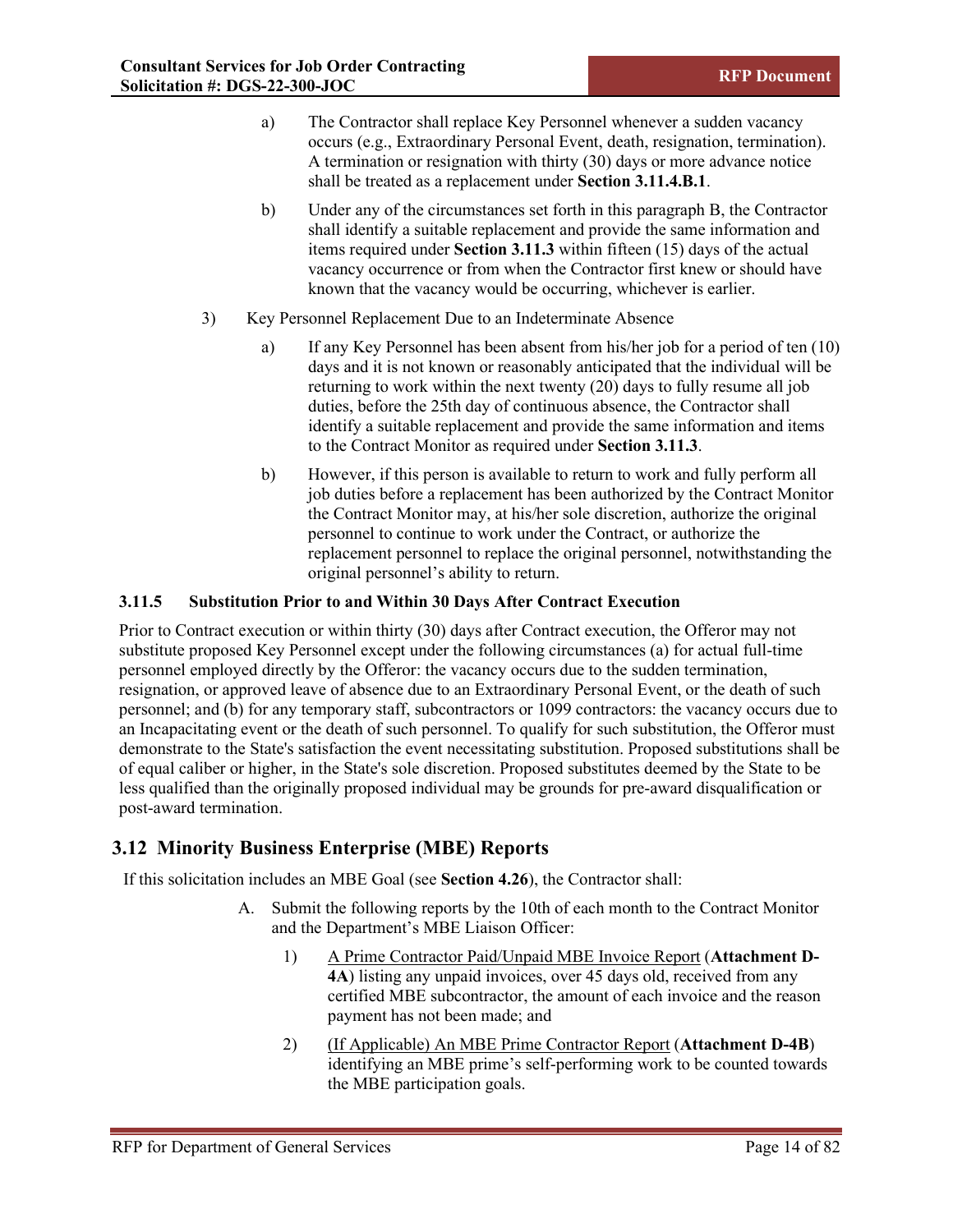- B. Include in its agreements with its certified MBE subcontractors a requirement that those subcontractors submit an MBE Subcontractor Paid/Unpaid Invoice Report (**Attachment D-5**) by the 10th of each month to the Contract Monitor and the Department's MBE Liaison Officer that identifies the Contract and lists all payments to the MBE subcontractor received from the Contractor in the preceding reporting period month, as well as any outstanding invoices, and the amounts of those invoices.
- C. Maintain such records as are necessary to confirm compliance with its MBE participation obligations. These records must indicate the identity of certified minority and non-minority subcontractors employed on the Contract, type of work performed by each, and actual dollar value of work performed. Subcontract agreements documenting the work performed by all MBE participants must be retained by the Contractor and furnished to the Procurement Officer on request.
- D. Consent to provide such documentation as reasonably requested and to provide right-of-entry at reasonable times for purposes of the State's representatives verifying compliance with the MBE participation obligations. Contractor must retain all records concerning MBE participation and make them available for State inspection for three years after final completion of the Contract.
- E. Upon completion of the Contract and before final payment and release of retainage, submit a final report in affidavit form and under penalty of perjury, of all payments made to, or withheld from MBE subcontractors.

# <span id="page-21-0"></span>**3.13 Veteran Small Business Enterprise (VSBE) Reports**

If this solicitation includes a VSBE Goal (see **Section 4.27**), the Contractor shall:

- A. Submit the following reports by the  $10<sup>th</sup>$  of the month following the reporting period to the Contract Monitor and the Department VSBE representative:
	- 1) VSBE Participation Prime Contractor Paid/Unpaid VSBE Invoice Report (**Attachment E-3**) listing any unpaid invoices, over 45 days old, received from any VSBE subcontractor, the amount of each invoice and the reason payment has not been made; and
	- 2) **Attachment E-4**, the VSBE Participation Subcontractor Paid/Unpaid VSBE Invoice Report by the 10th of the month following the reporting period to the Contract Monitor and the VSBE Liaison Officer.
- B. Include in its agreements with its VSBE subcontractors a requirement that those subcontractors submit monthly by the 10th of the month following the reporting period to the Contract Monitor and Department VSBE representative a report that identifies the prime contract and lists all payments received from Contractor in the preceding reporting period month, as well as any outstanding invoices, and the amount of those invoices (**Attachment E-4**).
- C. Maintain such records as are necessary to confirm compliance with its VSBE participation obligations. These records must indicate the identity of VSBE and non-VSBE subcontractors employed on the contract, the type of work performed by each, and the actual dollar value of work performed. The subcontract agreement documenting the work performed by all VSBE participants must be retained by the Contractor and furnished to the Procurement Officer on request.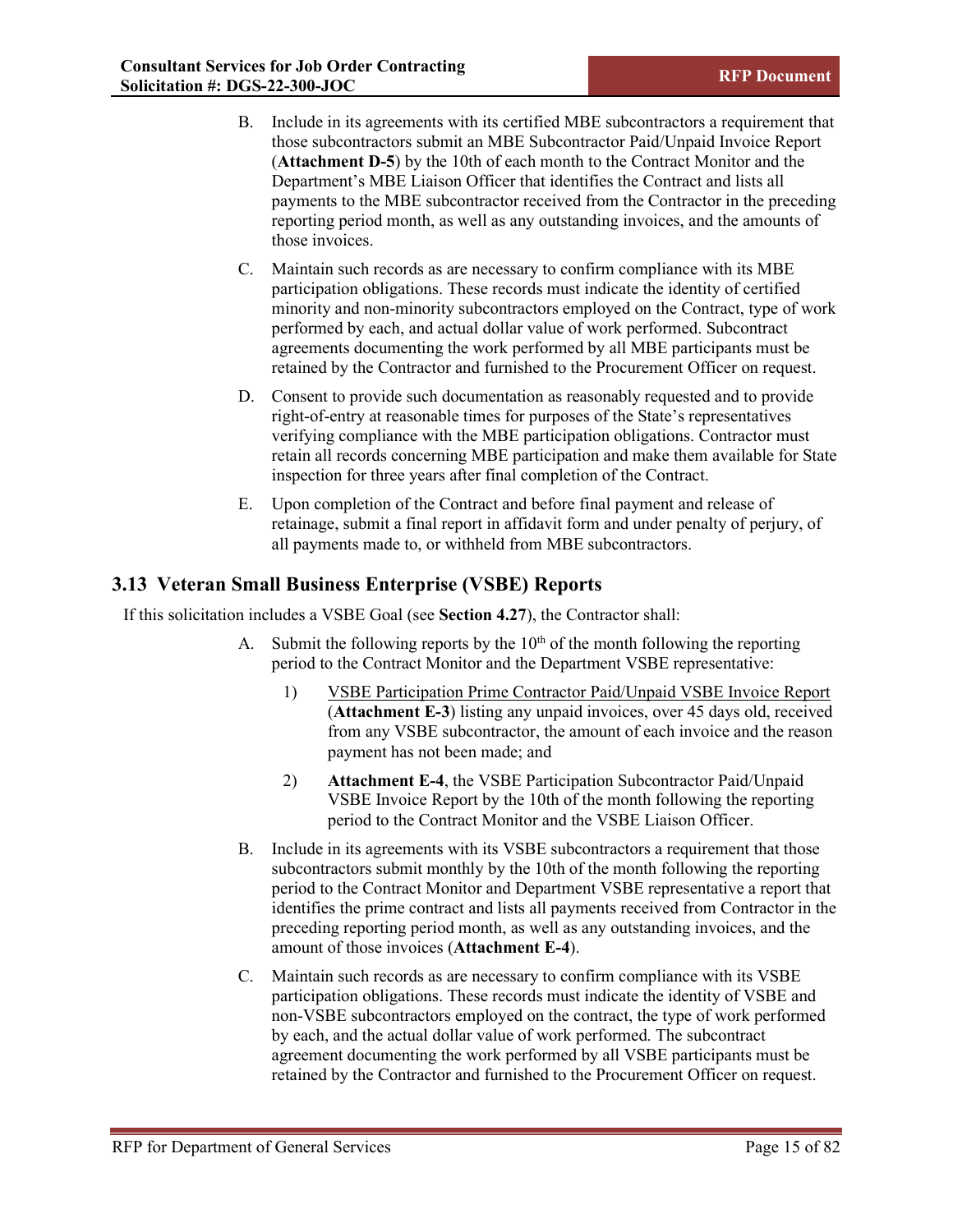- D. Consent to provide such documentation as reasonably requested and to provide right-of-entry at reasonable times for purposes of the State's representatives verifying compliance with the VSBE participation obligations. The Contractor must retain all records concerning VSBE participation and make them available for State inspection for three years after final completion of the Contract.
- E. At the option of the Department, upon completion of the Contract and before final payment and release of retainage, submit a final report in affidavit form and under penalty of perjury, of all payments made to, or withheld from VSBE subcontractors.

# <span id="page-22-0"></span>**3.14 Work Orders**

THIS SECTION IS INAPPLICABLE TO THIS RFP.

# <span id="page-22-1"></span>**3.15 Additional Clauses**

The Contractor shall be subject to the requirements in this section and shall flow down the provisions of **Sections 3.15.1 – 3.15.5** (or the substance thereof) in all subcontracts.

## **3.15.1 Purchasing and Recycling Electronic Products**

This section does not apply to this solicitation.

## **3.15.2 The State of Maryland's Commitment to Purchasing Environmentally Preferred Products and Services (EPPs)**

[Maryland's State Finance & Procurement Article §14-410](https://trackbill.com/bill/maryland-house-bill-629-environmentally-preferable-procurement-maryland-green-purchasing-committee/647077/) defines environmentally preferable purchasing as "the procurement or acquisition of goods and services that have a lesser or reduced effect on human health and the environment when compared with competing goods or services that serve the same purpose." Accordingly, Bidders are strongly encouraged to offer EPPs to fulfill this contract, to the greatest extent practicable.

## **3.15.3 No-Cost Extensions**

In accordance with BPW Advisory 1995-1 item 7.b, in the event there are unspent funds remaining on the Contract, prior to the Contract's expiration date the Procurement Officer may modify the Contract to extend the Contract beyond its expiration date for a period up to, but not exceeding, one-third of the base term of the Contract (e.g., eight-month extension on a two-year contract) for the performance of work within the Contract's scope of work. Notwithstanding anything to the contrary, no funds may be added to the Contract in connection with any such extension.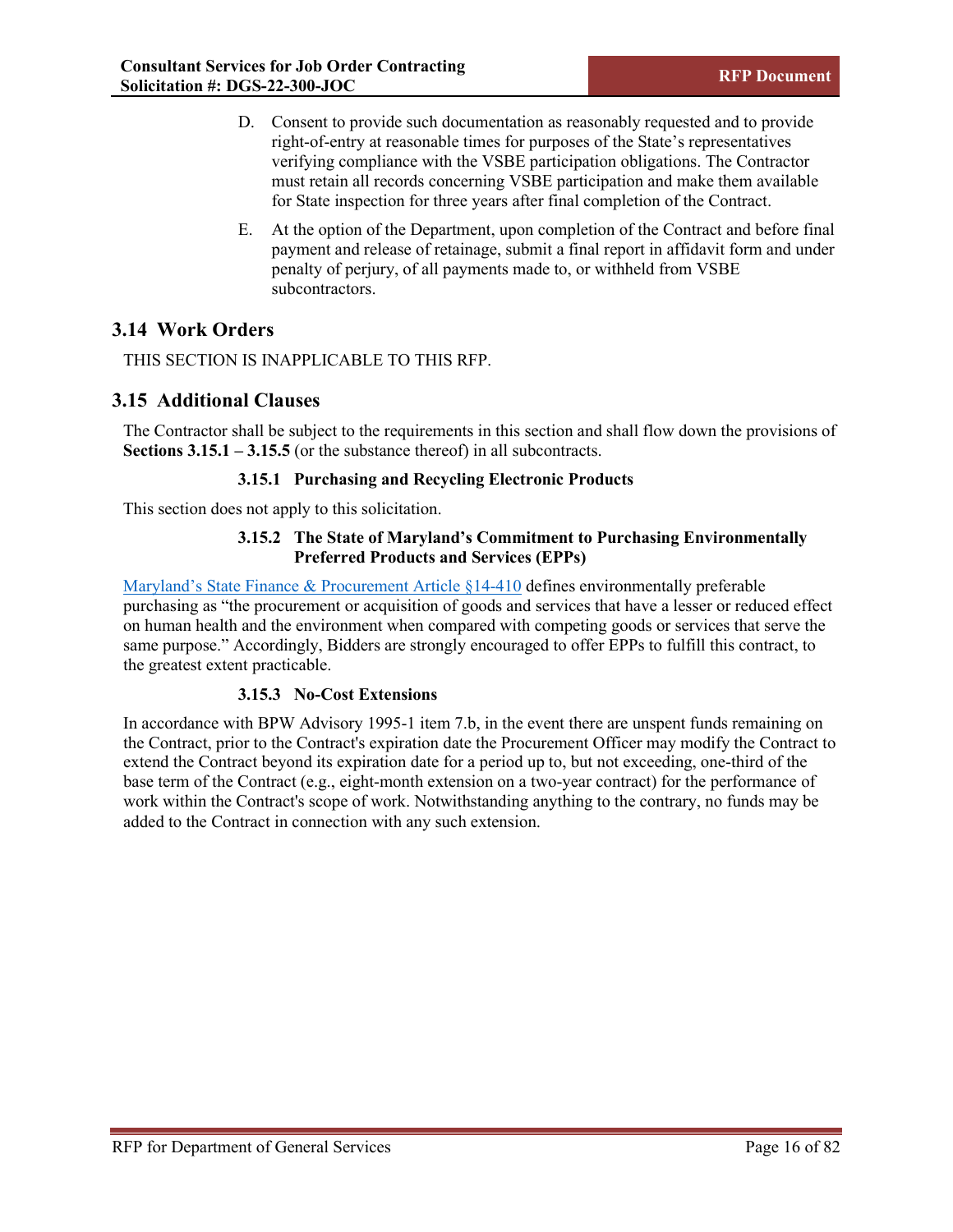# **4 Procurement Instructions**

## <span id="page-23-1"></span><span id="page-23-0"></span>**4.1 Pre-Proposal Conference**

- **4.1.1** A pre-Proposal conference (Conference) will be held at the date, time, and location indicated on the Key Information Summary Sheet.
- **4.1.2** Attendance at the Conference is not mandatory, but all interested parties are encouraged to attend in order to facilitate better preparation of their Proposals. If the solicitation includes an MBE goal, failure to attend the Conference will be taken into consideration as part of the evaluation of an offeror's good faith efforts if there is a waiver request.
- **4.1.3** It is highly recommended that all Prime Contractors bring their intended subcontractors to the Conference/Site Visit to ensure that all parties understand the requirements of the contract and the MBE Goal.
- **4.1.4** MBE subcontractors are encouraged to attend the Conference to market their participation to potential prime contractors.
- **4.1.5** Following the Conference, the attendance record and summary of the Conference will be distributed via the same mechanism described for amendments and questions (see **Section 4.2.1** eMMA).

# <span id="page-23-2"></span>**4.2 eMaryland Marketplace Advantage (eMMA)**

- **4.2.1** eMMA is the electronic commerce system for the State of Maryland. The RFP, Conference summary and attendance sheet, Offerors' questions and the Procurement Officer's responses, addenda, and other solicitation-related information will be made available via eMMA.
- **4.2.2** To receive a contract award, a vendor must be registered on eMMA. Registration is free. Go to [emma.maryland.gov,](https://emma.maryland.gov/page.aspx/en/usr/login?ReturnUrl=%2fpage.aspx%2fen%2fbuy%2fhomepage) click on "New Vendor? Register Now" to begin the process, and then follow the prompts.

## **4.2.3 PROPOSALS FOR THIS SOLICITATION WILL ONLY BE RECEIVED THROUGH eMARYLAND MARKETPLACE ADVANTAGE. NO PAPER PROPOSALS WILL BE ACCEPTED.**

# <span id="page-23-3"></span>**4.3 Questions**

- **4.3.1** All questions, including concerns regarding any applicable MBE or VSBE participation goals, shall identify in the subject line the Solicitation Number and Title (DGS-22-300-JOC - Consultant Services for Job Order Contracting), and shall be submitted in writing via e-mail to the Procurement Officer by the question due date and time specified the Key Information Summary Sheet. The Procurement Officer, based on the availability of time to research and communicate an answer, shall decide whether an answer can be given before the Proposal due date.
- **4.3.2** Answers to all questions that are not clearly specific only to the requestor will be distributed via the same mechanism as for RFP amendments and posted on eMMA.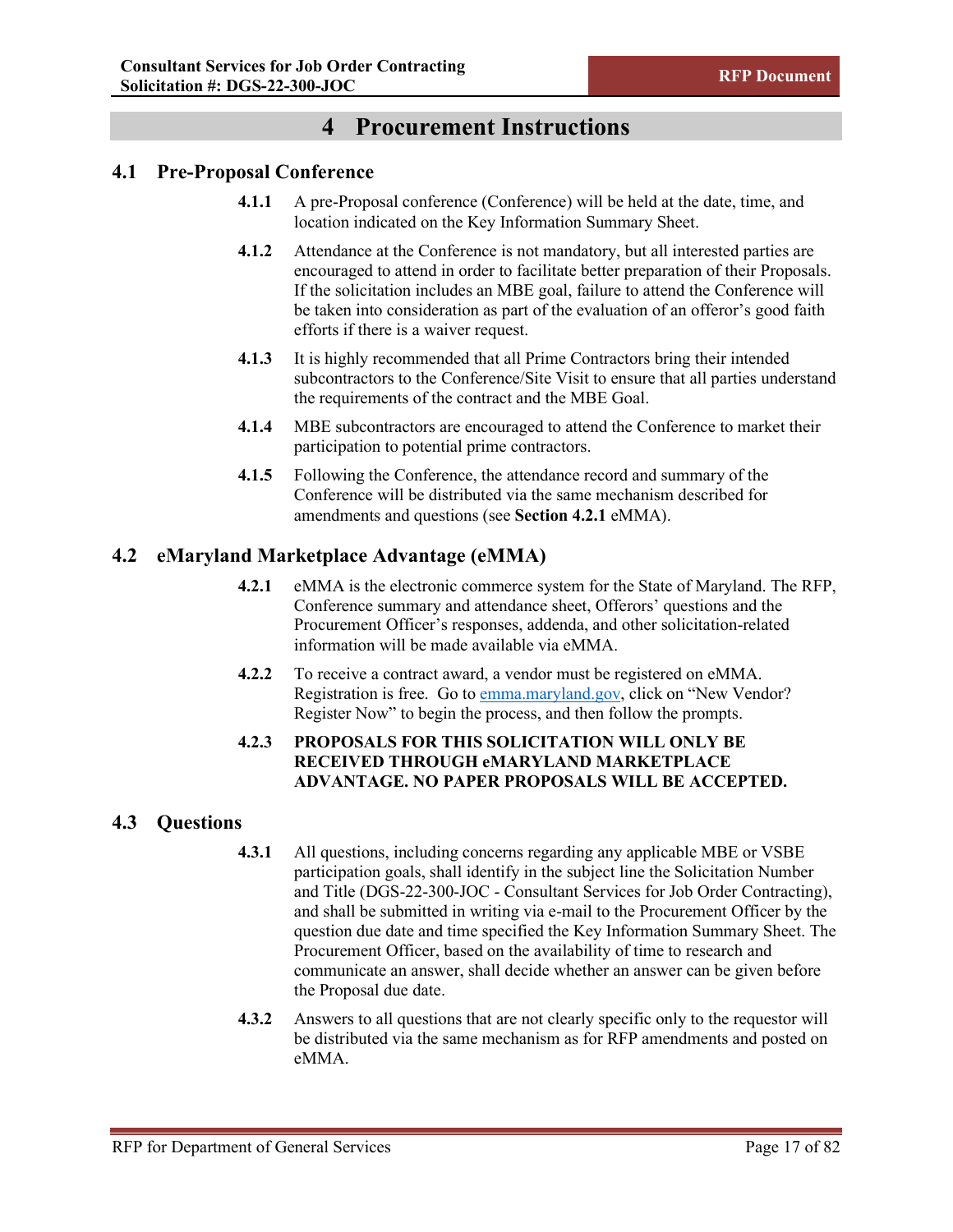**4.3.3** The statements and interpretations contained in responses to any questions, whether responded to verbally or in writing, are not binding on the Department unless it issues an amendment in writing.

# <span id="page-24-0"></span>**4.4 Procurement Method**

A Contract will be awarded in accordance with the Competitive Sealed Proposals method under COMAR 21.05.03.

# <span id="page-24-1"></span>**4.5 Proposal Due (Closing) Date and Time**

- **4.5.1** Proposals, in the form set forth in **Section 5 Proposal Format**, **must be received in eMMA** no later than the Proposal due date and time indicated on the Key Information Summary Sheet in order to be considered.
- **4.5.2** Requests for extension of this date or time shall not be granted.
- **4.5.3** Offerors submitting Proposals should allow sufficient time to upload the Proposal to eMMA to ensure timely receipt by the Procurement Officer. Except as provided in COMAR 21.05.03.02.F and 21.05.02.10, Proposals received after the due date and time listed in the Key Information Summary Sheet will not be considered.
- **4.5.4** Proposals may be modified or withdrawn by written notice received by the Procurement Officer before the time and date set forth in the Key Information Summary Sheet for receipt of Proposals.
- **4.5.5** Proposals may not be submitted by e-mail or facsimile. Proposals will not be opened publicly.
- **4.5.6** Potential Offerors not responding to this solicitation are requested to submit the "Notice to Vendors" form, which includes company information and the reason for not responding (e.g., too busy, cannot meet mandatory requirements).

# <span id="page-24-2"></span>**4.6 Multiple or Alternate Proposals**

Multiple or alternate Proposals will not be accepted.

# <span id="page-24-3"></span>**4.7 Economy of Preparation**

Proposals should be prepared simply and economically and provide a straightforward and concise description of the Offeror's Proposal to meet the requirements of this RFP.

# <span id="page-24-4"></span>**4.8 Public Information Act Notice**

**4.8.1** The Offeror should give specific attention to the clear identification of those portions of its Proposal that it considers confidential and/or proprietary commercial information or trade secrets, and provide justification why such materials, upon request, should not be disclosed by the State under the Public Information Act, Md. Code Ann., General Provisions Article, Title 4 (See also RFP **Section 5.3.2.B** "Claim of Confidentiality"). This information should be identified by page and section number and placed after the Title Page and before the Table of Contents in the Technical Proposal and if applicable, separately in the Financial Proposal.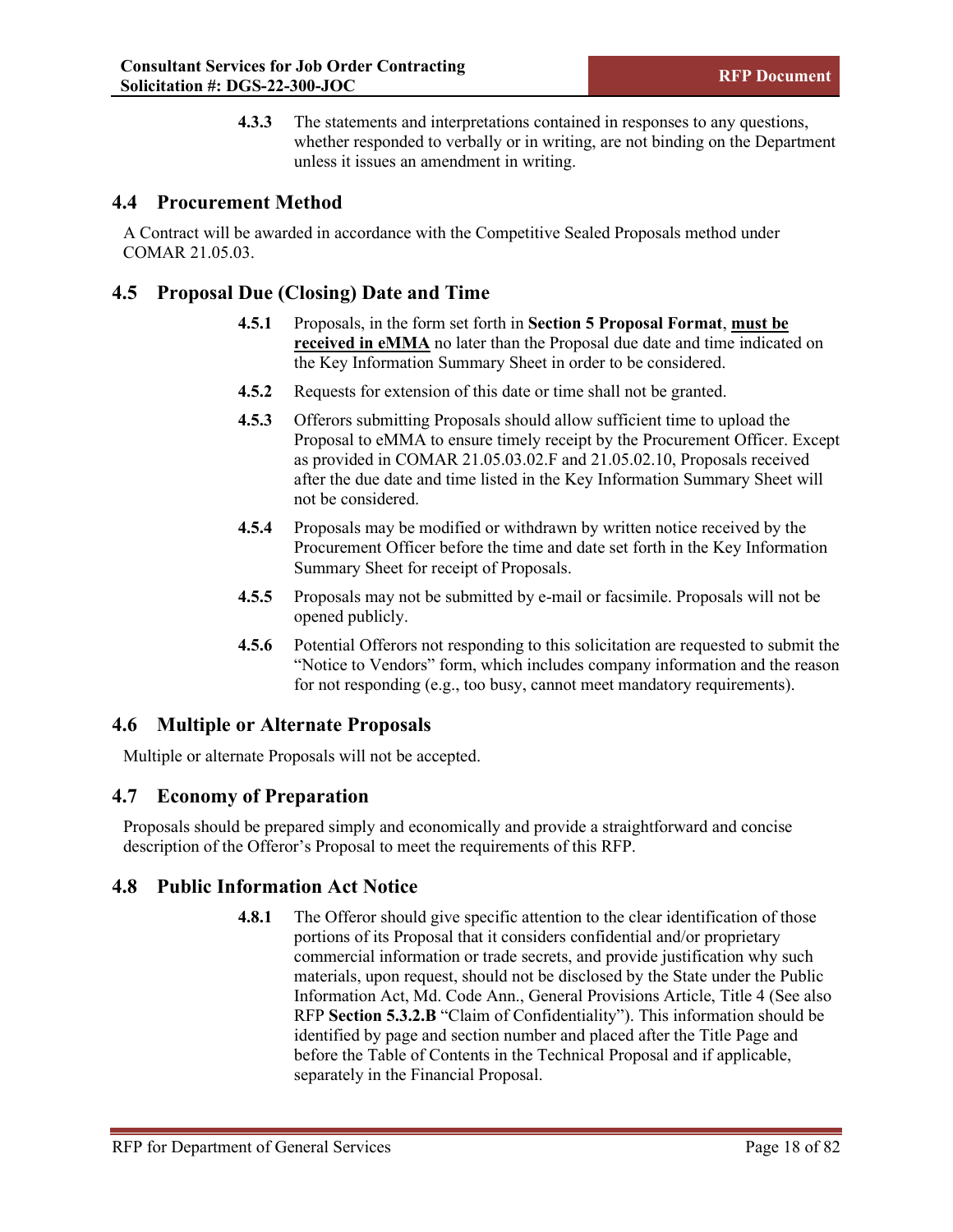**4.8.2** Offerors are advised that, upon request for this information from a third party, the Procurement Officer is required to make an independent determination whether the information must be disclosed.

# <span id="page-25-0"></span>**4.9 Award Basis**

A Contract shall be awarded to the responsible Offeror(s) submitting the Proposal that has been determined to be the most advantageous to the State, considering price and evaluation factors set forth in this RFP (see COMAR 21.05.03.03F), for providing the goods and services as specified in this RFP. See RFP **Section 6** for further award information.

# <span id="page-25-1"></span>**4.10 Oral Presentation**

Offerors may be required to make oral presentations to State representatives. Oral presentations are considered part of the Technical Proposal. Offerors must confirm in writing any substantive oral clarification of, or change in, their Proposals made in the course of discussions. Any such written clarifications or changes then become part of the Offeror's Proposal. The Procurement Officer will notify Offerors of the time and place of oral presentations.

# <span id="page-25-2"></span>**4.11 Duration of Proposal**

Proposals submitted in response to this RFP are irrevocable for the latest of the following: 120 days following the Proposal due date and time, best and final offers if requested (see **Section 6.5.2**), or the date any protest concerning this RFP is finally resolved. This period may be extended at the Procurement Officer's request only with the Offeror's written agreement.

## <span id="page-25-3"></span>**4.12 Revisions to the RFP**

- **4.12.1** If the RFP is revised before the due date for Proposals, the Department shall post any addenda to the RFP on eMMA and shall endeavor to provide such addenda to all prospective Offerors that were sent this RFP or are otherwise known by the Procurement Officer to have obtained this RFP. It remains the responsibility of all prospective Offerors to check eMMA for any addenda issued prior to the submission of Proposals.
- **4.12.2** Acknowledgment of the receipt of all addenda to this RFP issued before the Proposal due date shall be included in the Transmittal Letter accompanying the Offeror's Technical Proposal.
- **4.12.3** Addenda made after the due date for Proposals will be sent only to those Offerors that remain under award consideration as of the issuance date of the addenda.
- **4.12.4** Acknowledgement of the receipt of addenda to the RFP issued after the Proposal due date shall be in the manner specified in the addendum notice.
- **4.12.5** Failure to acknowledge receipt of an addendum does not relieve the Offeror from complying with the terms, additions, deletions, or corrections set forth in the addendum, and may cause the Proposal to be deemed not reasonably susceptible of being selected for award.

## <span id="page-25-4"></span>**4.13 Cancellations**

**4.13.1** The State reserves the right to cancel this RFP, accept or reject any and all Proposals, in whole or in part, received in response to this RFP, waive or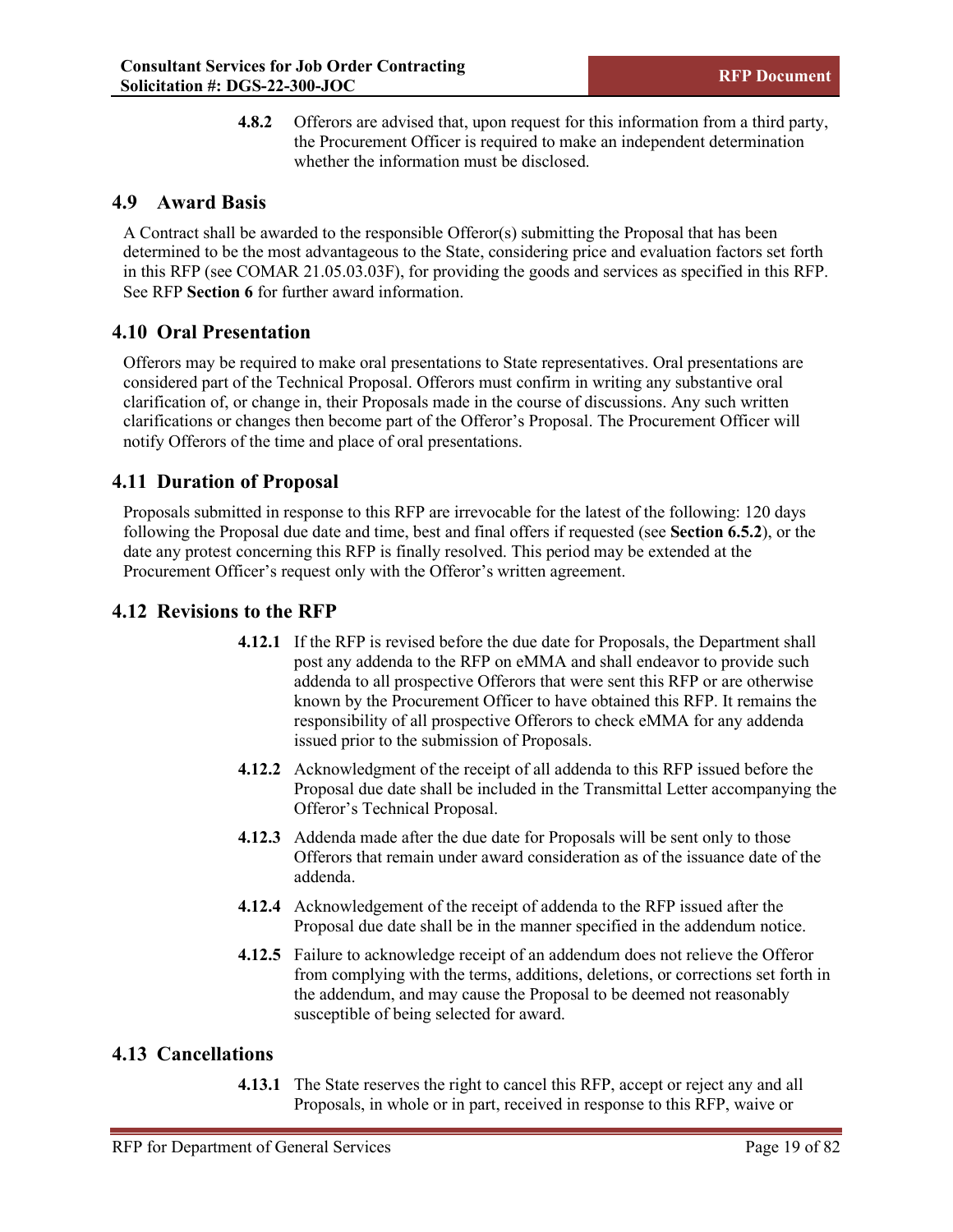permit the cure of minor irregularities, and conduct discussions with all qualified or potentially qualified Offerors in any manner necessary to serve the best interests of the State.

- **4.13.2** The State reserves the right, in its sole discretion, to award a Contract based upon the written Proposals received without discussions or negotiations.
- **4.13.3** In the event a government entity proposes and receives the recommendation for award, the procurement may be cancelled and the award processed in accordance with COMAR 21.01.03.01.A(4).
- **4.13.4** If the services that are the subject of the RFP are currently being provided under an interagency agreement with a public institution of higher education and the State determines that the services can be provided more cost effectively by the public institution of higher education, then the RFP may be cancelled in accordance with Md. Code Ann., State Finance and Procurement Art., § 3- 207(b)(2).

# <span id="page-26-0"></span>**4.14 Incurred Expenses**

The State will not be responsible for any costs incurred by any Offeror in preparing and submitting a Proposal, in making an oral presentation, providing a demonstration, or performing any other activities related to submitting a Proposal in response to this solicitation.

## <span id="page-26-1"></span>**4.15 Protest/Disputes**

Any protest or dispute related to this solicitation or the Contract award shall be subject to the provisions of COMAR 21.10 (Administrative and Civil Remedies).

# <span id="page-26-2"></span>**4.16 Offeror Responsibilities**

- **4.16.1** Offerors must be able to provide all goods and services and meet all of the requirements requested in this solicitation and the successful Offeror shall be responsible for Contract performance including any subcontractor participation.
- **4.16.2** All subcontractors shall be identified and a complete description of their role relative to the Proposal shall be included in the Offeror's Proposal. If applicable, subcontractors utilized in meeting the established MBE or VSBE participation goal(s) for this solicitation shall be identified as provided in the appropriate Attachment(s) to this RFP (see **Section 4.26** "Minority Participation Goal" and **Section 4.27** "VSBE Goal").
- **4.16.3** If the Offeror is the subsidiary of another entity, all information submitted by the Offeror, including but not limited to references, financial reports, or experience and documentation (e.g. insurance policies, bonds, letters of credit) used to meet minimum qualifications, if any, shall pertain exclusively to the Offeror, unless the parent organization will guarantee the performance of the subsidiary. If applicable, the Offeror's Proposal shall contain an explicit statement, signed by an authorized representative of the parent organization, stating that the parent organization will guarantee the performance of the subsidiary.
- **4.16.4** A parental guarantee of the performance of the Offeror under this Section will not automatically result in crediting the Offeror with the experience or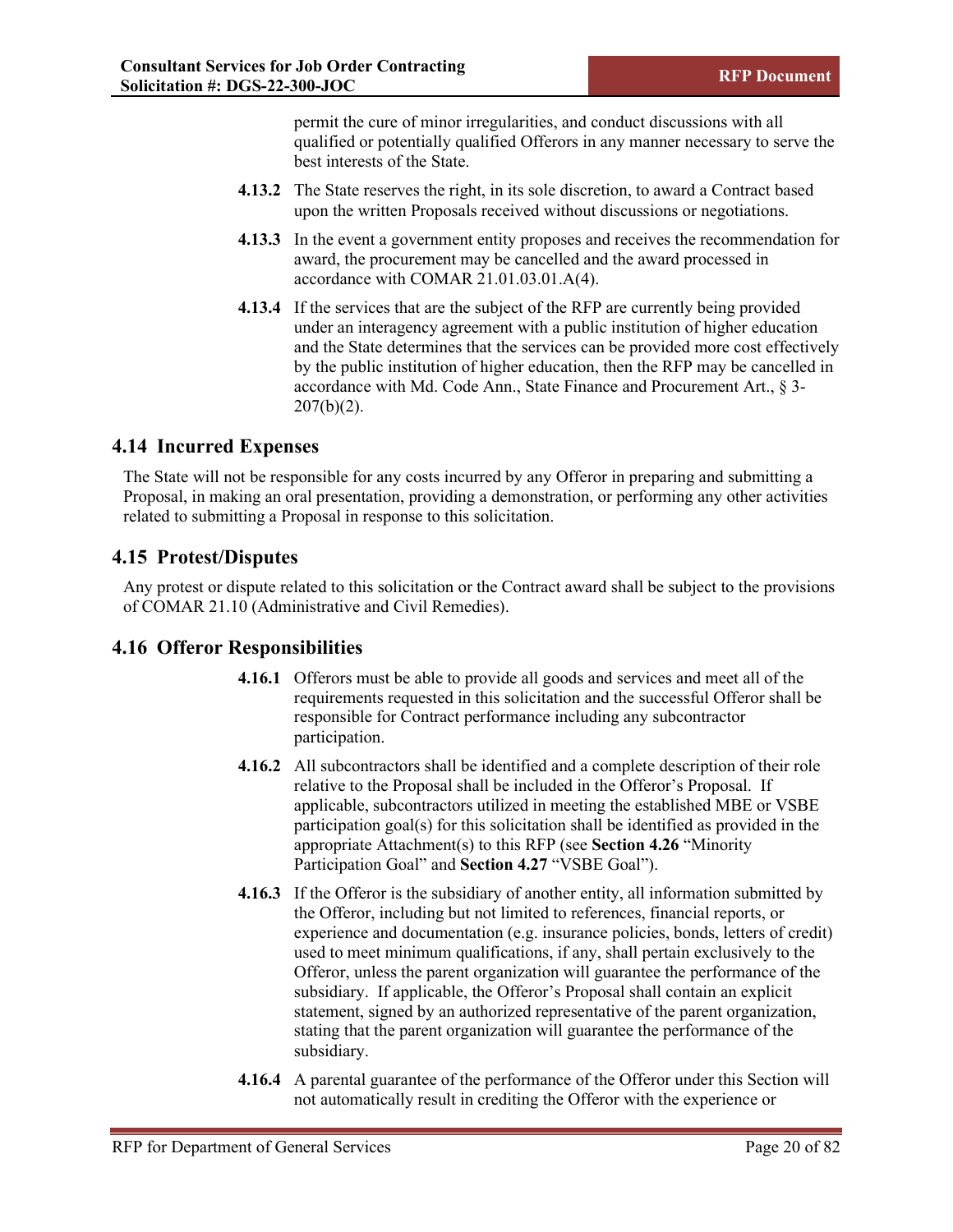qualifications of the parent under any evaluation criteria pertaining to the actual Offeror's experience and qualifications. Instead, the Offeror will be evaluated on the extent to which the State determines that the experience and qualifications of the parent are applicable to and shared with the Offeror, any stated intent by the parent to be directly involved in the performance of the Contract, and the value of the parent's participation as determined by the State.

# <span id="page-27-0"></span>**4.17 Acceptance of Terms and Conditions**

By submitting a Proposal in response to this RFP, the Offeror, if selected for award, shall be deemed to have accepted the terms and conditions of this RFP and the Contract, attached hereto as **Attachment M**. Any exceptions to this RFP or the Contract shall be clearly identified in the Executive Summary of the Technical Proposal. **All exceptions will be taken into consideration when evaluating the Offeror's Proposal. The Department reserves the right to accept or reject any exceptions.**

# <span id="page-27-1"></span>**4.18 Proposal Affidavit**

A Proposal submitted by the Offeror must be accompanied by a completed Proposal Affidavit. A copy of this Affidavit is included as **Attachment C** of this RFP.

# <span id="page-27-2"></span>**4.19 Contract Affidavit**

All Offerors are advised that if a Contract is awarded as a result of this solicitation, the successful Offeror will be required to complete a Contract Affidavit. A copy of this Affidavit is included for informational purposes as **Attachment N** of this RFP. This Affidavit must be provided within five (5) Business Days of notification of recommended award. For purposes of completing Section "B" of this Affidavit (Certification of Registration or Qualification with the State Department of Assessments and Taxation), a business entity that is organized outside of the State of Maryland is considered a "foreign" business.

# <span id="page-27-3"></span>**4.20 Compliance with Laws/Arrearages**

By submitting a Proposal in response to this RFP, the Offeror, if selected for award, agrees that it will comply with all federal, State, and local laws applicable to its activities and obligations under the Contract.

By submitting a response to this solicitation, each Offeror represents that it is not in arrears in the payment of any obligations due and owing the State, including the payment of taxes and employee benefits, and shall not become so in arrears during the term of the Contract if selected for Contract award.

# <span id="page-27-4"></span>**4.21 Verification of Registration and Tax Payment**

Before a business entity can do business in the State, it must be registered with the State Department of Assessments and Taxation (SDAT). SDAT is located at State Office Building, Room 803, 301 West Preston Street, Baltimore, Maryland 21201. For registration information, visit https://www.egov.maryland.gov/businessexpress.

It is strongly recommended that any potential Offeror complete registration prior to the Proposal due date and time. The Offeror's failure to complete registration with SDAT may disqualify an otherwise successful Offeror from final consideration and recommendation for Contract award.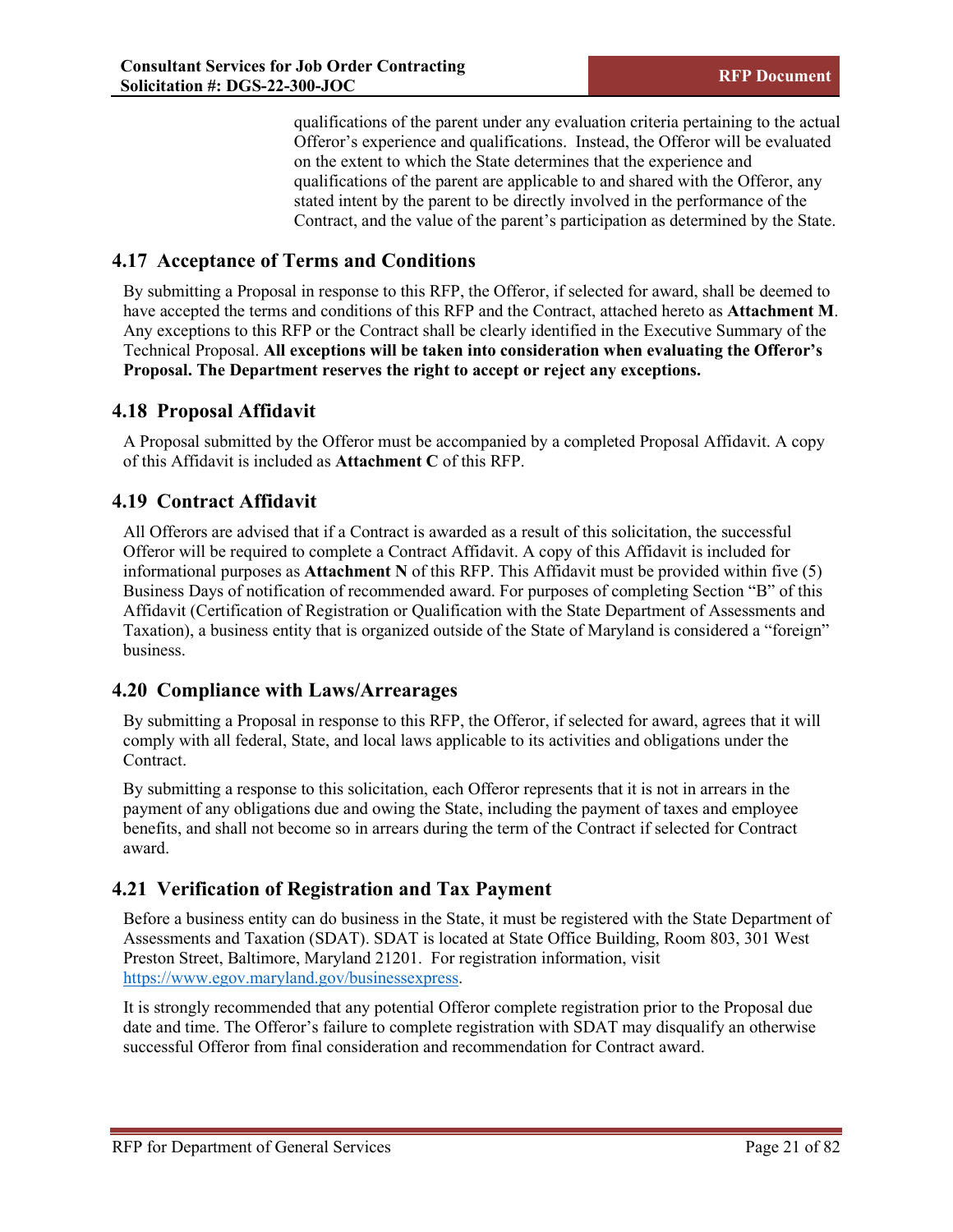# <span id="page-28-0"></span>**4.22 False Statements**

Offerors are advised that Md. Code Ann., State Finance and Procurement Article, § 11-205.1 provides as follows:

**4.22.1** In connection with a procurement contract a person may not willfully:

- A. Falsify, conceal, or suppress a material fact by any scheme or device.
- B. Make a false or fraudulent statement or representation of a material fact.
- C. Use a false writing or document that contains a false or fraudulent statement or entry of a material fact.
- **4.22.2** A person may not aid or conspire with another person to commit an act under **Section 4.22.1**.
- **4.22.3** A person who violates any provision of this section is guilty of a felony and on conviction is subject to a fine not exceeding \$20,000 or imprisonment not exceeding five (5) years or both.

# <span id="page-28-1"></span>**4.23 Payments by Electronic Funds Transfer**

By submitting a Proposal in response to this solicitation, the Offeror, if selected for award:

- **4.23.1** Agrees to accept payments by electronic funds transfer (EFT) unless the State Comptroller's Office grants an exemption. Payment by EFT is mandatory for contracts exceeding \$200,000. The successful Offeror shall register using the COT/GAD X-10 Vendor Electronic Funds (EFT) Registration Request Form.
- **4.23.2** Any request for exemption must be submitted to the State Comptroller's Office for approval at the address specified on the COT/GAD X-10 form, must include the business identification information as stated on the form, and must include the reason for the exemption. The COT/GAD X-10 form may be downloaded from the Comptroller's website at: http://comptroller.marylandtaxes.com/Vendor\_Services/Accounting\_Informati on/Static\_Files/GADX10Form20150615.pdf.

# <span id="page-28-2"></span>**4.24 Prompt Payment Policy**

This procurement and the Contract(s) to be awarded pursuant to this solicitation are subject to the Prompt Payment Policy Directive issued by the Governor's Office of Small, Minority & Women Business Affairs (GOSBA) and dated August 1, 2008. Promulgated pursuant to Md. Code Ann., State Finance and Procurement Article, §§ 11-201, 13-205(a), and Title 14, Subtitle 3, and COMAR 21.01.01.03 and 21.11.03.01, the Directive seeks to ensure the prompt payment of all subcontractors on non-construction procurement contracts. The Contractor shall comply with the prompt payment requirements outlined in the Contract, Section 31 "Prompt Pay Requirements" (see **Attachment M**). Additional information is available on GOSBA's website at:

http://www.gomdsmallbiz.maryland.gov/documents/legislation/promptpaymentfaqs.pdf.

## <span id="page-28-3"></span>**4.25 Electronic Procurements Authorized**

**4.25.1** Under COMAR 21.03.05, unless otherwise prohibited by law, the Department may conduct procurement transactions by electronic means, including the solicitation, proposing, award, execution, and administration of a contract, as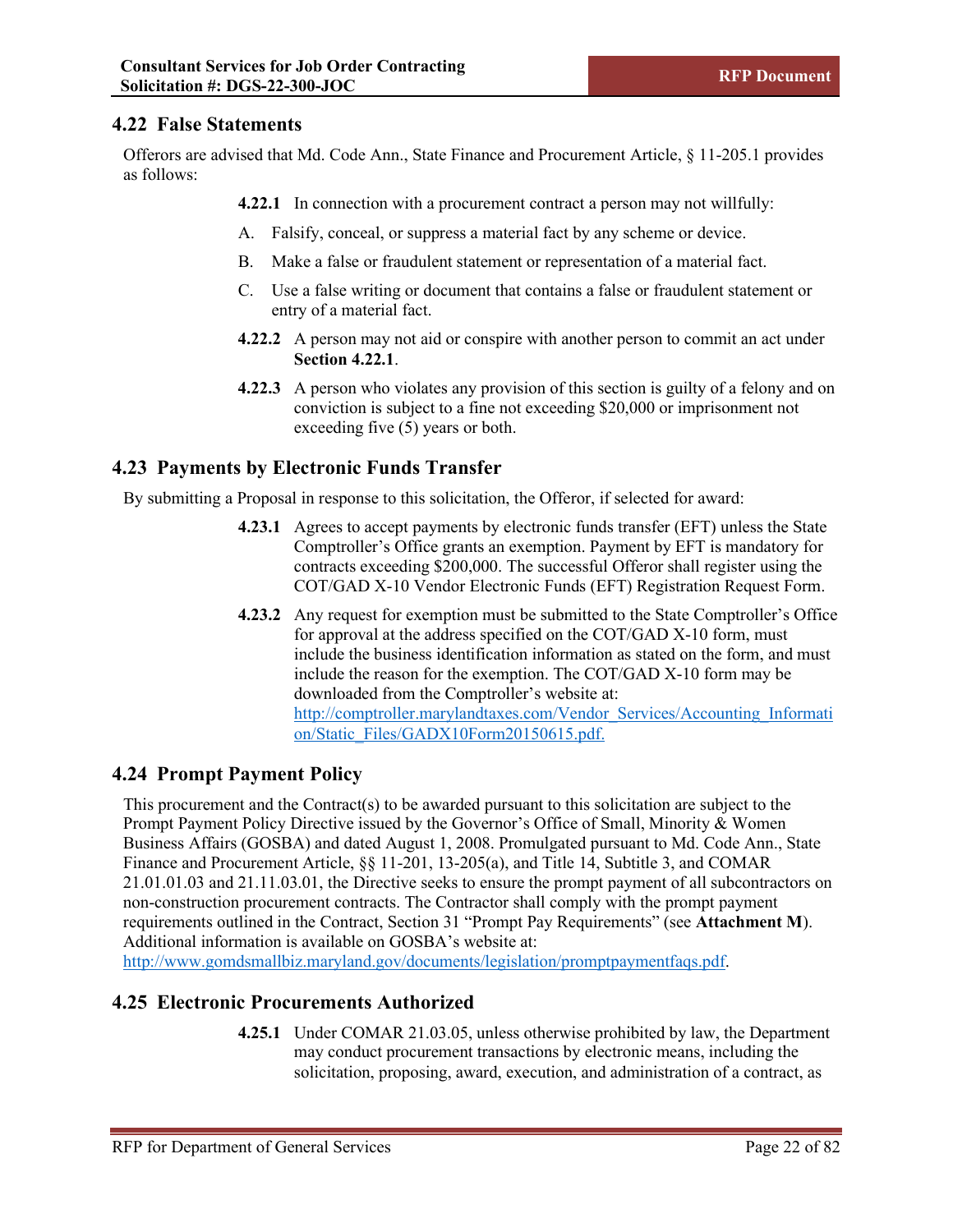provided in Md. Code Ann., Maryland Uniform Electronic Transactions Act, Commercial Law Article, Title 21.

- **4.25.2** Participation in the solicitation process on a procurement contract for which electronic means has been authorized shall constitute consent by the Offeror to conduct by electronic means all elements of the procurement of that Contract which are specifically authorized under the solicitation or Contract. In the case of electronic transactions authorized by this RFP, electronic records and signatures by an authorized representative satisfy a requirement for written submission and signatures.
- **4.25.3** "Electronic means" refers to exchanges or communications using electronic, digital, magnetic, wireless, optical, electromagnetic, or other means of electronically conducting transactions. Electronic means includes e-mail, internet-based communications, electronic funds transfer, specific electronic bidding platforms (e.g., [https://procurement.maryland.gov\)](https://procurement.maryland.gov/), and electronic data interchange.
- **4.25.4** In addition to specific electronic transactions specifically authorized in other sections of this solicitation (e.g., RFP § 4.23 describing payments by Electronic Funds Transfer), the following transactions are authorized to be conducted by electronic means on the terms as authorized in COMAR 21.03.05:
- A. The Procurement Officer may conduct the procurement using eMMA or e-mail to issue:
	- 1) The RFP;
	- 2) Any amendments and requests for best and final offers;
	- 3) Pre-Proposal conference documents;
	- 4) Questions and responses;
	- 5) Communications regarding the solicitation or Proposal to any Offeror or potential Offeror;
	- 6) Notices of award selection or non-selection; and
	- 7) The Procurement Officer's decision on any Proposal protest or Contract claim.
- B. The Offeror or potential Offeror may use eMMA or e-mail to:
	- 1) Ask questions regarding the solicitation;
	- 2) Reply to any material received from the Procurement Officer by electronic means that includes a Procurement Officer's request or direction to reply by e-mail or through eMMA, but only on the terms specifically approved and directed by the Procurement Officer and;
	- 3) Submit a "No Proposal Response" to the RFP.
	- 4) Filing of protests;
	- 5) Filing of Contract claims;
- C. The Procurement Officer, the Contract Monitor, and the Contractor may conduct day-to-day Contract administration, except as outlined in **Section 4.25.5** of this subsection, utilizing e-mail or other electronic means if authorized by the Procurement Officer or Contract Monitor.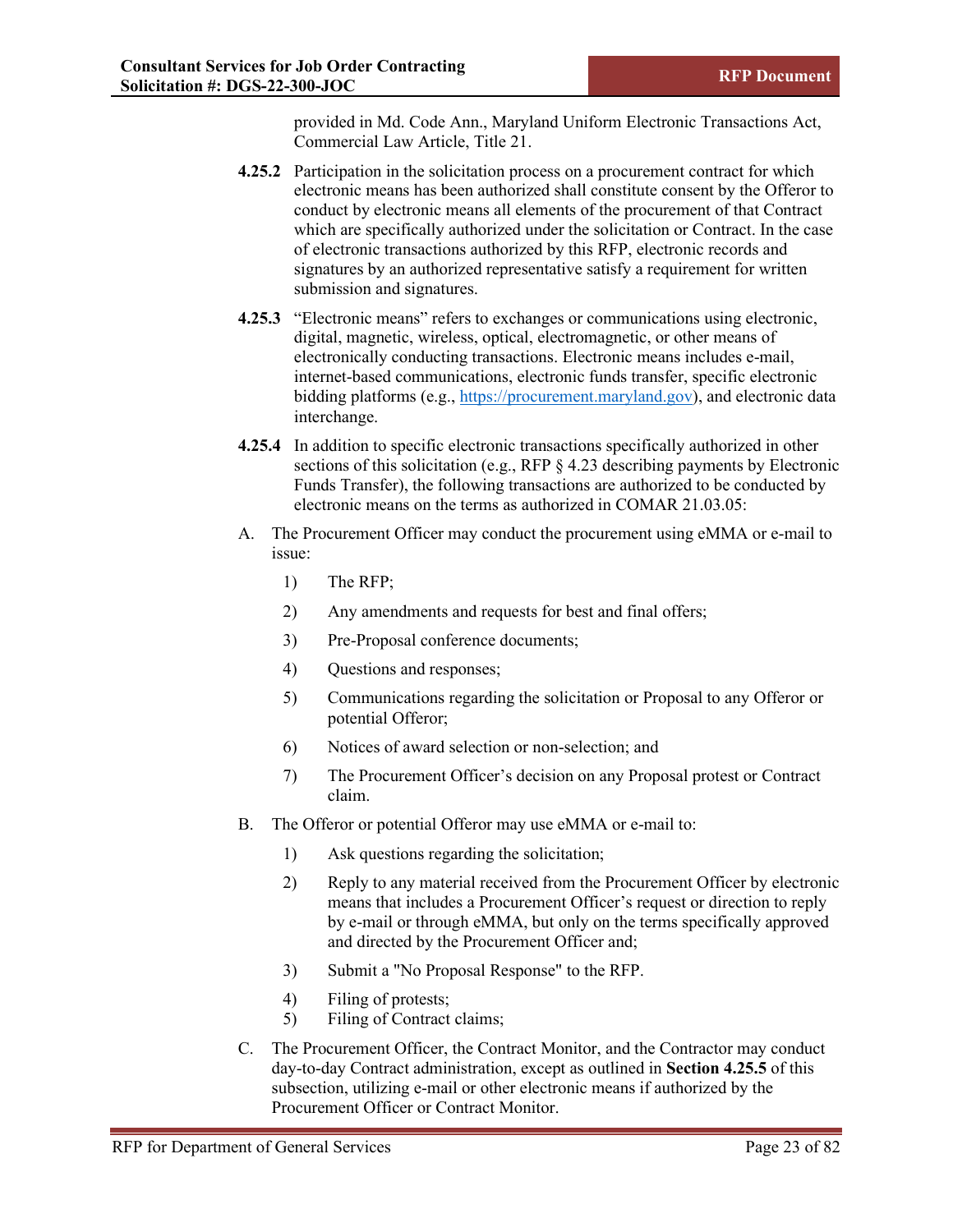- **4.25.5** The following transactions related to this procurement and any Contract awarded pursuant to it are **not authorized** to be conducted by electronic means:
- A. Submission of initial Proposals, except through eMMA.
- B. Submission of documents determined by the Department to require original signatures (e.g., Contract execution, Contract modifications); or
- C. Any transaction, submission, or communication where the Procurement Officer has specifically directed that a response from the Contractor or Offeror be provided in writing or hard copy.
- **4.25.6** Any e-mail transmission is only authorized to the e-mail addresses for the identified person as provided in the solicitation, the Contract, or in the direction from the Procurement Officer or Contract Monitor.

## <span id="page-30-0"></span>**4.26 MBE Participation Goal**

There is no MBE subcontractor participation goal for this procurement.

An MBE subcontractor participation goal will be determined with each Task Order.

Establishment of Goal and Subgoals

An overall MBE subcontractor participation goal as identified in the Key Information Summary Sheet has been established for this procurement, representing a percentage of the total Contract dollar value, including all renewal option terms, if any, has been established for this procurement.

Notwithstanding any subgoals established for this RFP, the Contractor is encouraged to use a diverse group of subcontractors and suppliers from any/all of the various MBE classifications to meet the remainder of the overall MBE participation goal.

By submitting a response to this solicitation, the Offeror acknowledges the overall MBE subcontractor participation goal and subgoals, and commits to achieving the overall goal and subgoals by utilizing certified minority business enterprises, or requests a full or partial waiver of the overall goal and subgoals.

**An Offeror that does not commit to meeting the entire MBE participation goal outlined in this Section 4.26 implies that it is requesting a full or partial waiver for the remainder of the MBE goal or subgoals as applicable and, if recommended for award, shall submit documentation supporting its good faith efforts to meet the MBE goal made prior to submission of its proposal as outlined in Attachment D-1B, Waiver Guidance. Failure of an Offeror to properly complete, sign, and submit Attachment D-1A at the time it submits its Technical Response(s) to the RFP may result in the State's rejection of the Offeror's Proposal.** 

**4.26.1** Attachments.

- A. D-1 to D-5 The following Minority Business Enterprise participation instructions, and forms are provided to assist Offerors:
- 1. Attachment D-1A MBE Utilization and Fair Solicitation Affidavit & MBE Participation Schedule (must be submitted with Proposal)
- 2. Attachment D-1B Waiver Guidance
- 3. Attachment D-1C Good Faith Efforts Documentation to Support Waiver Request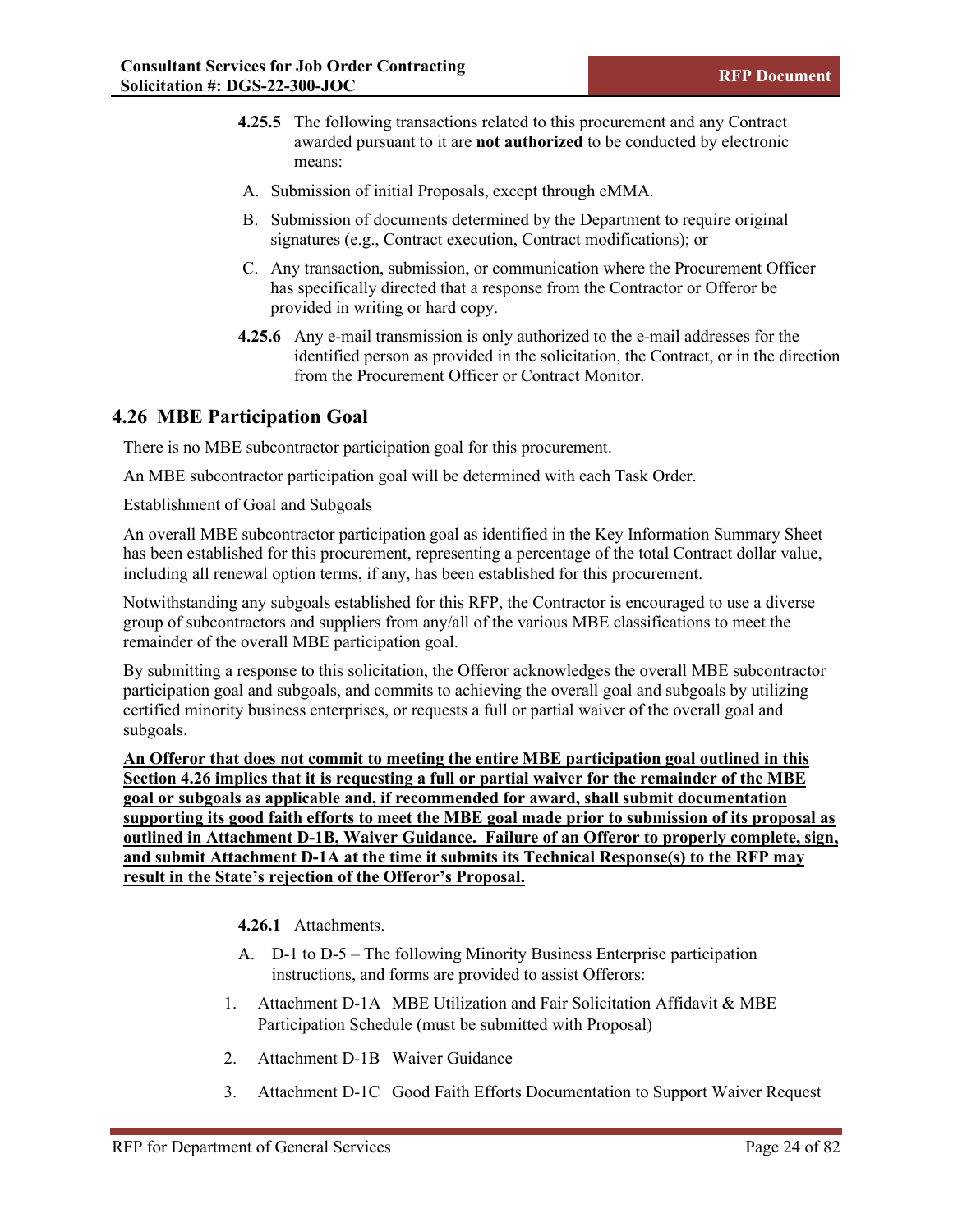- 4. Attachment D-2 Outreach Efforts Compliance Statement
- 5. Attachment D-3A MBE Subcontractor Project Participation Certification
- 6. Attachment D-3B MBE Prime Project Participation Certification
- 7. Attachment D-4A Prime Contractor Paid/Unpaid MBE Invoice Report
- 8. Attachment D-4B MBE Prime Contractor Report
- 9. Attachment D-5 Subcontractor Paid/Unpaid MBE Invoice Report
	- B. The Offeror shall include with its Proposal a completed MBE Utilization and Fair Solicitation Affidavit (**Attachment D-1A**) whereby:
- 1. The Offeror acknowledges the certified MBE participation goal and commits to make a good faith effort to achieve the goal and any applicable subgoals, or requests a waiver, and affirms that MBE subcontractors were treated fairly in the solicitation process; and
- 2. The Offeror responds to the expected degree of MBE participation, as stated in the solicitation, by identifying the specific commitment of certified MBEs at the time of Proposal submission. The Offeror shall specify the percentage of total contract value associated with each MBE subcontractor identified on the MBE participation schedule, including any work performed by the MBE prime (including a prime participating as a joint venture) to be counted towards meeting the MBE participation goals.
- 3. The Offeror requesting a waiver should review **Attachment D-1B** (Waiver Guidance) and **D-1C** (Good Faith Efforts Documentation to Support Waiver Request) prior to submitting its request.

## *If the Offeror fails to submit a completed Attachment D-1A with the Proposal as required, the Procurement Officer shall determine that the Proposal is not reasonably susceptible of being selected for award, unless the inaccuracy is determined to be the result of a minor irregularity that is waived or cured in accordance with COMAR 21.06.02.04.*

- **4.26.2** Offerors are responsible for verifying that each MBE (including any MBE prime and MBE prime participating in a joint venture) selected to meet the goal and any subgoals and subsequently identified in **Attachment D-1A** is appropriately certified and has the correct NAICS codes allowing it to perform the committed work.
- **4.26.3** Within ten (10) Business Days from notification that it is the recommended awardee or from the date of the actual award, whichever is earlier, the Offeror must provide the following documentation to the Procurement Officer.
- A. Outreach Efforts Compliance Statement (**Attachment D-2**);
- B. MBE Subcontractor/Prime Project Participation Certification (**Attachment D-3A/3B**); and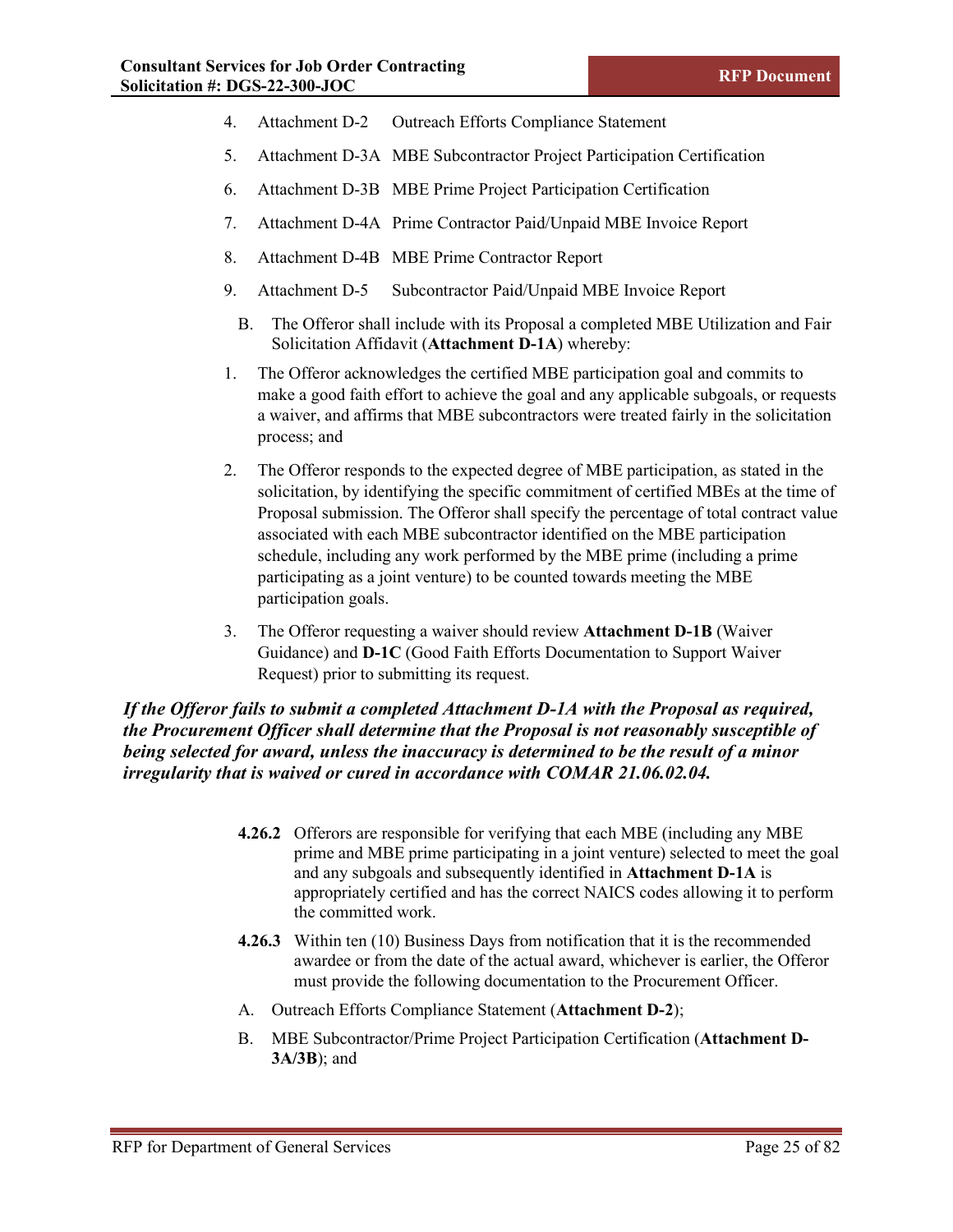- C. Any other documentation required by the Procurement Officer to ascertain Offeror responsibility in connection with the certified MBE subcontractor participation goal or any applicable subgoals.
- D. Further, if the recommended awardee believes a waiver (in whole or in part) of the overall MBE goal or of any applicable subgoal is necessary, the recommended awardee must submit a fully-documented waiver request that complies with COMAR 21.11.03.11.

## *If the recommended awardee fails to return each completed document within the required time, the Procurement Officer may determine that the recommended awardee is not responsible and, therefore, not eligible for Contract award. If the Contract has already been awarded, the award is voidable.*

- **4.26.4** A current directory of certified MBEs is available through the Maryland State Department of Transportation (MDOT), Office of Minority Business Enterprise, 7201 Corporate Center Drive, Hanover, Maryland 21076. The phone numbers are (410) 865-1269, 1-800-544-6056, or TTY (410) 865-1342. The directory is also available on the MDOT website at [http://mbe.mdot.maryland.gov/directory/.](http://mbe.mdot.maryland.gov/directory/) The most current and up-to-date information on MBEs is available via this website. **Only MDOT-certified MBEs may be used to meet the MBE subcontracting goals.**
- **4.26.5** The Offeror that requested or implied to request a waiver of the goal or any of the applicable subgoals will be responsible for submitting the Good Faith Efforts Documentation to Support Waiver Request (**Attachment D-1C**) and all documentation within ten (10) Business Days from notification that it is the recommended awardee or from the date of the actual award, whichever is earlier, as required in COMAR 21.11.03.11.
- **4.26.6** All documents, including the MBE Utilization and Fair Solicitation Affidavit & MBE Participation Schedule (**Attachment D-1A**), completed and submitted by the Offeror in connection with its certified MBE participation commitment shall be considered a part of the Contract and are hereby expressly incorporated into the Contract by reference thereto. All of the referenced documents will be considered a part of the Proposal for order of precedence purposes (see Contract – **Attachment M**, **Section 2.1**).
- **4.26.7** The Offeror is advised that liquidated damages will apply in the event the Contractor fails to comply in good faith with the requirements of the MBE program and pertinent Contract provisions. (See Contract – **Attachment M**, **Liquidated Damages for MBE, section 39.**
- **4.26.8** As set forth in COMAR 21.11.03.12-1(D), when a certified MBE firm participates on a contract as a prime contractor (including a joint-venture where the MBE firm is a partner), a procurement agency may count the distinct, clearly defined portion of the work of the contract that the certified MBE firm performs with its own work force towards fulfilling up to fifty-percent (50%) of the MBE participation goal (overall) and up to one hundred percent (100%) of not more than one of the MBE participation subgoals, if any, established for the contract.

In order to receive credit for self-performance, an MBE prime must list its firm in Section 4A of the MBE Participation Schedule (**Attachment D-1A**) and include information regarding the work it will self-perform. For the remaining portion of the overall goal and the subgoals, the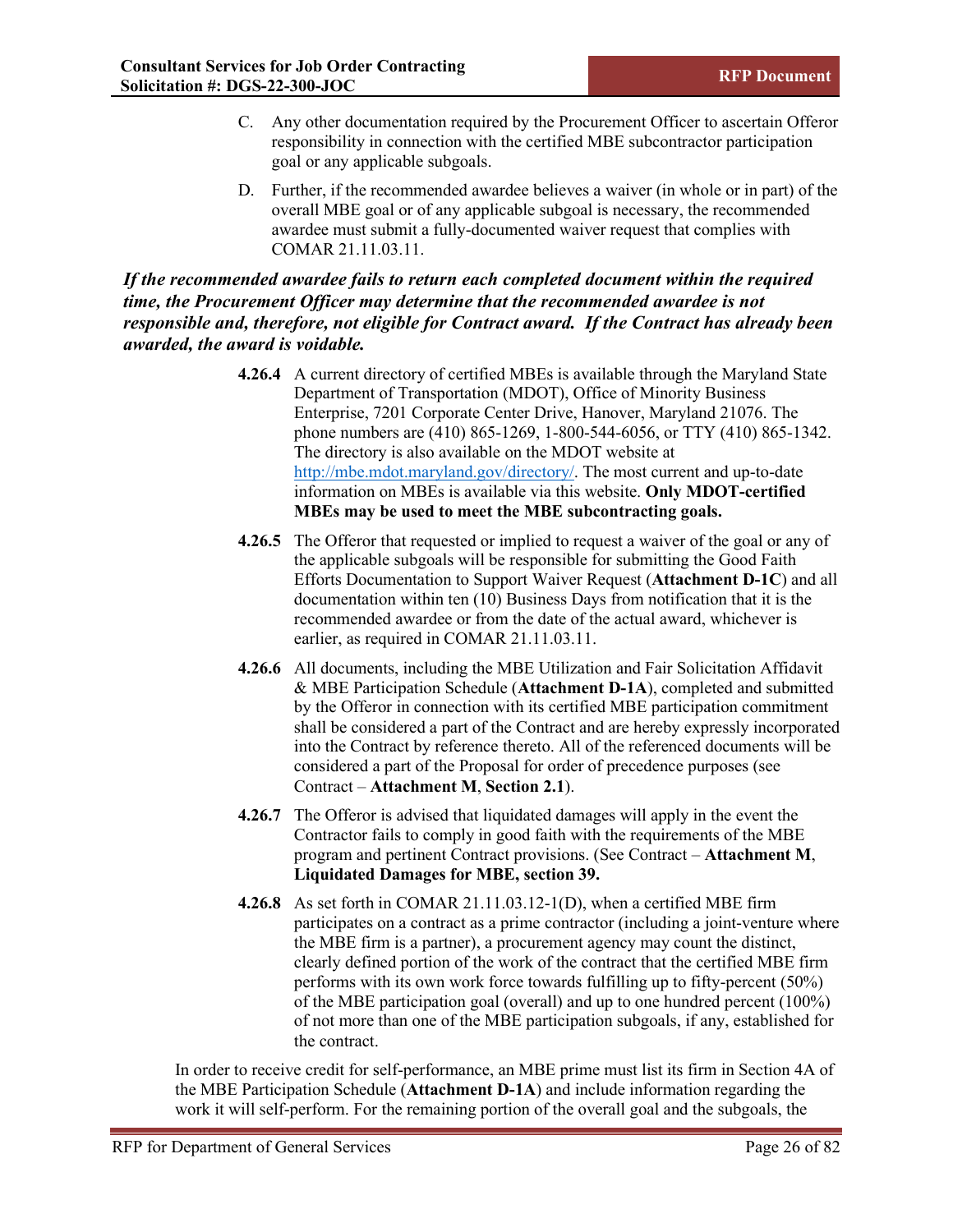MBE prime must also identify other certified MBE subcontractors [see Section 4B of the MBE Participation Schedule (**Attachment D-1A**)] used to meet those goals. If dually-certified, the MBE prime can be designated as only one of the MBE subgoal classifications but can selfperform up to 100% of the stated subgoal.

As set forth in COMAR 21.11.03.12-1, once the Contract work begins, the work performed by a certified MBE firm, including an MBE prime, can only be counted towards the MBE participation goal(s) if the MBE firm is performing a commercially useful function on the Contract. Refer to MBE forms (**Attachment D**) for additional information.

# <span id="page-33-0"></span>**4.27 VSBE Goal**

There is no VSBE participation goal for this procurement.

A VSBE subcontractor participation goal will be determined with each Task Order.

## **4.27.1 Purpose**

- A. The Contractor shall structure its procedures for the performance of the work required in the Contract to attempt to achieve the VSBE participation goal stated in this solicitation. VSBE performance must be in accordance with this section and **Attachment E**, as authorized by COMAR 21.11.13. The Contractor agrees to exercise all good faith efforts to carry out the requirements set forth in this section and **Attachment E**.
- B. A certified Veteran-Owned Small Business Enterprises (VSBE) must be verified by the State Department of Veterans Affairs or US Department of Veteran's Affairs [Vets First Verification Program](https://www.va.gov/osdbu/verification/) (VetBiz) and registered as a VSBE on the State's eProcurement platform, eMaryland Marketplace Advantage (eMMA). The listing of VSBEs is available through the "Vendor Search" o[n eMMA.](https://emma.maryland.gov/page.aspx/en/usr/login?ReturnUrl=%2fpage.aspx%2fen%2fbuy%2fhomepage)

## **4.27.2 VSBE Goal**

- A. A VSBE participation goal of the total Contract dollar amount has been established for this procurement as identified in the Key Information Summary Sheet.
- B. By submitting a response to this solicitation, the Offeror agrees that this percentage of the total dollar amount of the Contract will be performed by verified veteran-owned small business enterprises.

## **4.27.3 Solicitation and Contract Formation**

- A. In accordance with COMAR 21.11.13.05 C (1), this solicitation requires Offerors to:
	- 1) Identify specific work categories within the scope of the procurement appropriate for subcontracting;
	- 2) Solicit VSBEs before Proposals are due, describing the identified work categories and providing instructions on how to bid on the subcontracts;
	- 3) Attempt to make personal contact with the VSBEs solicited and to document these attempts;
	- 4) Assist VSBEs to fulfill, or to seek waiver of, bonding requirements; and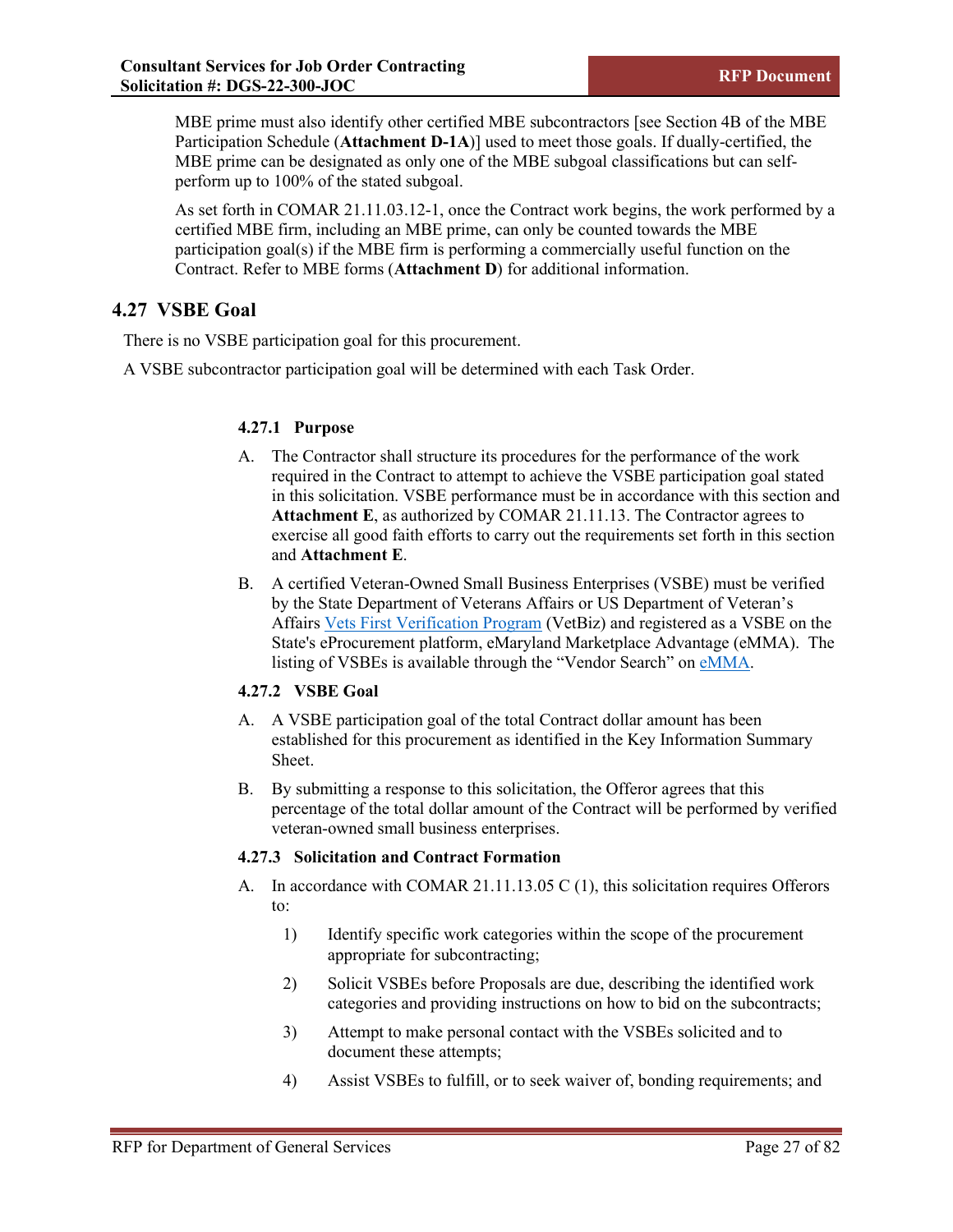- 5) Attempt to attend pre-Proposal or other meetings the procurement agency schedules to publicize contracting opportunities to VSBEs.
- B. The Offeror must include with its Proposal a completed VSBE Utilization Affidavit and Prime/Subcontractor Participation Schedule (**Attachment E-1**) whereby the Offeror:
	- 1) Acknowledges it: a) intends to meet the VSBE participation goal; or b) requests a full or partial waiver of the VSBE participation goal. If the Offeror commits to the full VSBE goal or requests a partial waiver, it shall commit to making a good faith effort to achieve the stated goal; and
	- 2) Responds to the expected degree of VSBE participation as stated in the solicitation, by identifying the specific commitment of VSBEs at the time of Proposal submission. The Offeror shall specify the percentage of contract value associated with each VSBE prime/subcontractor identified on the VSBE Participation Schedule.
- C. As set forth in COMAR 21.11.13.05.B(2), when a verified VSBE firm participates on a Contract as a Prime Contractor, a procurement agency may count the distinct, clearly defined portion of the work of the contract that the VSBE Prime Contractor performs with its own work force towards meeting up to one hundred percent  $(100\%)$  of the VSBE goal.
- D. In order to receive credit for self-performance, a VSBE Prime must list its firm in the VSBE Prime/Subcontractor Participation Schedule (**Attachment E-1**) and include information regarding the work it will self-perform. For any remaining portion of the VSBE goal that is not to be performed by the VSBE Prime, the VSBE Prime must also identify verified VSBE subcontractors used to meet the remainder of the goal.
- E. Within 10 Business Days from notification that it is the apparent awardee, the awardee must provide the following documentation to the Procurement Officer:
	- 1) VSBE Project Participation Statement (**Attachment E-2**);
	- 2) If the apparent awardee believes a full or partial waiver of the overall VSBE goal is necessary, it must submit a fully-documented waiver request that complies with COMAR 21.11.13.07; and
	- 3) Any other documentation required by the Procurement Officer to ascertain Offeror responsibility in connection with the VSBE participation goal.

*If the apparent awardee fails to return each completed document within the required time, the Procurement Officer may determine that the apparent awardee is not reasonably susceptible of being selected for award.*

## <span id="page-34-0"></span>**4.28 Living Wage Requirements**

There is no Living Wage requirement for this procurement.

## <span id="page-34-1"></span>**4.29 Federal Funding Acknowledgement**

This Contract does not contain federal funds.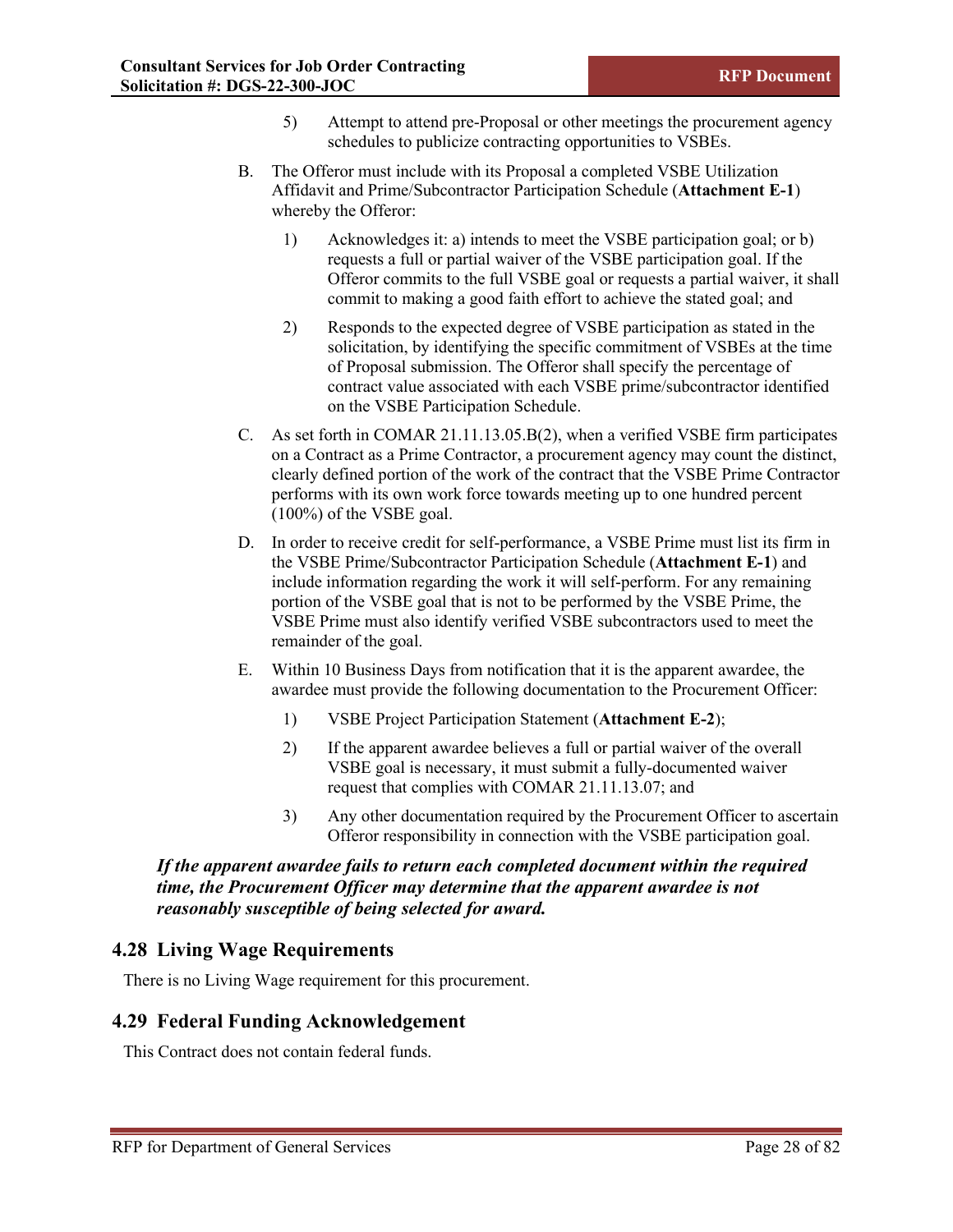# <span id="page-35-0"></span>**4.30 Conflict of Interest Affidavit and Disclosure**

- **4.30.1** The Offeror shall complete and sign the Conflict of Interest Affidavit and Disclosure (**Attachment H**) and submit it with its Proposal.
- **4.30.2** By submitting a Conflict of Interest Affidavit and Disclosure, the Contractor shall be construed as certifying all Contractor Personnel and subcontractors are also without a conflict of interest as defined in COMAR 21.05.08.08A.
- **4.30.3** Additionally, a Contractor has an ongoing obligation to ensure that all Contractor Personnel are without conflicts of interest prior to providing services under the Contract. For policies and procedures applying specifically to Conflict of Interests, the Contract is governed by COMAR 21.05.08.08.
- **4.30.4** Participation in Drafting of Specifications: Disqualifying Event: Offerors are advised that Md. Code Ann. State Finance and Procurement Article §13- 212.1(a) provides generally that "an individual who assists an executive unit in the drafting of specifications, an invitation for bids, a request for proposals for a procurement, or the selection or award made in response to an invitation for bids or a request for proposals, or a person that employs the individual, may not: (1) submit a bid or proposal for that procurement; or (2) assist or represent another person, directly or indirectly, who is submitting a bid or proposal for that procurement." Any Offeror submitting a Proposal in violation of this provision shall be classified as "not responsible." See COMAR 21.05.03.03.

## <span id="page-35-1"></span>**4.31 Non-Disclosure Agreement**

## **4.31.1 Non-Disclosure Agreement (Offeror)**

A Non-Disclosure Agreement (Offeror) is not required for this procurement.

## **4.31.2 Non-Disclosure Agreement (Contractor)**

A Non-Disclosure Agreement (Contractor) is not required for this procurement.

# <span id="page-35-2"></span>**4.32 HIPAA - Business Associate Agreement**

A HIPAA Business Associate Agreement is not required for this procurement.

## <span id="page-35-3"></span>**4.33 Nonvisual Access**

This solicitation does not contain Information Technology (IT) provisions requiring Nonvisual Access.

# <span id="page-35-4"></span>**4.34 Mercury and Products That Contain Mercury**

This solicitation does not include the procurement of products known to likely include mercury as a component.

# <span id="page-35-5"></span>**4.35 Location of the Performance of Services Disclosure**

The Offeror is required to complete the Location of the Performance of Services Disclosure. A copy of this Disclosure is included as **Attachment L**. The Disclosure must be provided with the Proposal.

# <span id="page-35-6"></span>**4.36 Department of Human Services (DHS) Hiring Agreement**

All Offerors are advised that if a Contract is awarded as a result of this solicitation, the successful Offeror will be required to complete a DHS Hiring Agreement. A copy of this Agreement is included as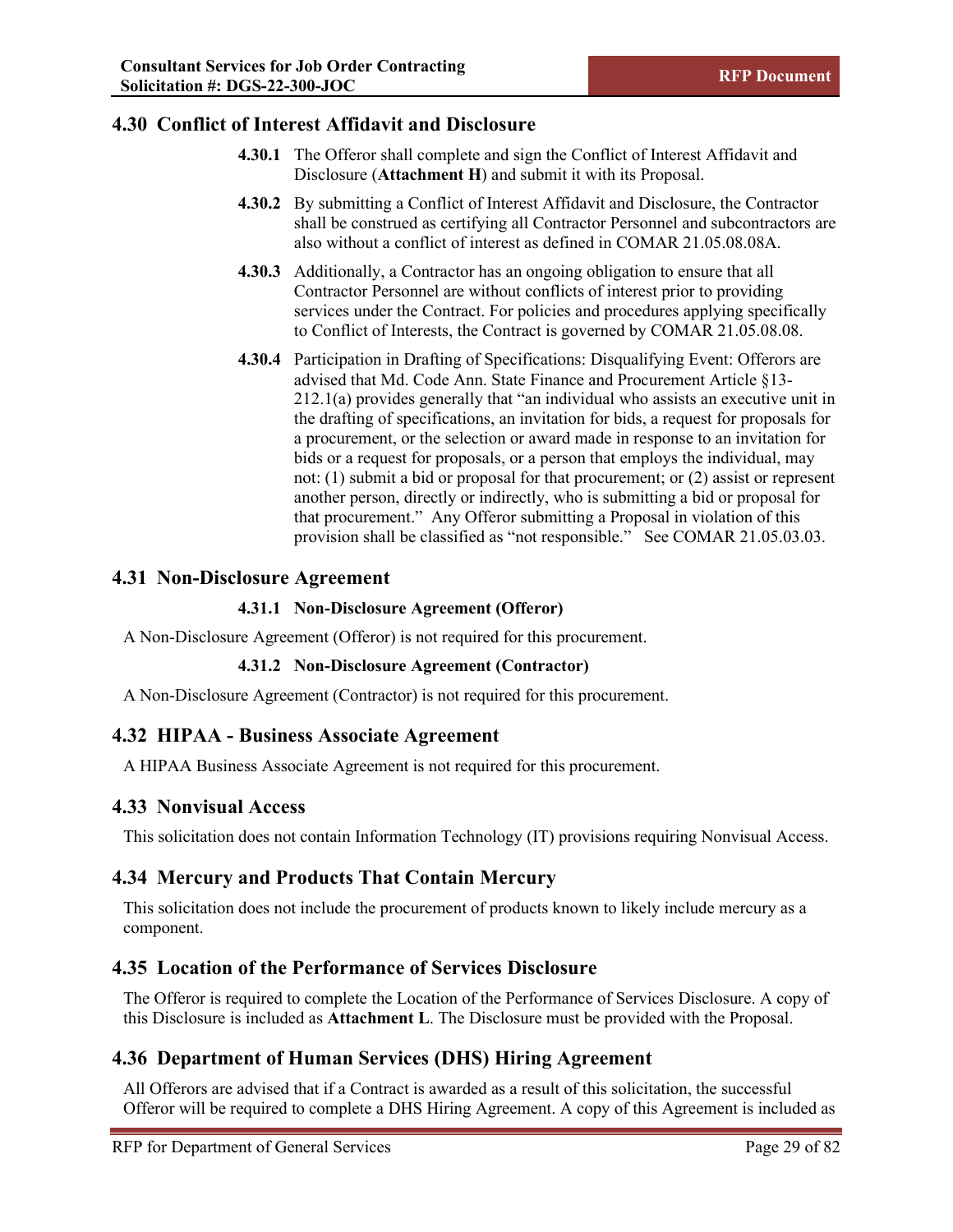**Attachment O**. This Agreement must be provided within five (5) Business Days of notification of recommended award.

## **4.37 Small Business Reserve (SBR) Procurement**

This solicitation is not designated as a Small Business Reserve (SBR) Procurement.

An SBR designation will be determined with each Work Order.

- **4.37.1** For the purposes of a Small Business Reserve Procurement, a small business is a for-profit business, other than a broker, that meets the following criteria:
- A. It is independently owned and operated;
- B. It is not a subsidiary of another business;
- C. It is not dominant in its field of operation; and
	- 1) With respect to employees, in its most recently completed three (3) fiscal years:
		- a) Its wholesale operations did not employ more than 50 persons;
		- b) Its retail operations did not employ more than 25 persons;
		- c) Its manufacturing operations did not employ more than 100 persons;
		- d) Its service operations did not employ more than 100 persons;
		- e) Its construction operations did not employ more than 50 persons; and
		- f) The architectural and engineering services of the business did not employ more than 100 persons; or
	- 2) With respect to gross sales, in its most recently completed three (3) fiscal years:
		- a) The gross sales of its wholesale operations did not exceed an average of \$4,000,000;
		- b) The gross sales of its retail operations did not exceed an average of \$3,000,000;
		- c) The gross sales of its manufacturing operations did not exceed an average of \$2,000,000;
		- d) The gross sales of its service operations did not exceed an average of \$10,000,000;
		- e) The gross sales of its construction operations did not exceed an average of \$7,000,000; and
		- f) The gross sales of its architectural and engineering operations did not exceed an average of \$4,500,000.
- D. Note: If a business has not existed for three (3) years, the employment and gross sales average or averages shall be the average for each year or part of a year during which the business has been in existence.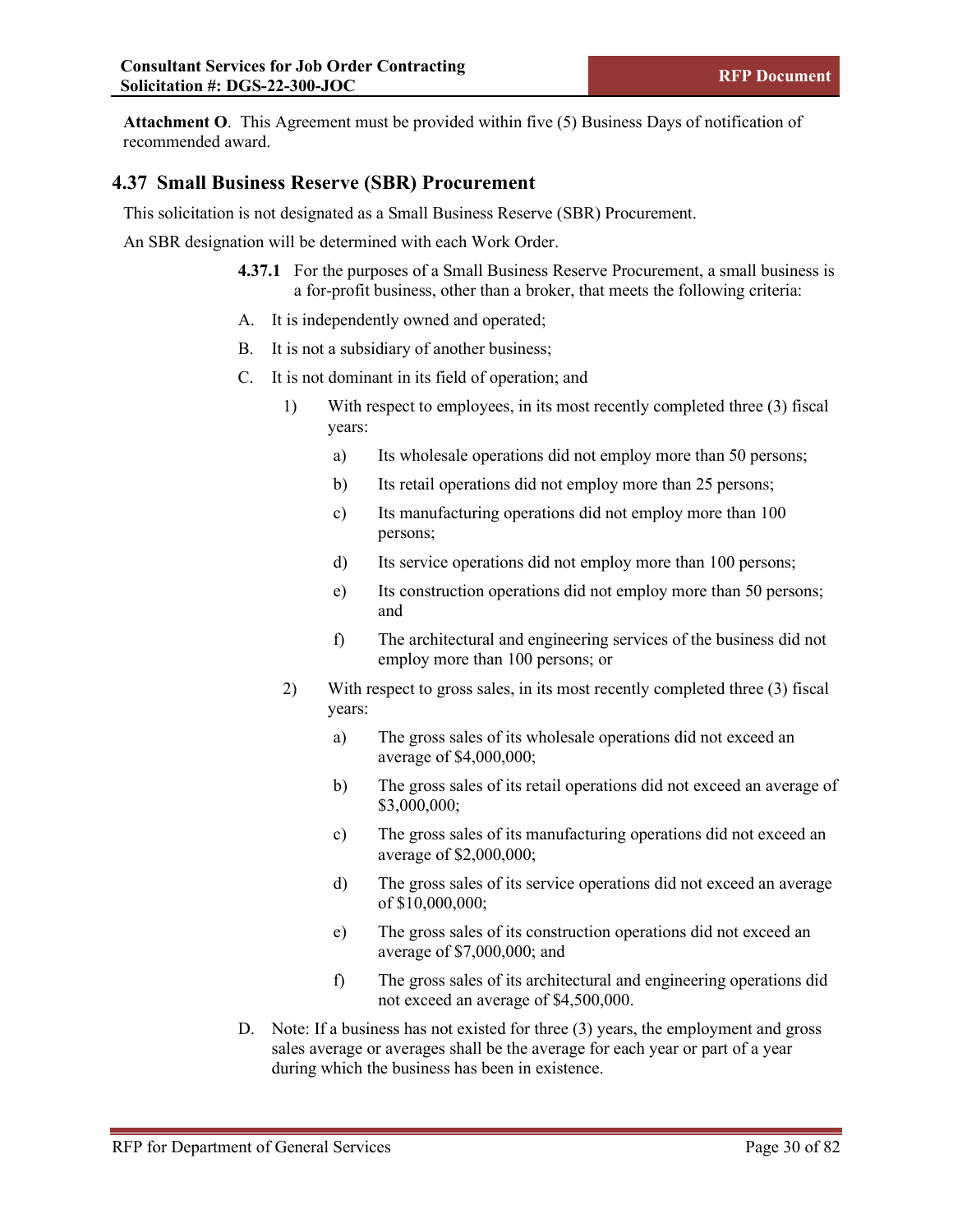- E. Further information on the certification process is available at eMaryland Marketplace Advantage.
- **4.37.2 Ineligible Proposals**. Under a small business reserve procurement, a business that is not a certified small business is ineligible for award of a contract.
- **4.37.3** Before awarding a contract under a procurement designated as a small business reserve procurement, the Procurement Officer shall verify that the apparent awardee is certified by the Governor's Office of Small, Minority & Women Business Affairs as a small business. A procurement contract award under a small business reserve may not be made to a business that has not been SBR certified.

## **4.38 Maryland Healthy Working Families Act Requirements**

On February 11, 2018, the Maryland Healthy Working Families Act went into effect. All offerors should be aware of how this Act could affect your potential contract award with the State of Maryland. See the Department of Labor, Licensing and Regulations web site for Maryland Healthy Working Families Act Information: [http://dllr.maryland.gov/paidleave/.](http://dllr.maryland.gov/paidleave/)

## **THE REMAINDER OF THIS PAGE IS INTENTIONALLY LEFT BLANK.**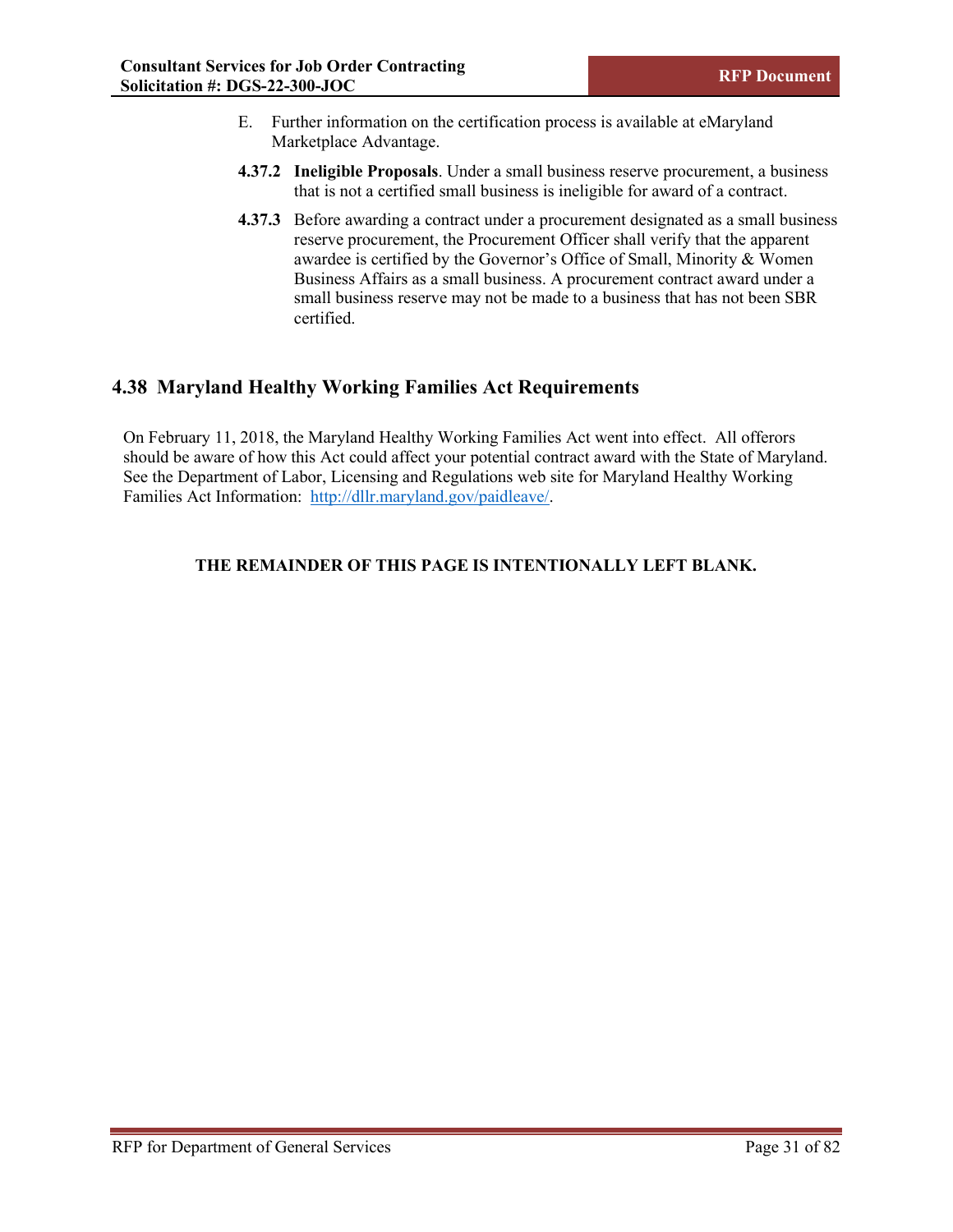# **5 Proposal Format**

## **5.1 Two Part Submission**

Offerors shall submit Proposals in separate volumes (or envelopes):

- o Volume I –Technical Proposal
- o Volume II Financial Proposal

## **5.2 Proposal Delivery and Packaging**

- **5.2.1** Proposals delivered by facsimile and e-mail shall not be considered.
- **5.2.2** Provide no pricing information in the Technical Proposal.
- **5.2.3 Offerors must submit Proposals through the State's internet based electronic procurement system, eMMA.**
- **5.2.4** The Procurement Officer must receive all electronic Proposal material by the RPF due date and time specified in the Key Information Summary Sheet. Requests for extension of this date or time will not be granted. Except as provided in COMAR 21.05.03.02F, Proposals received by the Procurement Officer after the due date will not be considered.
- **5.2.5** Offerors shall provide their Proposals in two separate envelopes through eMMA following the [Quick Reference Guides](https://procurement.maryland.gov/emma-qrgs/) (QRG) labelled "**5 - eMMA QRG Responding to Solicitations (RFP)**" for double envelope submissions.
- **5.2.6** Two Part (Double Envelope) Submission:
- A. Technical Proposal consisting of:
	- 1) Technical Proposal in searchable Adobe PDF format
- B. Financial Proposal consisting of:
	- 1) Financial Proposal entered into the price form spreadsheet within eMMA and all supporting material in Adobe PDF format

## **5.3 Volume I - Technical Proposal**

NOTE: Omit all **pricing information** from the Technical Proposal (Volume I). Include pricing information only in the Financial Proposal (Volume II).

- **5.3.1** In addition to the instructions below, responses in the Offeror's Technical Proposal shall reference the organization and numbering of Sections in the RFP (e.g., "Section 2.2.1 Response . . .; "Section 2.2.2 Response . . .,"). All pages of both Proposal volumes shall be consecutively numbered from beginning (Page 1) to end (Page " $x$ ").
- **5.3.2** The Technical Proposal shall include the following documents and information in the order specified as follows. Each section of the Technical Proposal shall be separated by a TAB as detailed below:
- A. Title Page and Table of Contents (Submit under TAB A)

The Technical Proposal should begin with a Title Page bearing the name and address of the Offeror and the name and number of this RFP. A Table of Contents shall follow the Title Page for the Technical Proposal, organized by section, subsection, and page number.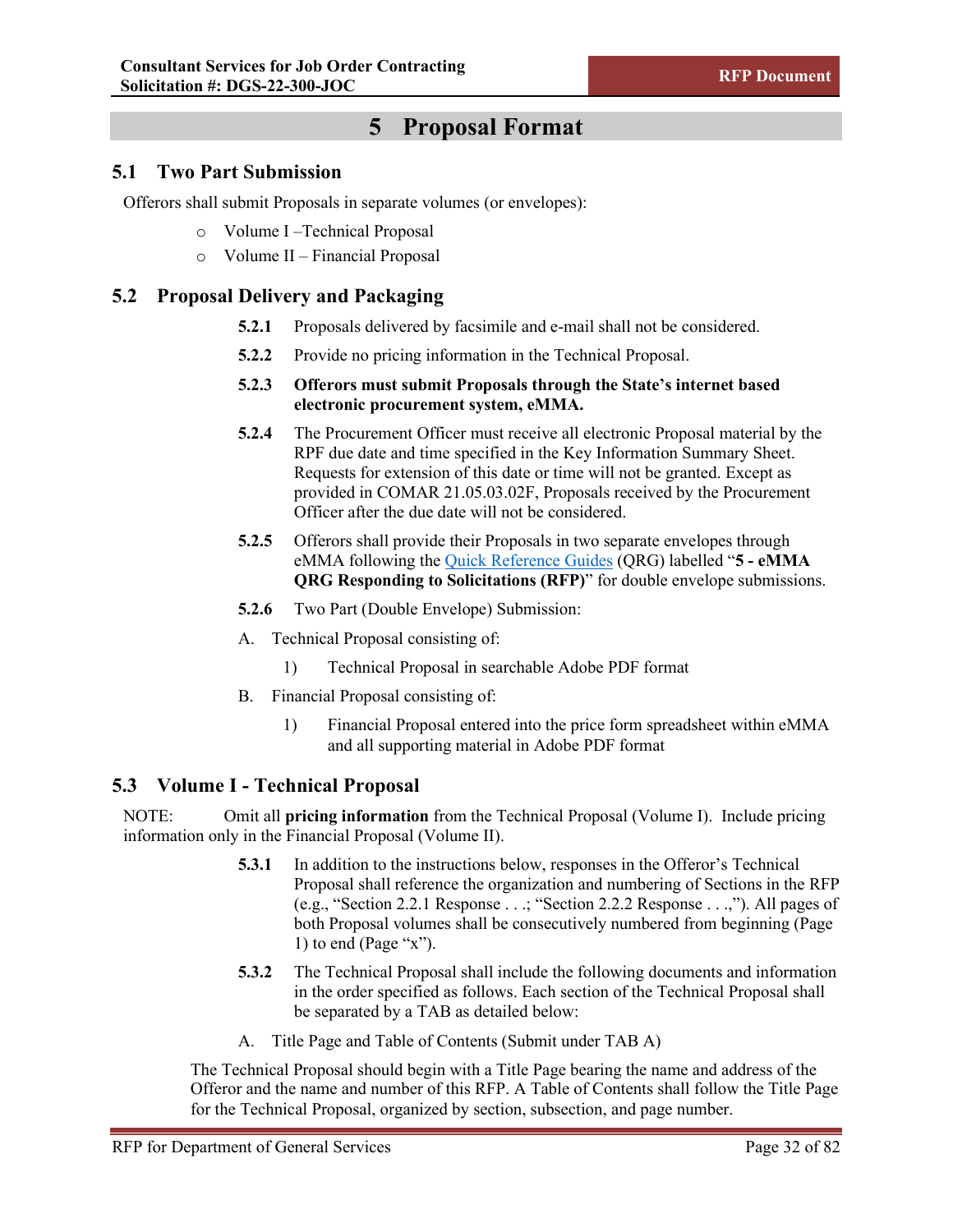B. Claim of Confidentiality (If applicable, submit under TAB A-1)

Any information which is claimed to be confidential and/or proprietary information should be identified by page and section number and placed after the Title Page and before the Table of Contents in the Technical Proposal, and if applicable, separately in the Financial Proposal. An explanation for each claim of confidentiality shall be included (see **Section 4.8 "Public Information Act Notice"**). The entire Proposal cannot be given a blanket confidentiality designation - any confidentiality designation must apply to specific sections, pages, or portions of pages of the Proposal and an explanation for each claim shall be included.

C. Offeror Information Sheet and Transmittal Letter (Submit under TAB B)

The Offeror Information Sheet (see **Appendix 2**) and a Transmittal Letter shall accompany the Technical Proposal. The purpose of the Transmittal Letter is to transmit the Proposal and acknowledge the receipt of any addenda to this RFP issued before the Proposal due date and time. Transmittal Letter should be brief, be signed by an individual who is authorized to commit the Offeror to its Proposal and the requirements as stated in this RFP.

D. Executive Summary (Submit under TAB C)

The Offeror shall condense and highlight the contents of the Technical Proposal in a separate section titled "Executive Summary."

In addition, the Summary shall indicate whether the Offeror is the subsidiary of another entity, and if so, whether all information submitted by the Offeror pertains exclusively to the Offeror. If not, the subsidiary Offeror shall include a guarantee of performance from its parent organization as part of its Executive Summary (see **Section 4.16 "Offeror Responsibilities"**).

The Executive Summary shall also identify any exceptions the Offeror has taken to the requirements of this RFP, the Contract (**Attachment M**), or any other exhibits or attachments. Acceptance or rejection of exceptions is within the sole discretion of the State. **Exceptions to terms and conditions, including requirements, may result in having the Proposal deemed unacceptable or classified as not reasonably susceptible of being selected for award.**

- E. Offeror Technical Response to RFP Requirements and Proposed Work Plan (Submit under TAB D)
- 1) The Offeror shall address each RFP requirement (RFP **Section 2** and **Section 3**) in its Technical Proposal with a cross reference to the requirement and describe how its proposed goods and services, including the goods and services of any proposed subcontractor(s), will meet or exceed the requirement(s). If the State is seeking Offeror agreement to any requirement(s), the Offeror shall state its agreement or disagreement. Any paragraph in the Technical Proposal that responds to an RFP requirement shall include an explanation of how the work will be performed. The response shall address each requirement in **Section 2** and **Section 3** in order and shall contain a cross reference to the requirement.
- 2) Any exception to a requirement, term, or condition may result in having the Proposal classified as not reasonably susceptible of being selected for award or the Offeror deemed not responsible.
- 3) The Offeror shall give a definitive section-by-section description of the proposed plan to meet the requirements of the RFP, i.e., a Work Plan. The Work Plan shall include the specific methodology, techniques, and number of staff, if applicable, to be used by the Offeror in providing the required goods and services as outlined in RFP **Section 2**, Contractor Requirements: Scope of Work. The description shall include an outline of the overall management concepts employed by the Offeror and a project management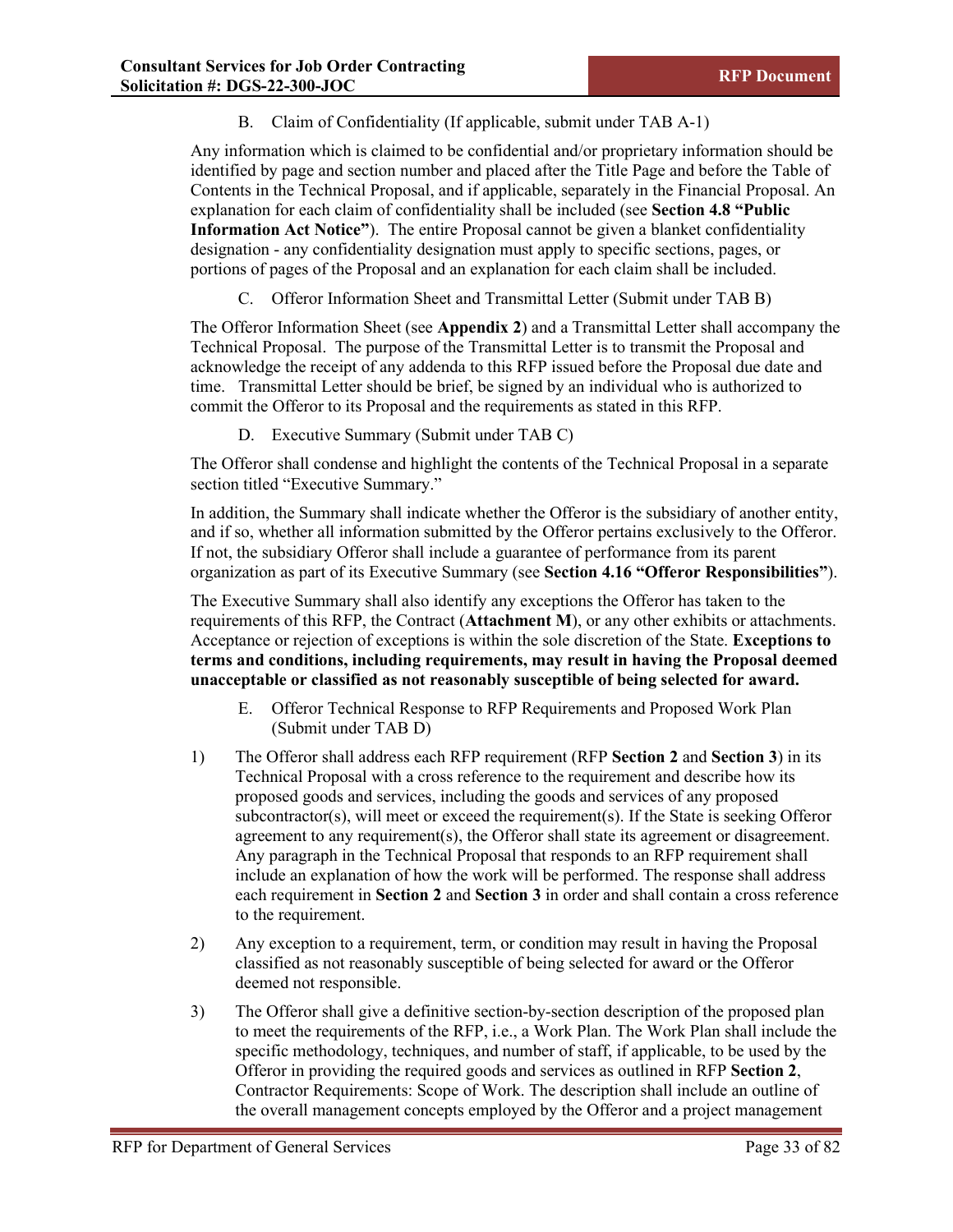plan, including project control mechanisms and overall timelines. Project deadlines considered contract deliverables must be recognized in the Work Plan.

- 4) Implementation Schedule Offeror shall provide the proposed implementation schedule with its Proposal.
	- F. Experience and Qualifications of Proposed Staff (Submit under TAB E)

The Offeror shall identify the qualifications and types of staff proposed to be utilized under the Contract including information in support of the Personnel Experience criteria in **Section 3.10.2**. Specifically, the Offeror shall:

- 1) Describe in detail how the proposed staff's experience and qualifications relate to their specific responsibilities, including any staff of proposed subcontractor(s), as detailed in the Work Plan.
- 2) Include individual resumes for Key Personnel, including Key Personnel for any proposed subcontractor(s), who are to be assigned to the project if the Offeror is awarded the Contract. Each resume should include the amount of experience the individual has had relative to the Scope of Work set forth in this solicitation.
- 3) Provide an Organizational Chart outlining Personnel and their related duties. The Offeror shall include job titles and the percentage of time each individual will spend on his/her assigned tasks. Offerors using job titles other than those commonly used by industry standards must provide a crosswalk reference document.
	- G. Offeror Qualifications and Capabilities (Submit under TAB F)

The Offeror shall include information on past experience with similar projects and services including information in support of the Offeror Experience criteria in **Section 3.10.1**. The Offeror shall describe how its organization can meet the requirements of this RFP and shall also include the following information:

- 1) The number of years the Offeror has provided the similar goods and services;
- 2) The number of clients/customers and geographic locations that the Offeror currently serves;
- 3) The names and titles of headquarters or regional management personnel who may be involved with supervising the services to be performed under the Contract;
- 4) An organizational chart that identifies the complete structure of the Offeror including any parent company, headquarters, regional offices, and subsidiaries of the Offeror.
- 5) Describe your firm's approach to provide a solution for the DGS' requirements as described under Section 2.3 Responsibilities and Tasks. Identify and describe the Unit Price Books, and related software, and any other materials proposed to be used for the program. Include copies of any software licenses for the software proposed. Indicate how the Unit Price Books will reflect prices for work requested and how unit prices will be updated.
- 6) Provide a one-page description highlighting the key steps in a given JOC order. It should also indicate where/how the UPB/Software is located/hosted as well as who pays to utilize the required services (UPB, Software). Do not include any pricing information in the technical proposal.
	- H. References (Submit under TAB G)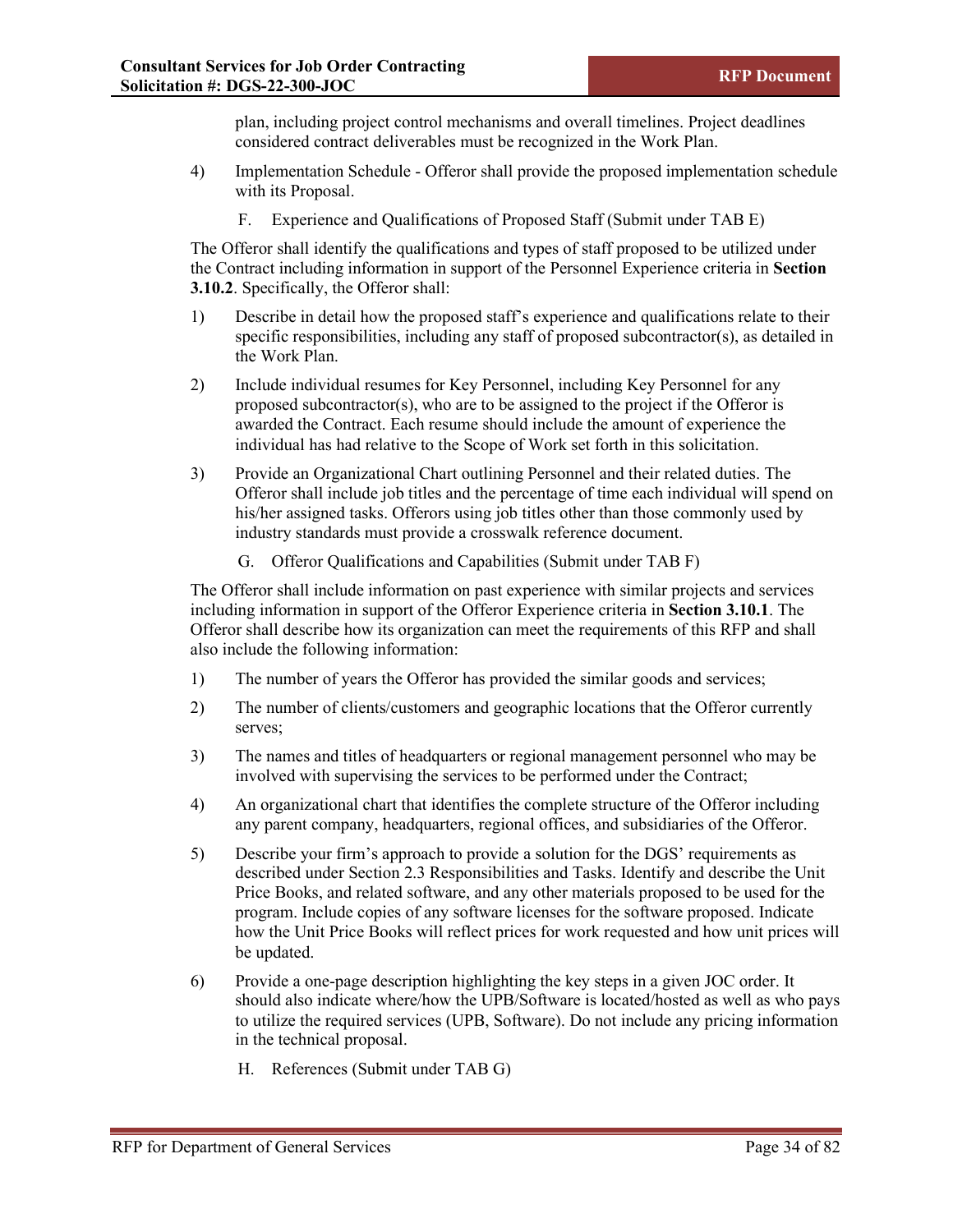At least three (3) references are requested from customers who are capable of documenting the Offeror's ability to provide the goods and services specified in this RFP. Each reference shall be from a client for whom the Offeror has provided goods and services within the past five (5) years and shall include the following information:

- 1) Name of client organization;
- 2) Name, title, telephone number, and e-mail address, if available, of point of contact for client organization; and
- 3) Value, type, duration, and description of goods and services provided.

The Department reserves the right to request additional references or utilize references not provided by the Offeror. Points of contact must be accessible and knowledgeable regarding Offeror performance.

I. List of Current or Prior State Contracts (Submit under TAB H)

Provide a list of all contracts with any entity of the State of Maryland for which the Offeror is currently performing goods and services or for which services have been completed within the last five  $(5)$  years. For each identified contract, the Offeror is to provide:

- 1) The State contracting entity;
- 2) A brief description of the goods and services provided;
- 3) The dollar value of the contract;
- 4) The term of the contract;
- 5) The State employee contact person (name, title, telephone number, and, if possible, email address); and
- 6) Whether the contract was terminated before the end of the term specified in the original contract, including whether any available renewal option was not exercised.

Information obtained regarding the Offeror's level of performance on State contracts will be used by the Procurement Officer to determine the responsibility of the Offeror and considered as part of the experience and past performance evaluation criteria of the RFP.

J. Financial Capability (Submit under TAB I)

The Offeror must include in its Proposal a commonly-accepted method to prove its fiscal integrity. If available, the Offeror shall include Financial Statements, preferably a Profit and Loss (P&L) statement and a Balance Sheet, for the last two (2) years (independently audited preferred).

In addition, the Offeror may supplement its response to this Section by including one or more of the following with its response:

- 1) Dun & Bradstreet Rating;
- 2) Standard and Poor's Rating;
- 3) Lines of credit;
- 4) Evidence of a successful financial track record; and
- 5) Evidence of adequate working capital.
	- K. Certificate of Insurance (Submit under TAB J)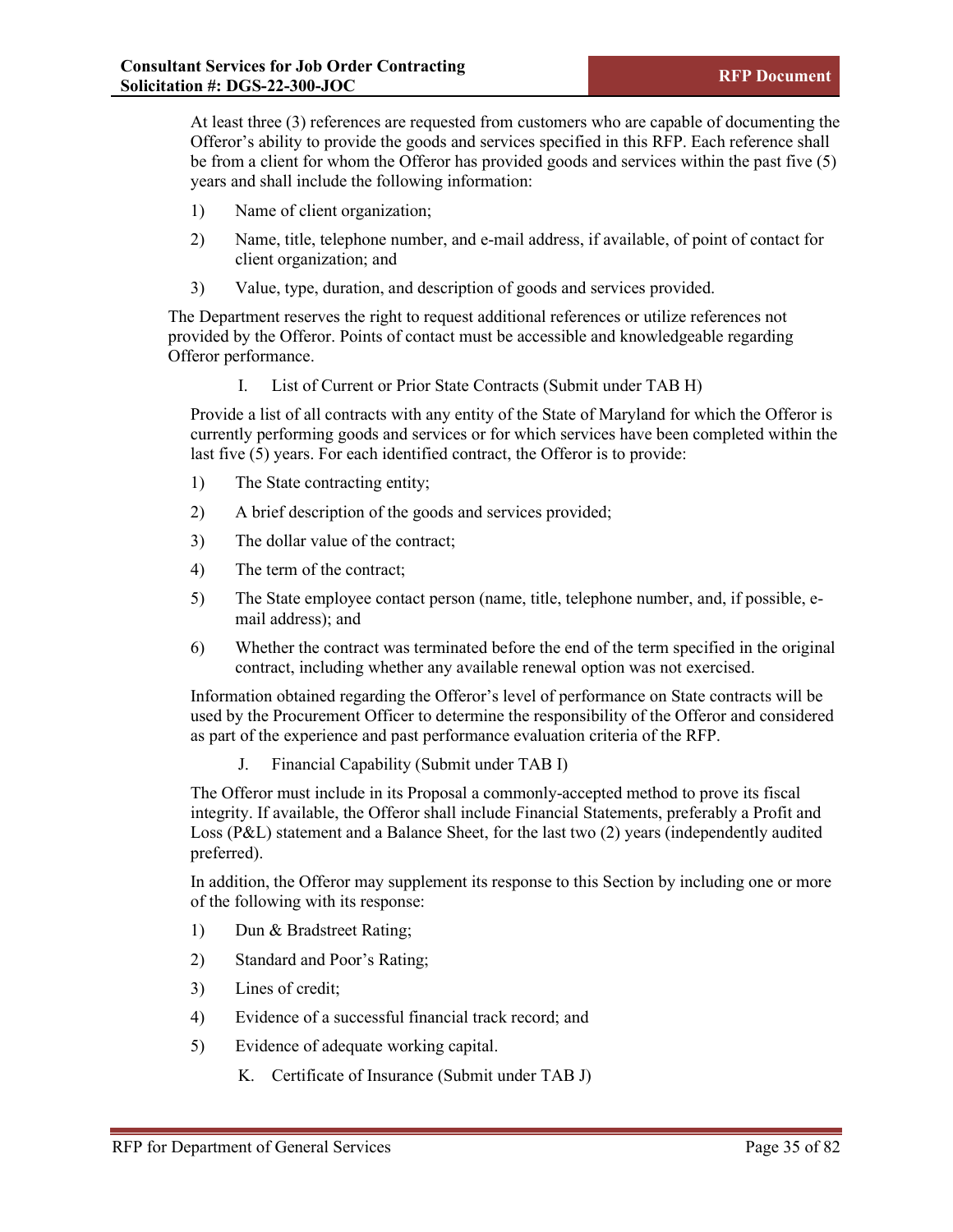The Offeror shall provide a copy of its current certificate of insurance showing the types and limits of insurance in effect as of the Proposal submission date. The current insurance types and limits do not have to be the same as described in **Section 3.6**. See **Section 3.6** for the required insurance certificate submission for the apparent awardee.

L. Subcontractors (Submit under TAB K)

The Offeror shall provide a complete list of all subcontractors that will work on the Contract if the Offeror receives an award, including those utilized in meeting the MBE and VSBE subcontracting goal(s), if applicable. This list shall include a full description of the duties each subcontractor will perform and why/how each subcontractor was deemed the most qualified for this project. If applicable, subcontractors utilized in meeting the established MBE or VSBE participation goal(s) for this solicitation shall be identified as provided in the appropriate attachment(s) of this RFP.

M. Legal Action Summary (Submit under TAB L)

This summary shall include:

- 1) A statement as to whether there are any outstanding legal actions or potential claims against the Offeror and a brief description of any action;
- 2) A brief description of any settled or closed legal actions or claims against the Offeror over the past five (5) years;
- 3) A description of any judgments against the Offeror within the past five (5) years, including the court, case name, complaint number, and a brief description of the final ruling or determination; and
- 4) In instances where litigation is ongoing and the Offeror has been directed not to disclose information by the court, provide the name of the judge and location of the court.

N. Economic Benefit Factors (Submit under TAB M)

- 1) The Offeror shall submit with its Proposal a narrative describing benefits that will accrue to the Maryland economy as a direct or indirect result of its performance of the Contract. Proposals will be evaluated to assess the benefit to Maryland's economy specifically offered. The economic benefit offered should be consistent with the Offeror's Total Proposal Price from **Attachment B**, the Financial Proposal Form. See COMAR 21.05.03.03A (3).
- 2) Proposals that identify specific benefits as being contractually enforceable commitments will be rated more favorably than Proposals that do not identify specific benefits as contractual commitments, all other factors being equal.
- 3) Offerors shall identify any performance guarantees that will be enforceable by the State if the full level of promised benefit is not achieved during the Contract term.
- 4) As applicable, for the full duration of the Contract, including any renewal period, or until the commitment is satisfied, the Contractor shall provide to the Procurement Officer or other designated agency personnel reports of the actual attainment of each benefit listed in response to this section. These benefit attainment reports shall be provided quarterly, unless elsewhere in these specifications a different reporting frequency is stated.
- 5) In responding to this section, the following do not generally constitute economic benefits to be derived from the Contract: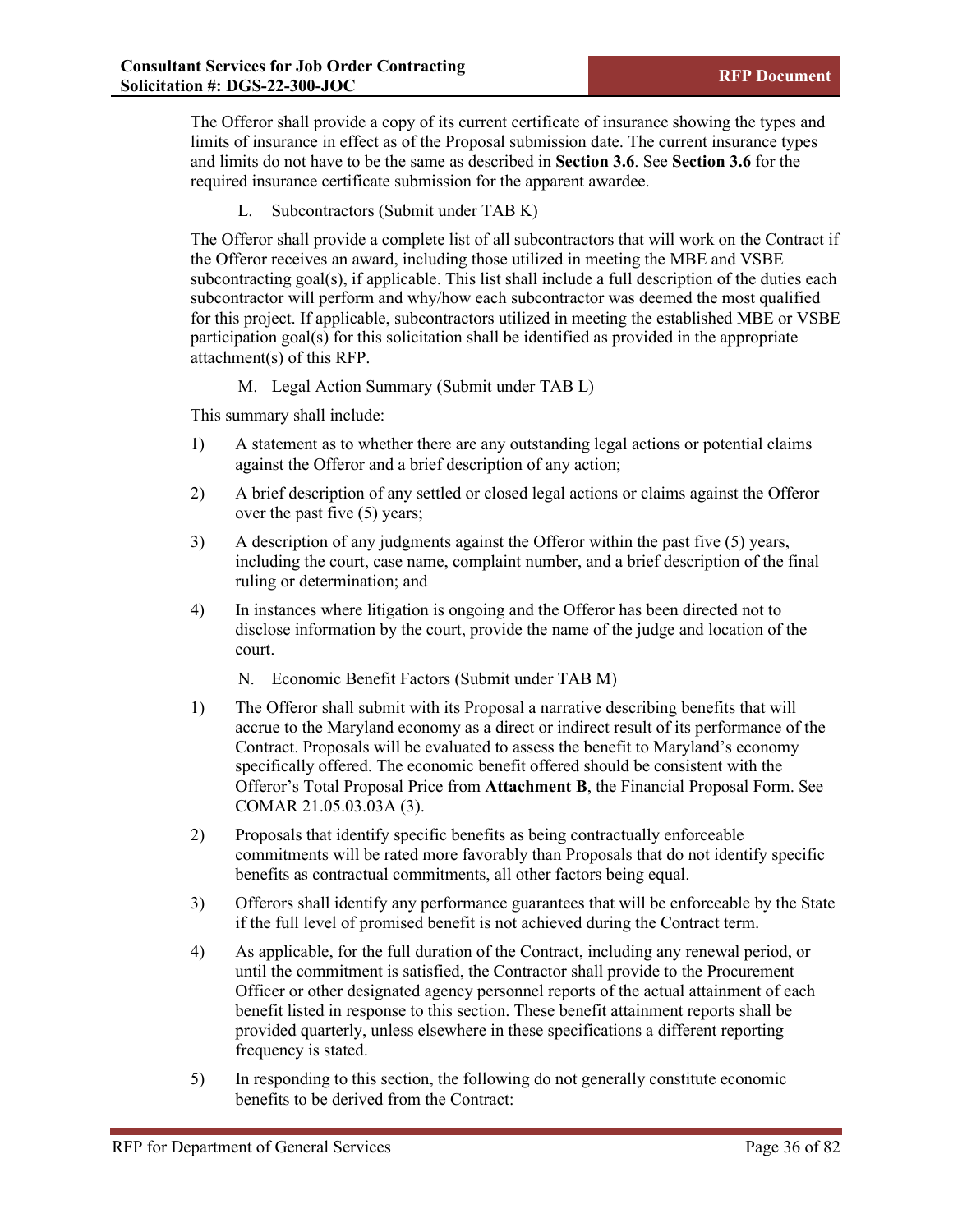- a) generic statements that the State will benefit from the Offeror's superior performance under the Contract;
- b) descriptions of the number of Offeror employees located in Maryland other than those that will be performing work under the Contract; or
- c) tax revenues from Maryland-based employees or locations, other than those that will be performing, or used to perform, work under the Contract.
- 6) Discussion of Maryland-based employees or locations may be appropriate if the Offeror makes some projection or guarantee of increased or retained presence based upon being awarded the Contract.
- 7) Examples of economic benefits to be derived from a contract may include any of the following. For each factor identified below, identify the specific benefit and contractual commitments and provide a breakdown of expenditures in that category:
	- a) The Contract dollars to be recycled into Maryland's economy in support of the Contract, through the use of Maryland subcontractors, suppliers and joint venture partners. **Do not include actual fees or rates paid to subcontractors or information from your Financial Proposal;**
	- b) The number and types of jobs for Maryland residents resulting from the Contract. Indicate job classifications, number of employees in each classification and the aggregate payroll to which the Offeror has committed, including contractual commitments at both prime and, if applicable, subcontract levels; and whether Maryland employees working at least 30 hours per week and are employed at least 120 days during a 12-month period will receive paid leave. If no new positions or subcontracts are anticipated as a result of the Contract, so state explicitly;
	- c) Tax revenues to be generated for Maryland and its political subdivisions as a result of the Contract. Indicate tax category (sales taxes, payroll taxes, inventory taxes and estimated personal income taxes for new employees). Provide a forecast of the total tax revenues resulting from the Contract;
	- d) Subcontract dollars committed to Maryland small businesses and MBEs; and
	- e) Other benefits to the Maryland economy which the Offeror promises will result from awarding the Contract to the Offeror, including contractual commitments. Describe the benefit, its value to the Maryland economy, and how it will result from, or because of the Contract award. Offerors may commit to benefits that are not directly attributable to the Contract, but for which the Contract award may serve as a catalyst or impetus.
	- O. Technical Proposal Required Forms and Certifications (Submit under TAB N)
- 1) All forms required for the Technical Proposal are identified in Table 1 of **Section 7** RFP Attachments and Appendices. Unless directed otherwise by instructions within an individual form, complete, sign, and include all required forms in the Technical Proposal, under TAB O.
- 2) Offerors shall furnish any and all agreements and terms and conditions the Offeror expects the State to sign or to be subject to in connection with or in order to use the Offeror's services under this Contract. This includes physical copies of all agreements referenced and incorporated in primary documents, including but not limited to any software licensing agreement for any software proposed to be licensed to the State under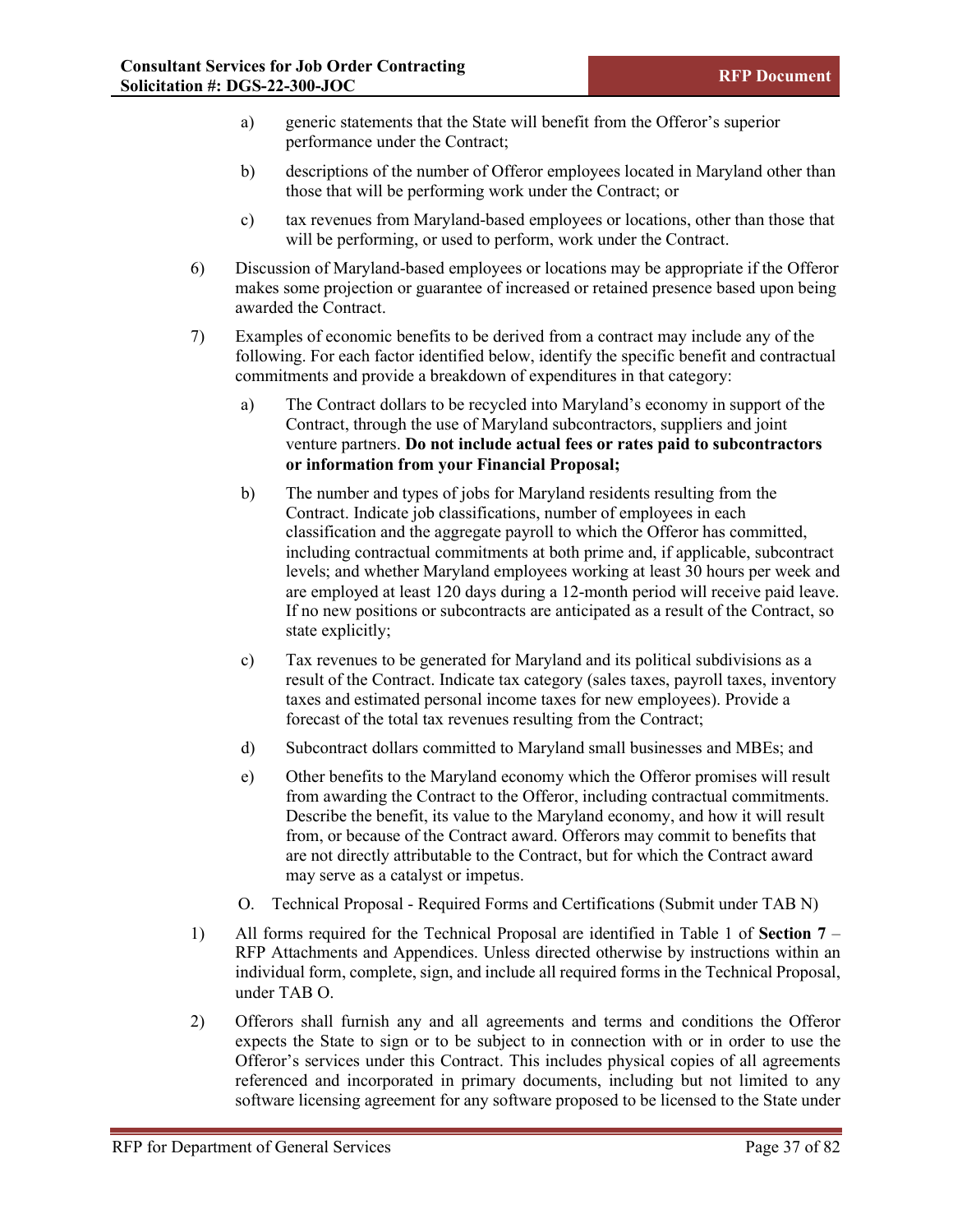this Contract (e.g., EULA, Enterprise License Agreements, Professional Service agreement, Master Agreement) and any AUP. The State does not agree to terms and conditions not provided in an Offeror's Technical Proposal and no action of the State, including but not limited to the use of any such software, shall be deemed to constitute acceptance of any such terms and conditions. Failure to comply with this section renders any such agreement unenforceable against the State.

- 3) For each service, hardware or software proposed as furnished by a third-party entity, Offeror must identify the third-party provider and provide a letter of authorization or such other documentation demonstrating the authorization for such services. In the case of an open-source license, authorization for the open source shall demonstrate compliance with the open source license.
- 4) A Letter of Authorization shall be on letterhead or through the provider's e-mail. Further, each Letter of Authorization shall be less than twelve (12) months old and must provide the following information:
	- i) Third-party POC name and alternate for verification
	- ii) Third-party POC mailing address
	- iii) Third-party POC telephone number
	- iv) Third-party POC email address
	- v) If available, a Re-Seller Identifier

## **5.4 Volume II – Financial Proposal**

The Financial Proposal shall contain all price information in the format specified in **Attachment B**. The Offeror shall complete the Financial Proposal Form only as provided in the Financial Proposal Instructions and the Financial Proposal Form itself. Do not amend, alter, or leave blank any items on the Financial Proposal Form or include additional clarifying or contingent language on or attached to the Financial Proposal Form. Failure to adhere to any of these instructions may result in the Proposal being determined to be not reasonably susceptible of being selected for award and rejected by the Department.

## **THE REMAINDER OF THIS PAGE IS INTENTIONALLY LEFT BLANK.**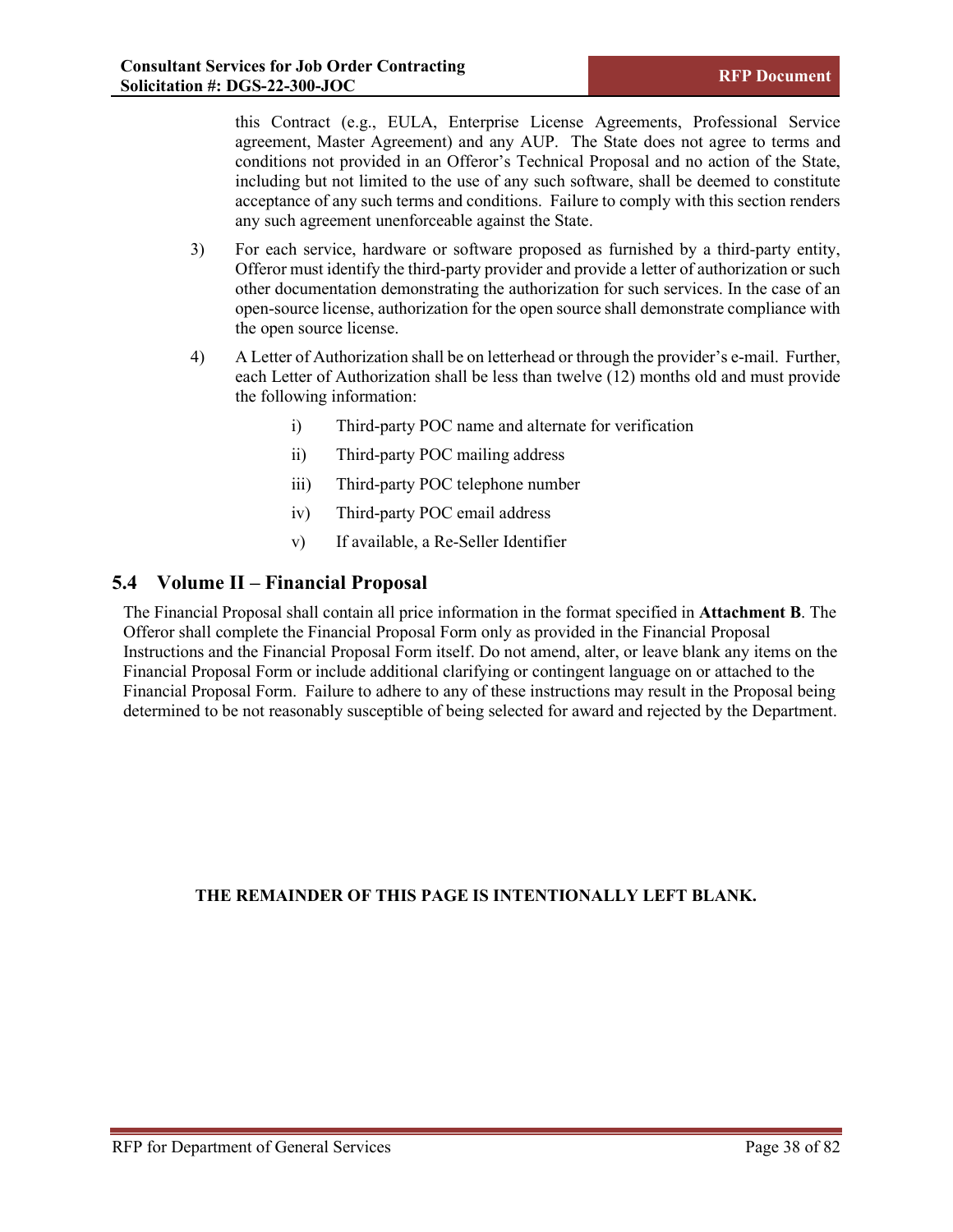# **6 Evaluation and Selection Process**

## **6.1 Evaluation Committee**

Evaluation of Proposals will be performed in accordance with COMAR 21.05.03 by a committee established for that purpose and based on the evaluation criteria set forth below. The Evaluation Committee will review Proposals, participate in Offeror oral presentations and discussions, and provide input to the Procurement Officer. The Department reserves the right to utilize the services of individuals outside of the established Evaluation Committee for advice and assistance, as deemed appropriate.

During the evaluation process, the Procurement Officer may determine at any time that a particular Offeror is not susceptible for award.

## **6.2 Technical Proposal Evaluation Criteria**

The criteria to be used to evaluate each Technical Proposal are listed below in descending order of importance. Unless stated otherwise, any sub-criteria within each criterion have equal weight.

> **6.2.1** Offeror's Technical Response to Requirements and Work Plan (See RFP **§ 5.3.2.F**)

The State prefers the Offeror's Technical Proposal to illustrate a comprehensive understanding of work requirements and mastery of the subject matter, including an explanation of how the work will be performed. Proposals which include limited responses to work requirements such as "concur" or "will comply" will receive a lower ranking than those Proposals that demonstrate an understanding of the work requirements and include plans to meet or exceed them.

- **6.2.2** Experience and Qualifications of Proposed Staff (See RFP **§ 5.3.2.G**)
- **6.2.3** Offeror Qualifications and Capabilities, including proposed subcontractors (See RFP **§ 5.3.2.H**)
- **6.2.4** Economic Benefit to State of Maryland (See RFP **§ 5.3.2.O**)

## **6.3 Financial Proposal Evaluation Criteria**

All Qualified Offerors (see **Section 6.5.2.D**) will be ranked from the lowest (most advantageous) to the highest (least advantageous) price based on the Total Proposal Price within the stated guidelines set forth in this RFP and as submitted on **Attachment B** - Financial Proposal Form.

## **6.4 Reciprocal Preference**

- **6.4.1** Although Maryland law does not authorize procuring agencies to favor resident Offerors in awarding procurement contracts, many other states do grant their resident businesses preferences over Maryland contractors. COMAR 21.05.01.04 permits procuring agencies to apply a reciprocal preference under the following conditions:
- A. The Maryland resident business is a responsible Offeror;
- B. The most advantageous Proposal is from a responsible Offeror whose principal office, or principal base of operations is in another state;
- C. The other state gives a preference to its resident businesses through law, policy, or practice; and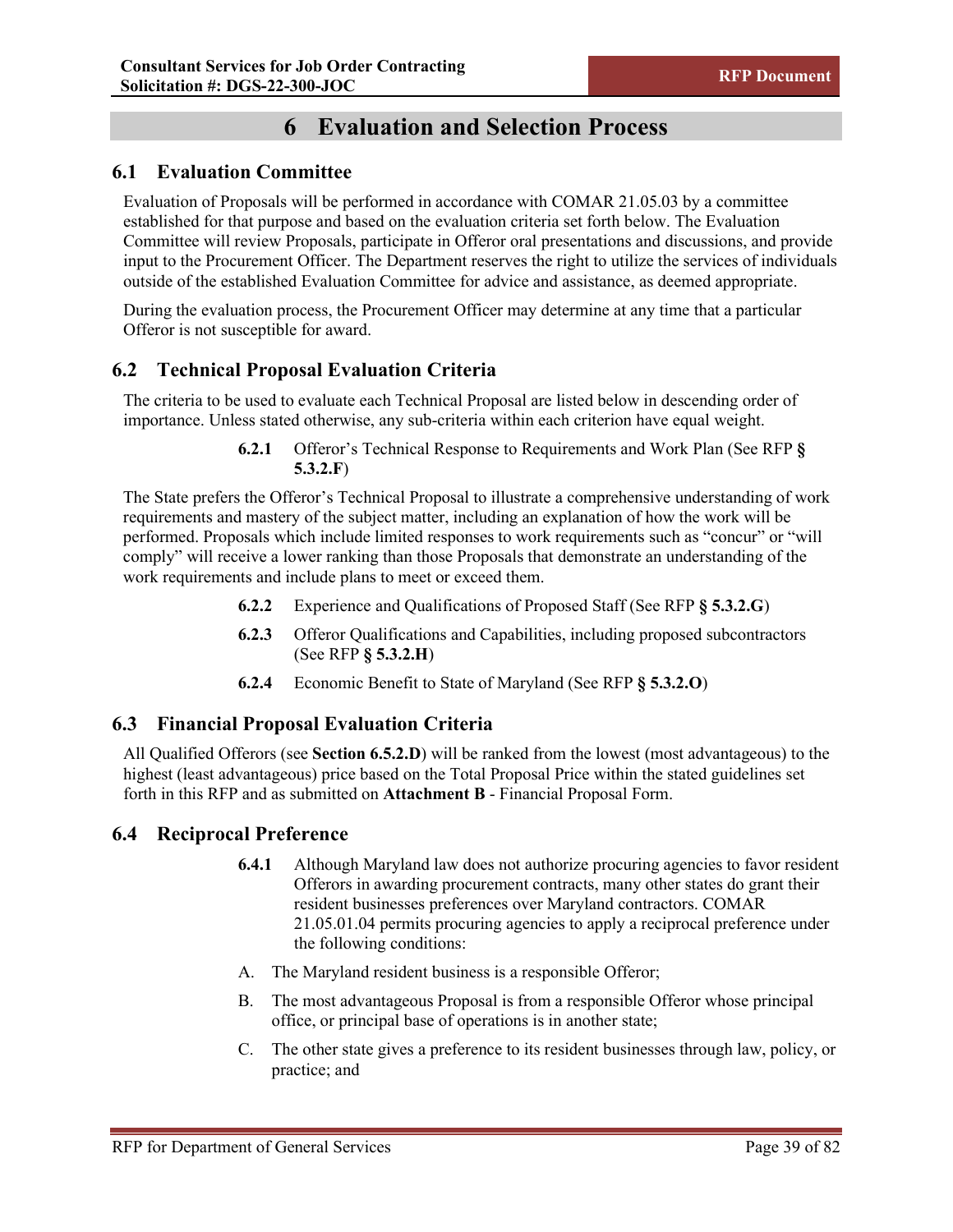- D. The preference does not conflict with a federal law or grant affecting the procurement Contract.
- **6.4.2** The preference given shall be identical to the preference that the other state, through law, policy, or practice gives to its resident businesses.

## **6.5 Selection Procedures**

### **6.5.1 General**

- A. The Contract will be awarded in accordance with the Competitive Sealed Proposals (CSP) method found at COMAR 21.05.03. The CSP method allows for the conducting of discussions and the revision of Proposals during these discussions. Therefore, the State may conduct discussions with all Offerors that have submitted Proposals that are determined to be reasonably susceptible of being selected for contract award or potentially so. However, the State reserves the right to make an award without holding discussions.
- B. With or without discussions, the State may determine the Offeror to be not responsible or the Offeror's Proposal to be not reasonably susceptible of being selected for award at any time after the initial closing date for receipt of Proposals and prior to Contract award.

#### **6.5.2 Selection Process Sequence**

- A. A determination is made that the MDOT Certified MBE Utilization and Fair Solicitation Affidavit (**Attachment D-1A**) is included and is properly completed, if there is a MBE goal. In addition, a determination is made that the VSBE Utilization Affidavit and subcontractor Participation Schedule (**Attachment E-1**) is included and is properly completed, if there is a VSBE goal.
- B. Technical Proposals are evaluated for technical merit and ranked. During this review, oral presentations and discussions may be held. The purpose of such discussions will be to assure a full understanding of the State's requirements and the Offeror's ability to perform the services, as well as to facilitate arrival at a Contract that is most advantageous to the State. Offerors will be contacted by the State as soon as any discussions are scheduled.
- C. Offerors must confirm in writing any substantive oral clarifications of, or changes in, their Technical Proposals made in the course of discussions. Any such written clarifications or changes then become part of the Offeror's Technical Proposal. Technical Proposals are given a final review and ranked.
- D. The Financial Proposal of each Qualified Offeror (a responsible Offeror determined to have submitted an acceptable Proposal) will be evaluated and ranked separately from the Technical evaluation. After a review of the Financial Proposals of Qualified Offerors, the Evaluation Committee or Procurement Officer may again conduct discussions to further evaluate the Offeror's entire Proposal.
- E. When in the best interest of the State, the Procurement Officer may permit Qualified Offerors to revise their initial Proposals and submit, in writing, Best and Final Offers (BAFOs). The State may make an award without issuing a request for a BAFO. **Offerors may only perform limited substitutions of proposed personnel as allowed in Section 3.11 (Substitution of Personnel**).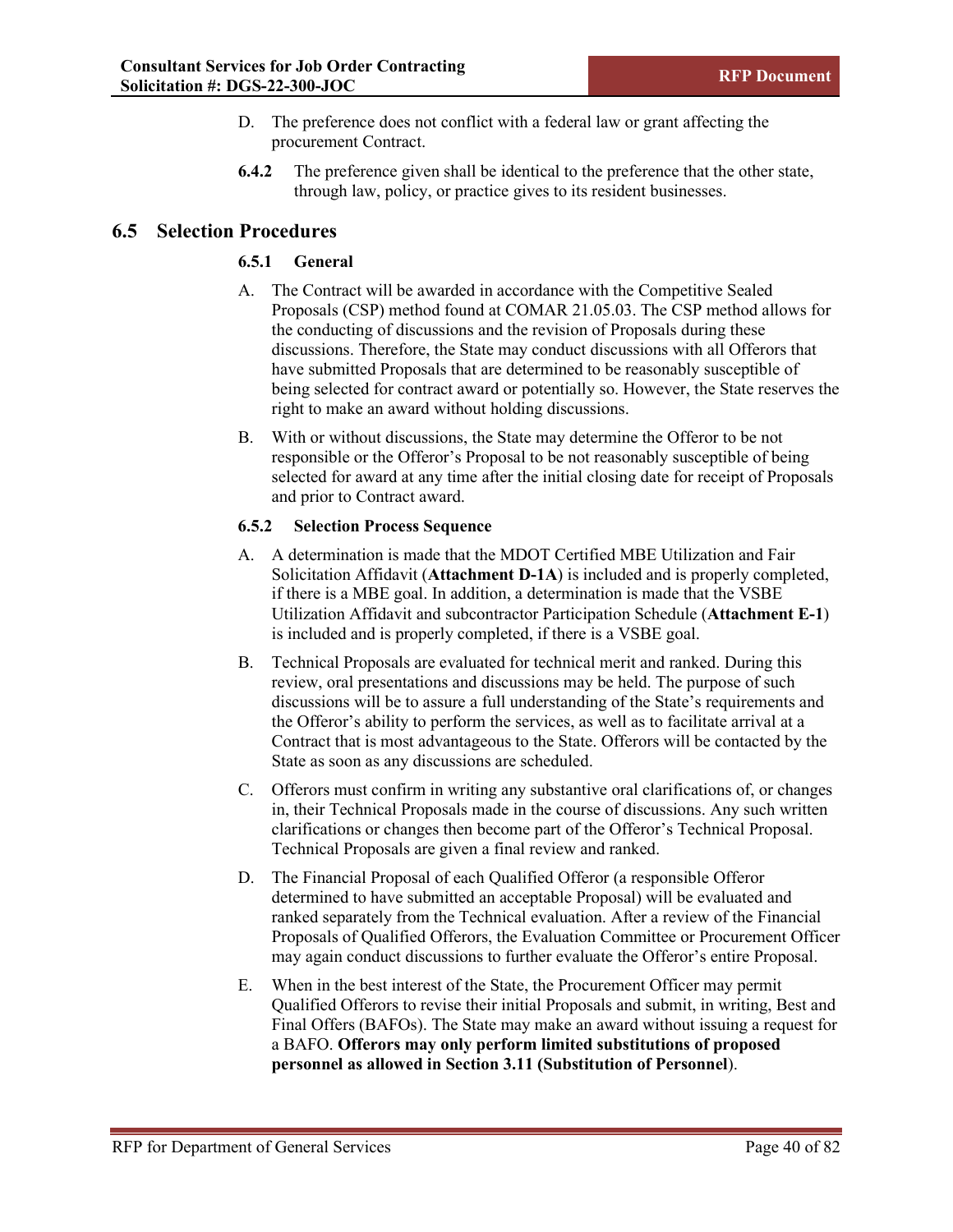### **6.5.3 Award Determination**

Upon completion of the Technical Proposal and Financial Proposal evaluations and rankings, each Offeror will receive an overall ranking. The Procurement Officer will recommend award of the Contract to the responsible Offeror that submitted the Proposal determined to be the most advantageous to the State. In making this most advantageous Proposal determination, technical factors will receive equal weight with financial factors.

## **6.6 Documents Required upon Notice of Recommendation for Contract Award**

Upon receipt of a Notification of Recommendation for Contract award, the apparent awardee shall complete and furnish the documents and attestations as directed in Table 1 of **Section 7** – **RFP Attachments and Appendices**.

## **THE REMAINDER OF THIS PAGE IS INTENTIONALLY LEFT BLANK.**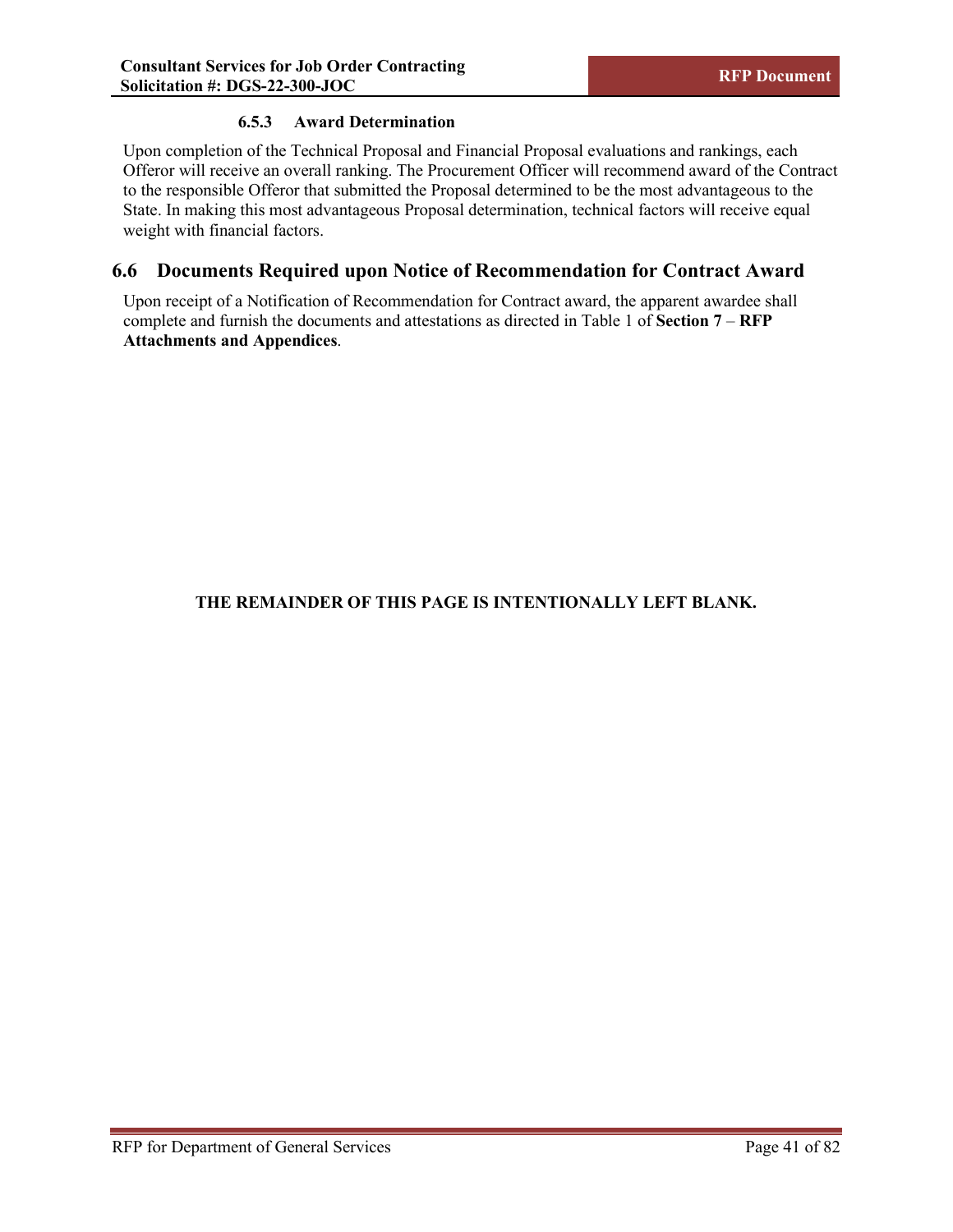# **7 RFP ATTACHMENTS AND APPENDICES**

#### **Instructions Page**

A Proposal submitted by the Offeror must be accompanied by the completed forms and/or affidavits identified as "with Proposal" in the "When to Submit" column in Table 1 below. All forms and affidavits applicable to this RFP, including any applicable instructions and/or terms, are identified in the "Applies" and "Label" columns in Table 1.

For documents required as part of the Proposal:

- 4. For e-mail submissions, submit one (1) copy of each with signatures.
- 5. For paper submissions, submit two (2) copies of each with original signatures. All signatures must be clearly visible.

All Offerors are advised that if a Contract is awarded as a result of this solicitation, the successful Offeror will be required to complete certain forms and affidavits after notification of recommended award. The list of forms and affidavits that must be provided is described in Table 1 below in the "When to Submit" column.

For documents required after award, submit three (3) copies of each document within the appropriate number of days after notification of recommended award, as listed in Table 1 below in the "When to Submit" column.

| <b>Applies?</b> | <b>When to Submit</b>                                  | Label         | <b>Attachment Name</b>                                                                                                                                                                                                                                                                                                                                            |
|-----------------|--------------------------------------------------------|---------------|-------------------------------------------------------------------------------------------------------------------------------------------------------------------------------------------------------------------------------------------------------------------------------------------------------------------------------------------------------------------|
| $\mathbf N$     | <b>Before Proposal</b>                                 | $\mathsf{A}$  | Pre-Proposal Conference Response Form                                                                                                                                                                                                                                                                                                                             |
| Y               | With Proposal                                          | B             | Financial Proposal Instructions and Form                                                                                                                                                                                                                                                                                                                          |
| Y               | With Proposal                                          | $\mathcal{C}$ | Bid/Proposal Affidavit (see link at<br>http://procurement.maryland.gov/wp-<br>content/uploads/sites/12/2018/04/AttachmentC-<br>Bid Proposal-Affidavit.pdf)                                                                                                                                                                                                        |
| N               | With Proposal<br>Submit with potential<br>work orders. | D             | MBE Forms D-1A (see link at<br>http://procurement.maryland.gov/wp-<br>content/uploads/sites/12/2018/05/AttachmentDMBE-<br>Forms-1.pdf)<br><b>IMPORTANT:</b> If this RFP contains different<br>Functional Areas or Service Categories. A separate<br>Attachment D-1A is to be submitted for each Functional<br>Area or Service Category where there is a MBE goal. |
| N               | 10 Business Days after<br>recommended award            | D             | MBE Forms D-1B, D-1C, D-2, D-3A, D-3B (see link at<br>http://procurement.maryland.gov/wp-<br>content/uploads/sites/12/2018/05/AttachmentDMBE-<br>$\text{Forms-1.pdf}$                                                                                                                                                                                             |

**Table 1: RFP ATTACHMENTS AND APPENDICES**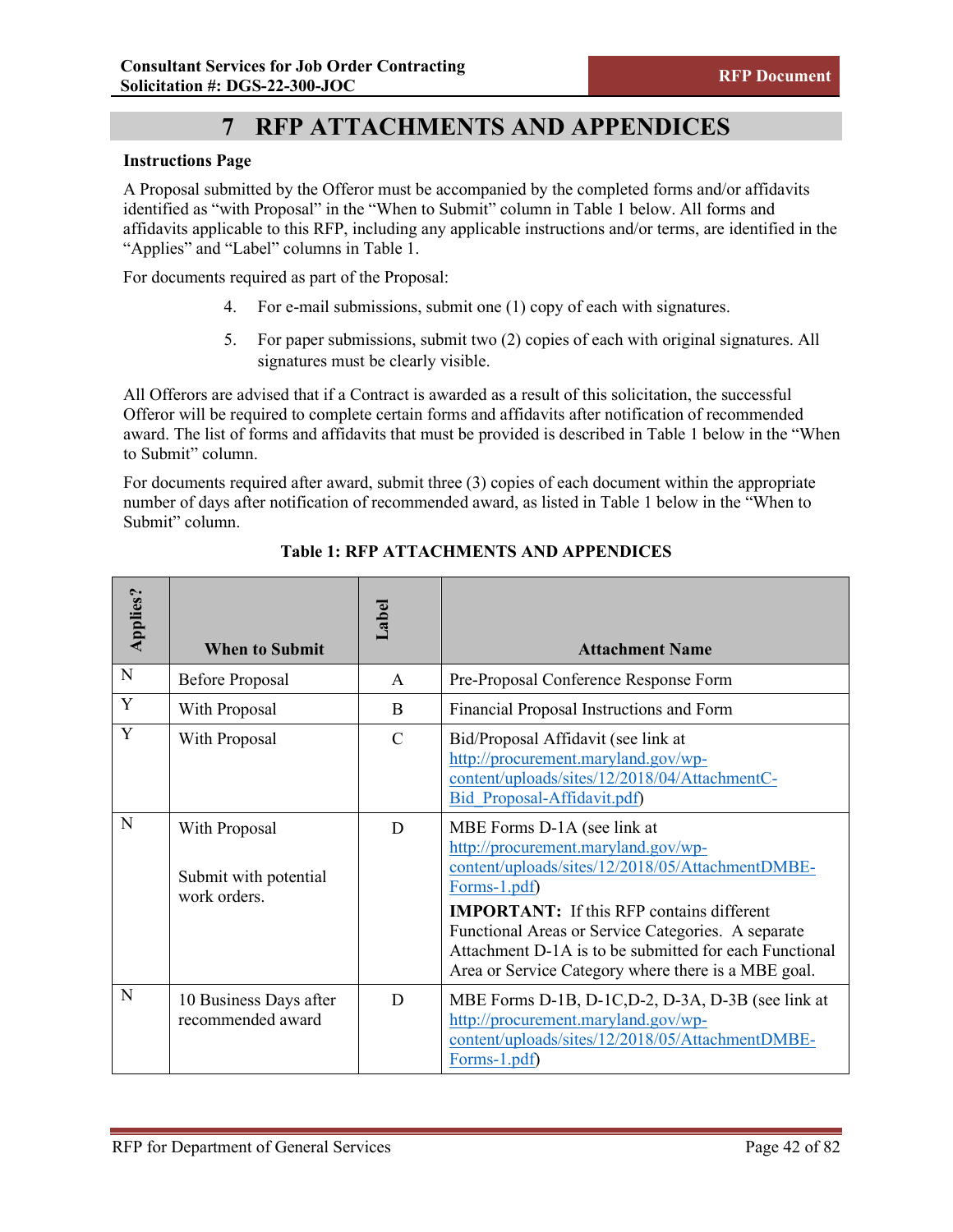| <b>Applies?</b> | <b>When to Submit</b>                      | Label | <b>Attachment Name</b>                                                                                                                                                                                                                                                                                                                                                                                         |
|-----------------|--------------------------------------------|-------|----------------------------------------------------------------------------------------------------------------------------------------------------------------------------------------------------------------------------------------------------------------------------------------------------------------------------------------------------------------------------------------------------------------|
|                 |                                            |       | Important: Attachment D-1C, if a waiver has been<br>requested, is also required within 10 days of<br>recommended award.                                                                                                                                                                                                                                                                                        |
| $\mathbf N$     | As directed in forms                       | D     | MBE Forms D-4A, D-4B, D-5 (see link at<br>http://procurement.maryland.gov/wp-<br>content/uploads/sites/12/2018/05/AttachmentDMBE-<br>Forms-1.pdf)                                                                                                                                                                                                                                                              |
| N               | With Proposal                              | E     | Veteran-Owned Small Business Enterprise (VSBE)<br>Form E-1A (see link at<br>http://procurement.maryland.gov/wp-<br>content/uploads/sites/12/2018/04/AttachmentE-<br>VSBEForms.pdf)<br><b>IMPORTANT:</b> If this RFP contains different<br>Functional Areas or Service Categories. A separate<br>Attachment E-1A is to be submitted for each Functional<br>Area or Service Category where there is a VSBE goal. |
| $\mathbf N$     | 5 Business Days after<br>recommended award | E     | VSBE Forms E-1B, E-2, E-3 (see link at<br>http://procurement.maryland.gov/wp-<br>content/uploads/sites/12/2018/04/AttachmentE-<br>VSBEForms.pdf)<br><b>Important:</b> Attachment E-1B, if a waiver has been<br>requested, is also required within 10 days of<br>recommended award.                                                                                                                             |
| N               | With Proposal                              | F     | Maryland Living Wage Requirements for Service<br>Contracts and Affidavit of Agreement (see link at<br>http://procurement.maryland.gov/wp-<br>content/uploads/sites/12/2018/04/AttachmentF-<br>LivingWageAffidavit.pdf)                                                                                                                                                                                         |
| N               | With Proposal                              | G     | Federal Funds Attachments (see link at<br>http://procurement.maryland.gov/wp-<br>content/uploads/sites/12/2018/04/AttachmentG-<br>FederalFundsAttachment.pdf)                                                                                                                                                                                                                                                  |
| Y               | With Proposal                              | H     | Conflict of Interest Affidavit and Disclosure (see link at<br>http://procurement.maryland.gov/wp-<br>content/uploads/sites/12/2018/05/AttachmentH-Conflict-<br>of-InterestAffidavit.pdf)                                                                                                                                                                                                                       |
|                 | RFP for Department of General Services     |       | Page 43 of 82                                                                                                                                                                                                                                                                                                                                                                                                  |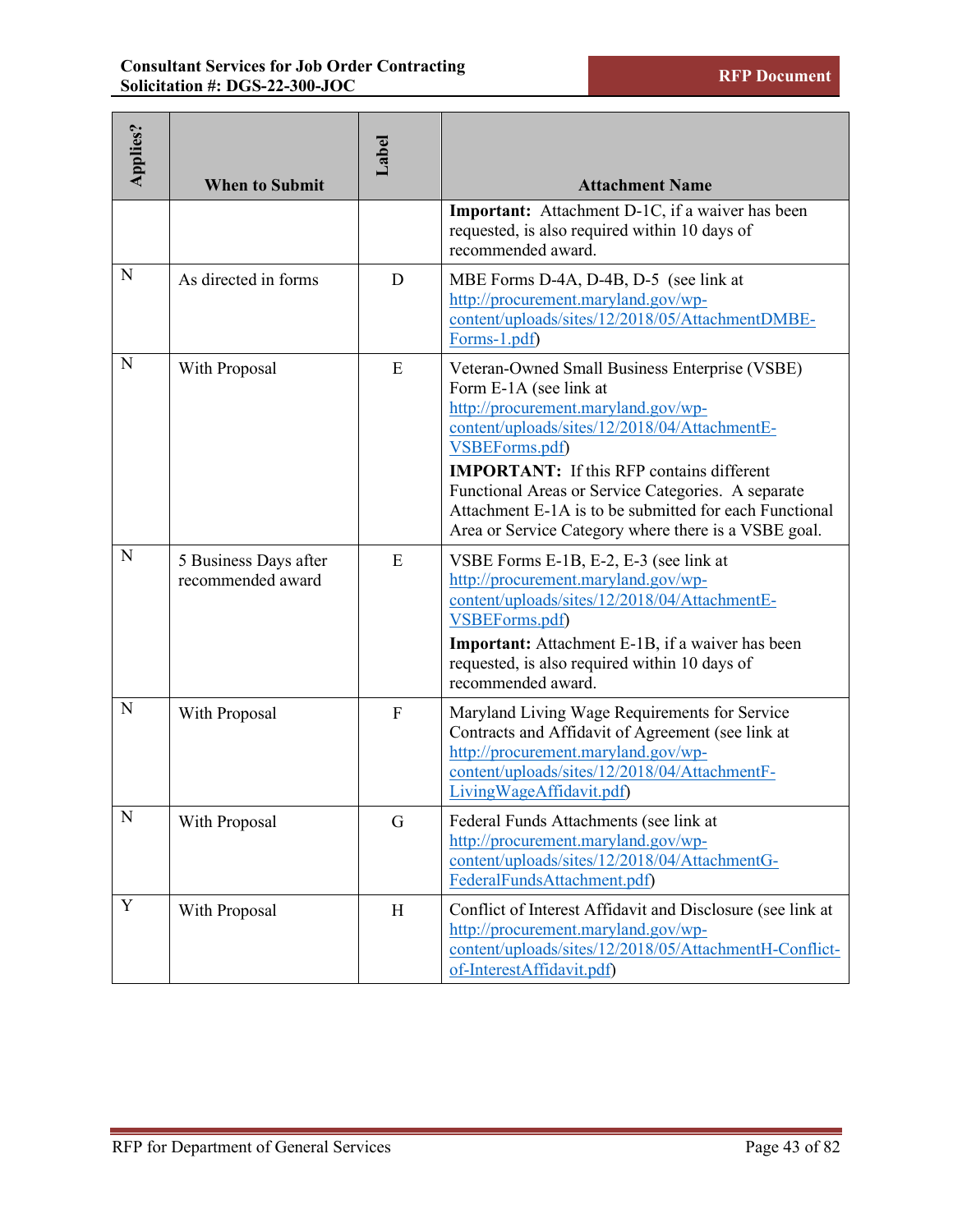| N                                  | 5 Business Days after<br>recommended award -<br>However, suggested<br>with Proposal | I                              | Non-Disclosure Agreement (Contractor) (see link at<br>http://procurement.maryland.gov/wp-<br>content/uploads/sites/12/2018/04/Attachment-I-Non-<br>DisclosureAgreementContractor.pdf)            |  |
|------------------------------------|-------------------------------------------------------------------------------------|--------------------------------|--------------------------------------------------------------------------------------------------------------------------------------------------------------------------------------------------|--|
| N                                  | 5 Business Days after<br>recommended award -<br>However, suggested<br>with Proposal | J                              | HIPAA Business Associate Agreement (see link at<br>http://procurement.maryland.gov/wp-<br>content/uploads/sites/12/2018/04/Attachment-J-<br>HIPAABusinessAssociateAgreement.pdf)                 |  |
| N                                  | With Proposal                                                                       | K                              | Mercury Affidavit (see link at<br>http://procurement.maryland.gov/wp-<br>content/uploads/sites/12/2018/04/Attachment-K-<br>MercuryAffidavit.pdf)                                                 |  |
| N                                  | With Proposal                                                                       | L                              | Location of the Performance of Services Disclosure (see<br>link at http://procurement.maryland.gov/wp-<br>content/uploads/sites/12/2018/04/Attachment-L-<br>PerformanceofServicesDisclosure.pdf) |  |
| Y                                  | 5 Business Days after<br>recommended award                                          | M                              | Sample Contract (included in this RFP)                                                                                                                                                           |  |
| Y                                  | 5 Business Days after<br>recommended award                                          | N                              | Contract Affidavit (see link at<br>https://procurement.maryland.gov/wp-<br>content/uploads/sites/12/2020/03/Attachment-N-<br>Affidavit.pdf)                                                      |  |
| Y                                  | 5 Business Days after<br>recommended award                                          | $\overline{O}$                 | DHS Hiring Agreement (see link at<br>http://procurement.maryland.gov/wp-<br>content/uploads/sites/12/2018/04/Attachment-O-<br>DHSHiringAgreement.pdf)                                            |  |
| <b>Appendices</b>                  |                                                                                     |                                |                                                                                                                                                                                                  |  |
| $\mathbf{e}\mathbf{s}$ ?<br>Applie | <b>When to Submit</b>                                                               | $\overline{\mathbf{c}}$<br>Lab | <b>Attachment Name</b>                                                                                                                                                                           |  |
| $\mathbf Y$                        | n/a                                                                                 | $\mathbf{1}$                   | Abbreviations and Definitions (included in this RFP)                                                                                                                                             |  |
| $\mathbf Y$                        | With Proposal                                                                       | $\overline{2}$                 | Offeror Information Sheet (see link at<br>http://procurement.maryland.gov/wp-<br>content/uploads/sites/12/2018/04/Appendix2-<br>Bidder OfferorInformationSheet.pdf)                              |  |
| <b>Additional Submissions</b>      |                                                                                     |                                |                                                                                                                                                                                                  |  |
| <b>Applies?</b>                    | <b>When to Submit</b>                                                               | Label                          | <b>Document Name</b>                                                                                                                                                                             |  |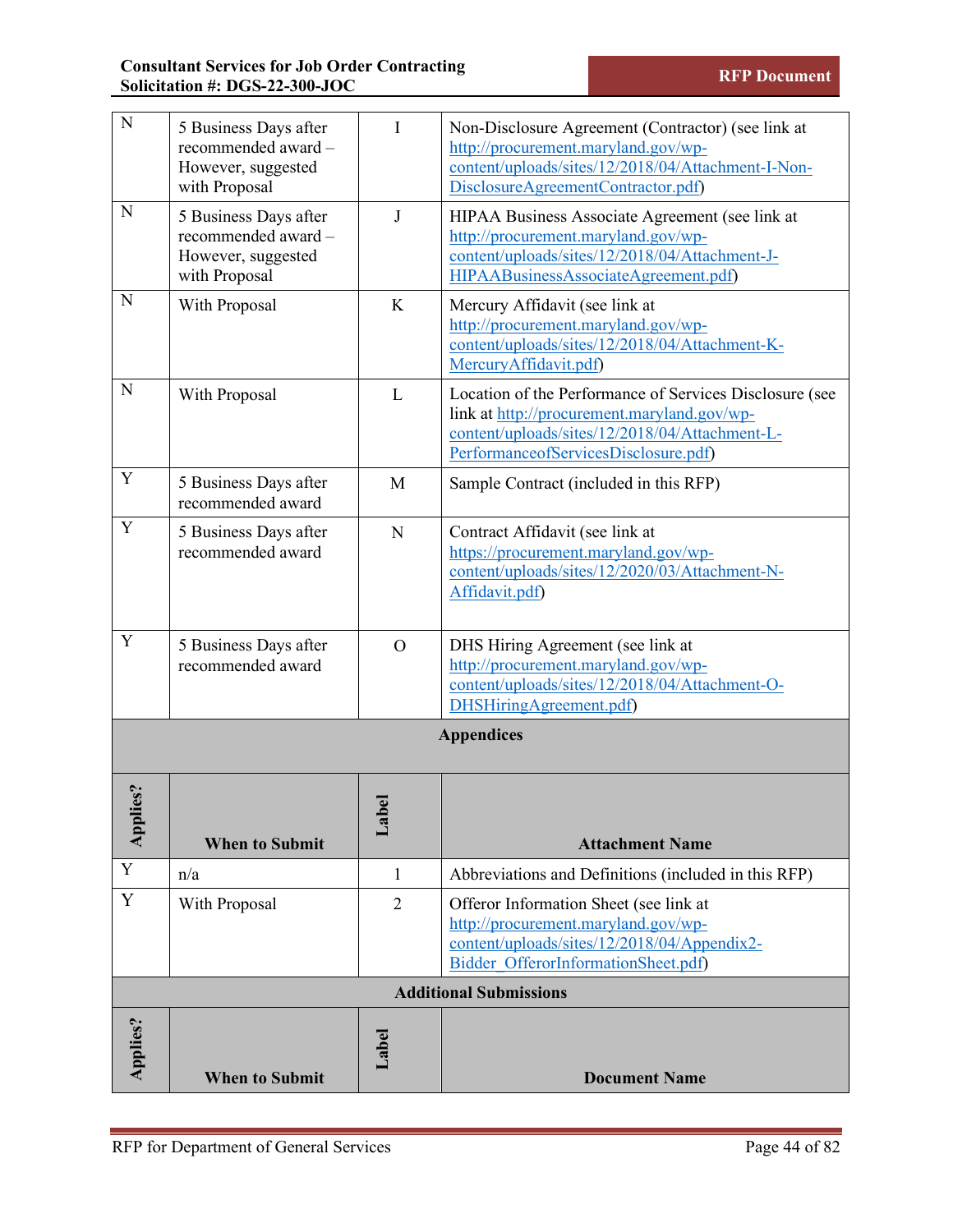|   | 5 Business Days after<br>recommended award  | Evidence of meeting insurance requirements (see<br><b>Section 3.6</b> ); $1$ copy |
|---|---------------------------------------------|-----------------------------------------------------------------------------------|
| N | 10 Business Days after<br>recommended award | $PEP$ ; 1 copy                                                                    |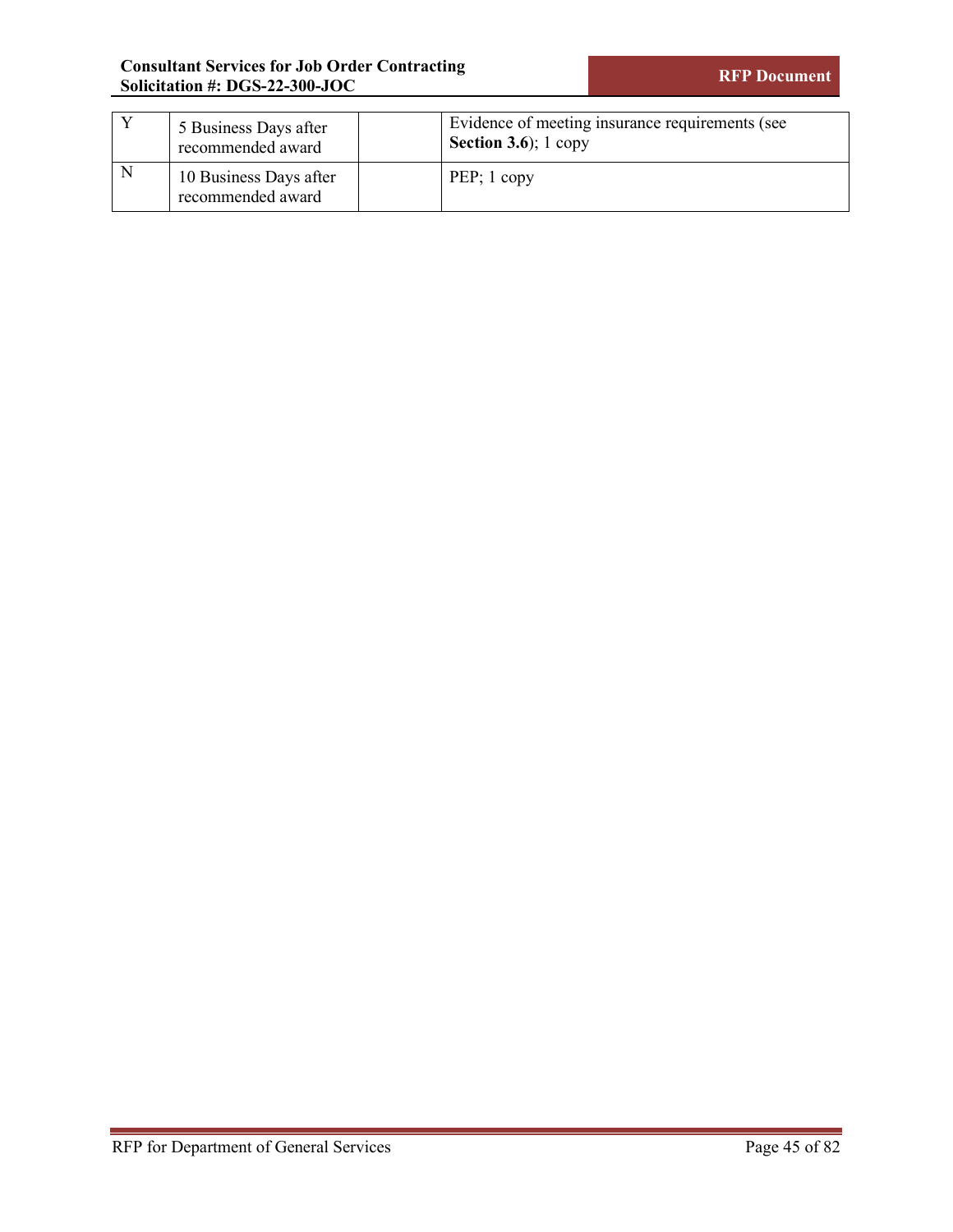# **Attachment A. Pre-Proposal Conference Response Form**

**THIS PAGE IS INTENTIONALLY LEFT BLANK**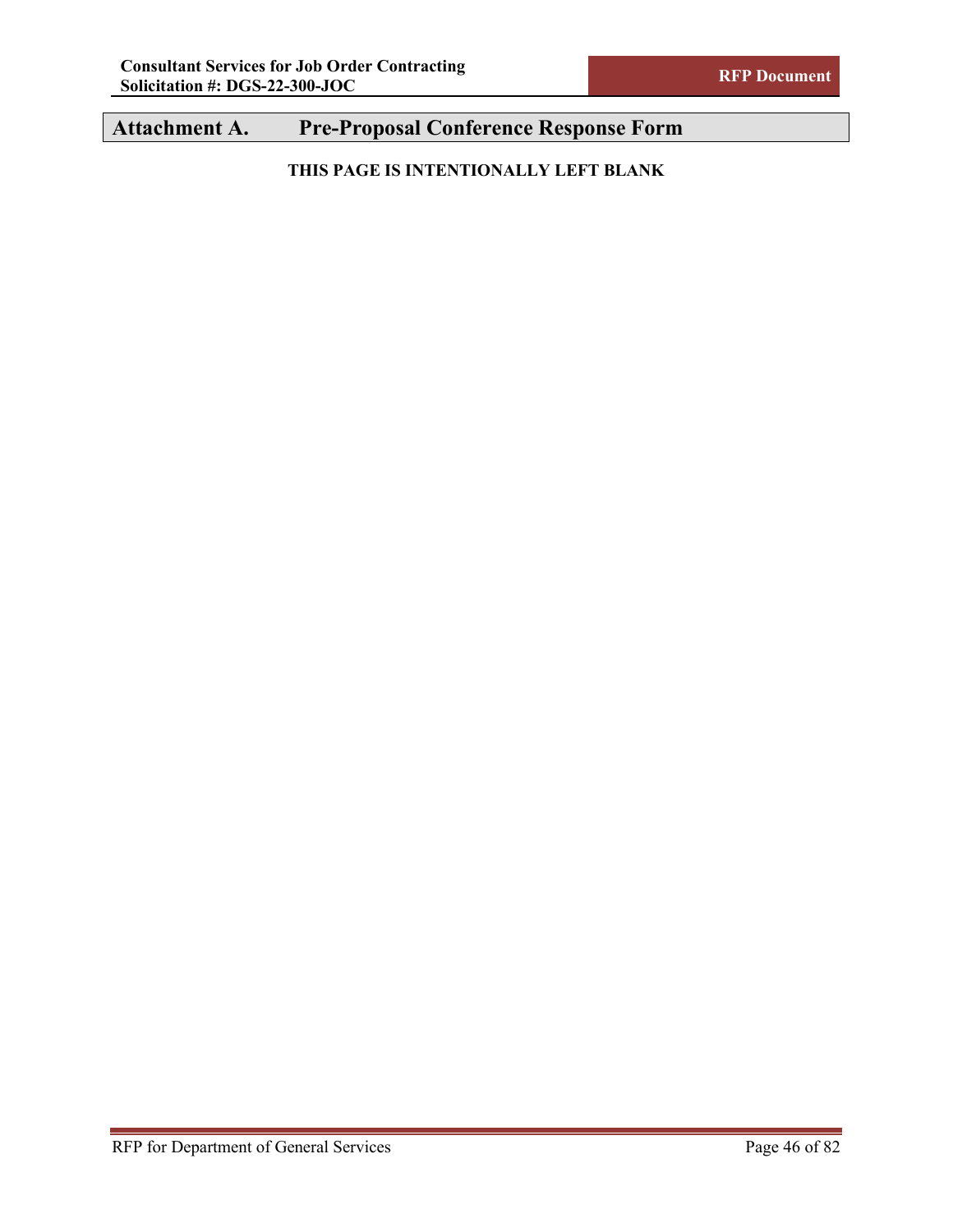## **Attachment B. Financial Proposal Instructions & Form**

#### **B-1 Financial Proposal Instructions**

In order to assist Offerors in the preparation of their Financial Proposal and to comply with the requirements of this solicitation, Financial Proposal Instructions and a Financial Proposal Form have been prepared. Offerors shall submit their Financial Proposal on the Financial Proposal Form in accordance with the instructions on the Financial Proposal Form and as specified herein. Do not alter the Financial Proposal Form or the Proposal may be determined to be not reasonably susceptible of being selected for award. The Financial Proposal Form is to be signed and dated, where requested, by an individual who is authorized to bind the Offeror to the prices entered on the Financial Proposal Form.

The Financial Proposal Form is used to calculate the Offeror's TOTAL Proposal PRICE. Follow these instructions carefully when completing your Financial Proposal Form:

A) All Unit and Extended Prices must be clearly entered in dollars and cents, e.g., \$24.15. Make your decimal points clear and distinct.

B) All Unit Prices must be the actual price per unit the State will pay for the specific item or service identified in this RFP and may not be contingent on any other factor or condition in any manner.

C) All calculations shall be rounded to the nearest cent, e.g., .344 shall be .34 and .345 shall be .35.

D) Any goods or services required through this RFP and proposed by the vendor at **No Cost to the State** must be clearly entered in the Unit Price, if appropriate, and Extended Price with **\$0.00**.

E) Every blank in every Financial Proposal Form shall be filled in. Any changes or corrections made to the Financial Proposal Form by the Offeror prior to submission shall be initialed and dated.

F) Except as instructed on the Financial Proposal Form, nothing shall be entered on or attached to the Financial Proposal Form that alters or proposes conditions or contingencies on the prices. Alterations and/or conditions may render the Proposal not reasonably susceptible of being selected for award.

G) It is imperative that the prices included on the Financial Proposal Form have been entered correctly and calculated accurately by the Offeror and that the respective total prices agree with the entries on the Financial Proposal Form. Any incorrect entries or inaccurate calculations by the Offeror will be treated as provided in COMAR 21.05.03.03.F, and may cause the Proposal to be rejected.

H) If option years are included, Offerors must submit pricing for each option year. Any option to renew will be exercised at the sole discretion of the State and comply with all terms and conditions in force at the time the option is exercised. If exercised, the option period shall be for a period identified in the RFP at the prices entered in the Financial Proposal Form.

I) All Financial Proposal prices entered below are to be fully loaded prices that include all costs/expenses associated with the provision of services as required by the RFP. The Financial Proposal price shall include, but is not limited to, all: labor, profit/overhead, general operating, administrative, and all other expenses and costs necessary to perform the work set forth in the solicitation. No other amounts will be paid to the Contractor. If labor rates are requested, those amounts shall be fully-loaded rates; no overtime amounts will be paid.

J) Unless indicated elsewhere in the RFP, sample amounts used for calculations on the Financial Proposal Form are typically estimates for evaluation purposes only. Unless stated otherwise in the RFP, the Department does not guarantee a minimum or maximum number of units or usage in the performance of the Contract.

K) Failure to adhere to any of these instructions may result in the Proposal being determined not reasonably susceptible of being selected for award.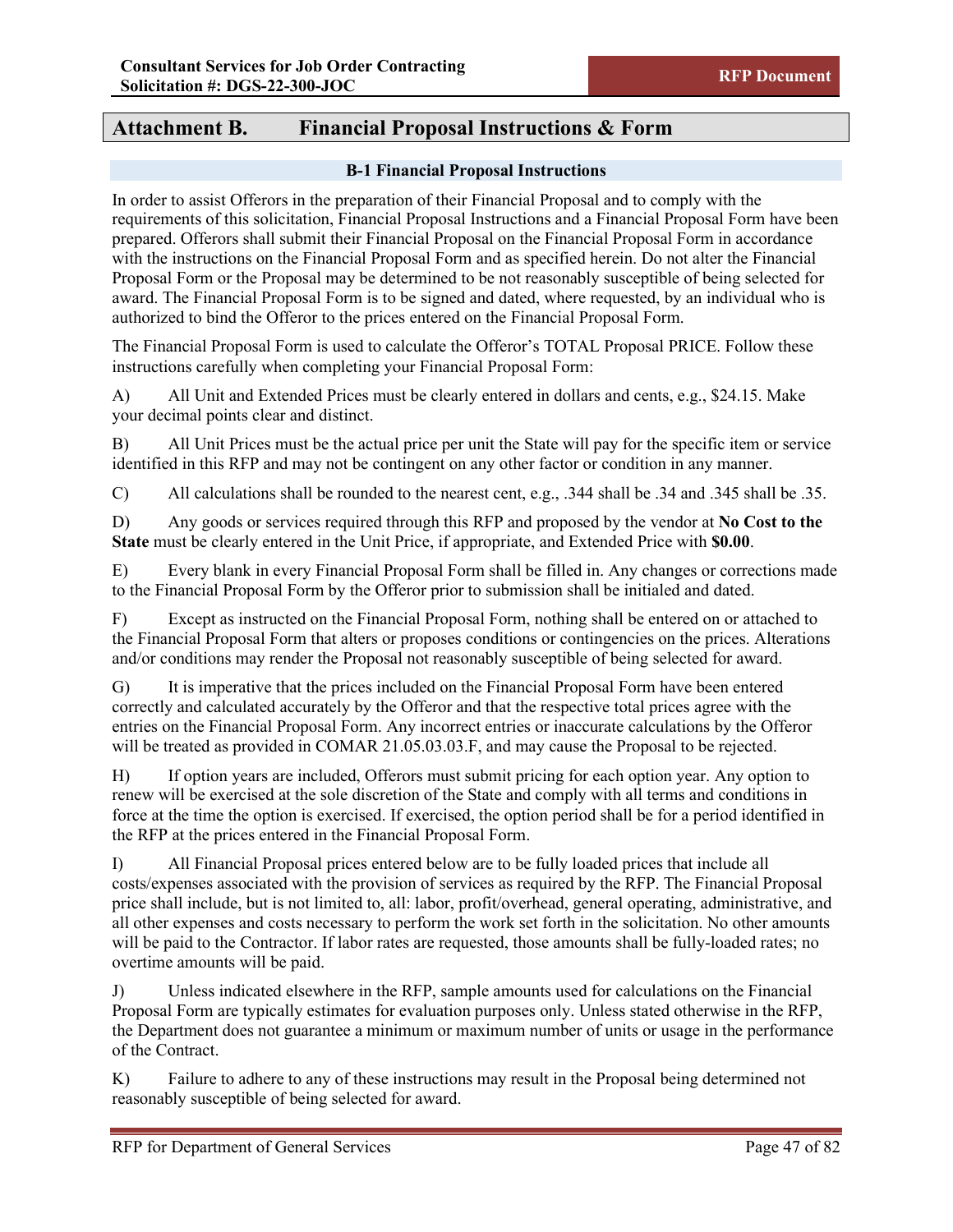### **B-1 Financial Proposal Form**

The Financial Proposal Form shall contain all price information in the format specified on these pages. Complete the Financial Proposal Form only as provided in the Financial Proposal Instructions. Do not amend, alter or leave blank any items on the Financial Proposal Form. If option years are included, Offerors must submit pricing for each option year. Failure to adhere to any of these instructions may result in the Proposal being determined not reasonably susceptible of being selected for award.

#### See separate Excel Financial Proposal Form labeled Attachment B.xls.

The JOC program is intended to be flexible and able to provide a selection of choices which will allow any user of the contract the ability to select the desired services based upon their individual needs and circumstances. This contract is intended to establish different levels of service as listed below:

#### A. **JOC UPB and Software/License**

This includes use of the proposed UPB and software. This will also include the ongoing program and technical support for the use of the software as defined in Section 2.3. The Offeror shall provide pricing for:

- 1. The development of a UPB and software to be owned by the State of Maryland;
- 2. The use of the Offerors already developed UPB and any related software; and
- 3. The use of a UPB from a third party source.

#### B. **Job Order Project/Construction Management**

This includes the use of the proposed UPB and software as well as assistance in the development, issuance and closing of a solicitation for a JOC general contract to execute a task and providing an optional cost review of the JOC construction Contractor's price proposal.

#### C. **Information Management System**

This includes access to a comprehensive internet-based management information and support system (JOC System) that will enable users to efficiently track each step of a Job Order Contract (JOC) and task order from inception to completion. Individual users will be able to issue Job Orders based upon an on-line task order catalog and system developed by the Offeror. The JOC system will provide full construction project tracking that shall include development of cost proposals, scheduling, budgeting and cost control, and generating reports. There will be no limit on the number of allowed software licenses to access the information system. Each offeror shall provide a pricing scenario for each item, and will be encouraged to provide any additional pricing options and any necessary information to clearly identify the cost efficiency of the proposed pricing. Each item can be utilized on an individual basis, or can be grouped together based on the level of need from the end user.

#### **When scoring the pricing criteria, the total program cost will be evaluated.**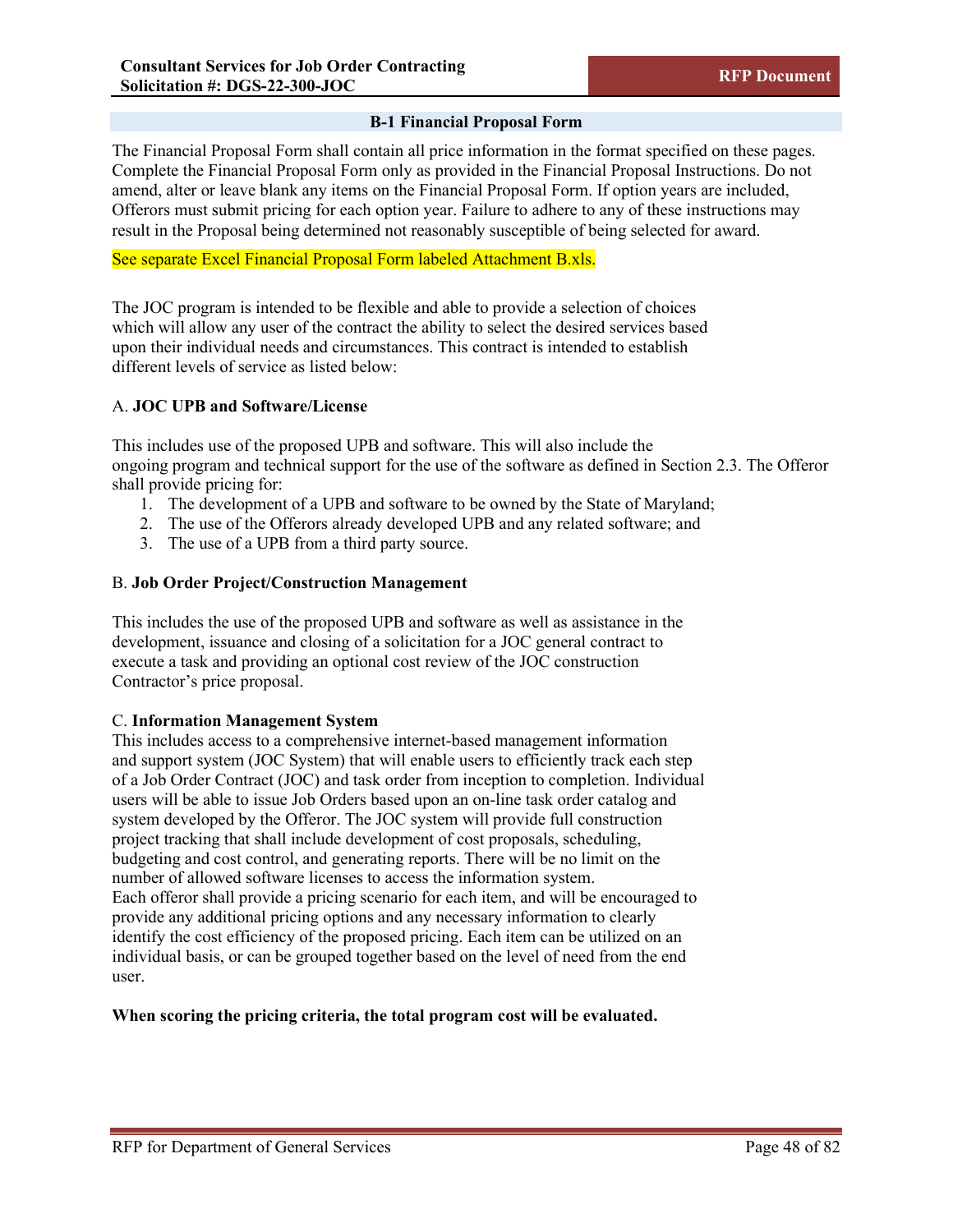## **Attachment C. Proposal Affidavit**

See link at [http://procurement.maryland.gov/wp-content/uploads/sites/12/2018/04/AttachmentC-](http://procurement.maryland.gov/wp-content/uploads/sites/12/2018/04/AttachmentC-Bid_Proposal-Affidavit.pdf)[Bid\\_Proposal-Affidavit.pdf.](http://procurement.maryland.gov/wp-content/uploads/sites/12/2018/04/AttachmentC-Bid_Proposal-Affidavit.pdf)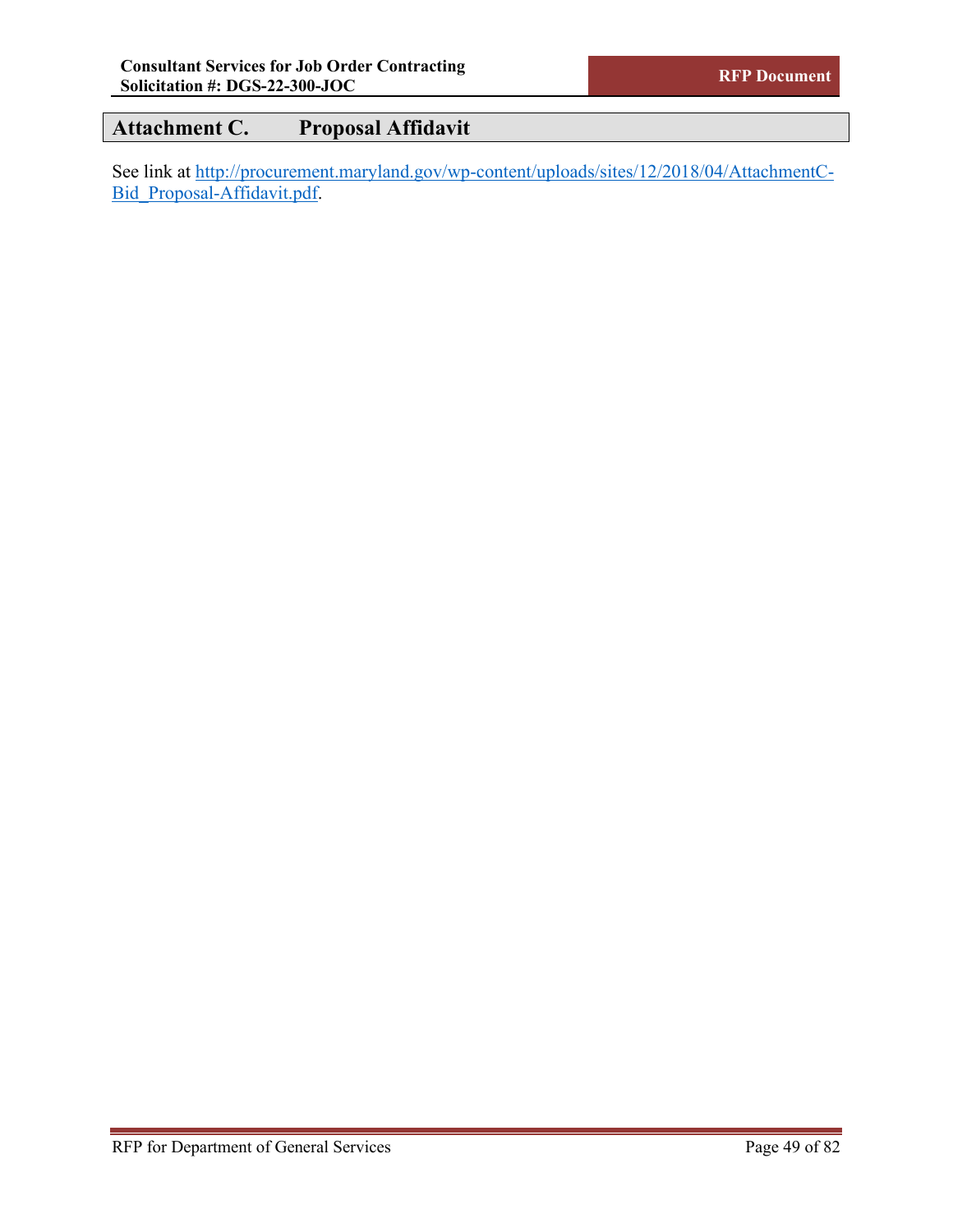## **Attachment D. Minority Business Enterprise (MBE) Forms**

This solicitation does not include a Minority Business Enterprise (MBE) subcontractor participation goal.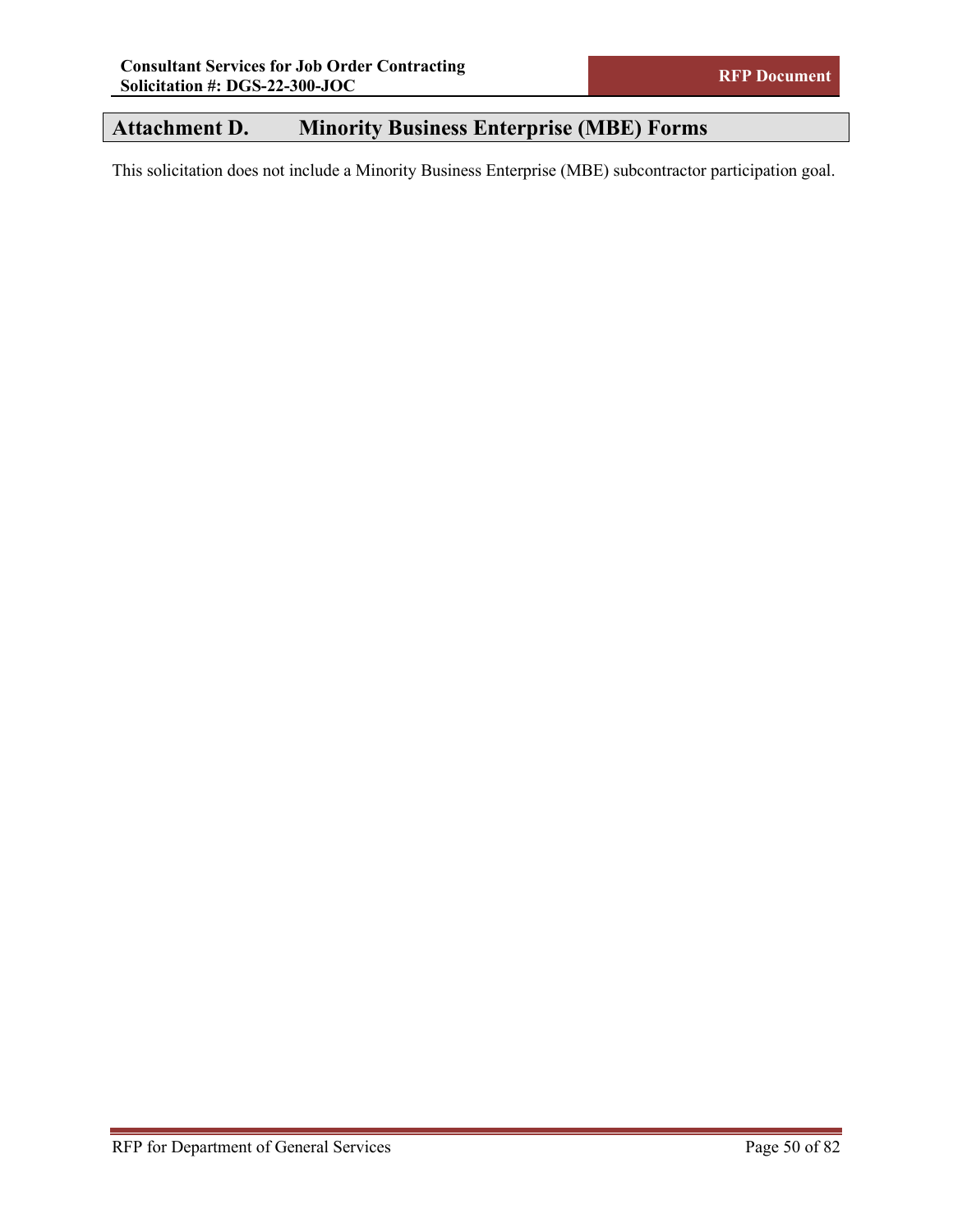# **Attachment E. Veteran-Owned Small Business Enterprise (VSBE) Forms**

This solicitation does not include a Veteran-Owned Small Business Enterprise goal.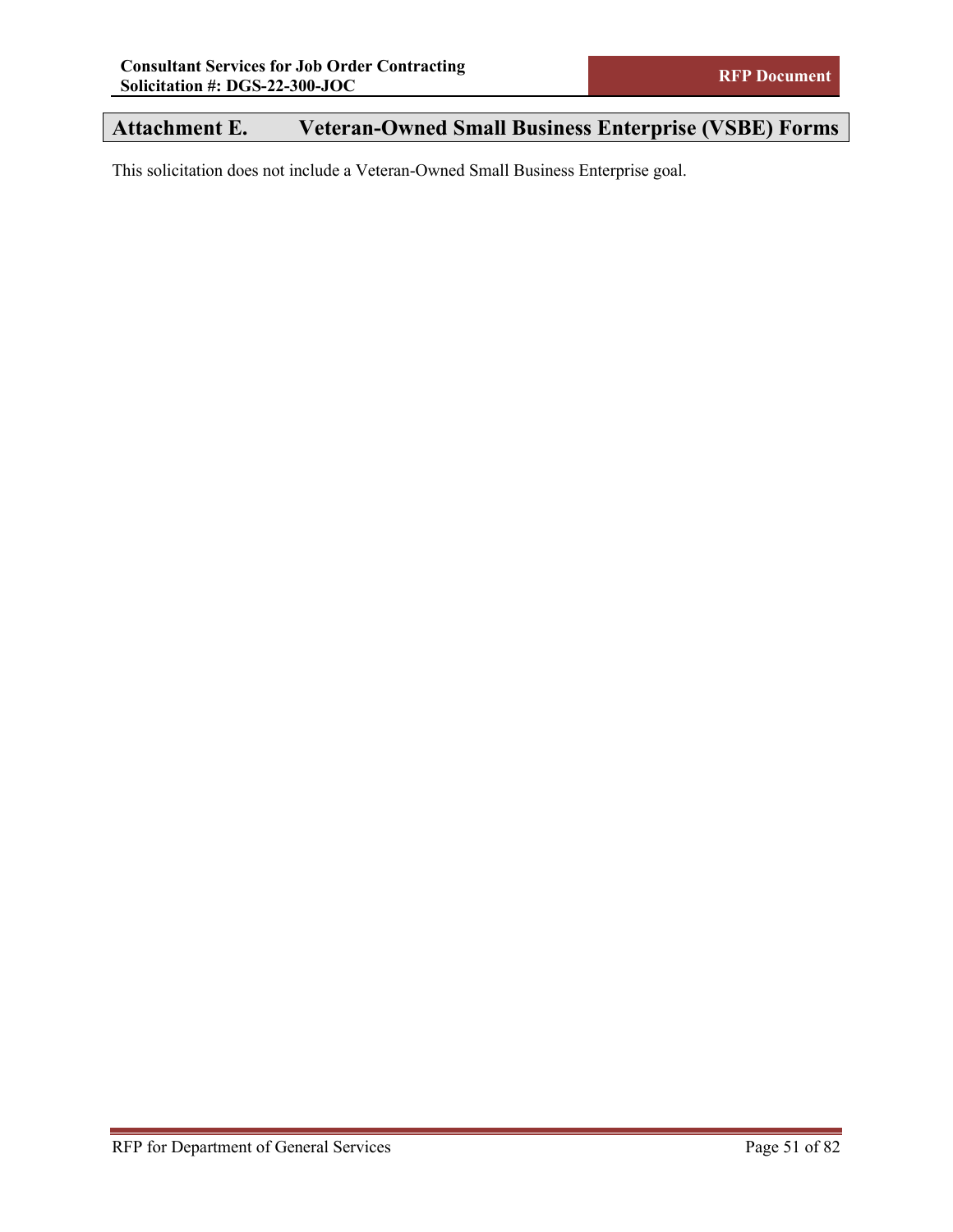## **Attachment F. Maryland Living Wage Affidavit of Agreement for Service Contracts**

This solicitation does not require a Living Wage Affidavit of Agreement.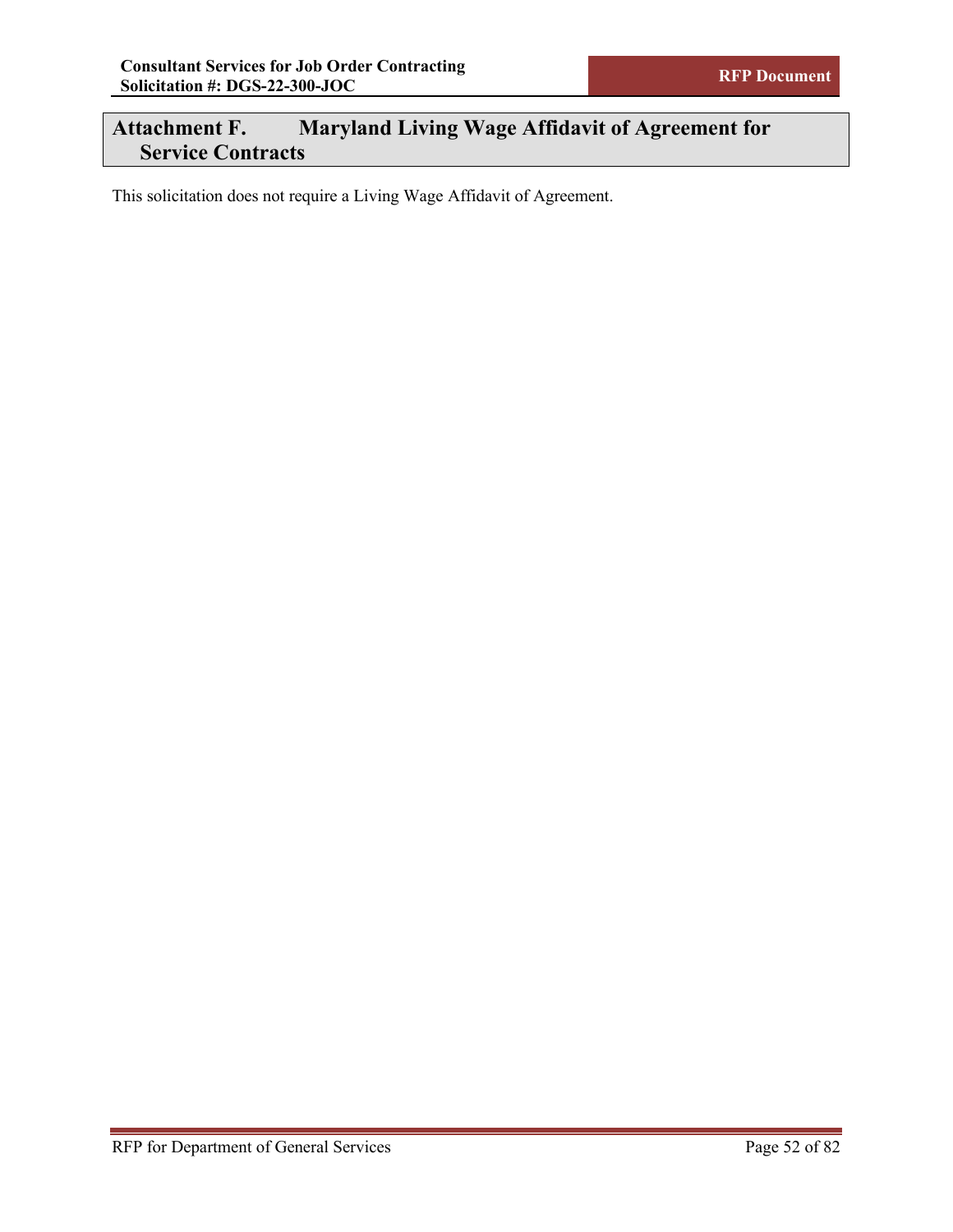# **Attachment G. Federal Funds Attachments**

This solicitation does not include a Federal Funds Attachment.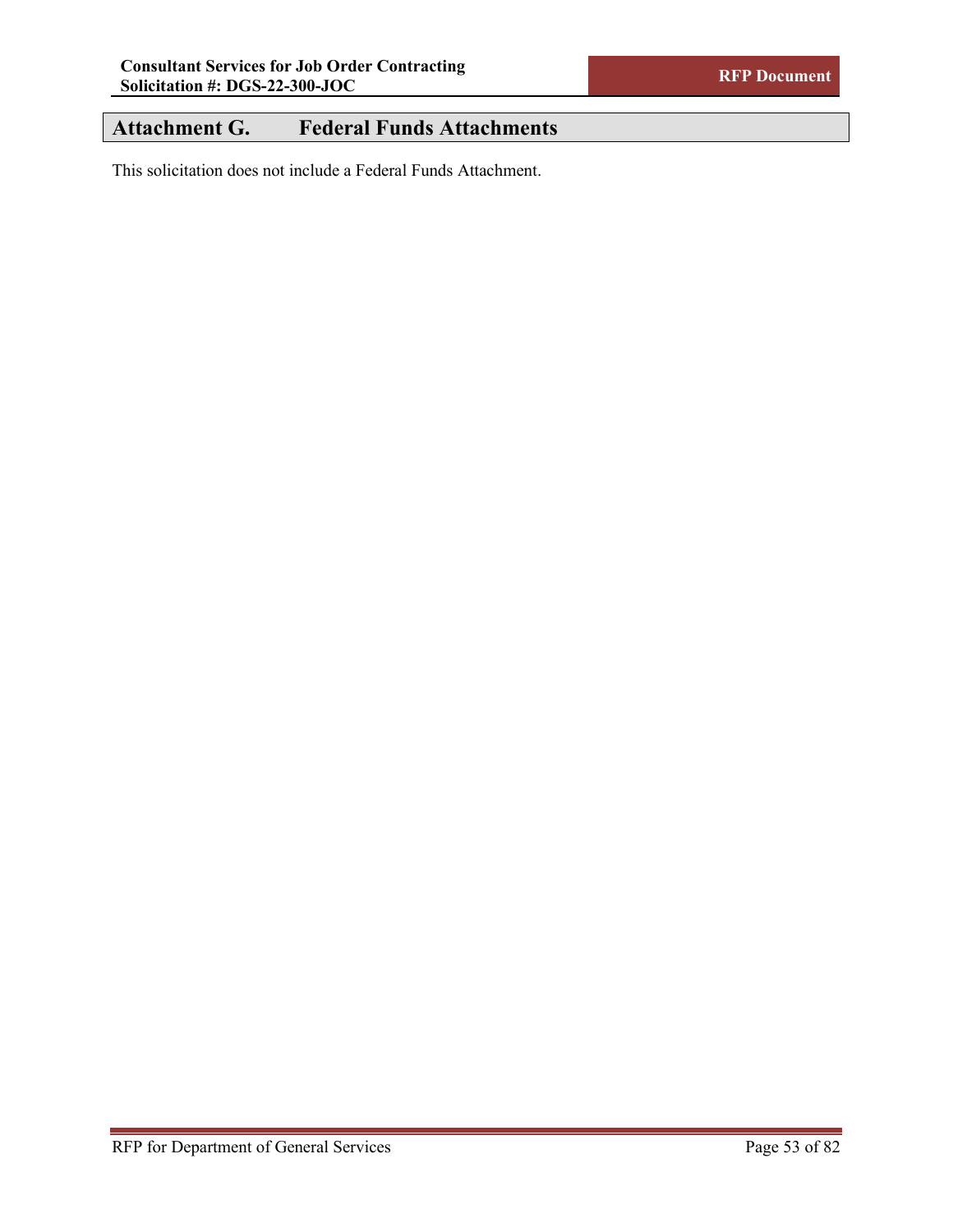# **Attachment H. Conflict of Interest Affidavit and Disclosure**

See link at [https://procurement.maryland.gov/wp-content/uploads/sites/12/2018/05/AttachmentH-](https://procurement.maryland.gov/wp-content/uploads/sites/12/2018/05/AttachmentH-Conflict-of-InterestAffidavit.pdf)[Conflict-of-InterestAffidavit.pdf](https://procurement.maryland.gov/wp-content/uploads/sites/12/2018/05/AttachmentH-Conflict-of-InterestAffidavit.pdf)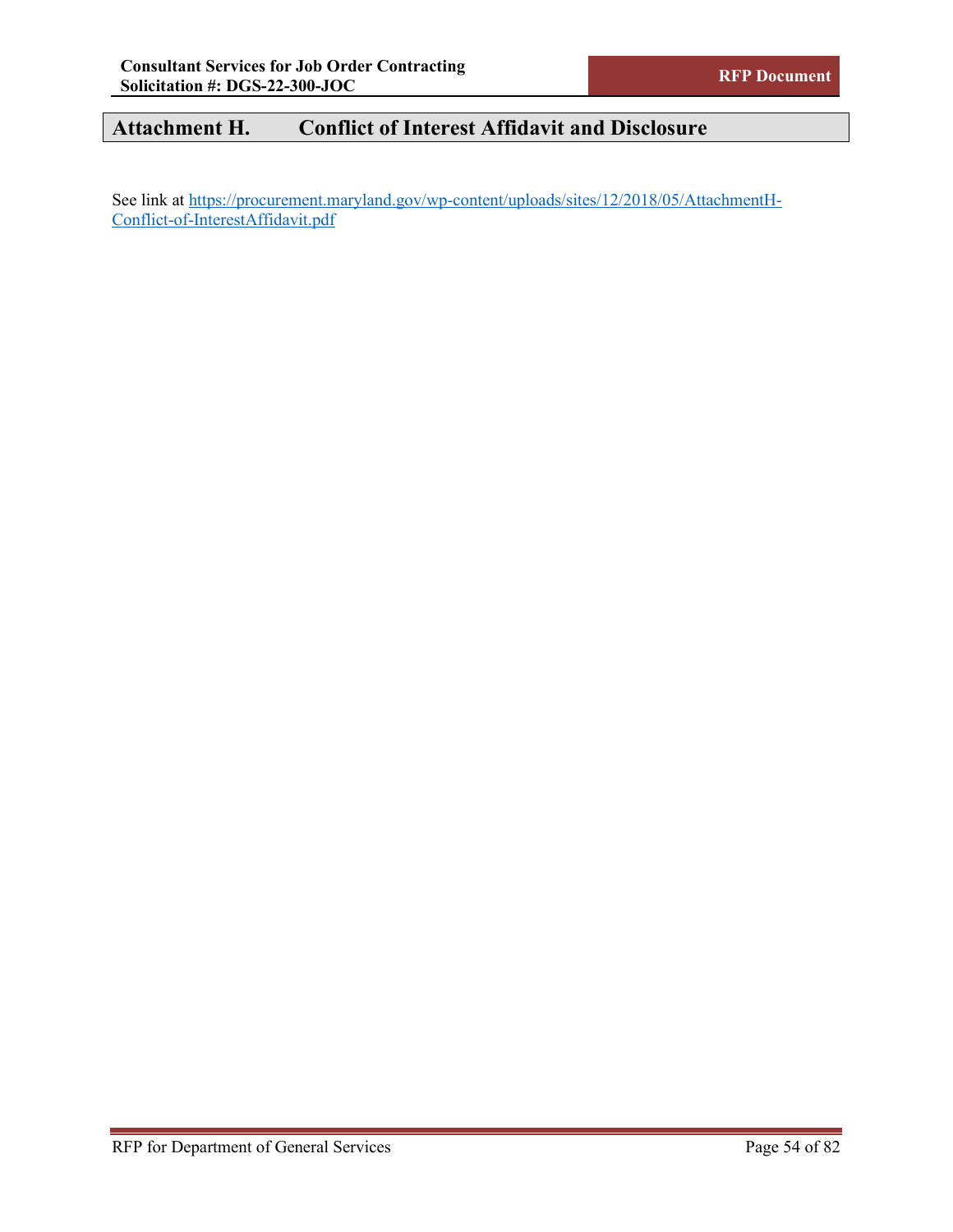## **Attachment I. Non-Disclosure Agreement (Contractor)**

This solicitation does not require a Non-Disclosure Agreement.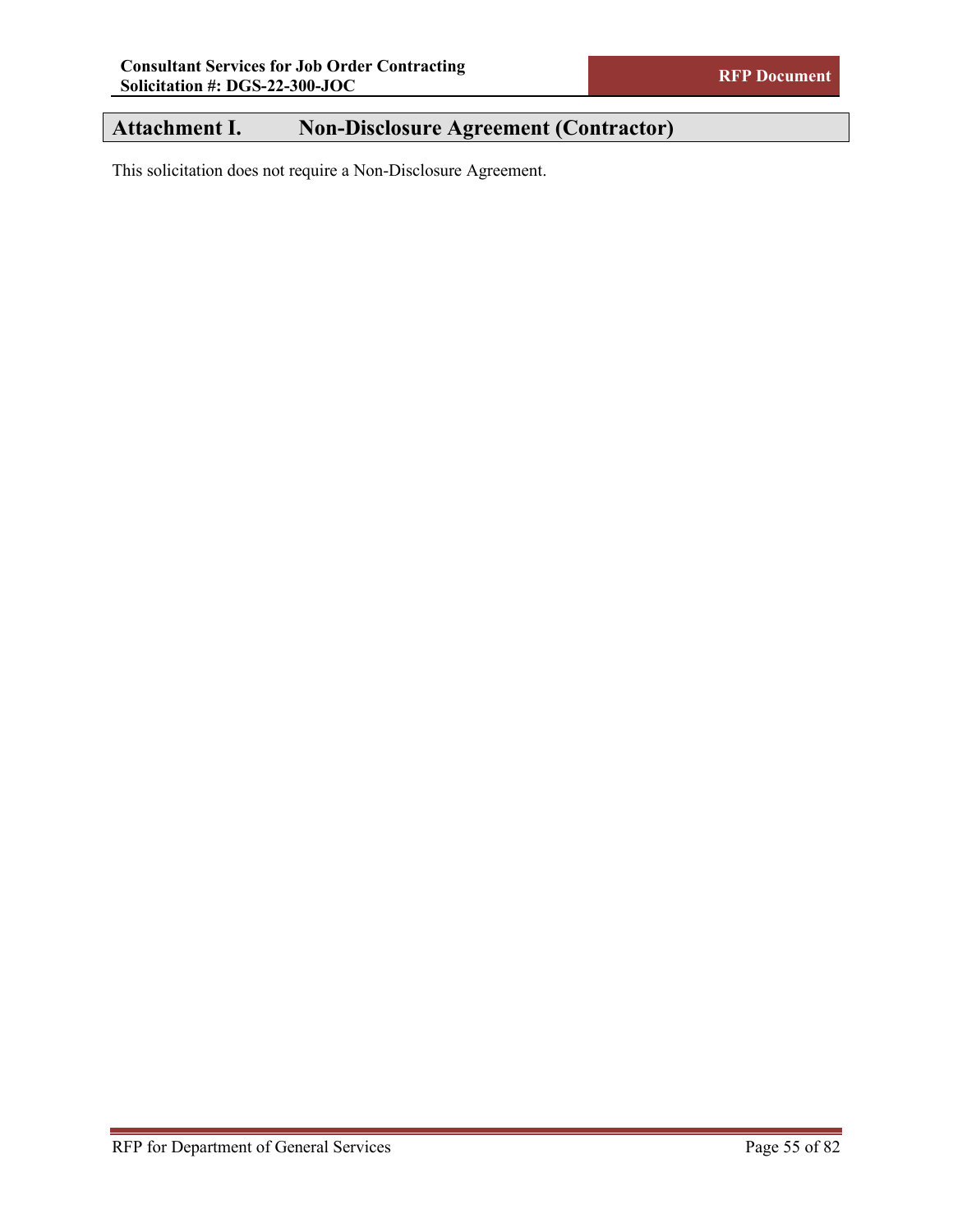## **Attachment J. HIPAA Business Associate Agreement**

This solicitation does not require a HIPAA Business Associate Agreement.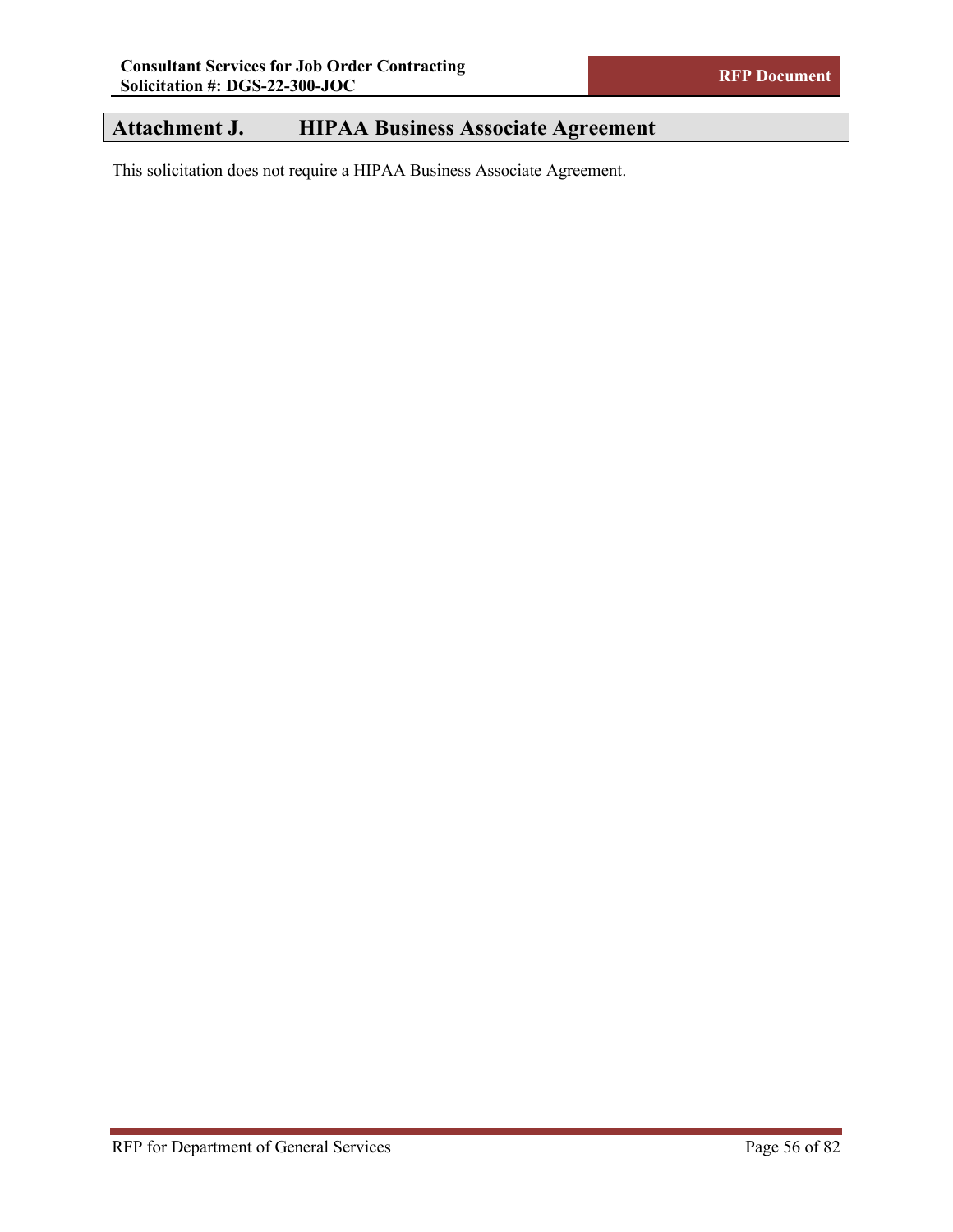## **Attachment K. Mercury Affidavit**

This solicitation does not include the procurement of products known to likely include mercury as a component.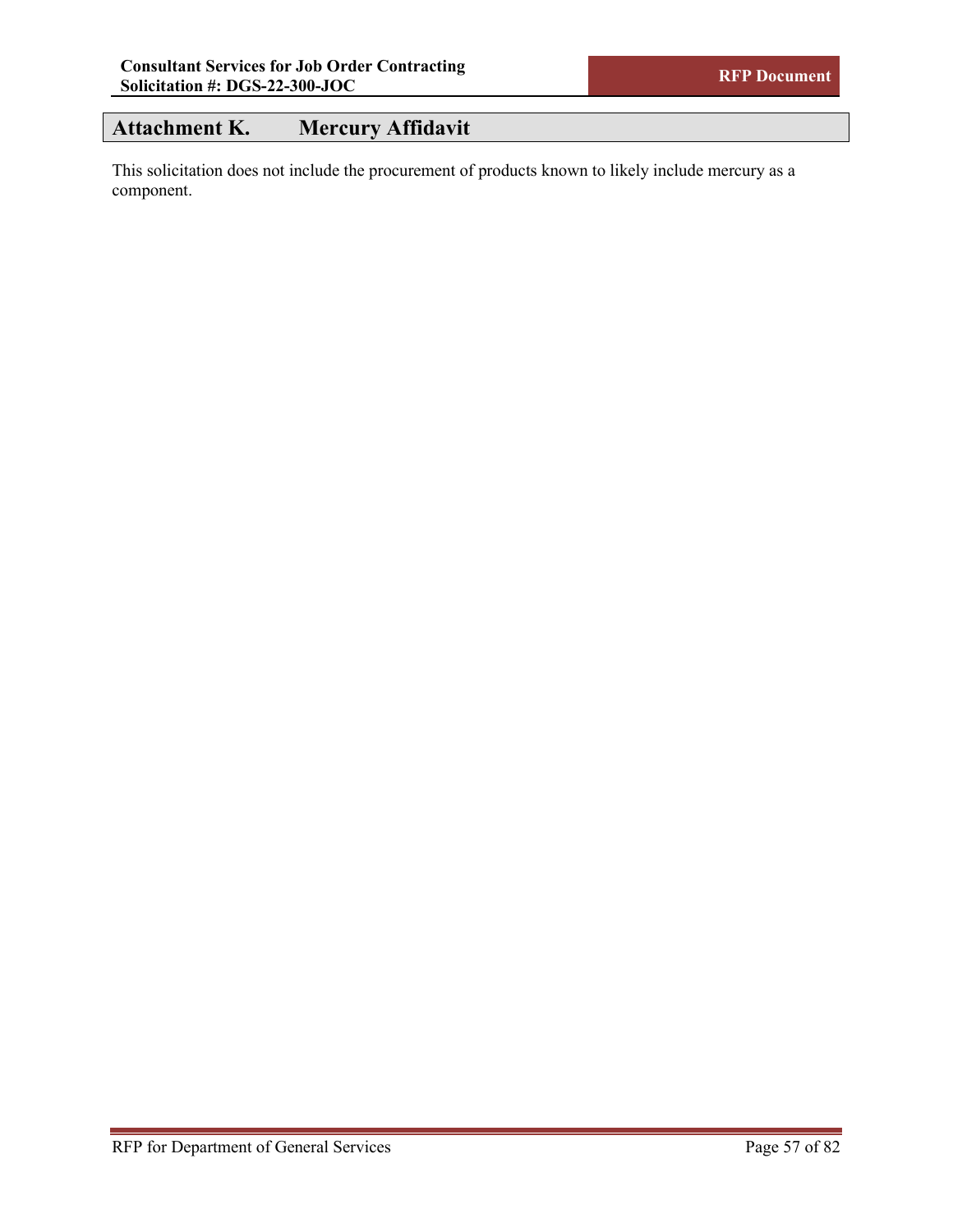# **Attachment L. Location of the Performance of Services Disclosure**

See link at [http://procurement.maryland.gov/wp-content/uploads/sites/12/2018/04/Attachment-L-](http://procurement.maryland.gov/wp-content/uploads/sites/12/2018/04/Attachment-L-PerformanceofServicesDisclosure.pdf)[PerformanceofServicesDisclosure.pdf.](http://procurement.maryland.gov/wp-content/uploads/sites/12/2018/04/Attachment-L-PerformanceofServicesDisclosure.pdf)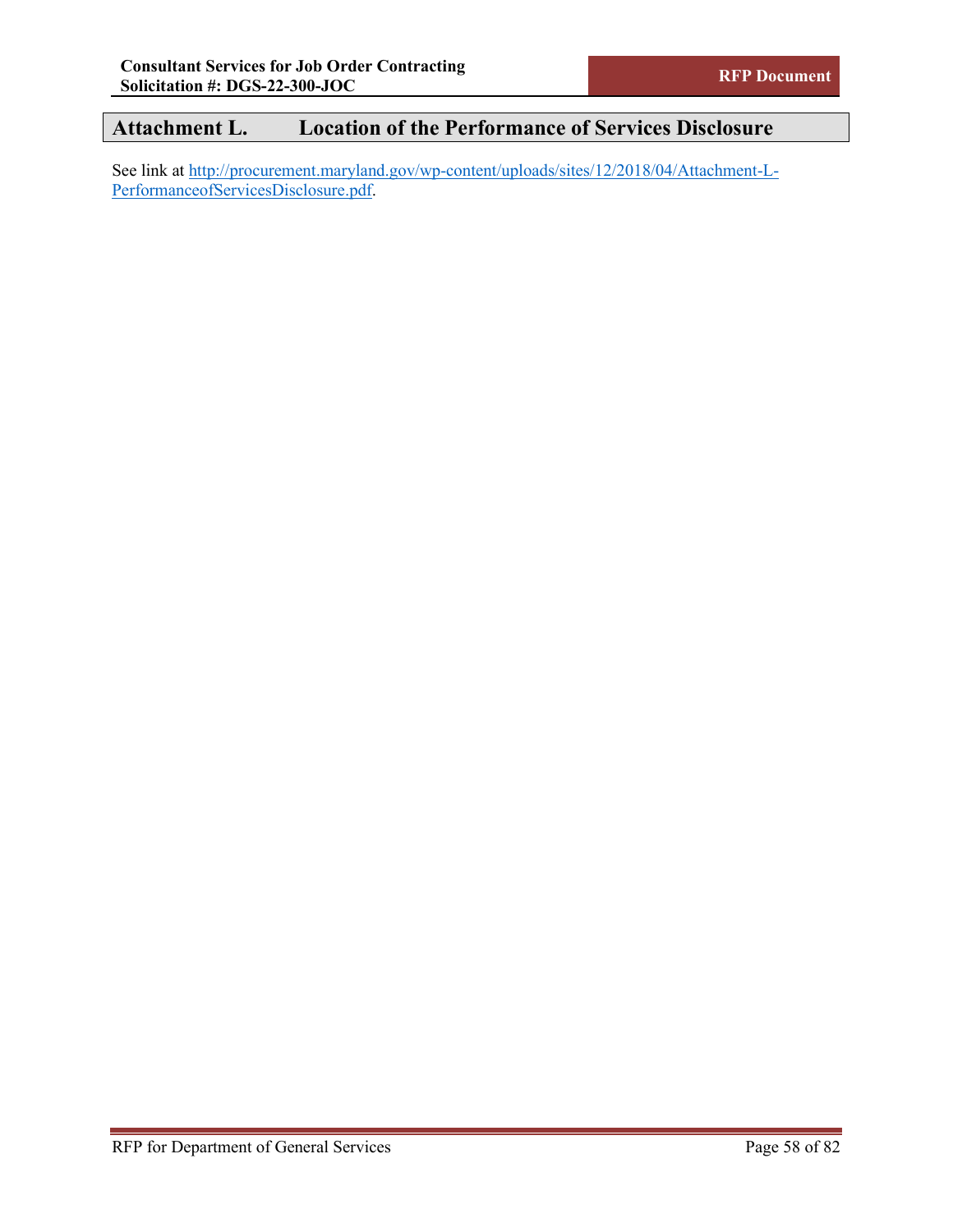Department of General Services (DGS)

"Consultant Services for Job Order Contracting"

DGS-22-300-JOC

THIS CONTRACT (the "Contract") is made this day of the set of the set of the set of the set of the set of the set of the set of the set of the set of the set of the set of the set of the set of the set of the set of the se \_\_\_\_\_\_\_\_\_\_\_\_\_\_\_\_ (the "Contractor") and the STATE OF MARYLAND, acting through the MARYLAND Department of General Services ("DGS" or the "Department").

In consideration of the promises and the covenants herein contained, the adequacy and sufficiency of which are hereby acknowledged by the parties, the parties agree as follows:

#### **1. Definitions**

In this Contract, the following words have the meanings indicated:

- 1.1 "COMAR" means Code of Maryland Regulations.
- 1.2 "Contractor" means the entity first named above whose principal business address is (Contractor's primary address) and whose principal office in Maryland is (Contractor's local address), whose Federal Employer Identification Number or Social Security Number is (Contractor's FEIN), and whose eMaryland Marketplace Advantage vendor ID number is (eMMA Number).
- 1.3 "Financial Proposal" means the Contractor's [pick one: Financial Proposal or Best and Final Offer (BAFO)] dated (Financial Proposal date or BAFO date).
- 1.4 "Minority Business Enterprise (MBE)" means any legal entity certified as defined at COMAR 21.01.02.01B (54) which is certified by the Maryland Department of Transportation under COMAR 21.11.03.
- 1.5 "RFP" means the Request for Proposals for Consultant Services for Job Order Contracting, Solicitation # DGS-22-300-JOC, and any amendments, addenda, and attachments thereto issued in writing by the State.
- 1.6 "State" means the State of Maryland.
- 1.7 "Technical Proposal" means the Contractor's Technical Proposal dated \_\_\_\_\_\_\_\_\_\_\_\_ (Technical Proposal date), as modified and supplemented by the Contractor's responses to requests clarifications and requests for cure, and by any Best and Final Offer.
- 1.8 "Veteran-owned Small Business Enterprise (VSBE)" means a business that is verified by the Center for Verification and Evaluation (CVE) of the United States Department of Veterans Affairs as a veteran-owned small business. See Code of Maryland Regulations (COMAR) 21.11.13.
- 1.9 Capitalized terms not defined herein shall be ascribed the meaning given to them in the RFP.

#### **2. Scope of Contract**

2.1 The Contractor shall perform in accordance with this Contract and Exhibits A-D, which are listed below and incorporated herein by reference. If there is any conflict between this Contract and the Exhibits, the terms of the Contract shall control. If there is any conflict among the Exhibits, the following order of precedence shall determine the prevailing provision:

Exhibit  $A$  – The RFP

Exhibit B – The Contract Affidavit, executed by the Contractor and dated (date of Attachment C)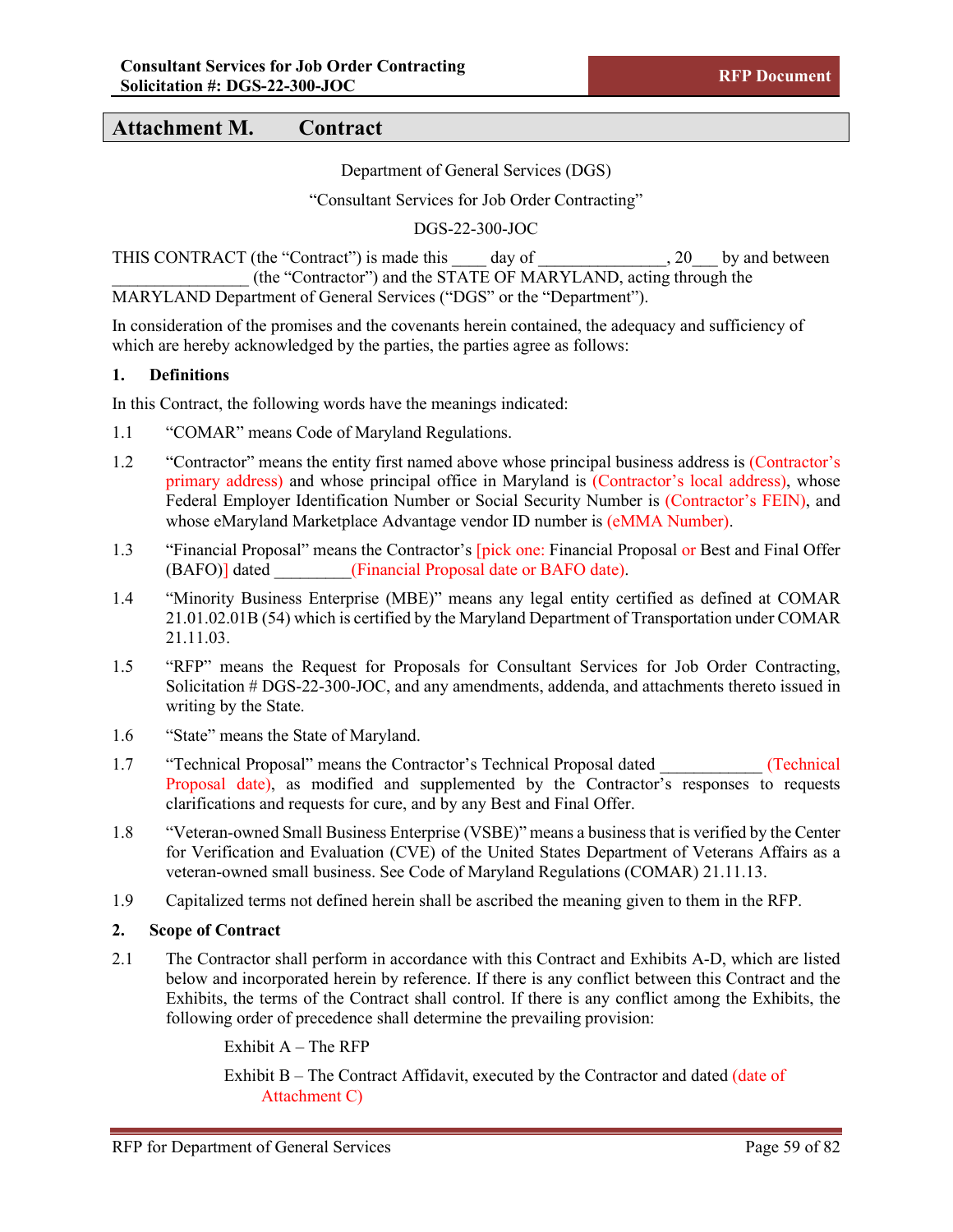Exhibit C – The Technical Proposal

Exhibit D – The Financial Proposal

- 2.2 The Procurement Officer may, at any time, by written order, make unilateral changes in the work within the general scope of the Contract. No other order, statement, or conduct of the Procurement Officer or any other person shall be treated as a change or entitle the Contractor to an equitable adjustment under this section. Except as otherwise provided in this Contract, if any change under this section causes an increase or decrease in the Contractor's cost of, or the time required for, the performance of any part of the work, whether or not changed by the order, an equitable adjustment in the Contract price shall be made and the Contract modified in writing accordingly. The Contractor must assert in writing its right to an adjustment under this section within thirty (30) days of receipt of written change order and shall include a written statement setting forth the nature and cost of such claim. No claim by the Contractor shall be allowed if asserted after final payment under this Contract. Failure to agree to an adjustment under this section shall be a dispute under the Disputes clause. Nothing in this section shall excuse the Contractor from proceeding with the Contract as changed.
- 2.3 Without limiting the rights of the Procurement Officer under Section 2.2 above, the Contract may be modified by mutual agreement of the parties, provided: (a) the modification is made in writing; (b) all parties sign the modification; and (c) all approvals by the required agencies as described in COMAR Title 21, are obtained.

### **3. Period of Performance**

- 3.1 The term of this Contract begins on the date the Contract is signed by the Department following any required prior approvals, including approval by the Board of Public Works, if such approval is required (the "Effective Date") and shall continue until ("Initial Term").
- 3.2 In its sole discretion, the Department shall have the unilateral right to extend the Contract for one (1), successive five (5) year renewal option (each a "Renewal Term") at the prices established in the Contract. "Term" means the Initial Term and any Renewal Term(s).
- 3.3. The Contractor's performance under the Contract shall commence as of the date provided in a written Notice To Proceed (NTP).
- 3.4 The Contractor's obligation to pay invoices to subcontractors providing products/services in connection with this Contract, as well as the audit; confidentiality; document retention; patents, copyrights & intellectual property; warranty; indemnification obligations; and limitations of liability under this Contract; and any other obligations specifically identified, shall survive expiration or termination of the Contract.

## **4. Consideration and Payment**

4.1 In consideration of the satisfactory performance of the work set forth in this Contract, the Department shall pay the Contractor in accordance with the terms of this Contract and at the prices quoted in the Financial Proposal. Unless properly modified (see above Section 2), payment to the Contractor pursuant to this Contract, including the Initial Term and any Renewal Term, shall not exceed the Contracted amount.

The total payment under a fixed price Contract or the fixed price element of a combined fixed price – time and materials Contract shall be the firm fixed price submitted by the Contractor in its Financial Proposal.

4.2 Unless a payment is unauthorized, deferred, delayed, or set-off under COMAR 21.02.07, payments to the Contractor pursuant to this Contract shall be made no later than 30 days after the Department's receipt of a proper invoice from the Contractor as required by RFP section 3.3.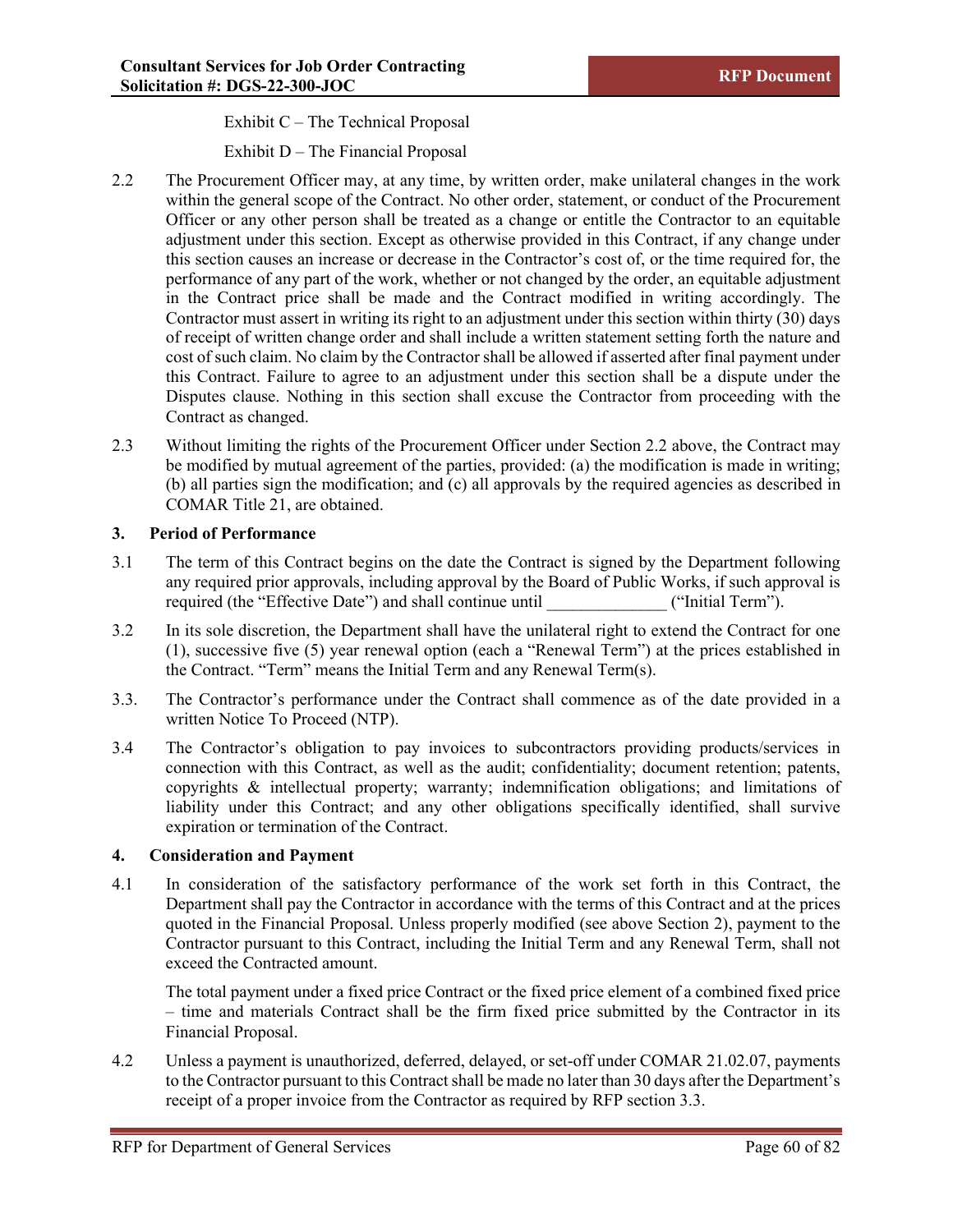The Contractor may be eligible to receive late payment interest at the rate of 9% per annum if:

- (1) The Contractor submits an invoice for the late payment interest within thirty days after the date of the State's payment of the amount on which the interest accrued; and
- (2) A contract claim has not been filed under State Finance and Procurement Article, Title 15, Subtitle 2, Annotated Code of Maryland.

The State is not liable for interest:

- (1) Accruing more than one year after the 31st day after the agency receives the proper invoice; or
- (2) On any amount representing unpaid interest. Charges for late payment of invoices are authorized only as prescribed by Title 15, Subtitle 1, of the State Finance and Procurement Article, Annotated Code of Maryland, or by the Public Service Commission of Maryland with respect to regulated public utilities, as applicable.

Final payment under this Contract will not be made until after certification is received from the Comptroller of the State that all taxes have been paid.

Electronic funds transfer shall be used by the State to pay Contractor pursuant to this Contract and any other State payments due Contractor unless the State Comptroller's Office grants Contractor an exemption.

- 4.3 In addition to any other available remedies, if, in the opinion of the Procurement Officer, the Contractor fails to perform in a satisfactory and timely manner, the Procurement Officer may refuse or limit approval of any invoice for payment, and may cause payments to the Contractor to be reduced or withheld until such time as the Contractor meets performance standards as established by the Procurement Officer.
- 4.4 Payment of an invoice by the Department is not evidence that services were rendered as required under this Contract.

#### **5. Rights to Records**

- 5.1 The Contractor agrees that all documents and materials including, but not limited to, software, reports, drawings, studies, specifications, estimates, tests, maps, photographs, designs, graphics, mechanical, artwork, computations, and data prepared by the Contractor for purposes of this Contract shall be the sole property of the State and shall be available to the State at any time. The State shall have the right to use the same without restriction and without compensation to the Contractor other than that specifically provided by this Contract.
- 5.2 The Contractor agrees that at all times during the term of this Contract and thereafter, works created as a Deliverable under this Contract (as defined in **Section 7.2**), and services performed under this Contract shall be "works made for hire" as that term is interpreted under U.S. copyright law. To the extent that any products created as a Deliverable under this Contract are not works made for hire for the State, the Contractor hereby relinquishes, transfers, and assigns to the State all of its rights, title, and interest (including all intellectual property rights) to all such products created under this Contract, and will cooperate reasonably with the State in effectuating and registering any necessary assignments.
- 5.3 The Contractor shall report to the Contract Monitor, promptly and in written detail, each notice or claim of copyright infringement received by the Contractor with respect to all data delivered under this Contract.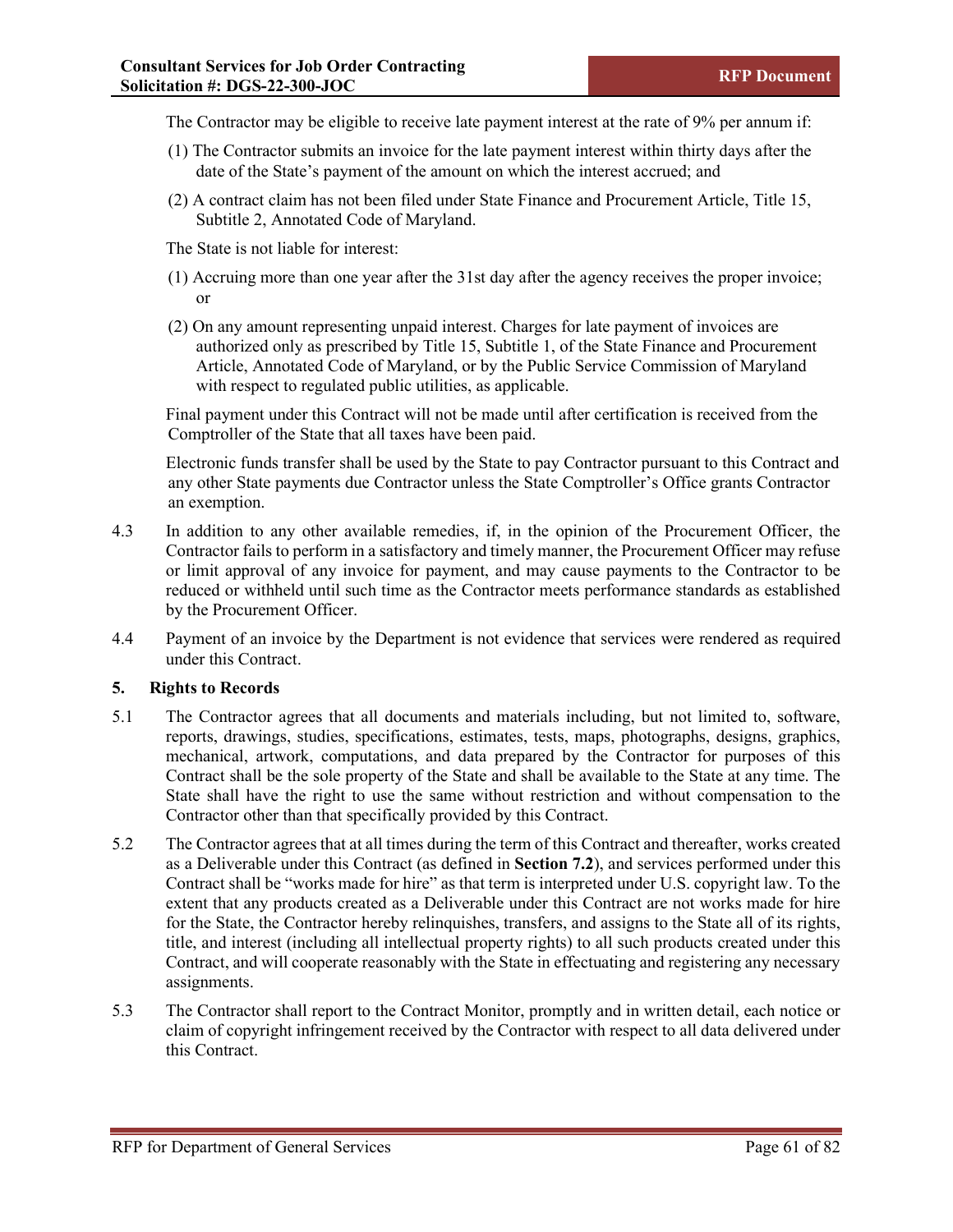- 5.4 The Contractor shall not affix any restrictive markings upon any data, documentation, or other materials provided to the State hereunder and if such markings are affixed, the State shall have the right at any time to modify, remove, obliterate, or ignore such warnings.
- 5.5 Upon termination or expiration of the Contract, the Contractor, at its own expense, shall deliver any equipment, software or other property provided by the State to the place designated by the Procurement Officer.

#### **6. Exclusive Use**

- 6.1 The State shall have the exclusive right to use, duplicate, and disclose any data, information, documents, records, or results, in whole or in part, in any manner for any purpose whatsoever, that may be created or generated by the Contractor in connection with this Contract. If any material, including software, is capable of being copyrighted, the State shall be the copyright owner and Contractor may copyright material connected with this project only with the express written approval of the State.
- 6.2 Except as may otherwise be set forth in this Contract, Contractor shall not use, sell, sub-lease, assign, give, or otherwise transfer to any third party any other information or material provided to Contractor by the Department or developed by Contractor relating to the Contract, except as provided for in **Section 8**. **Confidential or Proprietary Information and Documentation**.

#### **7. Patents, Copyrights, and Intellectual Property**

- 7.1. All copyrights, patents, trademarks, trade secrets, and any other intellectual property rights existing prior to the Effective Date of this Contract shall belong to the party that owned such rights immediately prior to the Effective Date ("Pre-Existing Intellectual Property"). If any design, device, material, process, or other item provided by Contractor is covered by a patent or copyright or which is proprietary to or a trade secret of another, the Contractor shall obtain the necessary permission or license to permit the State to use such item or items pursuant to its rights granted under the Contract.
- 7.2 Except for (1) information created or otherwise owned by the Department or licensed by the Department from third parties, including all information provided by the Department to Contractor; (2) materials created by Contractor or its subcontractor(s) specifically for the State under the Contract ("Deliverables"), except for any Contractor Pre-Existing Intellectual Property included therein; and (3) the license rights granted to the State, all right, title, and interest in the intellectual property embodied in the solution, including the know-how and methods by which the solution is provided and the processes that make up the solution, will belong solely and exclusively to Contractor and its licensors, and the Department will have no rights to the same except as expressly granted in this Contract. Any SaaS Software developed by Contractor during the performance of the Contract will belong solely and exclusively to Contractor and its licensors. For all Software provided by the Contractor under the Contract, Contractor hereby grants to the State a nonexclusive, irrevocable, unlimited, perpetual, non-cancelable, and non-terminable right to use and make copies of the Software and any modifications to the Software. For all Contractor Pre-Existing Intellectual Property embedded in any Deliverables, Contractor grants to the State a license to use such Contractor Pre-Existing Intellectual Property in connection with its permitted use of such Deliverable. During the period between delivery of a Deliverable by Contractor and the date of payment therefor by the State in accordance with this Contract (including throughout the duration of any payment dispute discussions), subject to the terms and conditions contained herein, Contractor grants the State a royalty-free, non-exclusive, limited license to use such Deliverable and to use any Contractor Materials contained therein in accordance with this Contract.
- 7.3. Subject to the terms of **Section 10**, Contractor shall defend, indemnify and hold harmless the State and its agents and employees, from and against any and all claims, costs, losses, damages, liabilities,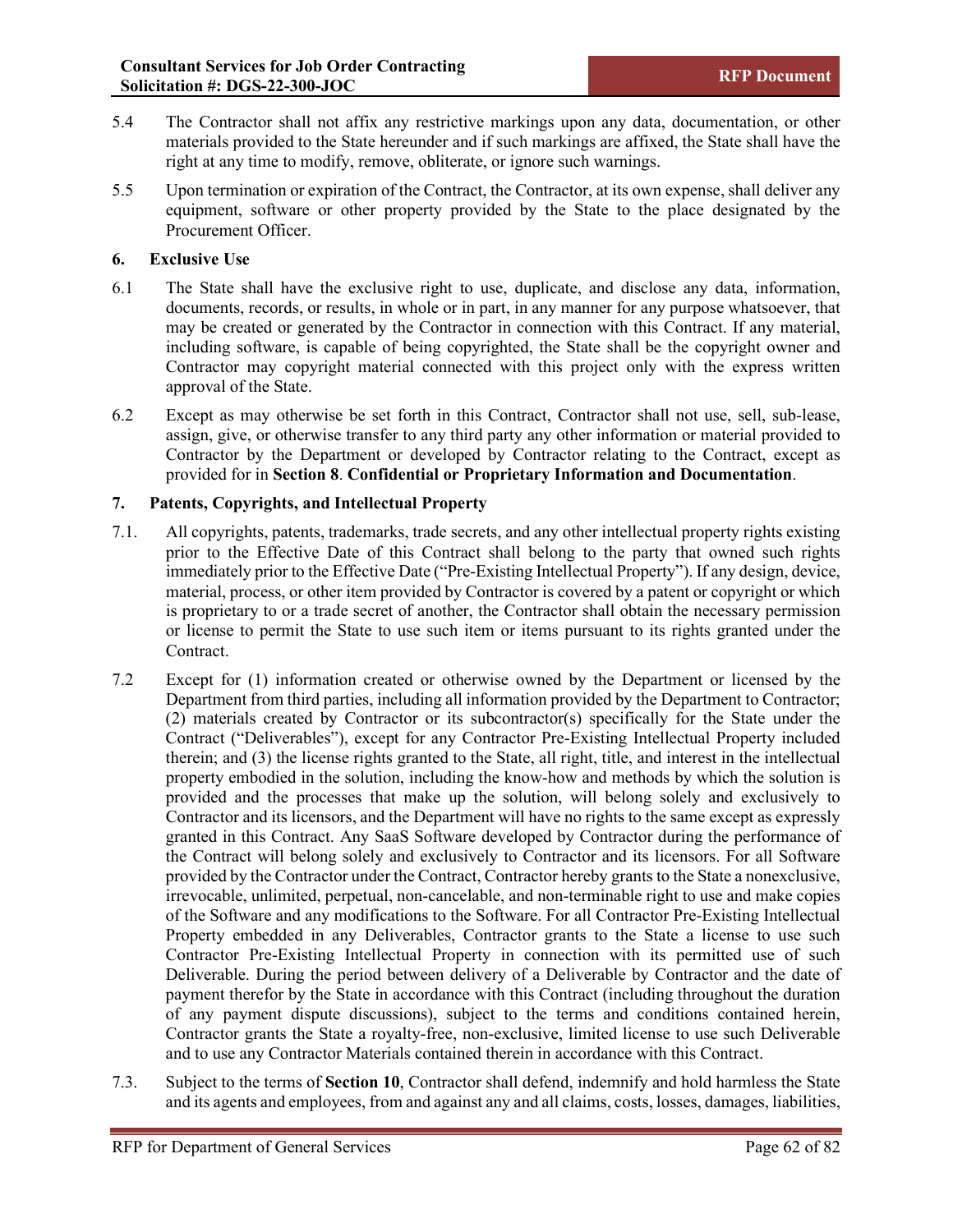judgments and expenses (including without limitation reasonable attorneys' fees) arising out of or in connection with any third party claim that the Contractor-provided products/services infringe, misappropriate or otherwise violate any third party intellectual property rights. Contractor shall not enter into any settlement involving third party claims that contains any admission of or stipulation to any guilt, fault, liability or wrongdoing by the State or that adversely affects the State's rights or interests, without the State's prior written consent.

- 7.4 Without limiting Contractor's obligations under Section 5.3, if an infringement claim occurs, or if the State or the Contractor believes such a claim is likely to occur, Contractor (after consultation with the State and at no cost to the State): (a) shall procure for the State the right to continue using the allegedly infringing component or service in accordance with its rights under this Contract; or (b) replace or modify the allegedly infringing component or service so that it becomes noninfringing and remains compliant with all applicable specifications.
- 7.5 Except as otherwise provided herein, Contractor shall not acquire any right, title or interest (including any intellectual property rights subsisting therein) in or to any goods, Software, technical information, specifications, drawings, records, documentation, data or any other materials (including any derivative works thereof) provided by the State to the Contractor. Notwithstanding anything to the contrary herein, the State may, in its sole and absolute discretion, grant the Contractor a license to such materials, subject to the terms of a separate writing executed by the Contractor and an authorized representative of the State as well as all required State approvals.
- 7.6 Without limiting the generality of the foregoing, neither Contractor nor any of its subcontractors shall use any Software or technology in a manner that will cause any patents, copyrights or other intellectual property which are owned or controlled by the State or any of its affiliates (or for which the State or any of its subcontractors has received license rights) to become subject to any encumbrance or terms and conditions of any third party or open source license (including, without limitation, any open source license listed on http://www.opensource.org/licenses/alphabetical) (each an "Open Source License"). These restrictions, limitations, exclusions and conditions shall apply even if the State or any of its subcontractors becomes aware of or fails to act in a manner to address any violation or failure to comply therewith. No act by the State or any of its subcontractors that is undertaken under this Contract as to any Software or technology shall be construed as intending to cause any patents, copyrights or other intellectual property that are owned or controlled by the State (or for which the State has received license rights) to become subject to any encumbrance or terms and conditions of any open source license.
- 7.7 The Contractor shall report to the Department, promptly and in written detail, each notice or claim of copyright infringement received by the Contractor with respect to all Deliverables delivered under this Contract.
- 7.8 The Contractor shall not affix (or permit any third party to affix), without the Department's consent, any restrictive markings upon any Deliverables that are owned by the State, and if such markings are affixed, the Department shall have the right at any time to modify, remove, obliterate, or ignore such warnings.

## **8. Confidential or Proprietary Information and Documentation**

8.1 Subject to the Maryland Public Information Act and any other applicable laws including, without limitation, HIPAA, the HI-TECH Act, and the Maryland Medical Records Act and regulations promulgated pursuant thereto, all confidential or proprietary information and documentation relating to either party (including without limitation, any information or data stored within the Contractor's computer systems or cloud infrastructure, if applicable) shall be held in confidence by the other party. Each party shall, however, be permitted to disclose, as provided by and consistent with applicable law, relevant confidential information to its officers, agents, and Contractor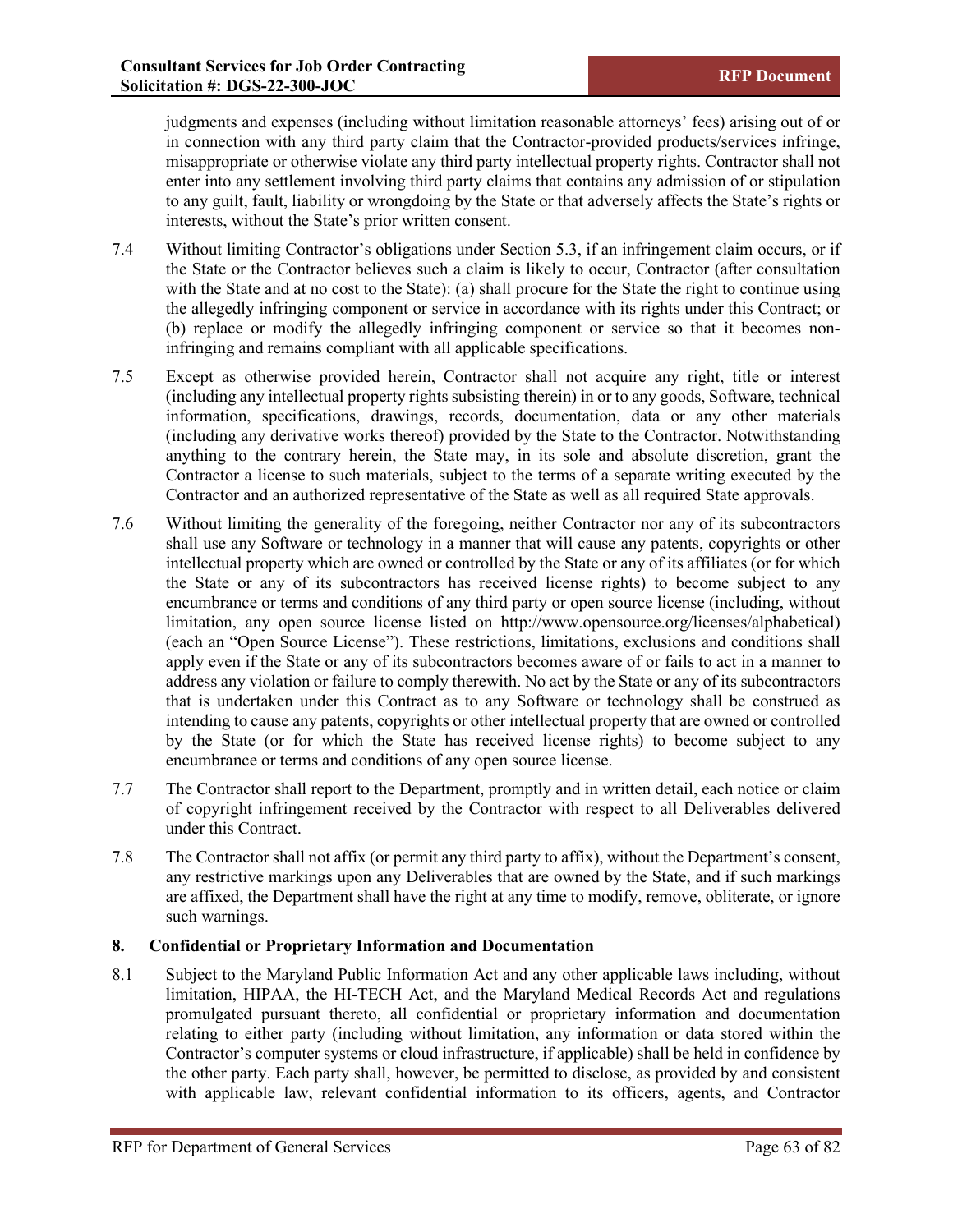Personnel to the extent that such disclosure is necessary for the performance of their duties under this Contract. Each officer, agent, and Contractor Personnel to whom any of the State's confidential information is to be disclosed shall be advised by Contractor provided that each officer, agent, and Contractor Personnel to whom any of the State's confidential information is to be disclosed shall be advised by Contractor of the obligations hereunder, and bound by, confidentiality at least as restrictive as those of set forth in this Contract.

8.2 The provisions of this section shall not apply to information that: (a) is lawfully in the public domain; (b) has been independently developed by the other party without violation of this Contract; (c) was already rightfully in the possession of such party; (d) was supplied to such party by a third party lawfully in possession thereof and legally permitted to further disclose the information; or (e) which such party is required to disclose by law.

### **9. Loss of Data**

- 9.1 In the event of loss of any State data or records where such loss is due to the act or omission of the Contractor or any of its subcontractors or agents, the Contractor shall be responsible for restoring or recreating, as applicable, such lost data in the manner and on the schedule set by the Contract Monitor. The Contractor shall ensure that all data is backed up and recoverable by the Contractor. At no time shall any Contractor actions (or any failures to act when Contractor has a duty to act) damage or create any vulnerabilities in data bases, systems, platforms, and applications with which the Contractor is working hereunder.
- 9.2 In accordance with prevailing federal or state law or regulations, the Contractor shall report the loss of non-public data as directed in **RFP Section 3.7**.
- 9.3 Protection of data and personal privacy (as further described and defined in RFP Section 3.8) shall be an integral part of the business activities of the Contractor to ensure there is no inappropriate or unauthorized use of State information at any time. To this end, the Contractor shall safeguard the confidentiality, integrity and availability of State information and comply with the conditions identified in **RFP Section 3.7**.

## **10. Indemnification and Notification of Legal Requests**

- 10.1. At its sole cost and expense, Contractor shall (i) indemnify and hold the State, its employees and agents harmless from and against any and all claims, demands, actions, suits, damages, liabilities, losses, settlements, judgments, costs and expenses (including but not limited to attorneys' fees and costs), whether or not involving a third party claim, which arise out of or relate to the Contractor's, or any of its subcontractors', performance of this Contract and (ii) cooperate, assist, and consult with the State in the defense or investigation of any such claim, demand, action or suit. Contractor shall not enter into any settlement involving third party claims that contains any admission of or stipulation to any guilt, fault, liability or wrongdoing by the State or that adversely affects the State's rights or interests, without the State's prior written consent.
- 10.2. The State has no obligation: (i) to provide legal counsel or defense to the Contractor or its subcontractors in the event that a suit, claim or action of any character is brought against the Contractor or its subcontractors as a result of or relating to the Contractor's obligations or performance under this Contract, or (ii) to pay any judgment or settlement of any such suit, claim or action. Notwithstanding the foregoing, the Contractor shall promptly notify the Procurement Officer of any such claims, demands, actions, or suits.
- 10.3. Notification of Legal Requests. In the event the Contractor receives a subpoena or other validly issued administrative or judicial process, or any discovery request in connection with any litigation, requesting State Pre-Existing Intellectual Property, of other information considered to be the property of the State, including but not limited to State data stored with or otherwise accessible by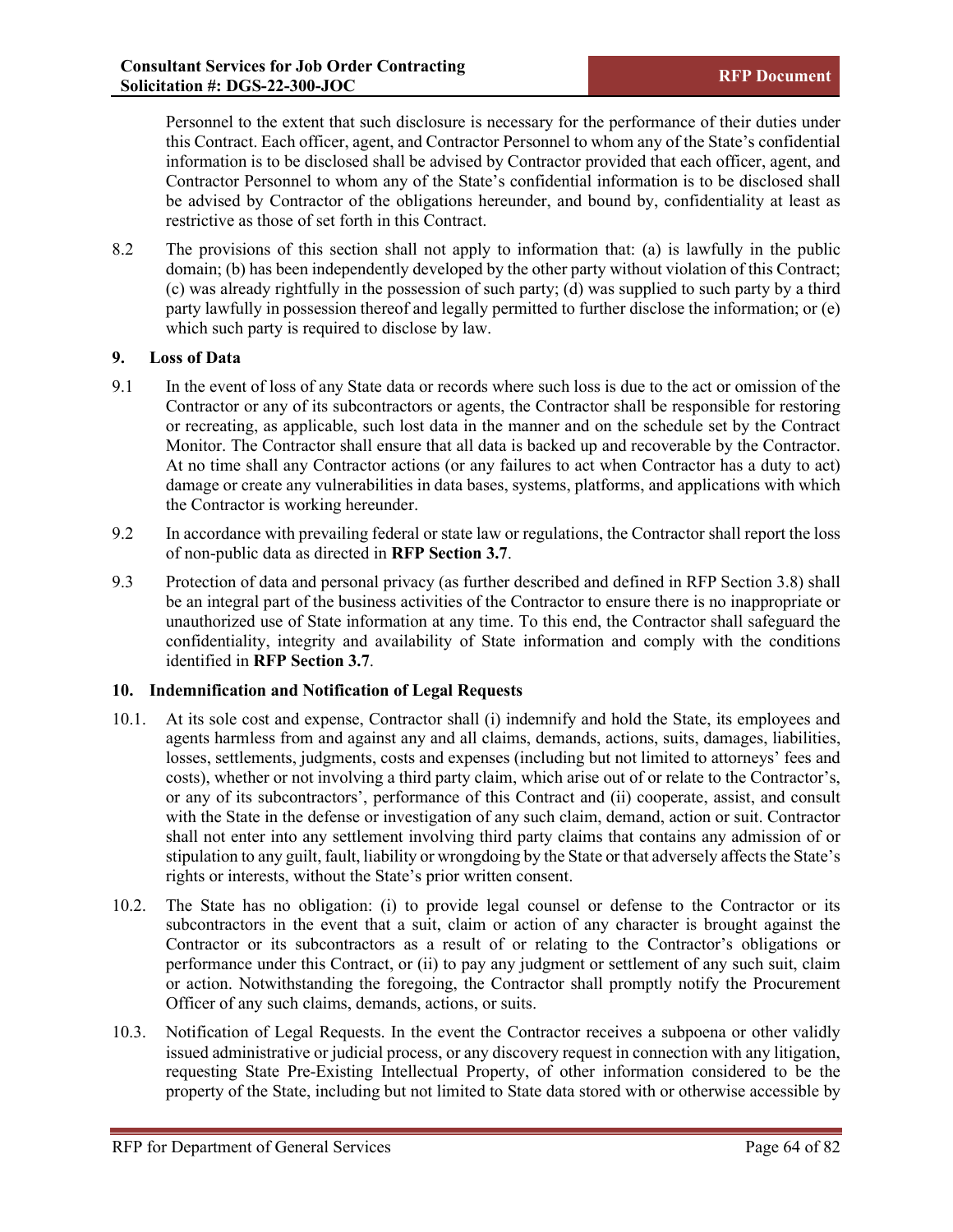the Contractor, the Contractor shall not respond to such subpoena, process or other legal request without first notifying the State, unless prohibited by law from providing such notice The Contractor shall promptly notify the State of such receipt providing the State with a reasonable opportunity to intervene in the proceeding before the time that Contractor is required to comply with such subpoena, other process or discovery request...

### **11. Non-Hiring of Employees**

No official or employee of the State, as defined under Md. Code Ann., General Provisions Article, § 5-101, whose duties as such official or employee include matters relating to or affecting the subject matter of this Contract, shall, during the pendency and term of this Contract and while serving as an official or employee of the State, become or be an employee of the Contractor or any entity that is a subcontractor on this Contract.

#### **12. Disputes**

This Contract shall be subject to the provisions of Md. Code Ann., State Finance and Procurement Article, Title 15, Subtitle 2, and COMAR 21.10 (Administrative and Civil Remedies). Pending resolution of a claim, the Contractor shall proceed diligently with the performance of the Contract in accordance with the Procurement Officer's decision. Unless a lesser period is provided by applicable statute, regulation, or the Contract, the Contractor must file a written notice of claim with the Procurement Officer within thirty (30) days after the basis for the claim is known or should have been known, whichever is earlier. Contemporaneously with or within thirty (30) days of the filing of a notice of claim, but no later than the date of final payment under the Contract, the Contractor must submit to the Procurement Officer its written claim containing the information specified in COMAR 21.10.04.02.

### **13. Maryland Law Prevails**

- 13.1 This Contract shall be construed, interpreted, and enforced according to the laws of the State of Maryland.
- 13.2 The Maryland Uniform Computer Information Transactions Act (Commercial Law Article, Title 22 of the Annotated Code of Maryland) does not apply to this Contract or any purchase order, task order, or Notice to Proceed issued thereunder, or any software, or any software license acquired hereunder.
- 13.3 Any and all references to the Maryland Code, annotated and contained in this Contract shall be construed to refer to such Code sections as are from time to time amended.

#### **14. Nondiscrimination in Employment**

The Contractor agrees: (a) not to discriminate in any manner against an employee or applicant for employment because of race, color, religion, creed, age, sex, sexual orientation, gender identification, marital status, national origin, ancestry, genetic information, or any otherwise unlawful use of characteristics, or disability of a qualified individual with a disability unrelated in nature and extent so as to reasonably preclude the performance of the employment, or the individual's refusal to submit to a genetic test or make available the results of a genetic test; (b) to include a provision similar to that contained in subsection (a), above, in any underlying subcontract except a subcontract for standard commercial supplies or raw materials; and (c) to post and to cause subcontractors to post in conspicuous places available to employees and applicants for employment, notices setting forth the substance of this clause.

#### **15. Contingent Fee Prohibition**

The Contractor warrants that it has not employed or retained any person, partnership, corporation, or other entity, other than a bona fide employee or agent working for the Contractor to solicit or secure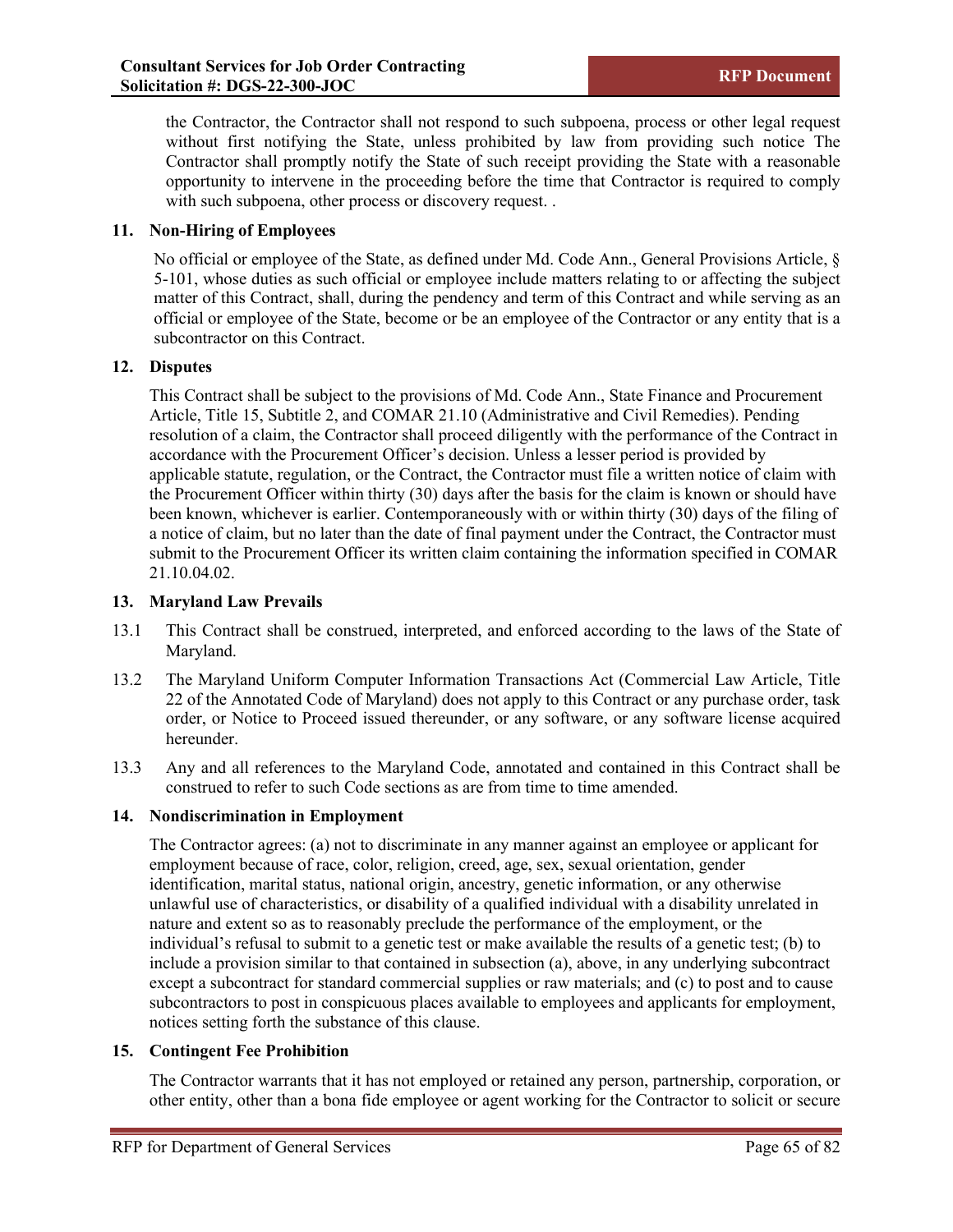the Contract, and that the Contractor has not paid or agreed to pay any person, partnership, corporation, or other entity, other than a bona fide employee or agent, any fee or any other consideration contingent on the making of this Contract.

#### **16. Non-Availability of Funding**

If the General Assembly fails to appropriate funds or if funds are not otherwise made available for continued performance for any fiscal period of this Contract succeeding the first fiscal period, this Contract shall be canceled automatically as of the beginning of the fiscal year for which funds were not appropriated or otherwise made available; provided, however, that this will not affect either the State's or the Contractor's rights under any termination clause in this Contract. The effect of termination of the Contract hereunder will be to discharge both the Contractor and the State from future performance of the Contract, but not from their rights and obligations existing at the time of termination. The Contractor shall be reimbursed for the reasonable value of any nonrecurring costs incurred but not amortized in the price of the Contract. The State shall notify the Contractor as soon as it has knowledge that funds may not be available for the continuation of this Contract for each succeeding fiscal period beyond the first.

#### **17. Termination for Default**

If the Contractor fails to fulfill its obligations under this Contract properly and on time, fails to provide any required annual and renewable bond 30 days prior to expiration of the current bond then in effect, or otherwise violates any provision of the Contract, the State may terminate the Contract by written notice to the Contractor. The notice shall specify the acts or omissions relied upon as cause for termination. All finished or unfinished work provided by the Contractor shall, at the State's option, become the State's property. The State shall pay the Contractor fair and equitable compensation for satisfactory performance prior to receipt of notice of termination, less the amount of damages caused by the Contractor's breach. If the damages are more than the compensation payable to the Contractor, the Contractor will remain liable after termination and the State can affirmatively collect damages. Termination hereunder, including the termination of the rights and obligations of the parties, shall be governed by the provisions of COMAR 21.07.01.11B.

#### **18. Termination for Convenience**

The performance of work under this Contract may be terminated by the State in accordance with this clause in whole, or from time to time in part, whenever the State shall determine that such termination is in the best interest of the State. The State will pay all reasonable costs associated with this Contract that the Contractor has incurred up to the date of termination, and all reasonable costs associated with termination of the Contract. However, the Contractor shall not be reimbursed for any anticipatory profits that have not been earned up to the date of termination. Termination hereunder, including the determination of the rights and obligations of the parties, shall be governed by the provisions of COMAR 21.07.01.12A (2).

#### **19. Delays and Extensions of Time**

- 19.1 The Contractor agrees to prosecute the work continuously and diligently and no charges or claims for damages shall be made by it for any delays or hindrances from any cause whatsoever during the progress of any portion of the work specified in this Contract.
- 19.2 Time extensions will be granted only for excusable delays that arise from unforeseeable causes beyond the control and without the fault or negligence of the Contractor, including but not restricted to, acts of God, acts of the public enemy, acts of the State in either its sovereign or contractual capacity, acts of another Contractor in the performance of a contract with the State, fires, floods, epidemics, quarantine restrictions, strikes, freight embargoes, or delays of subcontractors or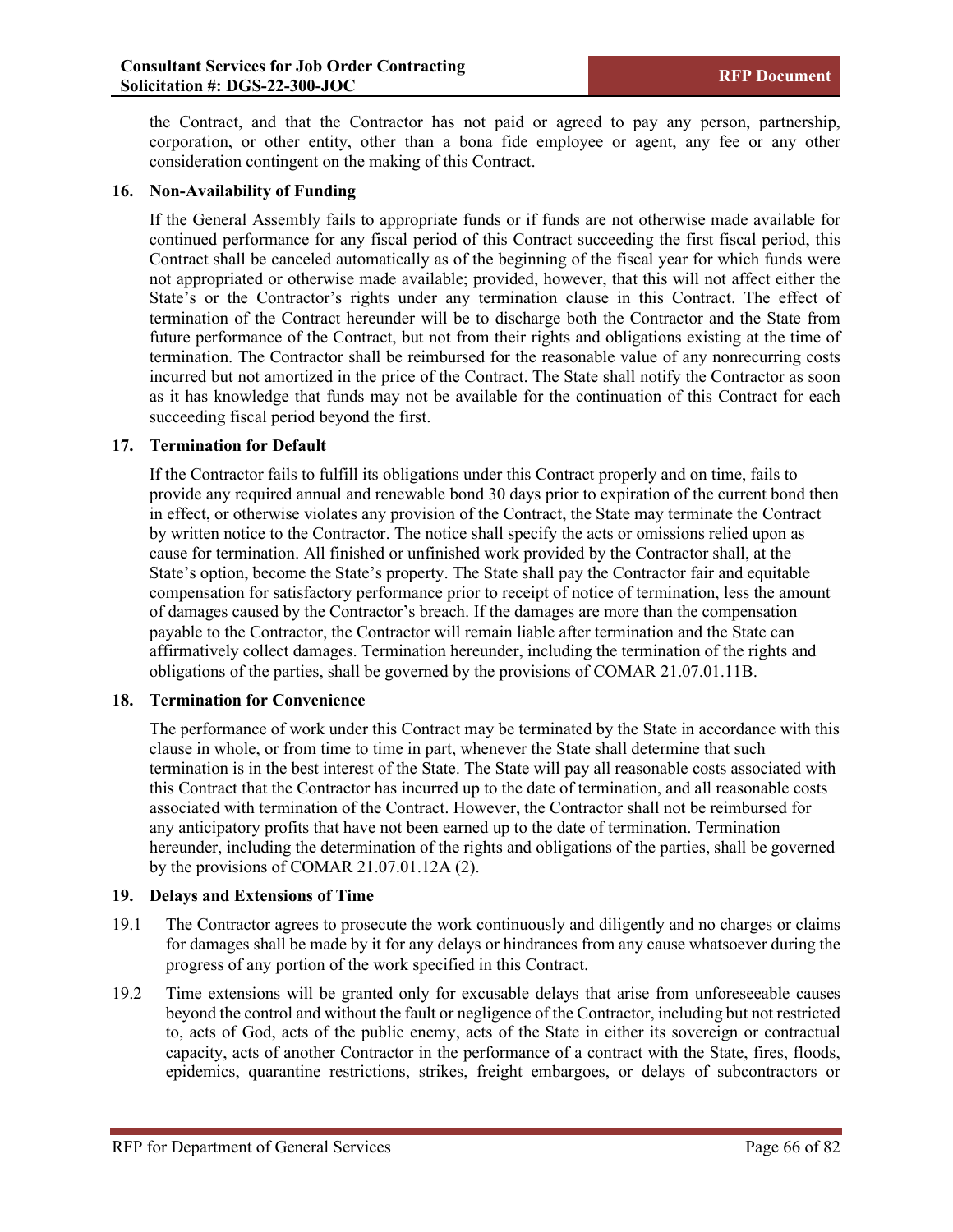suppliers arising from unforeseeable causes beyond the control and without the fault or negligence of either the Contractor or the subcontractors or suppliers.

#### **20. Suspension of Work**

The State unilaterally may order the Contractor in writing to suspend, delay, or interrupt all or any part of its performance for such period of time as the Procurement Officer may determine to be appropriate for the convenience of the State.

#### **21. Pre-Existing Regulations**

In accordance with the provisions of Section 11-206 of the State Finance and Procurement Article, Annotated Code of Maryland, the regulations set forth in Title 21 of the Code of Maryland Regulations (COMAR 21) in effect on the date of execution of this Contract are applicable to this Contract.

#### **22. Financial Disclosure**

The Contractor shall comply with the provisions of Section13-221 of the State Finance and Procurement Article of the Annotated Code of Maryland, which requires that every business that enters into contracts, leases, or other agreements with the State or its agencies during a calendar year under which the business is to receive in the aggregate, \$200,000 or more, shall within 30 days of the time when the aggregate value of these contracts, leases or other agreements reaches \$200,000, file with the Secretary of State of Maryland certain specified information to include disclosure of beneficial ownership of the business.

#### **23. Political Contribution Disclosure**

The Contractor shall comply with Election Law Article, Title 14, Annotated Code of Maryland, which requires that every person that enters into a procurement contract with the State, a county, or a municipal corporation, or other political subdivision of the State, during a calendar year in which the person receives a contract with a governmental entity in the amount of \$200,000 or more, shall file with the State Board of Elections statements disclosing: (a) any contributions made during the reporting period to a candidate for elective office in any primary or general election; and (b) the name of each candidate to whom one or more contributions in a cumulative amount of \$500 or more were made during the reporting period. The statement shall be filed with the State Board of Elections: (a) before execution of a contract by the State, a county, a municipal corporation, or other political subdivision of the State, and shall cover the 24 months prior to when a contract was awarded; and (b) if the contribution is made after the execution of a contract, then twice a year, throughout the contract term, on or before: (i) May 31, to cover the six  $(6)$  month period ending April 30; and (ii) November 30, to cover the six (6) month period ending October 31. Additional information is available on the State Board of Elections website: [http://www.elections.state.md.us/campaign\\_finance/index.html.](http://www.elections.state.md.us/campaign_finance/index.html)

#### **24. Retention of Records**

The Contractor and subcontractors shall retain and maintain all records and documents in any way relating to this Contract for (i) three (3) years after final payment by the State hereunder, or (ii) any applicable federal or State retention requirements (such as HIPAA) or condition of award, , whichever is longer, and shall make them available for inspection and audit by authorized representatives of the State, as designated by the Procurement Officer, at all reasonable times. The Contractor shall provide copies of all documents requested by the State, including, but not limited to itemized billing documentation containing the dates, hours spent and work performed by the Contractor and its subcontractors under the Contract. All records related in any way to the Contract are to be retained for the entire time provided under this section.

#### **25. Right to Audit**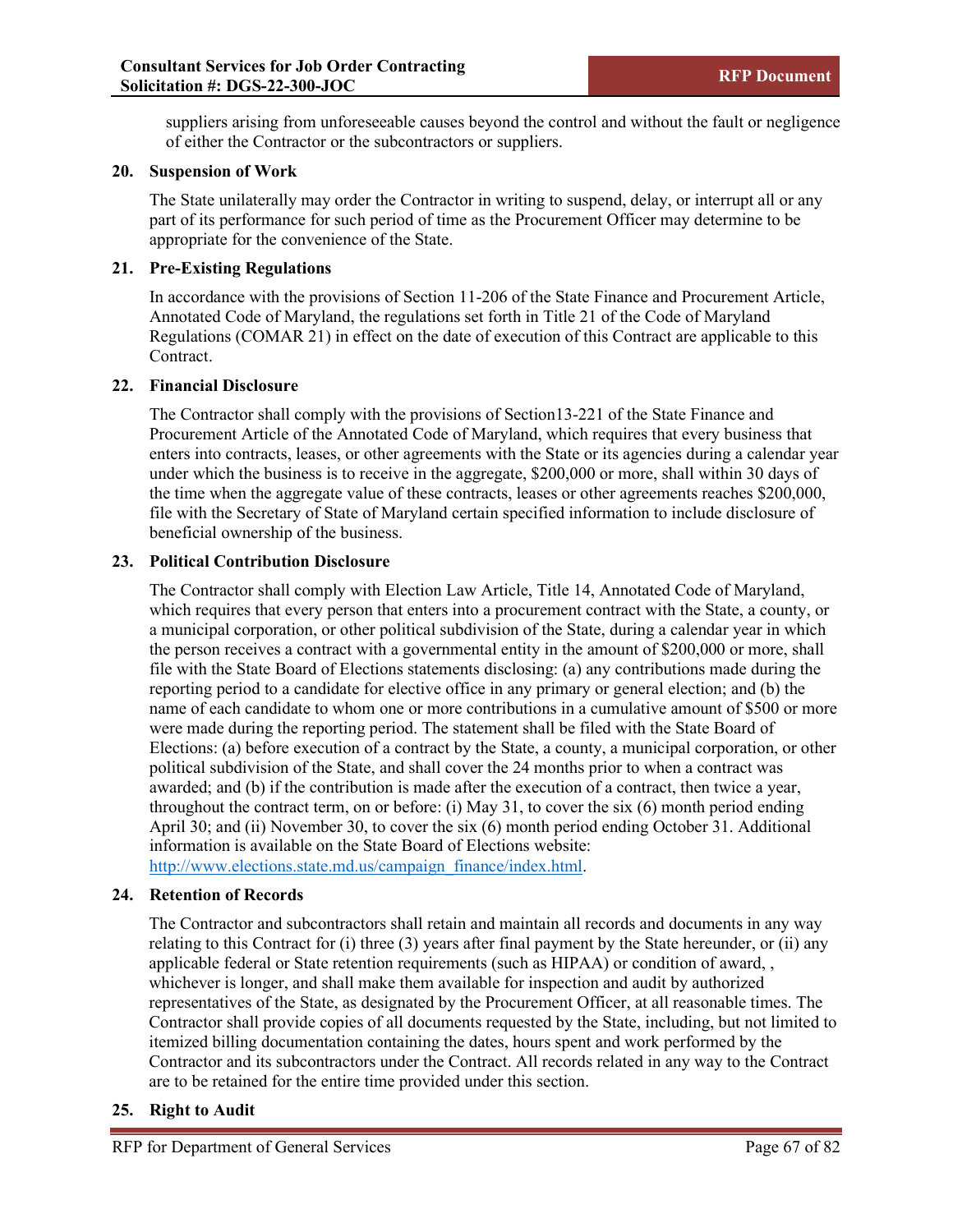- 25.1 The State reserves the right, at its sole discretion and at any time, to perform an audit of the Contractor's performance under this Contract. An audit is defined as a planned and documented independent activity performed by qualified personnel, including but not limited to State and federal auditors, to determine by investigation, examination, or evaluation of objective evidence from data, statements, records, operations and performance practices (financial or otherwise) the Contractor's compliance with the Contract, including but not limited to adequacy and compliance with established procedures and internal controls over the services performed pursuant to the Contract.
- 25.2 Upon three (3) Business Days' notice, the State shall be provided reasonable access to Contractor's records to perform any such audits. The Department may conduct these audits with any or all of its own internal resources or by securing the services of a third party accounting or audit firm, solely at the Department's election. The Department may copy any record related to the services performed pursuant to the Contract. The Contractor agrees to fully cooperate and assist in any audit conducted by or on behalf of the State, including, by way of example only, making records and employees available as, where, and to the extent requested by the State and by assisting the auditors in reconciling any audit variances. Contractor shall not be compensated for providing any such cooperation and assistance.
- 25.3 The right to audit shall include any of the Contractor's subcontractors including but not limited to any lower tier subcontractor(s). The Contractor shall ensure the Department has the right to audit such subcontractor(s).

#### **26. Compliance with Laws**

The Contractor hereby represents and warrants that:

- a. It is qualified to do business in the State and that it will take such action as, from time to time hereafter, may be necessary to remain so qualified;
- b. It is not in arrears with respect to the payment of any monies due and owing the State, or any department or unit thereof, including but not limited to the payment of taxes and employee benefits, and that it shall not become so in arrears during the Term;
- c. It shall comply with all federal, State and local laws, regulations, and ordinances applicable to its activities and obligations under this Contract; and
- d. It shall obtain, at its expense, all licenses, permits, insurance, and governmental approvals, if any, necessary to the performance of its obligations under this Contract.

#### **27. Cost and Price Certification**

- 27.1 The Contractor, by submitting cost or price information certifies that, to the best of its knowledge, the information submitted is accurate, complete, and current as of the date of its Proposal.
- 27.2 The price under this Contract and any change order or modification hereunder, including profit or fee, shall be adjusted to exclude any significant price increases occurring because the Contractor furnished cost or price information which, as of the date of its Proposal, was inaccurate, incomplete, or not current.

#### **28. Subcontracting; Assignment**

The Contractor may not subcontract any of its obligations under this Contract without obtaining the prior written approval of the Procurement Officer, nor may the Contractor assign this Contract or any of its rights or obligations hereunder, without the prior written approval of the Procurement Officer, each at the State's sole and absolute discretion; provided, however, that a Contractor may assign monies receivable under a contract after written notice to the State. Any subcontracts shall include such language as may be required in various clauses contained within this Contract, exhibits,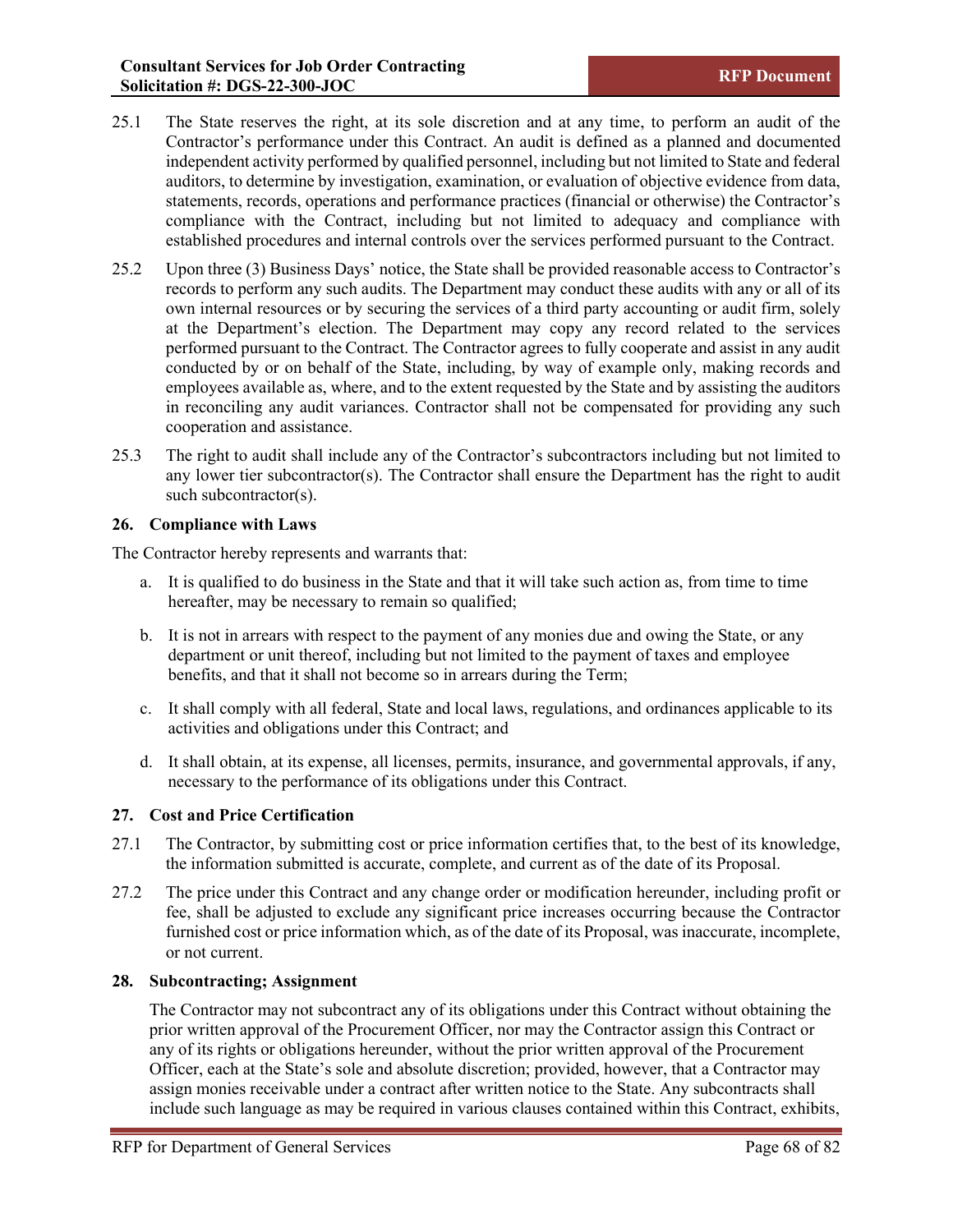and attachments. The Contract shall not be assigned until all approvals, documents, and affidavits are completed and properly registered. The State shall not be responsible for fulfillment of the Contractor's obligations to its subcontractors.

#### **29. Limitations of Liability**

- 29.1 Contractor shall be liable for any loss or damage to the State occasioned by the acts or omissions of Contractor, its subcontractors, agents or employees as follows:
	- (a) For infringement of patents, trademarks, trade secrets and copyrights as provided in **Section 7 "Patents, Copyrights, Intellectual Property"** of this Contract;
	- (b) Without limitation for damages for bodily injury (including death) and damage to real property and tangible personal property; and
	- (c) For all other claims, damages, loss, costs, expenses, suits or actions in any way related to this Contract and regardless of the basis on which the claim is made, Contractor's liability shall be unlimited.
	- (d) In no event shall the existence of a subcontract operate to release or reduce the liability of Contractor hereunder. For purposes of this Contract, Contractor agrees that all subcontractors shall be held to be agents of Contractor.
- 29.2 Contractor's indemnification obligations for Third party claims arising under Section 10 ("Indemnification") of this Contract are included in this limitation of liability only if the State is immune from liability. Contractor's indemnification liability for third party claims arising under Section 10 of this Contract shall be unlimited if the State is not immune from liability for claims arising under Section 10.
- 29.3. In no event shall the existence of a subcontract operate to release or reduce the liability of Contractor hereunder. For purposes of this Contract, Contractor agrees that it is responsible for performance of the services and compliance with the relevant obligations hereunder by its subcontractors.

#### **30. Commercial Nondiscrimination**

- 30.1 As a condition of entering into this Contract, Contractor represents and warrants that it will comply with the State's Commercial Nondiscrimination Policy, as described under Title 19 of the State Finance and Procurement Article of the Annotated Code of Maryland. As part of such compliance, Contractor may not discriminate on the basis of race, color, religion, ancestry, national origin, sex, age, marital status, sexual orientation, sexual identity, genetic information or an individual's refusal to submit to a genetic test or make available the results of a genetic test or on the basis of disability, or otherwise unlawful forms of discrimination in the solicitation, selection, hiring, or commercial treatment of subcontractors, vendors, suppliers, or commercial customers, nor shall Contractor retaliate against any person for reporting instances of such discrimination. Contractor shall provide equal opportunity for subcontractors, vendors, and suppliers to participate in all of its public sector and private sector subcontracting and supply opportunities, provided that this clause does not prohibit or limit lawful efforts to remedy the effects of marketplace discrimination that have occurred or are occurring in the marketplace. Contractor understands that a material violation of this clause shall be considered a material breach of this Contract and may result in termination of this Contract, disqualification of Contractor from participating in State contracts, or other sanctions. This clause is not enforceable by or for the benefit of, and creates no obligation to, any third party.
- 30.3 As a condition of entering into this Contract, upon the request of the Commission on Civil Rights, and only after the filing of a complaint against Contractor under Title 19 of the State Finance and Procurement Article of the Annotated Code of Maryland, as amended from time to time, Contractor agrees to provide within 60 days after the request a complete list of the names of all subcontractors, vendors, and suppliers that Contractor has used in the past four (4) years on any of its contracts that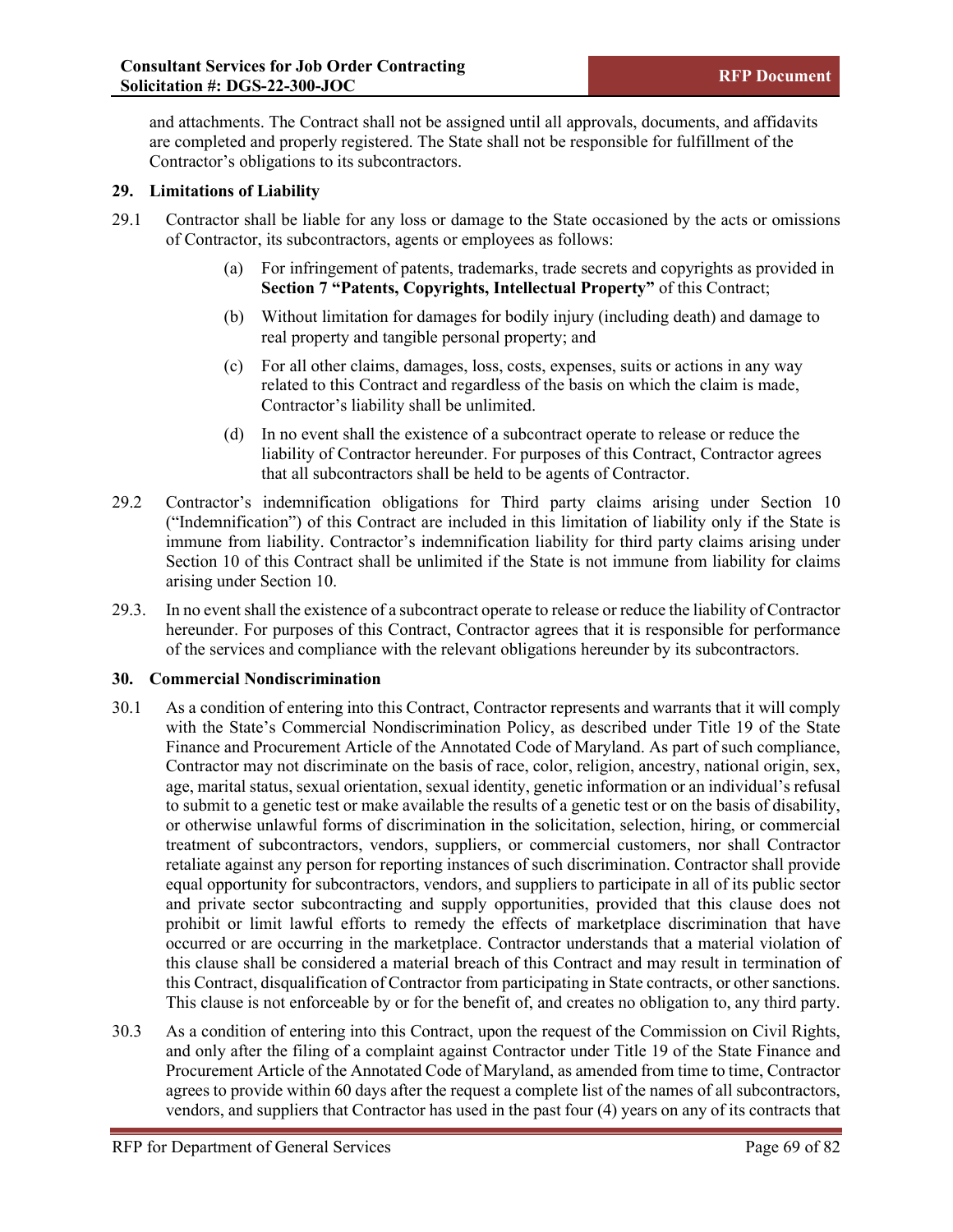were undertaken within the State of Maryland, including the total dollar amount paid by Contractor on each subcontract or supply contract. Contractor further agrees to cooperate in any investigation conducted by the State pursuant to the State Commercial Nondiscrimination Policy as set forth under Title 19 of the State Finance and Procurement Article of the Annotated Code of Maryland, and to provide any documents relevant to any investigation that are requested by the State. Contractor understands that violation of this clause is a material breach of this Contract and may result in Contract termination, disqualification by the State from participating in State contracts, and other sanctions.

30.4 The Contractor shall include the language from 30.1, or similar clause approved in writing by the Department, in all subcontracts.

#### **31. Prompt Pay Requirements**

- 31.1 If the Contractor withholds payment of an undisputed amount to its subcontractor, the Department, at its option and in its sole discretion, may take one or more of the following actions:
	- (a) Not process further payments to the Contractor until payment to the subcontractor is verified;
	- (b) Suspend all or some of the Contract work without affecting the completion date(s) for the Contract work;
	- (c) Pay or cause payment of the undisputed amount to the subcontractor from monies otherwise due or that may become due to the Contractor;
	- (d) Place a payment for an undisputed amount in an interest-bearing escrow account; or
	- (e) Take other or further actions as appropriate to resolve the withheld payment.
- 31.2 An "undisputed amount" means an amount owed by the Contractor to a subcontractor for which there is no good faith dispute. Such "undisputed amounts" include, without limitation: (a) retainage which had been withheld and is, by the terms of the agreement between the Contractor and subcontractor, due to be distributed to the subcontractor; and (b) an amount withheld because of issues arising out of an agreement or occurrence unrelated to the agreement under which the amount is withheld.
- 31.3 An act, failure to act, or decision of a Procurement Officer or a representative of the Department concerning a withheld payment between the Contractor and a subcontractor under this **Section 31**, may not:
	- (a) Affect the rights of the contracting parties under any other provision of law;
	- (b) Be used as evidence on the merits of a dispute between the Department and the Contractor in any other proceeding; or
	- (c) Result in liability against or prejudice the rights of the Department.
- 31.4 The remedies enumerated above are in addition to those provided under COMAR 21.11.03.13 with respect to subcontractors that have contracted pursuant to the MBE program.
- 31.5 To ensure compliance with certified MBE subcontract participation goals, the Department may, consistent with COMAR 21.11.03.13, take the following measures:
	- (a) Verify that the certified MBEs listed in the MBE participation schedule actually are performing work and receiving compensation as set forth in the MBE participation schedule. This verification may include, as appropriate:
		- i. Inspecting any relevant records of the Contractor;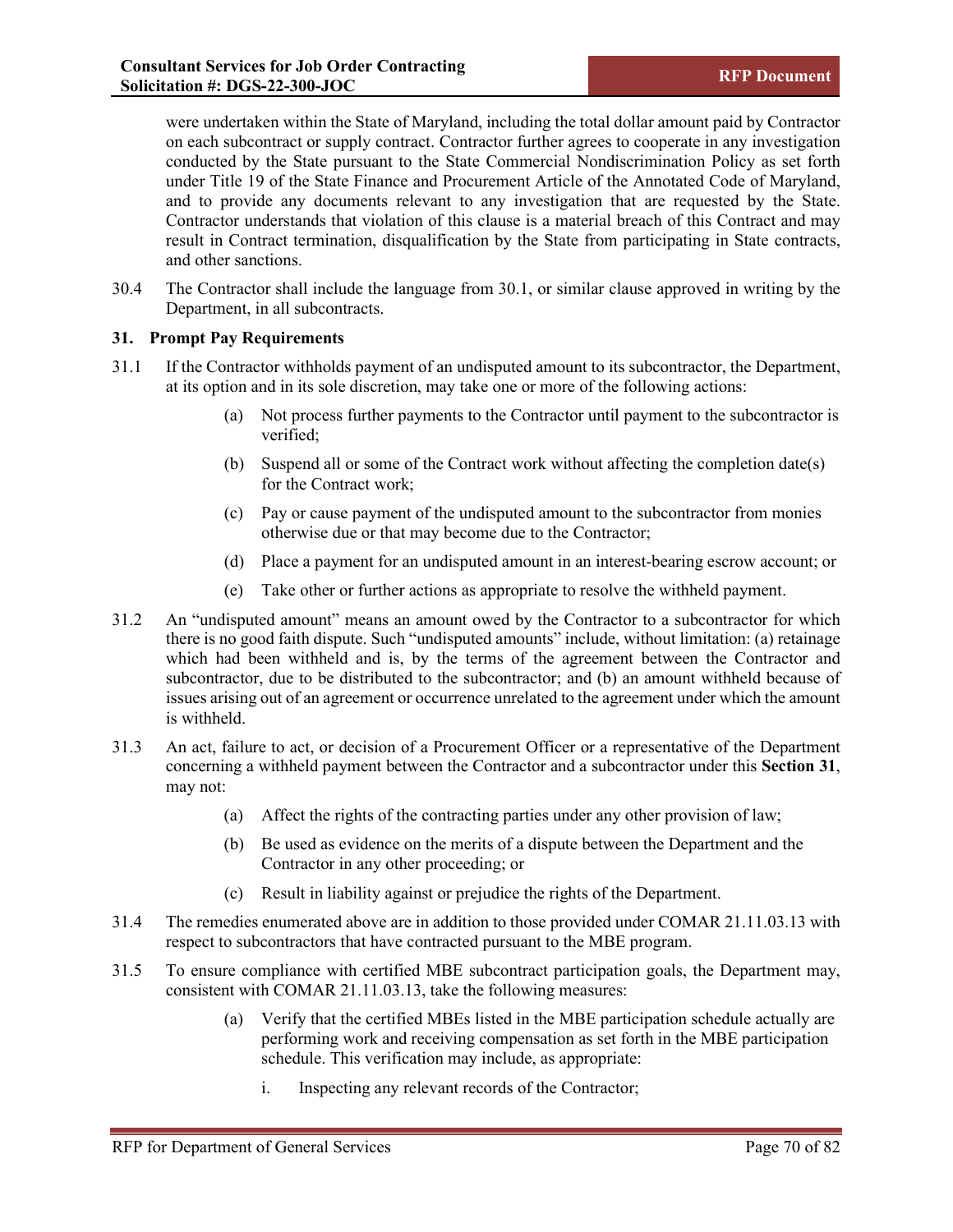- ii. Inspecting the jobsite; and
- iii. Interviewing subcontractors and workers.

Verification shall include a review of:

- i. The Contractor's monthly report listing unpaid invoices over thirty (30) days old from certified MBE subcontractors and the reason for nonpayment; and
- ii. The monthly report of each certified MBE subcontractor, which lists payments received from the Contractor in the preceding thirty (30) days and invoices for which the subcontractor has not been paid.
- (b) If the Department determines that the Contractor is not in compliance with certified MBE participation goals, then the Department will notify the Contractor in writing of its findings, and will require the Contractor to take appropriate corrective action. Corrective action may include, but is not limited to, requiring the Contractor to compensate the MBE for work performed as set forth in the MBE participation schedule.
- (c) If the Department determines that the Contractor is in material noncompliance with MBE Contract provisions and refuses or fails to take the corrective action that the Department requires, then the Department may:
	- i. Terminate the Contract;
	- ii. Refer the matter to the Office of the Attorney General for appropriate action; or
	- iii. Initiate any other specific remedy identified by the Contract, including the contractual remedies required by any applicable laws, regulations, and directives regarding the payment of undisputed amounts.
- (d) Upon completion of the Contract, but before final payment or release of retainage or both, the Contractor shall submit a final report, in affidavit form under the penalty of perjury, of all payments made to, or withheld from, MBE subcontractors.

#### **32. Living Wage**

If a Contractor subject to the Living Wage law fails to submit all records required under COMAR 21.11.10.05 to the Commissioner of Labor and Industry at the Department of Labor, Licensing and Regulation, the Department may withhold payment of any invoice or retainage. The Department may require certification from the Commissioner on a quarterly basis that such records were properly submitted.

#### **33. Use of Estimated Quantities**

Unless specifically indicated otherwise in the State's solicitation or other controlling documents related to the Scope of Work, any sample amounts provided are estimates only and the Department does not guarantee a minimum or maximum number of units or usage in the performance of this Contract.

#### **34. Risk of Loss; Transfer of Title**

Risk of loss for conforming supplies, equipment, materials and Deliverables furnished to the State hereunder shall remain with the Contractor until such supplies, equipment, materials and Deliverables are received and accepted by the State, following which, title shall pass to the State.

#### **35. Effect of Contractor Bankruptcy**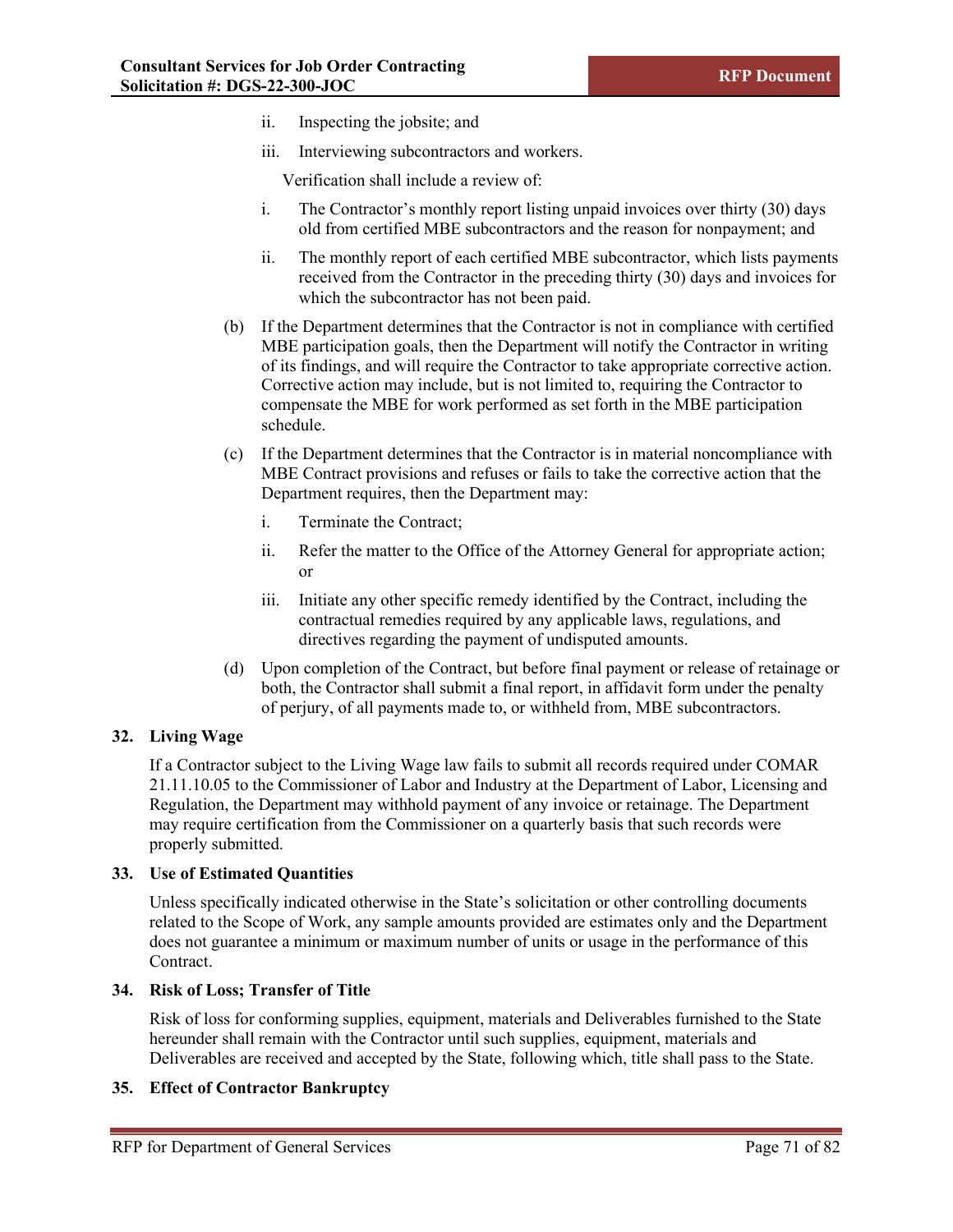All rights and licenses granted by the Contractor under this Contract are and shall be deemed to be rights and licenses to "intellectual property," and the subject matter of this Contract, including services, is and shall be deemed to be "embodiments of intellectual property" for purposes of and as such terms are used and interpreted under  $\S 365(n)$  of the United States Bankruptcy Code ("Code") (11 U.S.C. § 365(n) (2010)). The State has the right to exercise all rights and elections under the Code and all other applicable bankruptcy, insolvency and similar laws with respect to this Contract (including all executory statement of works). Without limiting the generality of the foregoing, if the Contractor or its estate becomes subject to any bankruptcy or similar proceeding: (a) subject to the State's rights of election, all rights and licenses granted to the State under this Contract shall continue subject to the respective terms and conditions of this Contract; and (b) the State shall be entitled to a complete duplicate of (or complete access to, as appropriate) all such intellectual property and embodiments of intellectual property, and the same, if not already in the State's possession, shall be promptly delivered to the State, unless the Contractor elects to and does in fact continue to perform all of its obligations under this Contract.

#### **36. Miscellaneous**

- 36.1 Any provision of this Contract which contemplates performance or observance subsequent to any termination or expiration of this Contract shall survive termination or expiration of this Contract and continue in full force and effect.
- 36.2 If any term contained in this Contract is held or finally determined to be invalid, illegal, or unenforceable in any respect, in whole or in part, such term shall be severed from this Contract, and the remaining terms contained herein shall continue in full force and effect, and shall in no way be affected, prejudiced, or disturbed thereby.
- 36.3 The headings of the sections contained in this Contract are for convenience only and shall not be deemed to control or affect the meaning or construction of any provision of this Contract.
- 36.4 This Contract may be executed in any number of counterparts, each of which shall be deemed an original, and all of which together shall constitute one and the same instrument. Signatures provided by facsimile or other electronic means, e,g, and not by way of limitation, in Adobe .PDF sent by electronic mail, shall be deemed to be original signatures.

#### **37. Contract Monitor and Procurement Officer**

- 37.1 The State representative for this Contract who is primarily responsible for Contract administration functions, including issuing written direction, invoice approval, monitoring this Contract to ensure compliance with the terms and conditions of the Contract, monitoring MBE and VSBE compliance, and achieving completion of the Contract on budget, on time, and within scope. The Contract Monitor may authorize in writing one or more State representatives to act on behalf of the Contract Monitor in the performance of the Contract Monitor's responsibilities. The Department may change the Contract Monitor at any time by written notice to the Contractor.
- 37.2 The Procurement Officer has responsibilities as detailed in the Contract, and is the only State representative who can authorize changes to the Contract. The Department may change the Procurement Officer at any time by written notice to the Contractor.

#### **38. Notices**

All notices hereunder shall be in writing and either delivered personally or sent by certified or registered mail, postage prepaid, as follows:

If to the State:

<<contractMonitorName>>

<<contractManagerAddress>>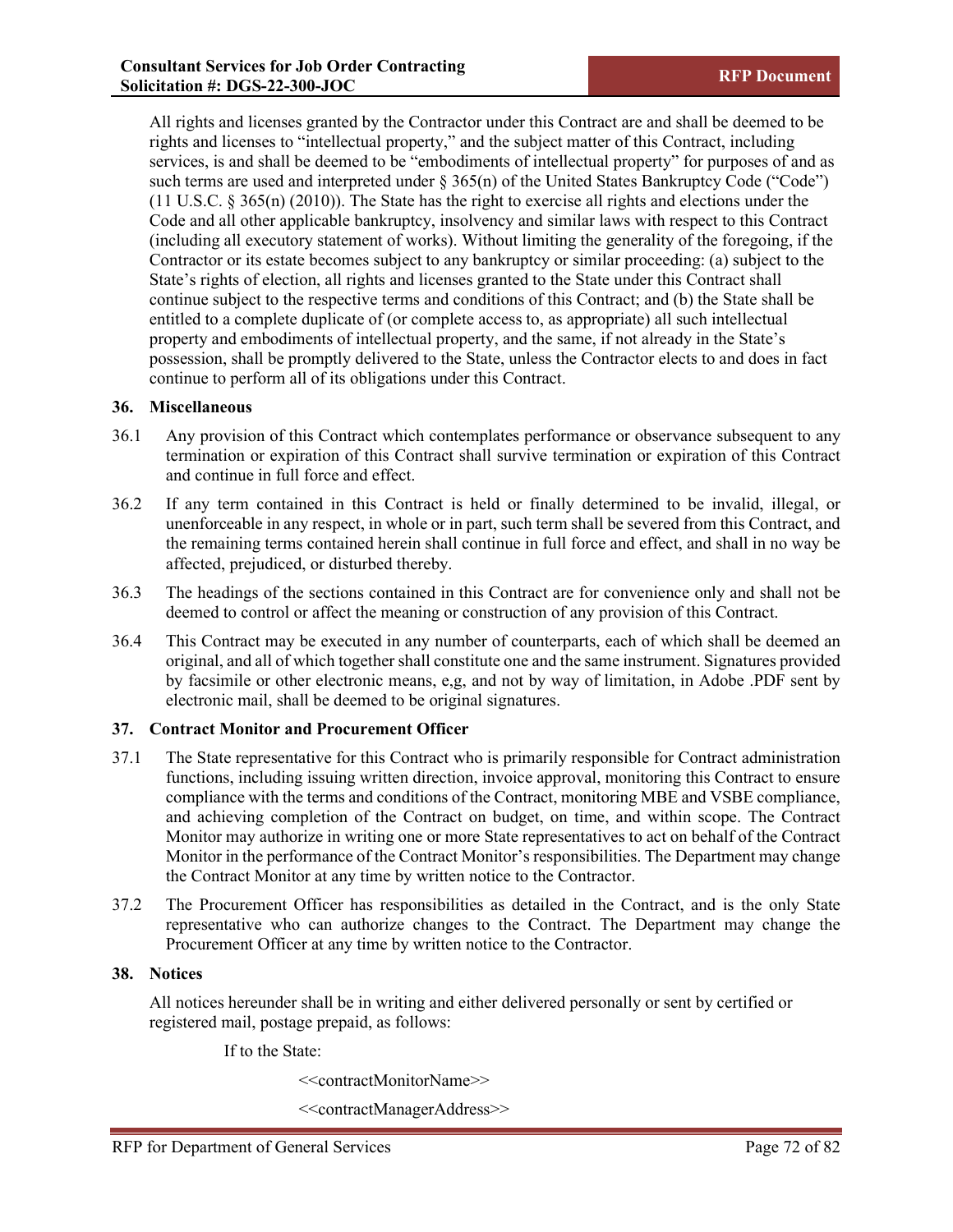Phone Number: <<<oontractManagerPhoneNumber>>

E-Mail: <<contractManagere-mail>>

With a copy to:

Michael Cavanaugh

Department of General Services (DGS)

E-Mail: [Michael.Cavanaugh@Maryland.gov](mailto:Michael.Cavanaugh@Maryland.gov) 

If to the Contractor:

(Contractor's Name)

(Contractor's primary address)

Attn:

[[Delete the following if a parent company guarantee is inapplicable:]]

Parent Company Guarantor

Contact: \_\_\_\_\_\_\_\_\_\_\_\_\_\_\_\_\_\_\_\_\_\_\_\_\_\_\_\_\_\_\_

Attn:

#### **<<39.>> Parent Company Guarantee (If applicable)**

If a Contractor intends to rely on its Parent Company in some manner while performing on the State Contract, the following clause should be included and completed for the Contractor's Parent Company to guarantee performance of the Contractor. The guarantor/Contractor's Parent Company should be named as a party and signatory to the Contract and should be in good standing with SDAT.

(Corporate name of Contractor's Parent Company) hereby guarantees absolutely the full, prompt, and complete performance by (Contractor) of all the terms, conditions and obligations contained in this Contract, as it may be amended from time to time, including any and all exhibits that are now or may become incorporated hereunto, and other obligations of every nature and kind that now or may in the future arise out of or in connection with this Contract, including any and all financial commitments, obligations, and liabilities. (Corporate name of Contractor's Parent Company) may not transfer this absolute guaranty to any other person or entity without the prior express written approval of the State, which approval the State may grant, withhold, or qualify in its sole and absolute subjective discretion. (Corporate name of Contractor's Parent Company) further agrees that if the State brings any claim, action, lawsuit or proceeding against (Contractor), (Corporate name of Contractor's Parent Company) may be named as a party, in its capacity as Absolute Guarantor.

#### **<<40.>> Compliance with federal Health Insurance Portability and Accountability Act (HIPAA) and State Confidentiality Law**

HIPAA clauses do not apply to this Contract.

#### **<<41.>> Hiring Agreement**

<<41.>>1 The Contractor agrees to execute and comply with the enclosed Maryland Department of Human Services (DHS) Hiring Agreement (Attachment O). The Hiring Agreement is to be executed by the Offeror and delivered to the Procurement Officer within ten (10) Business Days following receipt of notice by the Offeror that it is being recommended for Contract award. The Hiring Agreement will become effective concurrently with the award of the Contract.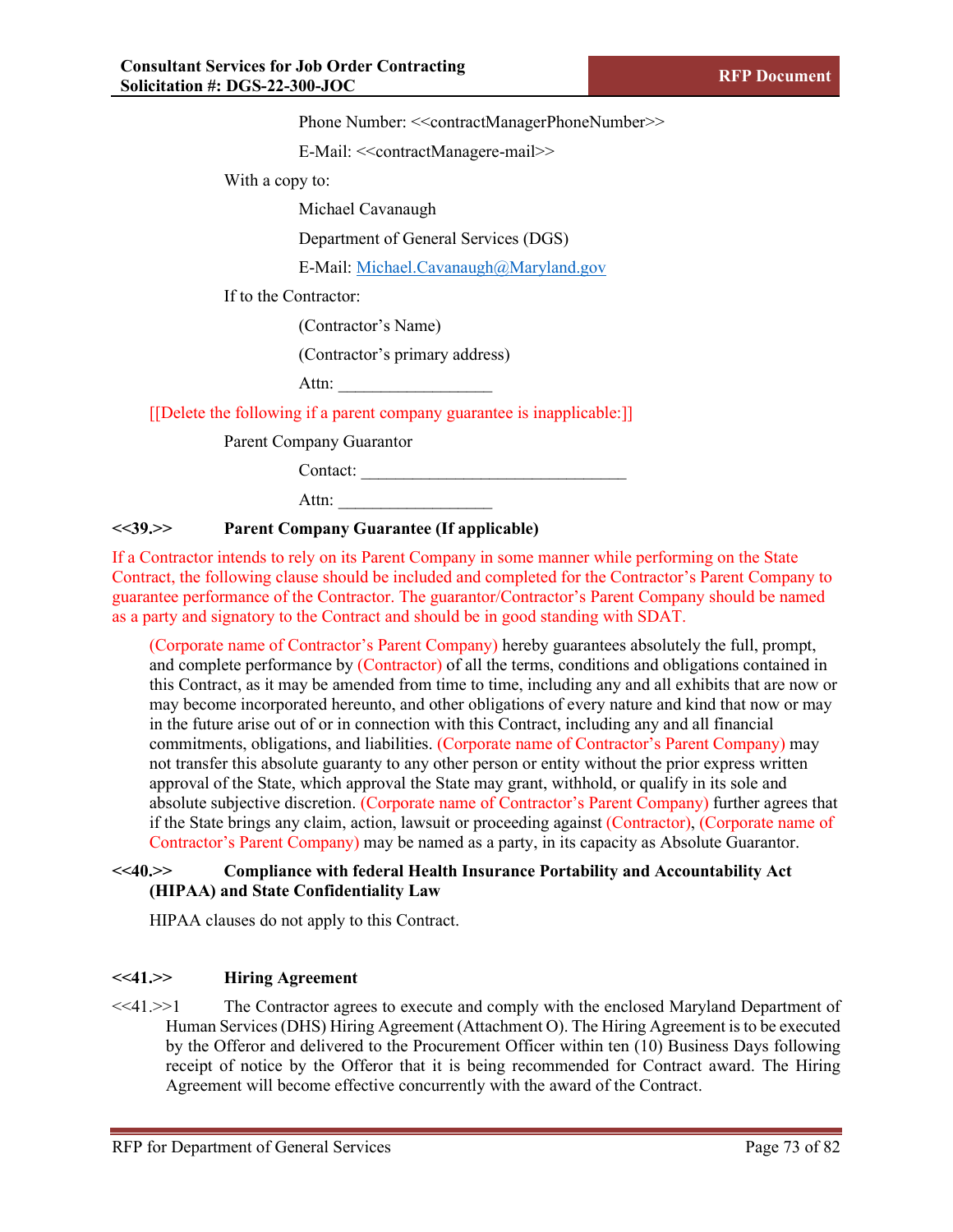<<41.>>2 The Hiring Agreement provides that the Contractor and DHS will work cooperatively to promote hiring by the Contractor of qualified individuals for job openings resulting from this procurement, in accordance with Md. Code Ann., State Finance and Procurement Article §13-224.

SIGNATURES ON NEXT PAGE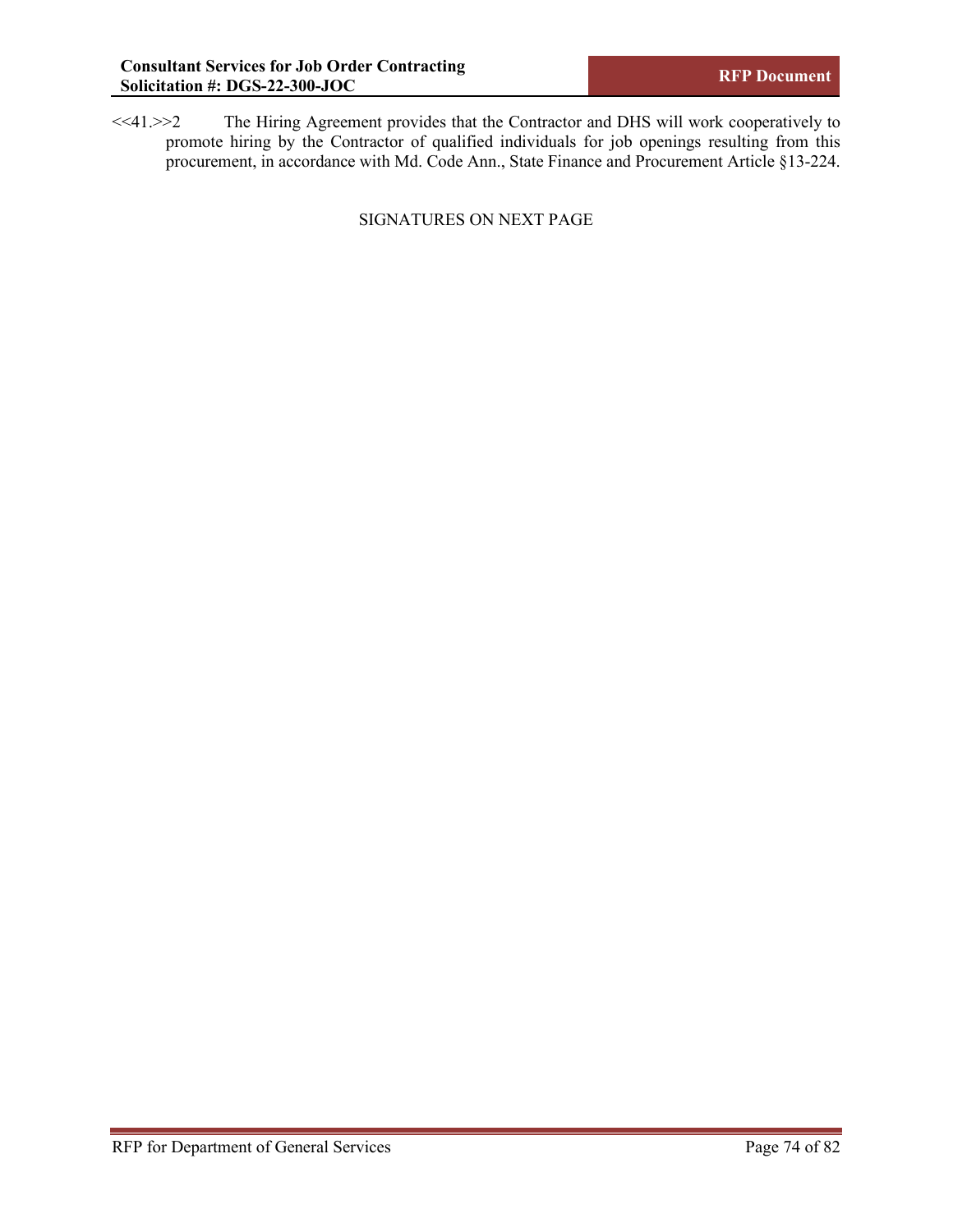IN WITNESS THEREOF, the parties have executed this Contract as of the date hereinabove set forth.

| Contractor                                           | State of Maryland                                             |
|------------------------------------------------------|---------------------------------------------------------------|
|                                                      | Department of General Services (DGS)                          |
|                                                      |                                                               |
| By:                                                  | By: < <agencycontractsigner>&gt;,</agencycontractsigner>      |
|                                                      | < <agencycontractsignertitle>&gt;</agencycontractsignertitle> |
|                                                      |                                                               |
| Date                                                 |                                                               |
|                                                      |                                                               |
| PARENT COMPANY (GUARANTOR) (if                       | By:                                                           |
| applicable)                                          |                                                               |
|                                                      |                                                               |
| By:                                                  | Date                                                          |
|                                                      |                                                               |
| Date                                                 |                                                               |
| Approved for form and legal sufficiency              |                                                               |
| this $\_\_\_$ day of $\_\_\_\_\_$ , 20 $\_\_\_\_\$ . |                                                               |
| <b>Assistant Attorney General</b>                    |                                                               |
|                                                      |                                                               |
|                                                      |                                                               |
| APPROVED BY BPW:                                     |                                                               |
| (BPW Item #)<br>(Date)                               |                                                               |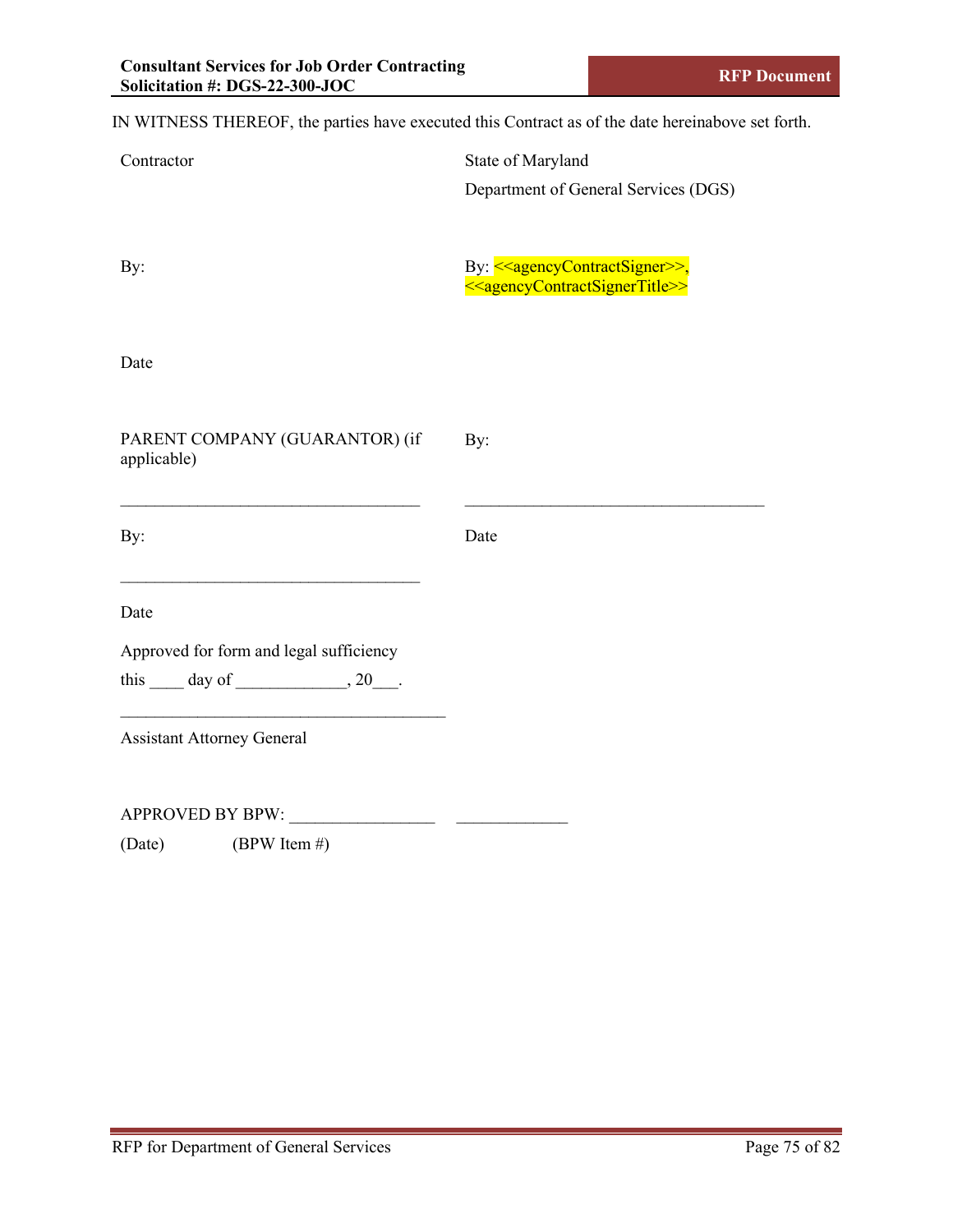# **Attachment N. Contract Affidavit**

See link at [https://procurement.maryland.gov/wp-content/uploads/sites/12/2020/03/Attachment-](https://procurement.maryland.gov/wp-content/uploads/sites/12/2020/03/Attachment-N-Affidavit.pdf)[N-Affidavit.pdf](https://procurement.maryland.gov/wp-content/uploads/sites/12/2020/03/Attachment-N-Affidavit.pdf)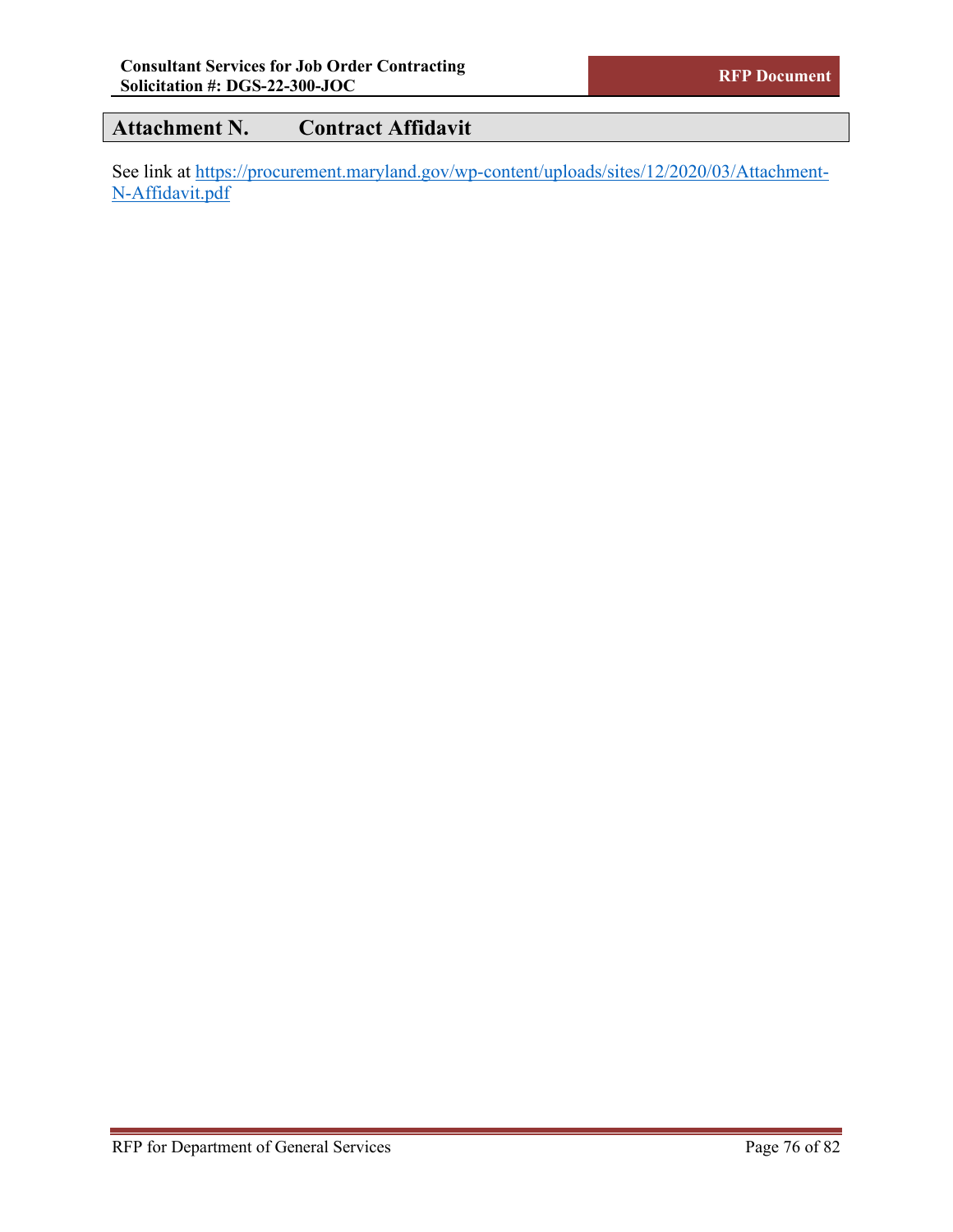### **Attachment O. DHS Hiring Agreement**

See link at [http://procurement.maryland.gov/wp-content/uploads/sites/12/2018/04/Attachment-](http://procurement.maryland.gov/wp-content/uploads/sites/12/2018/04/Attachment-O-DHSHiringAgreement.pdf)[O-DHSHiringAgreement.pdf.](http://procurement.maryland.gov/wp-content/uploads/sites/12/2018/04/Attachment-O-DHSHiringAgreement.pdf)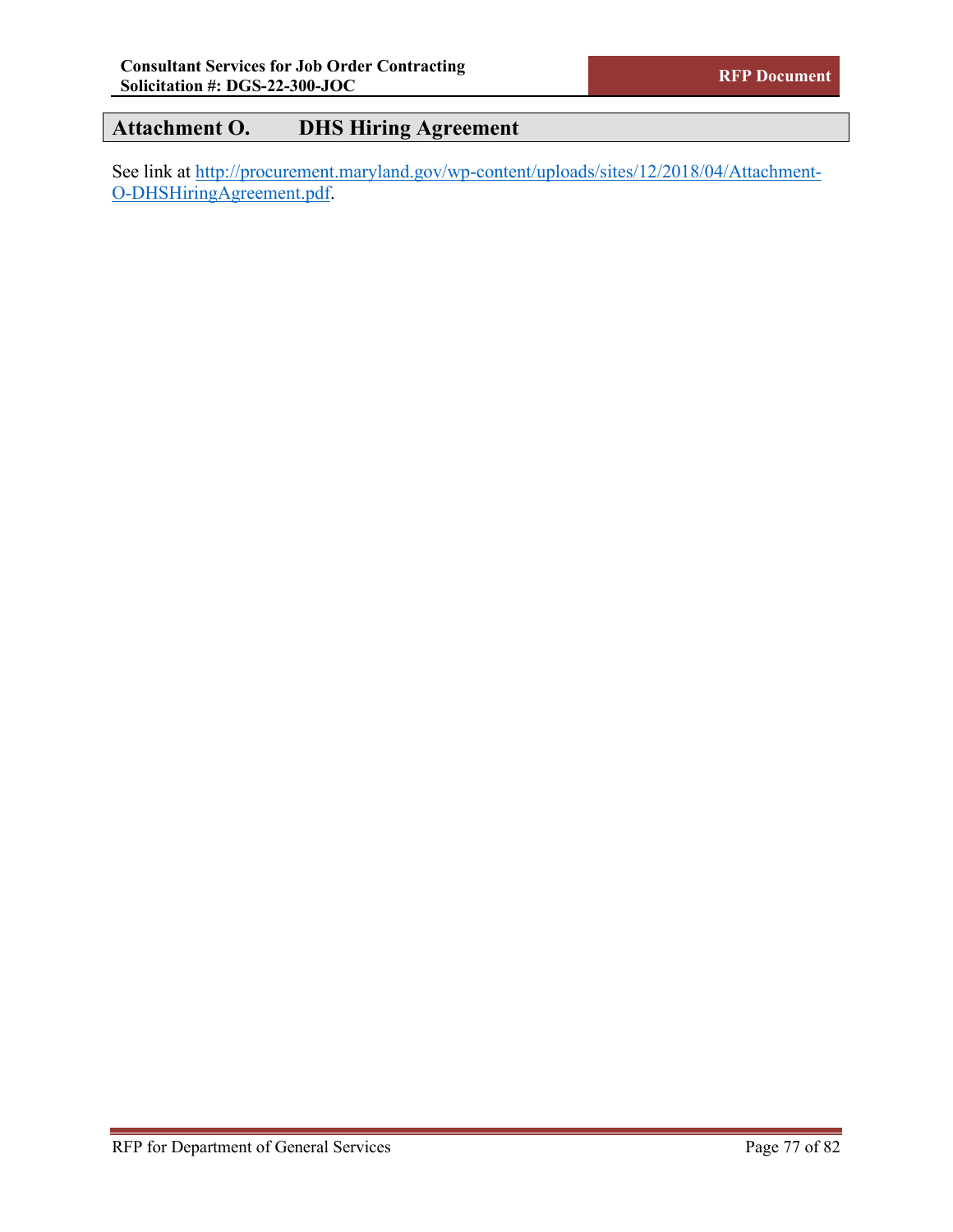### **Appendix 1. – Abbreviations and Definitions**

For purposes of this RFP, the following abbreviations or terms have the meanings indicated below:

- A. Acceptable Use Policy (AUP) A written policy documenting constraints and practices that a user must agree to in order to access a private network or the Internet.
- B. Access The ability or the means necessary to read, write, modify, or communicate data/information or otherwise use any information system resource.
- C. Application Program Interface (API) Code that allows two software programs to communicate with each other.
- D. Business  $Day(s)$  The official working days of the week to include Monday through Friday. Official working days excluding State Holidays (see definition of "Normal State Business Hours" below).
- E. COMAR Code of Maryland Regulations available on-line at [http://www.dsd.state.md.us/COMAR/ComarHome.html.](http://www.dsd.state.md.us/COMAR/ComarHome.html)
- F. Contract The Contract awarded to the successful Offeror pursuant to this RFP. The Contract will be in the form of **Attachment M**.
- G. Contract Monitor The State representative for this Contract who is primarily responsible for Contract administration functions, including issuing written direction, invoice approval, monitoring this Contract to ensure compliance with the terms and conditions of the Contract, monitoring MBE and VSBE compliance, and achieving completion of the Contract on budget, on time, and within scope. The Contract Monitor may authorize in writing one or more State representatives to act on behalf of the Contract Monitor in the performance of the Contract Monitor's responsibilities. The Department may change the Contract Monitor at any time by written notice to the Contractor.
- H. Contractor The selected Offeror that is awarded a Contract by the State.
- I. Contractor Personnel Employees and agents and subcontractor employees and agents performing work at the direction of the Contractor under the terms of the Contract awarded from this RFP.
- J. Data Breach The unauthorized acquisition, use, modification or disclosure of State data, or other Sensitive Data.
- K. Department of General Services ("DGS" or the "Department").
- L. eMMA eMaryland Marketplace Advantage (see RFP **Section 4.2**).
- M. Enterprise License Agreement (ELA) An agreement to license the entire population of an entity (employees, on-site contractors, off-site contractors) accessing a software or service for a specified period of time for a specified value.
- N. Information System A discrete set of information resources organized for the collection, processing, maintenance, use, sharing, dissemination, or disposition of information.
- O. Information Technology  $(IT) All electronic information-processing hardware and software,$ including: (a) maintenance; (b) telecommunications; and (c) associated consulting services.
- P. Key Personnel All Contractor Personnel identified in the solicitation as such that are essential to the work being performed under the Contract. See RFP **Sections 3.10**.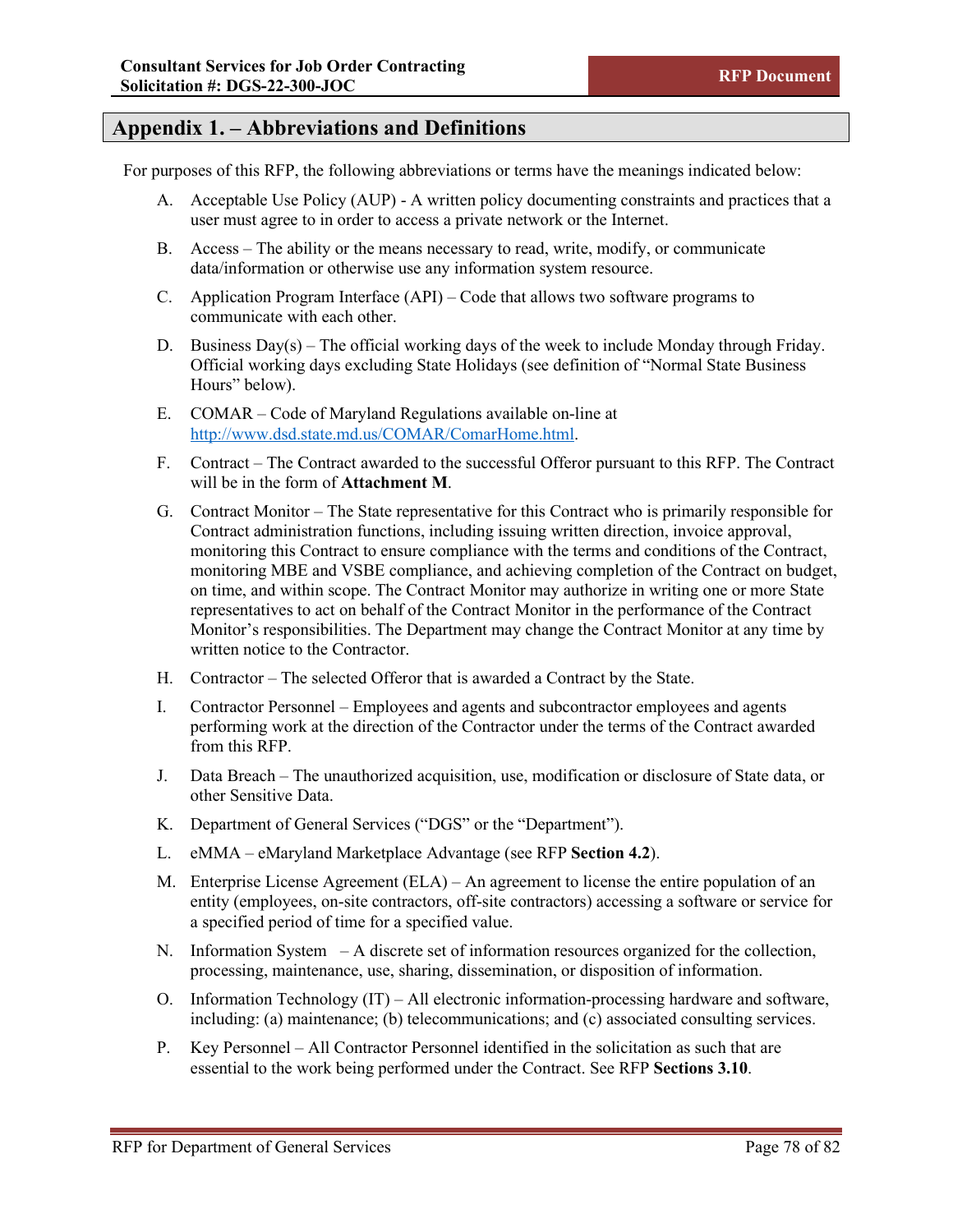- Q. Local Time Time in the Eastern Time Zone as observed by the State of Maryland. Unless otherwise specified, all stated times shall be Local Time, even if not expressly designated as such.
- R. Minority Business Enterprise (MBE) Any legal entity certified as defined at COMAR 21.01.02.01B (54) which is certified by the Maryland Department of Transportation under COMAR 21.11.03.
- S. Normal State Business Hours Normal State business hours are 8:00 a.m. 5:00 p.m. Monday through Friday except State Holidays, which can be found at: www.dbm.maryland.gov – keyword: State Holidays.
- T. Notice to Proceed (NTP) A written notice from the Procurement Officer that work under the Contract, project, Task Order or Work Order (as applicable) is to begin as of a specified date. The NTP Date is the start date of work under the Contract, project, Task Order or Work Order. Additional NTPs may be issued by either the Procurement Officer or the Contract Monitor regarding the start date for any service included within this solicitation with a delayed or nonspecified implementation date.
- U. NTP Date The date specified in a NTP for work on Contract, project, Task Order or Work Order to begin.
- V. Offeror An entity that submits a Proposal in response to this RFP.
- W. Personally Identifiable Information (PII) Any information about an individual maintained by the State, including (1) any information that can be used to distinguish or trace an individual identity, such as name, social security number, date and place of birth, mother's maiden name, or biometric records; and (2) any other information that is linked or linkable to an individual, such as medical, educational, financial, and employment information.
- X. Procurement Officer Prior to the award of any Contract, the sole point of contact in the State for purposes of this solicitation. After Contract award, the Procurement Officer has responsibilities as detailed in the Contract (**Attachment M**), and is the only State representative who can authorize changes to the Contract. The Department may change the Procurement Officer at any time by written notice to the Contractor.
- Y. Proposal As appropriate, either or both of the Offeror's Technical or Financial Proposal.
- Z. Protected Health Information (PHI) Information that relates to the past, present, or future physical or mental health or condition of an individual; the provision of health care to an individual; or the past, present, or future payment for the provision of health care to an individual; and (i) that identifies the individual; or (ii) with respect to which there is a reasonable basis to believe the information can be used to identify the individual.
- AA. Request for Proposals (RFP) This Request for Proposals issued by the Department of General Services (Department), with the Solicitation Number and date of issuance indicated in the Key Information Summary Sheet, including any amendments thereto.
- BB. Security Incident  $-A$  violation or imminent threat of violation of computer security policies, Security Measures, acceptable use policies, or standard security practices. "Imminent threat of violation" is a situation in which the organization has a factual basis for believing that a specific incident is about to occur.
- CC. Security or Security Measures The technology, policy and procedures that a) protects and b) controls access to networks, systems, and data.
- DD. Sensitive Data Means PII;PHI; other proprietary or confidential data as defined by the State, including but not limited to "personal information" under Md. Code Ann., Commercial Law §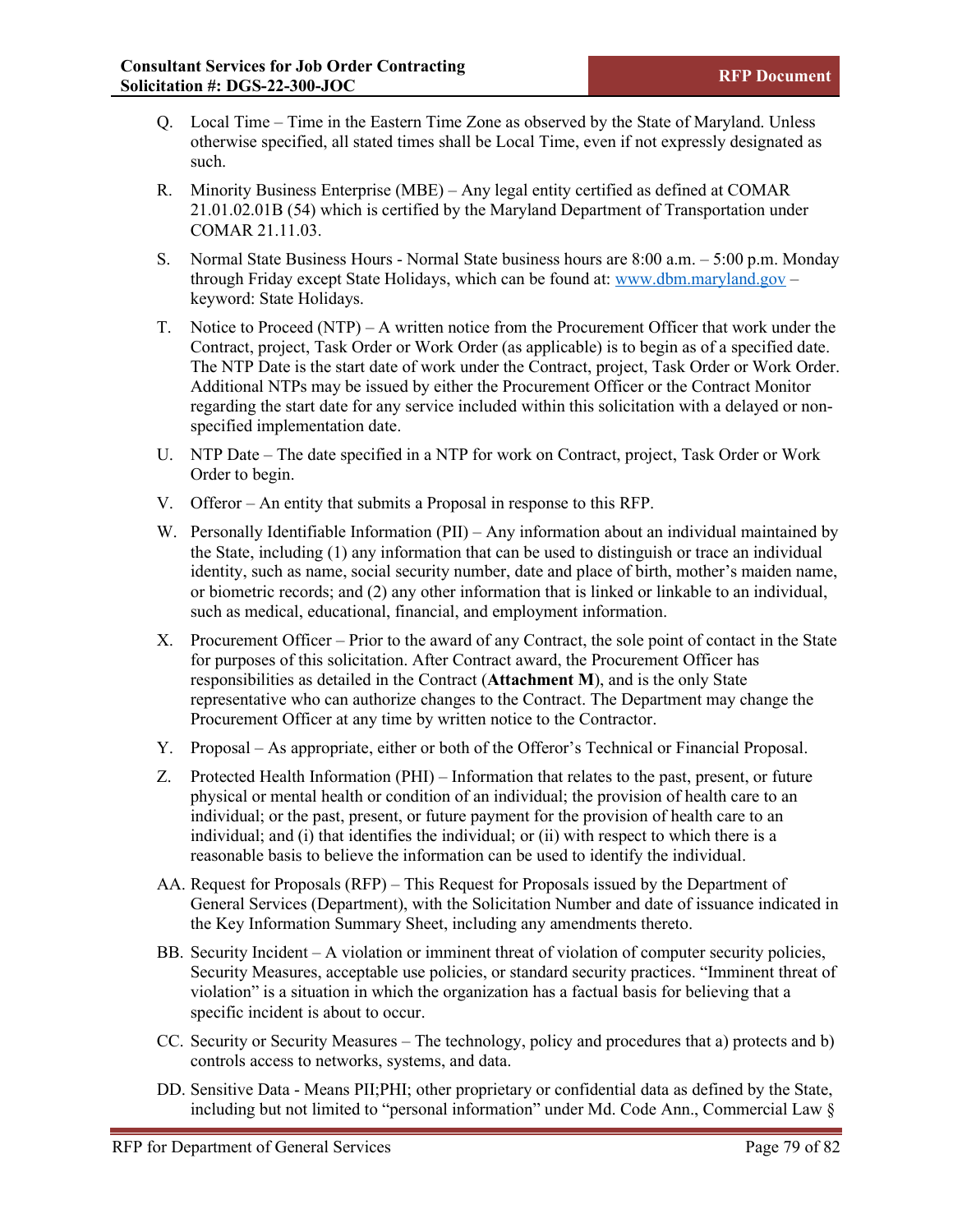14-3501(e) and Md. Code Ann., St. Govt. § 10-1301(c) and information not subject to disclosure under the Public Information Act, Title 4 of the General Provisions Article; and information about an individual that (1) can be used to distinguish or trace an individual's identity, such as name, social security number, date and place of birth, mother's maiden name, or biometric records; or (2) is linked or linkable to an individual, such as medical, educational, financial, and employment information.

- EE. Service Level Agreement (SLA) Commitment by the Contractor to the Department that defines the performance standards the Contractor is obligated to meet.
- FF. SLA Activation Date The date on which SLA charges commence under this Contract, which may include, but to, the date of (a) completion of Transition in, (b) a delivery, or (c) releases of work.
- GG. Software The object code version of computer programs licensed pursuant to this Contract. Embedded code, firmware, internal code, microcode, and any other term referring to software that is necessary for proper operation is included in this definition of Software. Software includes all prior, current, and future versions of the Software and all maintenance updates and error corrections. Software also includes any upgrades, updates, bug fixes or modified versions or backup copies of the Software licensed to the State by Contractor or an authorized distributor.
- HH. Software as a Service (SaaS) A software licensing and delivery model in which software is licensed on a subscription basis and is centrally hosted. For the purposes of this RFP, the terms SaaS and PaaS are considered synonymous and the term SaaS will be used throughout this document.
- II. Solution All Software, deliverables, services and activities necessary to fully provide and support the RFP scope of work. This definition of Solution includes all System Documentation developed as a result of this Contract. Also included are all Upgrades, patches, break/fix activities, enhancements and general maintenance and support of the Solution and its infrastructure.
- JJ. State The State of Maryland.
- KK. Source Code Executable instructions for Software in its high level, human readable form which are in turn interpreted, parsed and/or compiled to be executed as part of a computing system.
- LL. System Availability The period of time the Solution works as required excluding nonoperational periods associated with planned maintenance.
- MM. System Documentation Those materials necessary to wholly reproduce and fully operate the most current deployed version of the Solution in a manner equivalent to the original Solution including, but not limited to:
	- 1) Source Code: This includes source code created by the Contractor or subcontractor(s) and source code that is leveraged or extended by the Contractor for use in the Contract;
	- 2) All associated rules, reports, forms, templates, scripts, data dictionaries and database functionality;
	- 3) All associated configuration file details needed to duplicate the run time environment as deployed in the current deployed version of the system;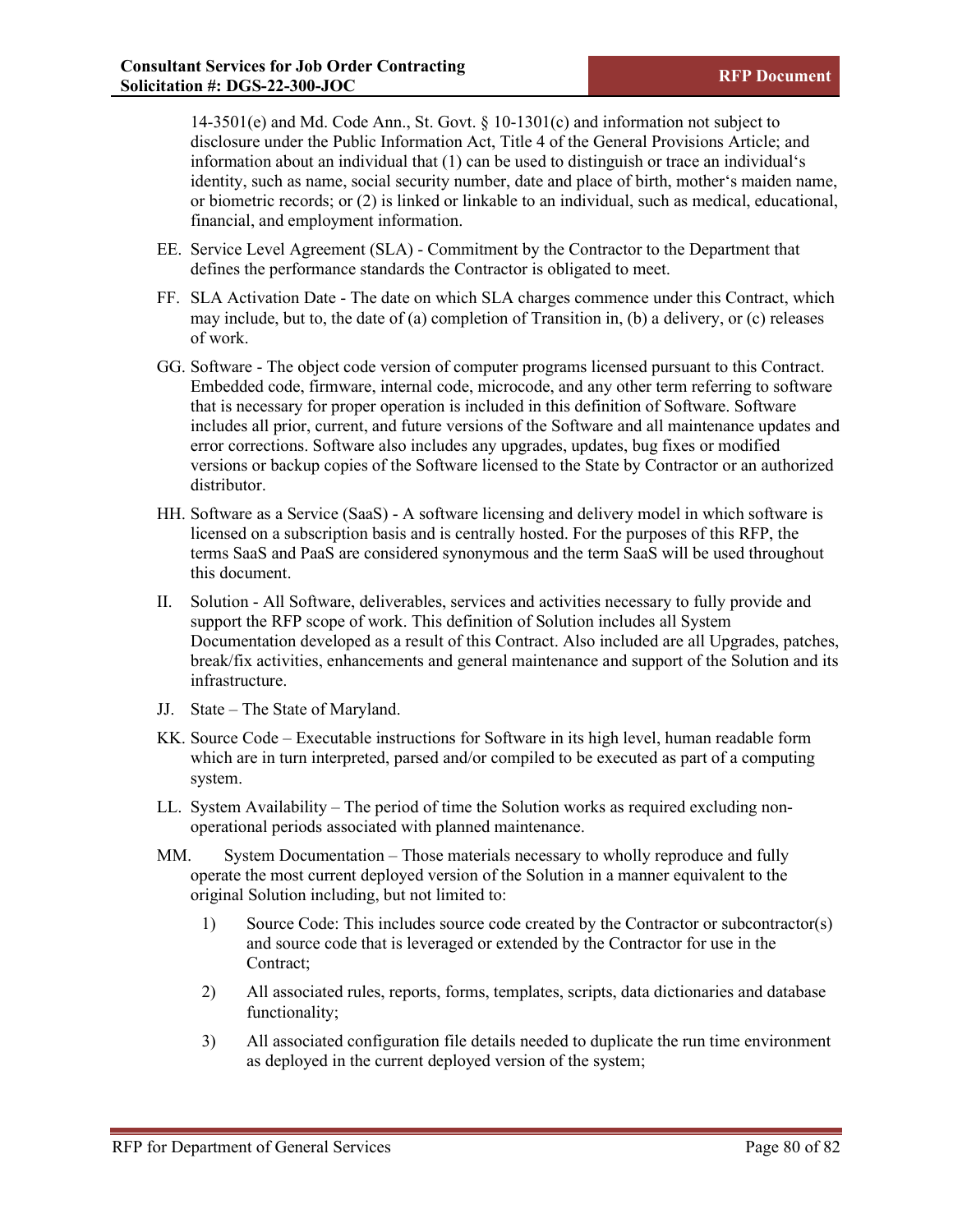- 4) All associated design details, flow charts, algorithms, processes, formulas, pseudocode, procedures, instructions, help files, programmer's notes and other documentation;
- 5) A complete list of Third Party, open source, or commercial software components and detailed configuration notes for each component necessary to reproduce the system (e.g., operating system, relational database, and rules engine software);
- 6) All associated user instructions and/or training materials for business users and technical staff, including maintenance manuals, administrative guides and user how-to guides; and
- 7) Operating procedures.
- NN. Task Order A subset of work authorized by the Contract Monitor performed under the general scope of this RFP, which is defined in advance of Contractor fulfillment, and which may not require a Contract Modification. Except as otherwise provided, any reference to the Contract shall be deemed to include reference to a Task Order.
- OO. Technical Safeguards The technology and the policy and procedures for its use that protect State Data and control access to it.
- PP. Third Party Software Software and supporting documentation that:
	- 1) are owned by a third party, not by the State, the Contractor, or a subcontractor;
	- 2) are included in, or necessary or helpful to the operation, maintenance, support or modification of the Solution; and
	- 3) are specifically identified and listed as Third Party Software in the Proposal.
- QQ. Total Proposal Price The Offeror's total price for goods and services in response to this solicitation, included in Financial Proposal **Attachment B** – Financial Proposal Form.
- RR. Upgrade A new release of any component of the Solution containing major new features, functionality and/or performance improvements.
- SS. Veteran-owned Small Business Enterprise (VSBE) A business that is verified by the Center for Verification and Evaluation (CVE) of the United States Department of Veterans Affairs as a veteran-owned small business. See Code of Maryland Regulations (COMAR) 21.11.13.
- TT. Work Order A subset of work authorized by the Contract Monitor performed under the general scope of this RFP, which is defined in advance of Contractor fulfillment, and which may not require a Contract Modification. Except as otherwise provided, any reference to the Contract shall be deemed to include reference to a Work Order.